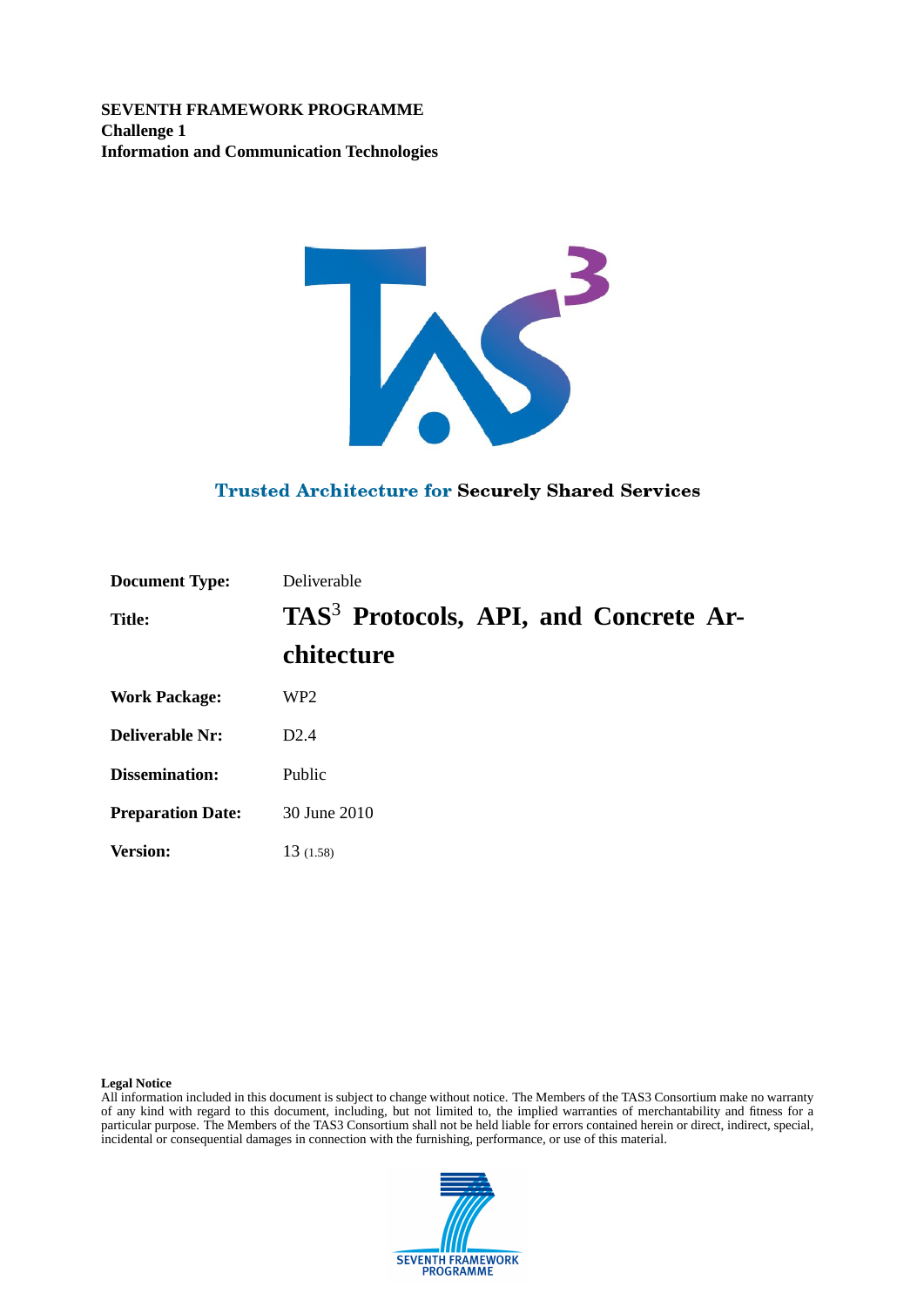

# **The TAS**<sup>3</sup> **Consortium**

|                | <b>Beneficiary Name</b>           | Country   | <b>Short</b>   | Role        |
|----------------|-----------------------------------|-----------|----------------|-------------|
| $\mathbf{1}$   | K.U. Leuven                       | BE        | <b>KUL</b>     | Project Mgr |
| $\mathfrak{2}$ | Synergetics nv/sa                 | ВE        | <b>SYN</b>     | Partner     |
| 3              | University of Kent                | UK        | <b>KENT</b>    | Partner     |
| $\overline{4}$ | University of Karlsruhe           | DE        | <b>KARL</b>    | Partner     |
| 5              | Technische Universiteit Eindhoven | NL        | TUE            | Partner     |
| 6              | CNR/ISTI                          | <b>IT</b> | <b>CNR</b>     | Partner     |
| $\tau$         | University of Koblenz-Landau      | DE        | <b>UNIKOLD</b> | Partner     |
| 8              | Vrije Universiteit Brussel        | BE        | <b>VUB</b>     | Partner     |
| 9              | University of Zaragoza            | <b>ES</b> | <b>UNIZAR</b>  | Partner     |
| 10             | University of Nottingham          | UK        | <b>NOT</b>     | Partner     |
| 11             | <b>SAP</b> Research               | DE        | <b>SAP</b>     | Coordinator |
| 12             | Eifel                             | FR.       | EIF            | Partner     |
| 13             | Intalio                           | UK        | <b>INT</b>     | Partner     |
| 14             | Risaris                           | IR.       | <b>RIS</b>     | Partner     |
| 15             | Kenteq                            | BE        | <b>KETQ</b>    | Partner     |
| 16             | Oracle                            | UK        | <b>ORACLE</b>  | Partner     |
| 17             | Custodix                          | BE        | <b>CUS</b>     | Partner     |
| 19             | Symlabs                           | PT        | <b>SYM</b>     | Partner     |

**Disclaimer**: This document has not been reviewed or approved by European Comission.

# **Contributors**

|   | <b>Name</b>                        | Organisation |
|---|------------------------------------|--------------|
|   | Sampo Kellomäki (main contributor) | Unaffiliated |
| 2 | David Chadwick                     | <b>KENT</b>  |
| 3 | <b>Brecht Claerhout</b>            | <b>CUS</b>   |
| 4 | Jeroen Hoppenbrouwers              | <b>KUL</b>   |
| 5 | Tom Kirkham                        | <b>NOT</b>   |
| 6 | Brendan Van Alsenoy                | <b>KUL</b>   |
| 7 | Gang Zhao                          | <b>VUB</b>   |
| 8 | Gilles Montagnon                   | <b>SAP</b>   |
| 9 | <b>Brian Reynolds</b>              | <b>RIS</b>   |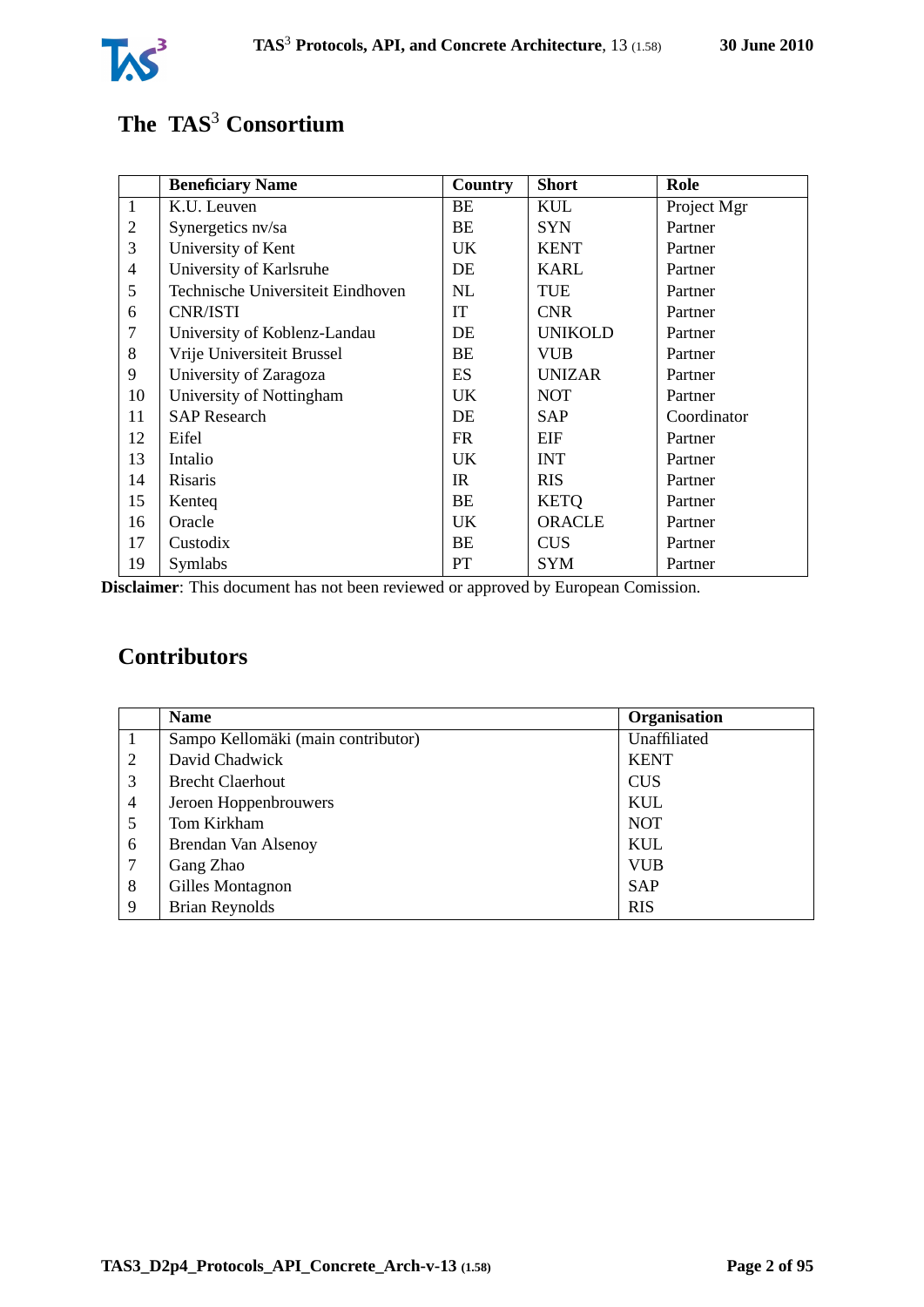

# **Contents**

|                |                                                                | 8         |
|----------------|----------------------------------------------------------------|-----------|
|                |                                                                | 9         |
| $\mathbf{1}$   |                                                                | <b>10</b> |
|                | 1.1                                                            | 10        |
|                | COMPOSITION AND CO-LOCATION OF ARCHITECTURAL COMPONENTS<br>1.2 | 11        |
|                |                                                                |           |
| $\overline{2}$ |                                                                |           |
|                | SUPPORTED AUTHENTICATION AND LOGIN SYSTEMS<br>2.1              | 12        |
|                | 2.1.1                                                          | 12        |
|                | 2.1.2                                                          | 12        |
|                | 2.1.3                                                          | 14        |
|                | 2.1.4                                                          | 14        |
|                | 2.1.5                                                          | 14        |
|                | 2.1.6                                                          | 14        |
|                | 2.1.7                                                          | 14        |
|                | 2.1.8                                                          | 14        |
|                | 2.1.9                                                          | 15        |
|                | 2.1.10                                                         | 15        |
|                | 2.1.11                                                         | 15        |
|                | 2.1.12                                                         | 15        |
|                | 2.1.13                                                         | 16        |
|                | 2.2                                                            | 16        |
|                | 2.2.1                                                          | 16        |
|                | 2.2.2                                                          | 17        |
|                | 2.2.3                                                          |           |
|                | 2.2.4                                                          | 18        |
|                | 2.2.5                                                          | 18        |
|                | 2.2.6                                                          | 19        |
|                | 2.3                                                            | 19        |
|                | 2.3.1                                                          | 19        |
|                | 2.3.2                                                          | 19        |
|                | 2.4                                                            | 19        |
|                | 2.4.1                                                          | 20        |
|                | 2.4.2                                                          | 20        |
|                | 2.4.3                                                          | 20        |
|                | 2.4.4                                                          | 20        |
|                |                                                                |           |
|                | 2.4.5                                                          | 20        |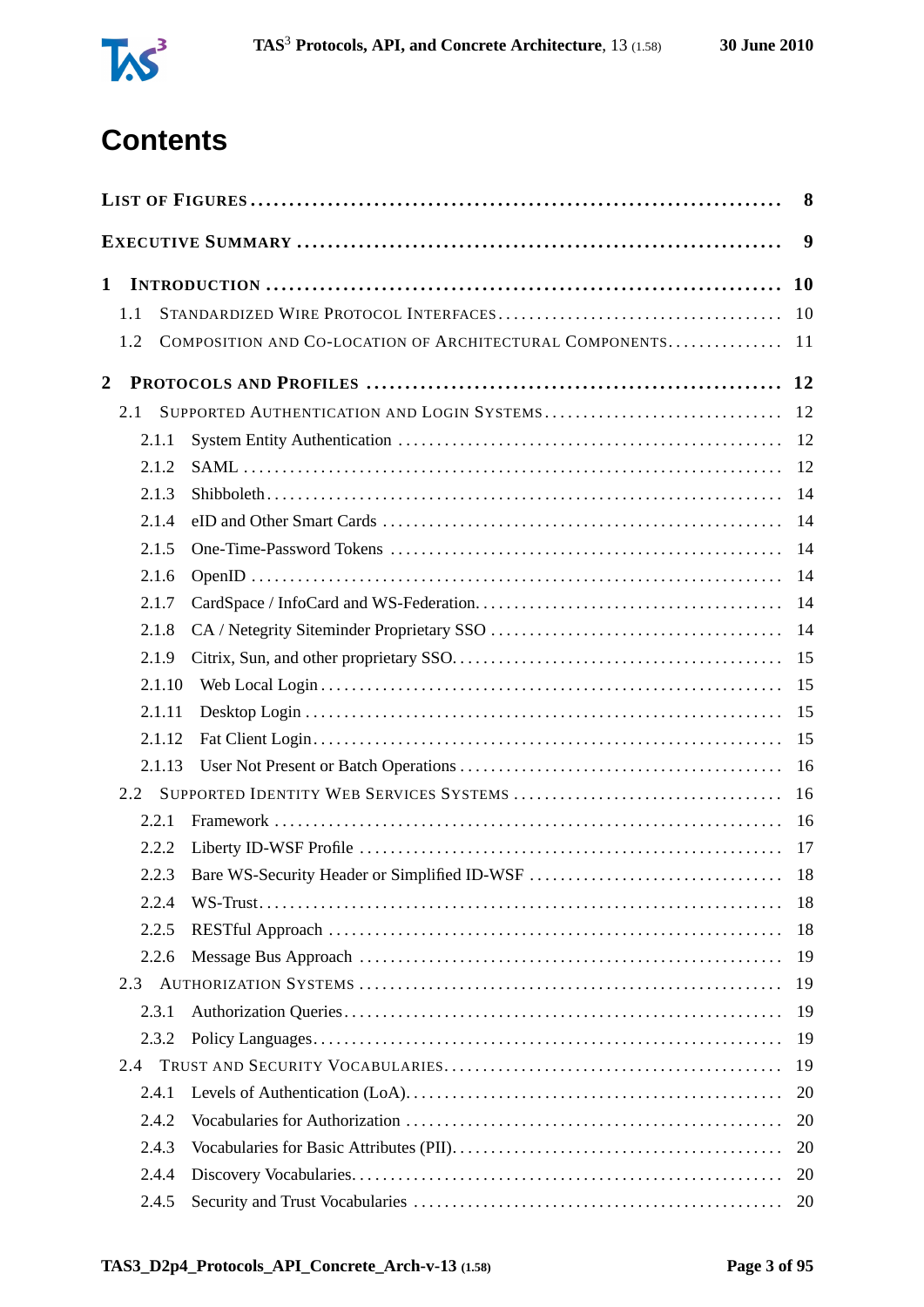

|   | 2.4.6       |                                                                                                                                                 | 20       |
|---|-------------|-------------------------------------------------------------------------------------------------------------------------------------------------|----------|
|   | 2.5         |                                                                                                                                                 | 21       |
|   | 2.6         | REALIZATION OF THE CREDENTIALS AND PRIVACY NEGOTIATOR FUNCTION                                                                                  | 21       |
|   | 2.6.1       |                                                                                                                                                 | 21       |
|   | 2.6.2       |                                                                                                                                                 | 22       |
|   | 2.6.3       |                                                                                                                                                 |          |
|   | 2.6.4<br>24 | Protocol between Service Requester and the Credentials and Privacy Negotiation Agent                                                            |          |
|   | 2.6.5       | Protocol between Credentials and Privacy Negotiation Agent and Attribute Aggregator                                                             | 24       |
|   | 2.6.6       | Protocol between Credentials and Privacy Negotiation Agent and Service                                                                          | 24       |
|   | 2.7         |                                                                                                                                                 | 24       |
|   | 2.8         | REALIZATION OF THE AUDIT AND DASHBOARD FUNCTION                                                                                                 | 25       |
|   | 2.8.1       |                                                                                                                                                 | 25       |
|   | 2.8.2       |                                                                                                                                                 | 25       |
|   | 2.8.3       |                                                                                                                                                 | 25       |
|   | 2.8.4       |                                                                                                                                                 | 25       |
|   | 2.9         |                                                                                                                                                 | 25       |
|   | 2.10        |                                                                                                                                                 | 26       |
|   | 2.11        |                                                                                                                                                 | 26       |
|   | 2.11.1      |                                                                                                                                                 |          |
|   | 2.11.2      |                                                                                                                                                 |          |
|   | 2.11.3      | Passing Simple Obligations Dictionaries Around                                                                                                  | 31       |
|   | 2.12        |                                                                                                                                                 | 32       |
|   | 2.13        | PASSING ADDITIONAL CREDENTIALS IN WEB SERVICE CALL                                                                                              | 33       |
|   | 2.14        | UNIFORM APPLICATION STATUS AND ERROR REPORTING                                                                                                  | 34       |
|   | 2.14.1      |                                                                                                                                                 | 34       |
|   | 2.14.2      |                                                                                                                                                 | 35       |
|   | 2.14.3      |                                                                                                                                                 |          |
|   | 2.15        |                                                                                                                                                 | 35       |
| 3 |             | THE OFFICIAL TAS <sup>3</sup> API (NORMATIVE, BUT NON-EXCLUSIVE)                                                                                | 36       |
|   | 3.1         |                                                                                                                                                 | 36       |
|   | 3.1.1       |                                                                                                                                                 | 36       |
|   | 3.1.2       |                                                                                                                                                 | 37       |
|   | 3.1.3       |                                                                                                                                                 | 39       |
|   | 3.1.4       | Web Service Call: ret_soap = $\text{tas3\_call}(cf, \text{ses}, \text{svctype}, \text{url}, \text{di\_opt}, \text{az\_cred}, \text{req\_soap})$ | 40       |
|   | 3.1.5       | Requester out: req_decor_soap = $tas3_wsc\_prepare\_call(cf, ses, svctype, az\_cred,$                                                           |          |
|   |             |                                                                                                                                                 | 42<br>42 |
|   | 3.1.6       | Requester in: status = $tas3_wsc\_valid\_resp(cf, ses, az\_cred, res\_decor\_soap)$                                                             |          |
|   | 3.1.7       |                                                                                                                                                 | 42<br>43 |
|   | 3.1.8       | Responder out: $\text{soap} = \text{tas3\_wsp\_decorate}(\text{cf, ses, az\_cred, soap\_resp}) \dots \dots \dots$                               |          |
|   | 3.1.9       |                                                                                                                                                 | 43       |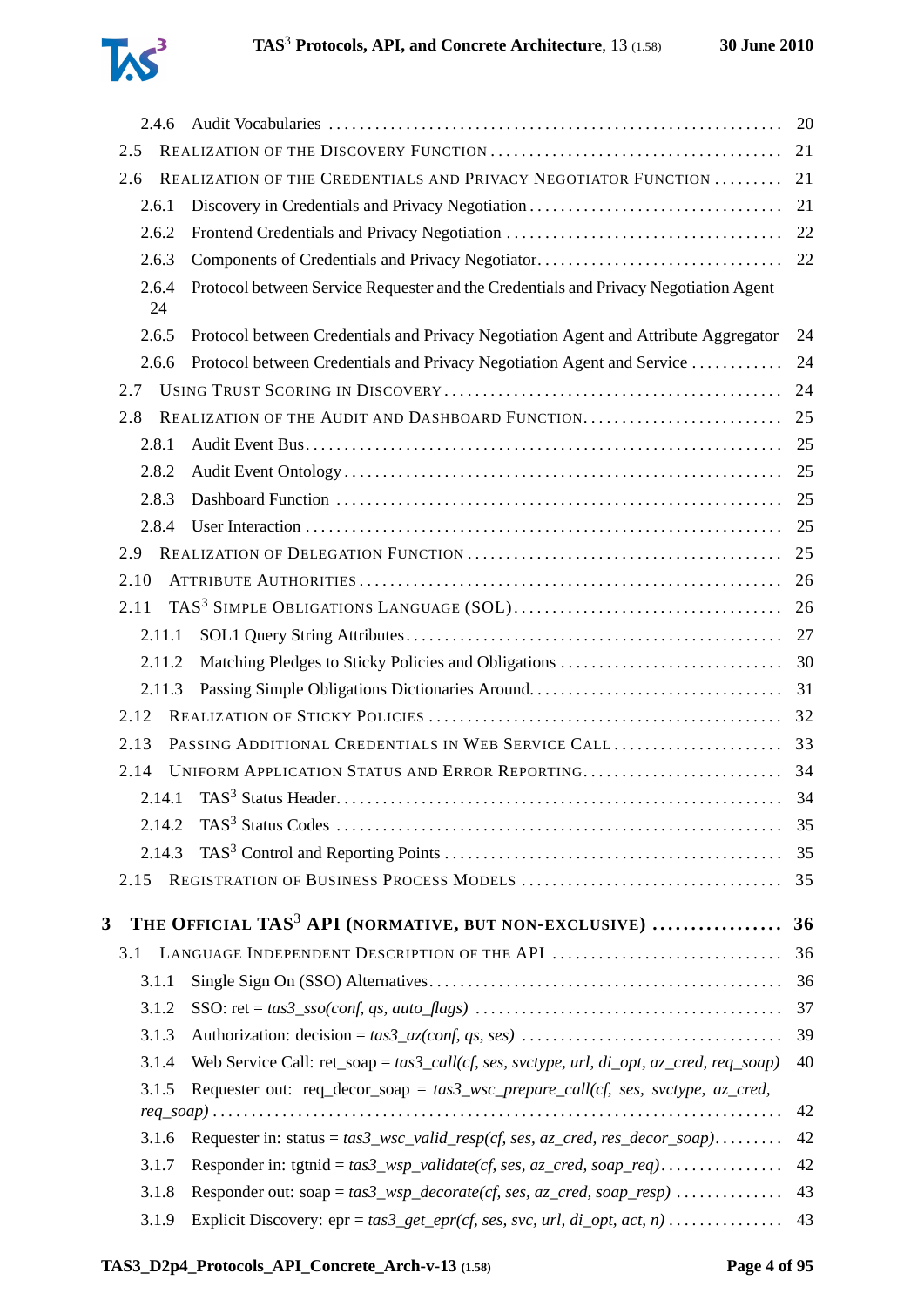

| 3.1.10 |                                                                                                                                  | 44 |
|--------|----------------------------------------------------------------------------------------------------------------------------------|----|
| 3.1.11 |                                                                                                                                  | 44 |
| 3.1.12 |                                                                                                                                  | 44 |
| 3.1.13 | SOAP Fault and Status Generation and Inspection                                                                                  | 44 |
| 3.2    |                                                                                                                                  | 45 |
| 3.2.1  |                                                                                                                                  | 45 |
| 3.2.2  |                                                                                                                                  | 46 |
| 3.2.3  |                                                                                                                                  | 46 |
| 3.2.4  |                                                                                                                                  | 46 |
| 3.2.5  |                                                                                                                                  | 46 |
| 3.2.6  | WSC: $resp\_soap = tas3. call(cf, ses, svctype, url, di\_opt, az\_cred, req\_soap)$                                              | 47 |
| 3.2.7  |                                                                                                                                  | 47 |
| 3.2.8  |                                                                                                                                  | 47 |
| 3.2.9  |                                                                                                                                  | 47 |
| 3.2.10 |                                                                                                                                  | 48 |
| 3.2.11 |                                                                                                                                  | 48 |
| 3.2.12 |                                                                                                                                  | 48 |
| 3.2.13 |                                                                                                                                  | 48 |
|        |                                                                                                                                  | 49 |
| 3.3.1  |                                                                                                                                  | 49 |
| 3.3.2  |                                                                                                                                  | 49 |
| 3.3.3  |                                                                                                                                  | 49 |
| 3.3.4  |                                                                                                                                  | 49 |
| 3.3.5  |                                                                                                                                  | 50 |
| 3.3.6  | WSC: resp_soap = $tas3\_call(cf, ses, svctype, url, di\_opt, az\_cred, req\_soap)$                                               | 50 |
| 3.3.7  |                                                                                                                                  | 51 |
| 3.3.8  |                                                                                                                                  |    |
| 3.3.9  | Explicit Discovery: $epr = tas3\_get\_epr(cf, ses, svc, url, di\_opt, act, n)$                                                   | 51 |
| 3.3.10 |                                                                                                                                  | 51 |
| 3.3.11 |                                                                                                                                  | 52 |
| 3.3.12 |                                                                                                                                  | 52 |
| 3.3.13 |                                                                                                                                  | 52 |
|        |                                                                                                                                  |    |
| 3.4.1  |                                                                                                                                  | 53 |
| 3.4.2  | $ses = tas3\_new\_ses(cf) \dots \dots \dots \dots \dots \dots \dots \dots \dots \dots \dots \dots \dots \dots \dots \dots \dots$ | 53 |
| 3.4.3  | SSO: $ret = tas3\_sso_c f_ses(cf, qs_len, qs, ses, & res_len, auto_flags)$                                                       | 53 |
| 3.4.4  |                                                                                                                                  | 54 |
| 3.4.5  | WSC: resp_soap = $tas3\_call(cf, ses, svctype, url, di\_opt, az\_cred, req\_soap)$                                               | 54 |
| 3.4.6  | $resp\_soap = tas3\_callf(cf, ses, svctype, url, di\_opt, az\_cred, fmt, ) \dots \dots \dots \dots$                              | 55 |
| 3.4.7  |                                                                                                                                  | 55 |
| 3.4.8  |                                                                                                                                  | 56 |
|        |                                                                                                                                  |    |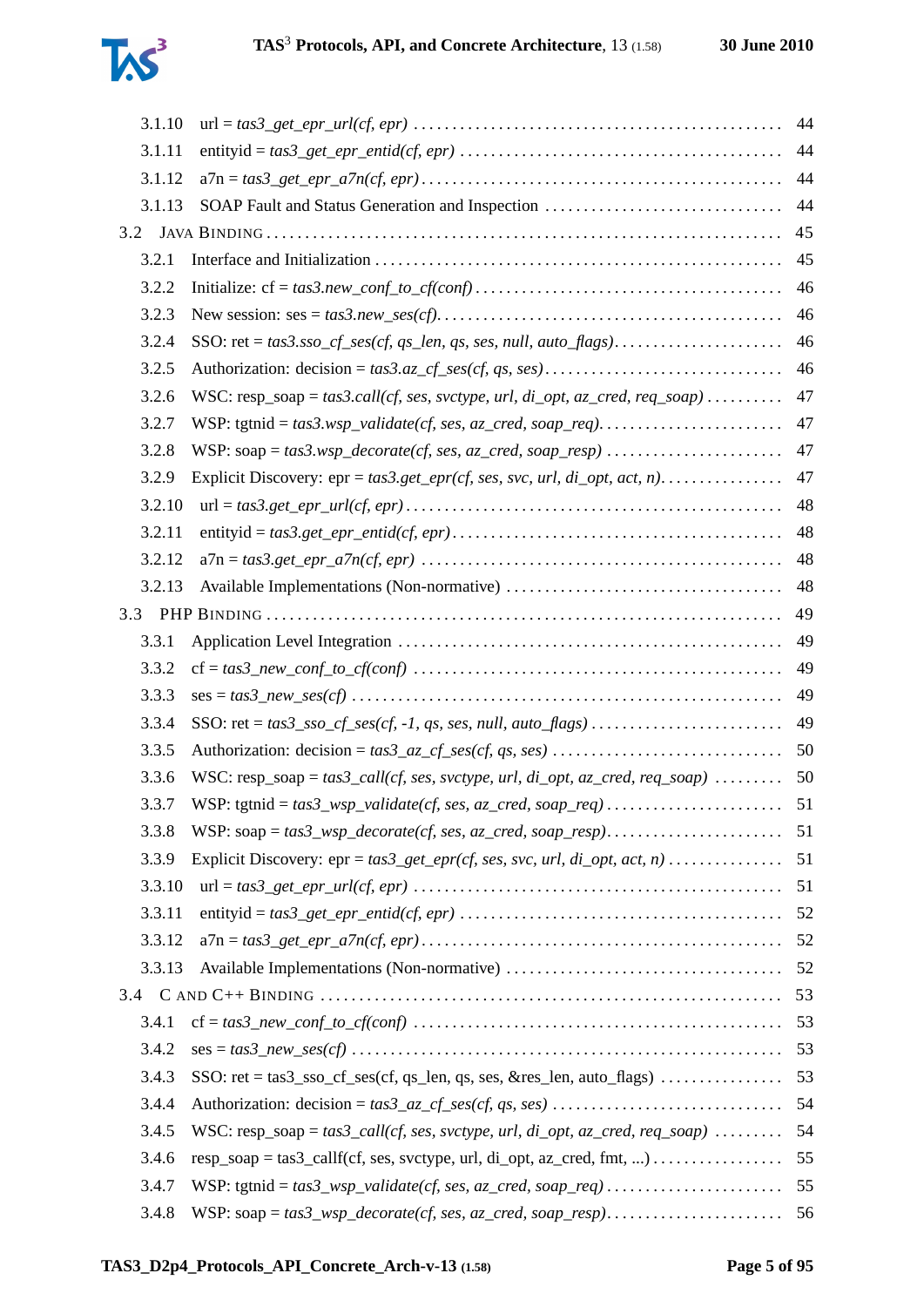|   | 3.4.9  |                                                                                | 56 |
|---|--------|--------------------------------------------------------------------------------|----|
|   | 3.4.10 | Explicit Discovery: $epr = tas3\_get\_epr(cf, ses, src, url, di\_opt, act, n)$ | 56 |
|   | 3.4.11 |                                                                                | 57 |
|   | 3.4.12 |                                                                                | 57 |
|   | 3.4.13 |                                                                                | 57 |
|   | 3.4.14 |                                                                                | 57 |
|   | 3.5    |                                                                                | 58 |
| 4 |        | DEPLOYMENT AND INTEGRATION MODELS (NON-NORMATIVE)                              | 59 |
|   | 4.1    | FRONTEND AND WEB SERVICES CLIENT INTEGRATION MODEL (NON-NORMATIVE)             | 59 |
|   | 4.1.1  |                                                                                | 60 |
|   | 4.1.2  | Integration Using Other Platforms, Frameworks, and Packages (Non-normative)    | 62 |
|   | 4.2    | WEB SERVICES PROVIDER INTEGRATION MODEL (NON-NORMATIVE)                        | 62 |
| 5 |        | RESILIENT DEPLOYMENT ARCHITECTURE (NON-NORMATIVE)                              | 63 |
|   | 5.1    |                                                                                | 64 |
|   |        |                                                                                |    |
| 6 |        | FEASIBILITY AND PERFORMANCE ANALYSIS (NON-NORMATIVE)                           | 65 |
|   | 6.1    |                                                                                | 66 |
|   | 6.1.1  |                                                                                | 67 |
|   | 6.1.2  | Cost without auditing and without authorization                                | 67 |
|   | 6.1.3  |                                                                                | 68 |
|   | 6.2    | SESSION OF 3 FRONTENDS AND FIVE WEB SERVICES                                   | 68 |
| 7 |        |                                                                                | 71 |
|   | 7.1    | SAML 2.0 ARTIFACT RESPONSE WITH SAML 2.0 SSO ASSERTION AND TWO BOOT-           |    |
|   |        |                                                                                | 71 |
|   |        |                                                                                | 74 |
|   | 7.3    | ID-WSF 2.0 CALL WITH BEARER (BINARY) SEC MECH                                  | 75 |
|   | 7.4    |                                                                                |    |
| 8 |        | ANNEX B: TECHNICAL SELF ASSESSMENT QUESTIONNAIRE                               | 79 |
|   | 8.1    |                                                                                | 79 |
|   | 8.2    | SYSTEM ENTITY CREDENTIALS AND PRIVATE KEYS                                     | 80 |
|   | 8.3    |                                                                                | 81 |
|   | 8.4    |                                                                                | 82 |
|   | 8.5    |                                                                                | 82 |
|   | 8.5.1  |                                                                                | 82 |
|   | 8.5.2  |                                                                                | 83 |
|   | 8.5.3  |                                                                                | 84 |
|   | 8.5.4  |                                                                                | 85 |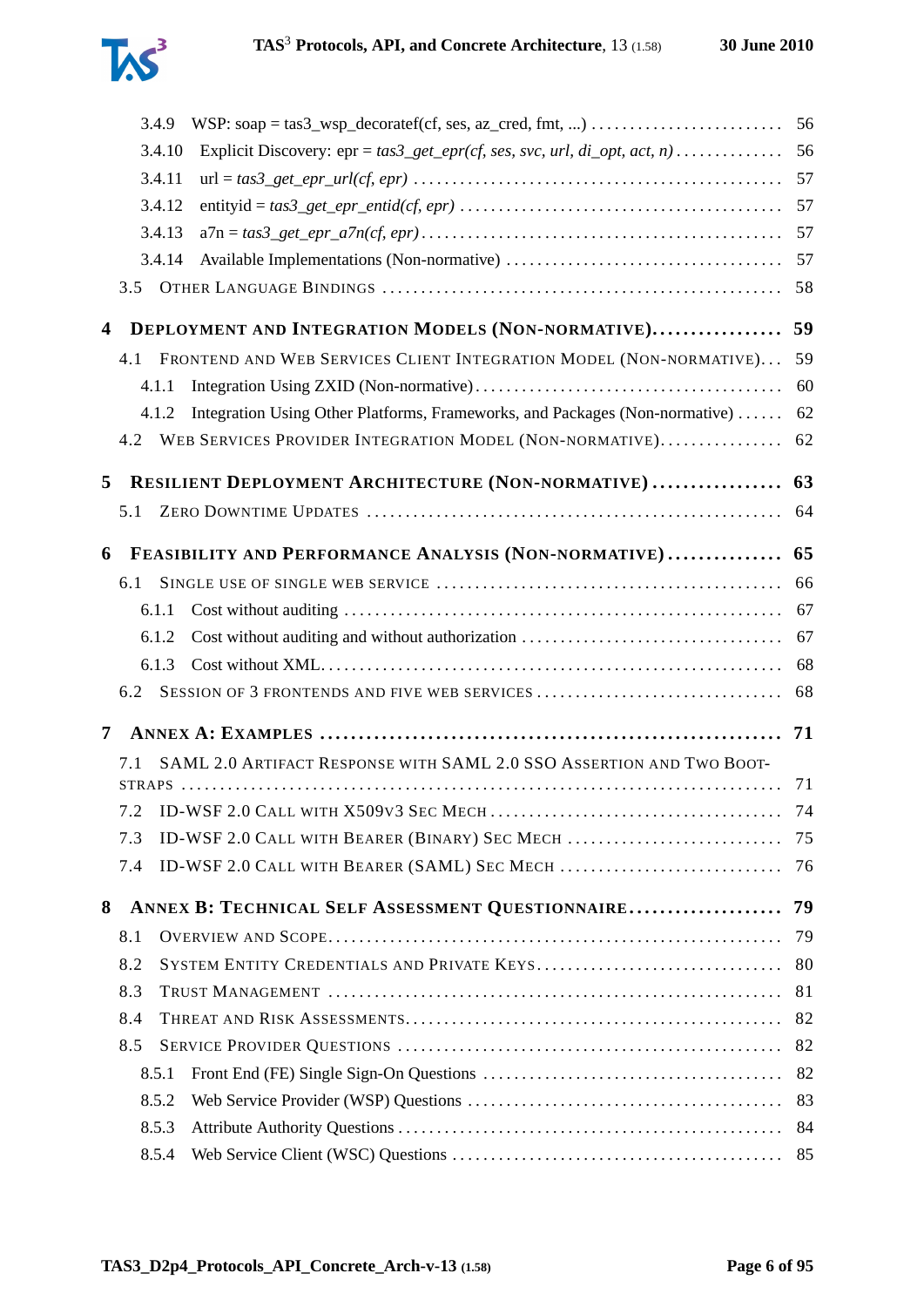

| 8.6 SINGLE SIGN-ON IDENTITY PROVIDER (IDP), DISCOVERY SERVICE, DISCOVERY REG- |  |
|-------------------------------------------------------------------------------|--|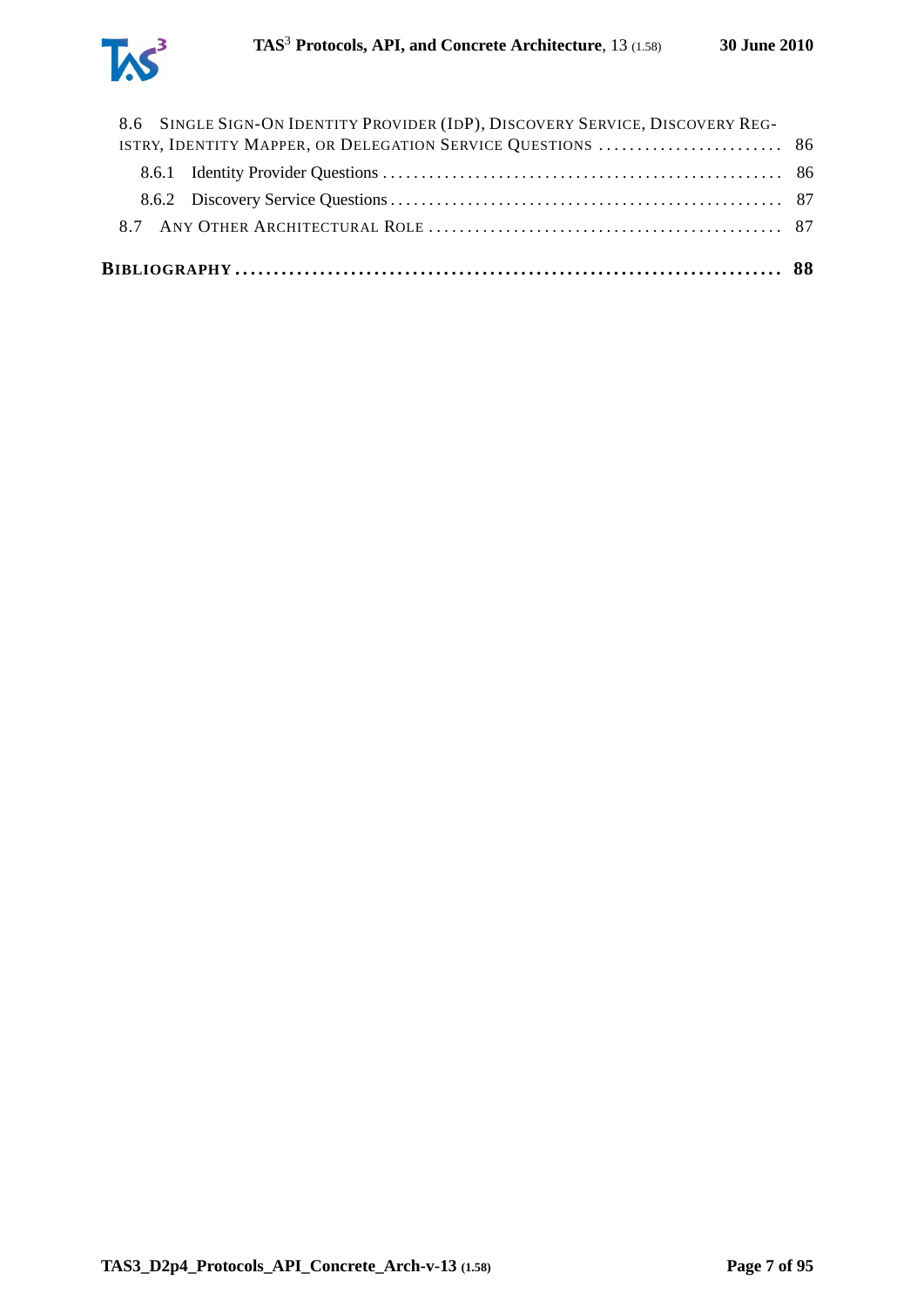

# **List of Figures**

<span id="page-7-0"></span>

|                                                                                                            | 20 |
|------------------------------------------------------------------------------------------------------------|----|
| Figure 2.3: Credentials and Privacy Negotiation and Discovery steps                                        | 21 |
|                                                                                                            |    |
|                                                                                                            | 23 |
|                                                                                                            |    |
|                                                                                                            |    |
|                                                                                                            |    |
|                                                                                                            |    |
| Figure 4.3: ZXID specific API and modules for SSO and web service call                                     | 61 |
|                                                                                                            |    |
| Figure 5.1: Layering of resilience features for Front Channel, Back Channel, and data center Back End      | 63 |
|                                                                                                            |    |
| Figure 5.3: Resiliency implemented using software load-balancing-fail-over functionality and clustering 64 |    |
| <b>Keyword List</b>                                                                                        |    |
| Architecture Protocol Implementation ADI Cocurity Trust Privacy                                            |    |

<sup>1</sup> Architecture, Protocol, Implementation, API, Security, Trust, Privacy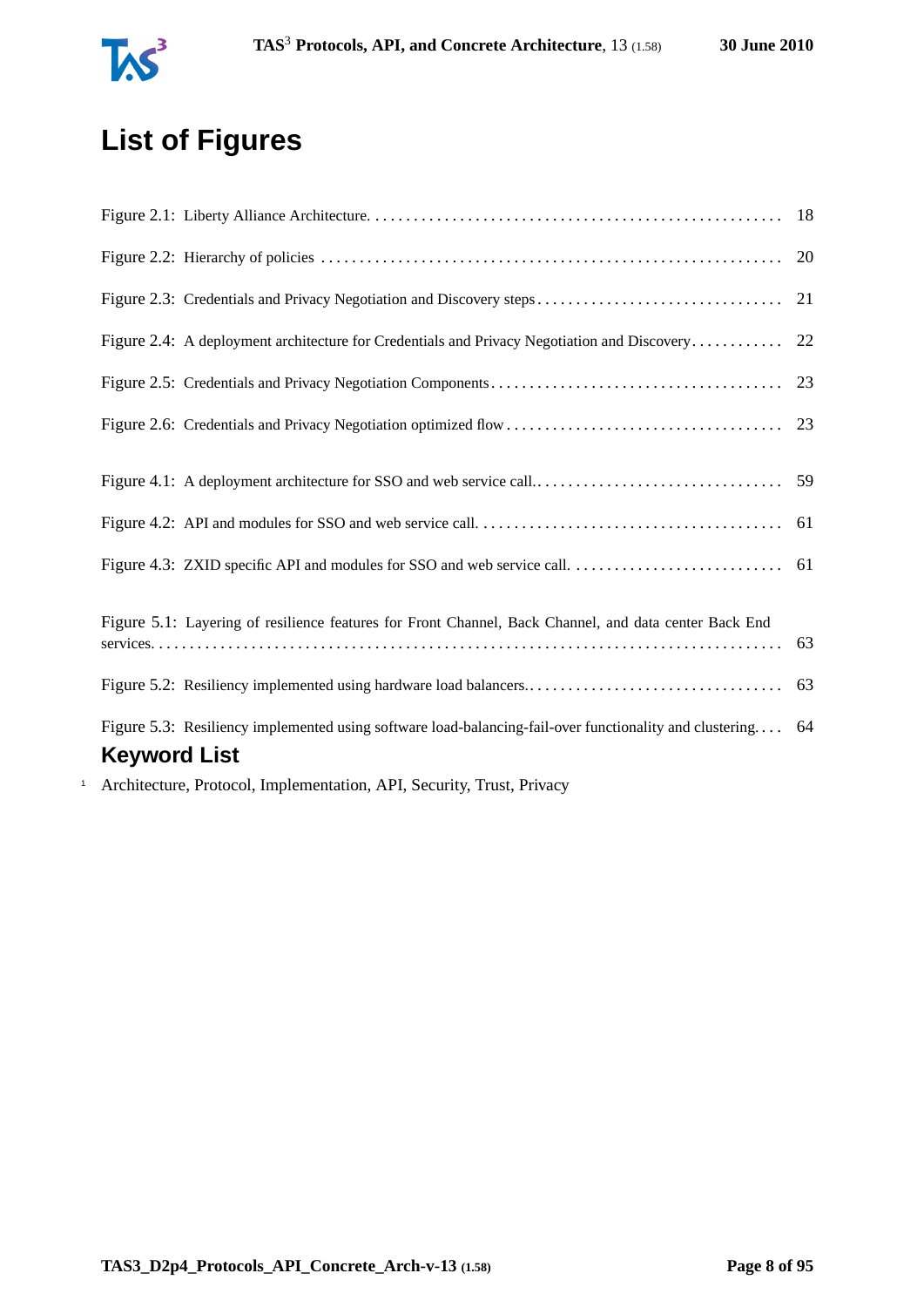

# **Protocols and Concrete Architecture Executive Summary**

This document specifies a set of protocol level interoperability profiles, usually leveraging open stan- dards, deployment scenarios, APIs, and other considerations that constitute the official way to deploy <sup>6</sup> version 1 of TAS<sup>3</sup> architecture, see [\[TAS3ARCH\]](#page-92-0). The purpose of defining these specifics is to enable  $\sigma$  multiple independent implementations of TAS<sup>3</sup> to be wire protocol interoperable (and to limited extent  $\alpha$  also API interoperable). TAS<sup>3</sup> reference implementation and reference deployment will behave essen-tially as described in this document.

 $10<sub>10</sub>$  The TAS<sup>3</sup> architecture is designed to be standards, protocol, data and application agnostic so that any protocol capable of implementing the flows and satisfying the service requirements can potentially be used by any application. However, to build practical systems, different components, possibly from differ- ent sources, must speak the same protocols, hence TAS<sup>3</sup> provides this profile that allows interoperability at the level of Single Sign-On, Web Service Discovery, Web Service Call, and Authorization. The standard- ized profile provides the scaffolding where plurality of trust and privacy negotiation mechanisms, policy languages, obligations and other value added features can exist.

The TAS<sup>3</sup> API is designed to allow an application programmer to understand how simple it is to "TAS<sup>3</sup> enable" his application. It is noteworthy that using the API does not require any in-depth knowledge of the underlying standards, protocols, and profiles, or indeed even of the TAS<sup>3</sup> Architecture itself. All these details are taken care of by the API implementation, supplied commercially or in open source. The  $TAS<sup>3</sup>$  Reference Implementation will be one such API implementation. The APIs will be available in all popular programming languages and platforms.

 The simplicity of the API is due to a coherent integration model that shows how the steps from SSO and <sup>24</sup> Authorization all the way to the web service calls work together and are able to pass necessary credentials and tokens "behind the scenes" by the use of session and other state information. Many design parameters that could have been handled by yet another argument to the API functions, are in fact handled by con- figuration file, with sensible default values, and automated discovery, trust negotiation, and trust network business processes.

 The split between explicit arguments, configurability, and automated processes has been guided by division of concerns between the application programmer and the systems administrator. When automatic mechanisms are used, appropriate manual control point exists elsewhere in the architecture, e.g. automated

discovery is kept in check with explicit authorization.

We provide guidance regarding possible integration and deployment scenarios and illustrate how  $TAS<sup>3</sup>$  34 Architecture can be deployed in a resilient and redundant way.

35 Neither this document nor the TAS<sup>3</sup> Architecture [\[TAS3ARCH\]](#page-92-0) mandate use of a particular deployment or software architecture (although the integration scenarios suggest a recommended one), implementers 37 are free to organize their software and deployment in other ways as long as the wire protocol compati- bility is maintained and all signature generation and validation steps, as well as trust determinations, and authorizations are implemented.

The Annex gives some example protocol messages.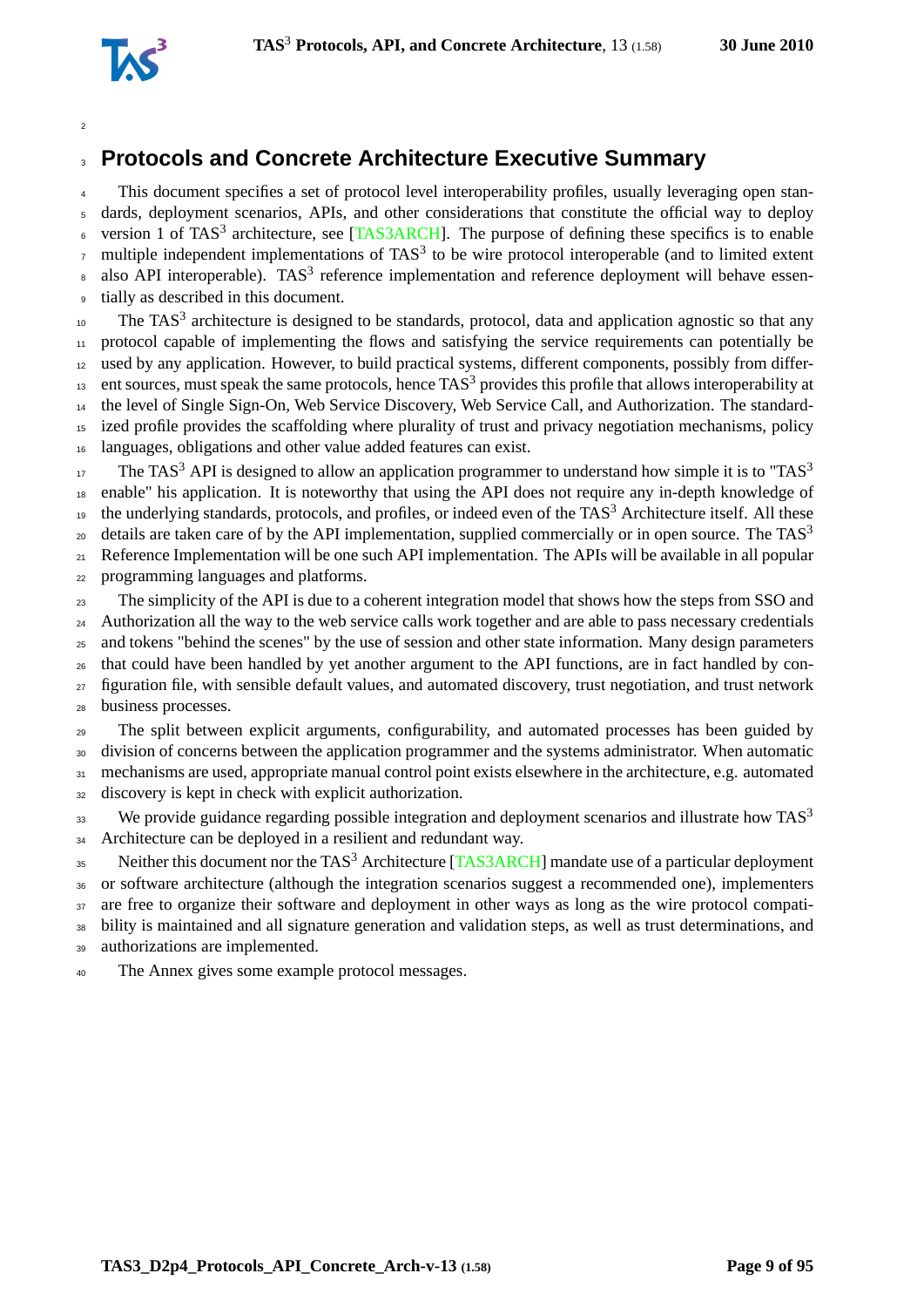

# <span id="page-9-0"></span><sup>42</sup> **1 Introduction**

 $43$  This document describes the TAS<sup>3</sup> Concrete Architecture and protocol choices in a normative and pre-<sup>44</sup> scriptive way. It also describes the official, but not exclusive,  $TAS<sup>3</sup>$  API generically and for selected pro-45 gramming language bindings. Any implementation or deployment claiming "TAS<sup>3</sup>" compliance MUST 46 abide by this document as well as [\[TAS3ARCH\]](#page-92-0), and [\[TAS3COMPLIANCE\]](#page-92-1). A deployment usually has 47 to satisfy, as well, requirements of the Trust Operator's, see [\[TAS3GLOS\]](#page-93-0), Governance Agreement and <sup>48</sup> certification procedures, some of which concern the software implementation and others the deployment's <sup>49</sup> organizational properties. Use of TAS<sup>3</sup> brand is governed by a separate TAS<sup>3</sup> Brand Agreement.

<sub>50</sub> This document uses the keywords (e.g. MUST, SHOULD) of [\[RFC2119\]](#page-91-0). All text is normative unless expressly identified as non-normative. Prose and specification has precedence over examples. In general the examples should not be assumed normative unless no normative specification for the subject matter is available.

<sup>54</sup> This architecture, and related documents are copyrighted works of TAS3 Consortium, as dated. All <sup>55</sup> Rights Reserved. This architecture, and related documents, are versioned and subject to change without <sup>56</sup> notice. No warranty or guarantee is given. This architecture, and related specifications can be implemented <sup>57</sup> on Royalty Free terms by anyone. However, no warranty regarding IPR infringement is given. For further 58 details, please see [\[TAS3CONSOAGMT\]](#page-92-2).

# <span id="page-9-1"></span><sup>60</sup> **1.1 Standardized Wire Protocol Interfaces**

- $F_{61}$  TAS<sup>3</sup> emphasizes wire protocol interoperability in following key areas
- <sup>62</sup> 1. Single Sign-On (SSO) and Single Logout (SLO)
- <sup>63</sup> 2. Authorization request-response
- <sup>64</sup> 3. ID Mapping and Discovery
- <sup>65</sup> 4. Web service call
- <sup>66</sup> 5. Audit bus reporting and audit trail querying
- <sup>67</sup> 6. Delegation
- <sup>68</sup> 7. Metadata, registrations, declarations of attribute needs, declarations of attribute availability

 $\epsilon_{\text{9}}$  In some areas TAS<sup>3</sup> recognizes interoperability need, but leaves it up to the business processes, adaptive <sup>70</sup> techniques, and involved parties to agree specific means. These include

- <sup>71</sup> Policy and obligations languages and vocabularies (although we suggest XACML and SOL1, see <sup>72</sup> section [2.11,](#page-25-1) as one alternative, supported by the reference implementation)
- Trust and Privacy Negotiation protocol and metrics or scores (although we suggest TrustBuilder and some XACML extensions, see section **??**)
- <sup>75</sup> Application ("payload") protocols and data formats
- <sup>76</sup> Format of the local audit trail
- <sup>77</sup> Business Process Modelling techniques and languages

 $78$  TAS<sup>3</sup> recognizes the usefulness of a consistent user experience, e.g. in Dashboard, SSO, consent, trust  $79$  and privacy negotiation, policy editing, etc., but this document does not attempt to prescribe these aspects.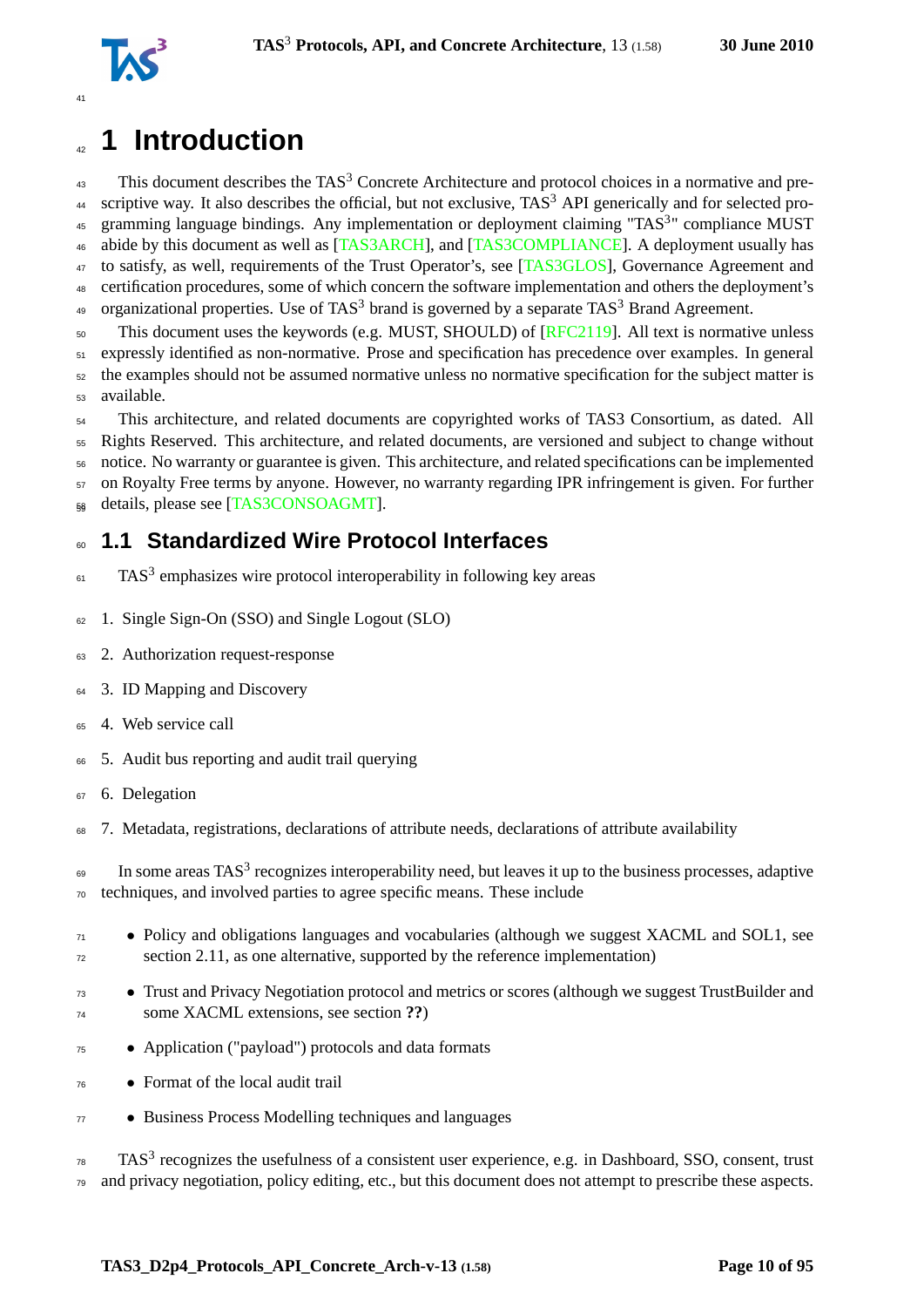

# <span id="page-10-0"></span>**1.2 Composition and Co-location of Architectural Components**

This section addresses Req. *D1.2-3.8-Separate*, *D1.2-2.24-NoPanopt*, *D1.2-6.80-Separate*.

When implementing practical systems, it often turns out that many of the architecturally designed <sup>84</sup> boxes are in fact implementable by one software module. For example, with reference to Fig-2.3 of [\[TAS3ARCH\]](#page-92-0), it is clear that a software module called "Service Requester" may exist, realizing Rq- PEP-Out, Rq-PEP-In, and Stack components all together without them being necessarily separable. Such <sup>87</sup> composition does not harm interoperability as those submodules of Service Requester were always meant to be part of the same process and to communicate via function call interfaces. Indeed, the official  $TAS<sup>3</sup>$  API, see section [3,](#page-35-0) lumps all these in one function call: *tas3\_call()*. However all external interfaces from *tas3\_call()*, such as authorization, discovery, and web service call, do speak standard protocols as profiled 91 in this document.

 It is ok for an implementation to compose, as an optimization, components that were meant to be wire protocol interfaces (see section [1.1\)](#page-9-1), e.g. reach authorization by function call interface instead of XACML, 94 as long as the implementation makes the same interface available over-the-wire by a mere configuration change (no recompile required/allowed).

 From protocol perspective *co-location* of services (having two distinct service processes running on the same server hardware, or even running as separate processes under the same web server) does not present any problem, save for the complications of using nonstandard TCP/IP ports or requirement of configuring 99 multiple IP addresses to same host.

 From risk management and excessive visibility, or fat target, perspective, see *T161-Panopticon* threat in [\[TAS3COMPLIANCE\]](#page-92-1), some services clearly should not be co-located. Division of responsibilities becomes important here and any two roles played by one system entity where they are co-located must not have a conflict of interest. In particular, the following are incompatible for co-location

- anything vs. Audit
- SP vs. IdP (some exceptions apply)
- 106 SP vs. ID Mapping and Discovery
- SP vs. Delegation
- IdP vs. Authorization (some exceptions apply)
- 109 Some services can be safely co-located, and often are:
- IdP often includes Attribute Authority, ID Mapping, Discovery, and fat client Authentication Ser- vice. Although an IdP should not pretend to be a Policy Enforcement Point, it is clear that an IdP can exert such control by refusing to issue tokens that are necessary for functioning of the rest of the architecture.
- <sup>114</sup> SP and PEP are natural partners, indeed different facets of the same process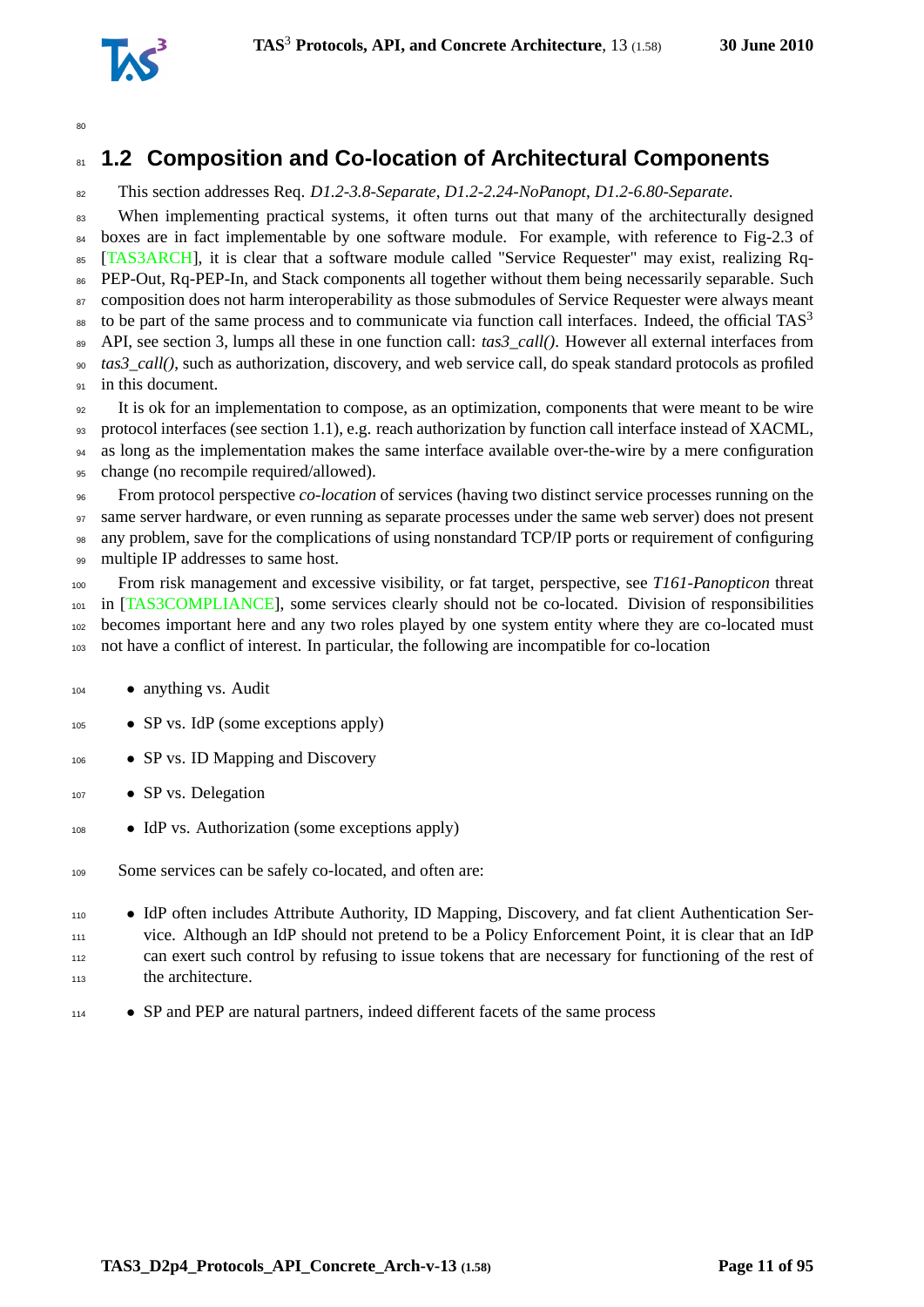

# <span id="page-11-0"></span>**2 Protocols and Profiles**

117 To complement the specification of protocols here, the reader may want to consult Fig-8.18 in [\[HafnerBreu09\]](#page-88-0) for an overview of the functionality available in various specifications.

The choice of protocols has been guided by commitment to open standards as recommended in section

 2 of [\[UNDP07\]](#page-94-1). This also serves to address Reqs. *D1.2-2.4-MultiVendor*, *D1.2-2.5-Platform*, and *D1.2-* 131 2.6-Lang.

# <span id="page-11-1"></span>**2.1 Supported Authentication and Login Systems**

 This section addresses Reqs. *D1.2-2.18-AnCredi*, *D1.2-6.12-Sec*, *D1.2-7.3-An*, *D1.2-7.10-Target*, *D1.2- 9.3-SSO*. <sup>126</sup>

# <span id="page-11-2"></span>**2.1.1 System Entity Authentication**

 TAS<sup>3</sup> adopts X.509v3 public key certificates as primary means of authenticating system entities. This will apply over TLS and ClientTLS connections and may also apply in digital signatures.

 For bilateral authentication Client TLS MUST be supported. HTTP Basic authentication MAY be 132 supported.

### <span id="page-11-3"></span>**2.1.2 SAML**

Given the already broad adoption of SAML 2.0 by the eGovernment and academic commu-

nities across the world (e.g. DK, NZ, FI, etc.), this choice is effectively already made for us.

By choosing SAML 2.0 we enable many existing eGovernment and academic projects easily

 $_{137}$  to become TAS<sup>3</sup> compliant in future.

138 1. TAS<sup>3</sup> adopts SAML 2.0 Assertions, see [\[SAML2core\]](#page-91-1), as primary and recommended token format.

139 Alternatives such as SAML 1.1 or Simple Web Token (SWT) [\[Hardt09\]](#page-88-1) were considered either obsolete

140 or not yet mature. In future we may consider supporting SWT and X509 attribute certificates as token

 format. This will become especially relevant when architecture is extended to support RESTful services approaches.

- 
- 143 2. TAS<sup>3</sup> adopts SAML 2.0 as primary and RECOMMENDED SSO system, see [\[SAML2core\]](#page-91-1). (Req. *D1.2-3.10-JITPerm*)
- 3. TAS<sup>3</sup> RECOMMENDS that SAML 2.0 implementations are Liberty Alliance Certified.
- 4. SAML 1.0, 1.1 [\[SAML11core\]](#page-91-2), 1.2, as well as Liberty ID-FF 1.2 [\[IDFF12\]](#page-89-0) MAY be supported
- 5. Redirect POST SSO profile MUST be supported by all front channel participants, see [\[SAML2prof\]](#page-91-3) and [\[SAML2bind\]](#page-92-3).
- 6. Redirect Artifact SOAP SSO profile MUST be supported in IdP and SHOULD be supported in Front 150 End (SP), see [\[SAML2prof\]](#page-91-3) and [\[SAML2bind\]](#page-92-3).
- 151 7. Redirect Single Logout Profile MUST be supported, see [\[SAML2prof\]](#page-91-3) and [\[SAML2bind\]](#page-92-3).
- 8. IdP Extended Profile, see [\[SAML2conf\]](#page-92-4), namely IdP Proxying, MUST be supported
- 9. Other SAML profiles MAY be supported
- 10. SAML metadata MUST be supported, see [\[SAML2meta\]](#page-92-5)
- 11. Well Known Location (WKL) method of metadata publishing MUST be supported, see [\[SAML2meta\]](#page-92-5)
- section 4.1 "Publication and Resolution via Well-Known Location", p.29, for normative description of
- this method. Support for WKL method for metadata acquisition is RECOMMENDED.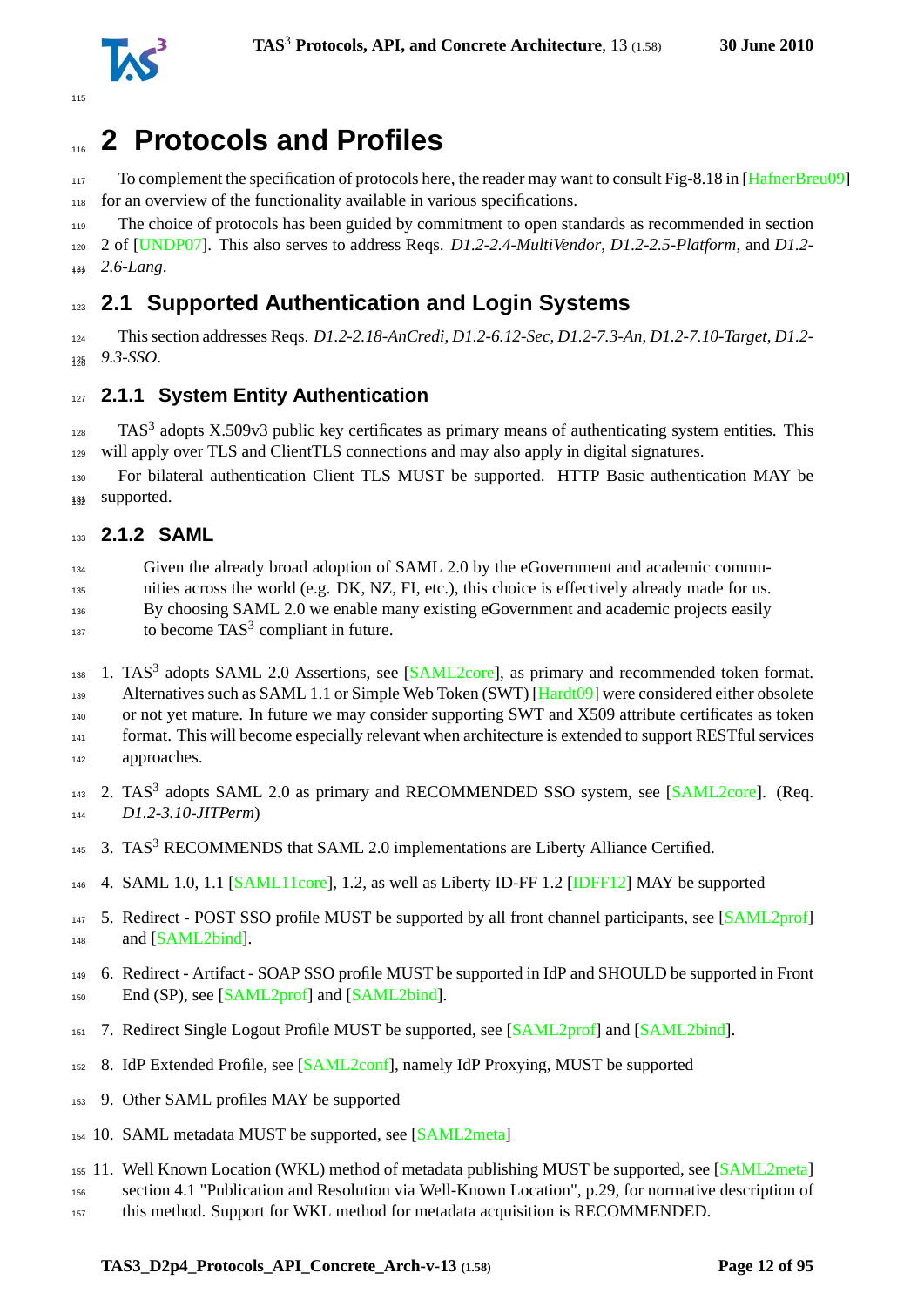

 N.B. Publishing metadata using WKL at its most basic form is as simple as placing a hand edited metadata file in the web root at the place referenced by the EntityID of the site. Many software packages handle this automatically and may even generate the metadata dynamically, on the fly.

 12. In redirect binding [\[RFC1951\]](#page-91-4) deflate compression MUST be used. [\[RFC1952\]](#page-91-5) format MUST NOT be used.

#### **2.1.2.1 Authentication Request**

 1. MUST use NameIDPolicy/@Format of Persistent ("urn:oasis:names:tc:SAML:2.0:nameid-format:persistent") when implementing Pull Model (Req. *D1.2-7.8-NoColl*).

 2. MUST use NameIDPolicy/@Format of Transient ("urn:oasis:names:tc:SAML:2.0:nameid-format:transient") when implementing Linking Service model.

- 3. MUST set NameIDPolicy/@SPNameQualifier
- 4. MUST set NameIDPolicy/@AllowCreate flag at all times true

5. SHOULD not set IsPassive flag (in some cases there may be justified reasons to do otherwise)

- 6. MUST use AssertionConsumerServiceIndex
- 7. MUST NOT use ProtocolBinding or AssertionConsumerServiceURL
- 8. Step-up authentication, using Authentication Context Class References MUST be supported.
- 9. SHOULD use AttributeConsumingServiceIndex attribute, which refers to a section of the meta-

data, as way of selecting the attributes that are returned in the authentication response. Reader should

be aware that new proposals for solving this issue more dynamically have been submitted to OASIS

Security Services Technical Committee, e.g. [\[Kellomaki08\]](#page-89-1). It should also be noted that the returned

attributes are always at discretion of the IdP.

#### **2.1.2.2 Authentication Response**

- The authentication request will be responded with an assertion that satisfies following:
- 184 1. MUST contain <sa: AuthnStatement>
- 2. MUST specify the Level of Authentication as AuthnStatement/AuthnContext/AuthnContextClassRef.
- 186 3. MUST use the LoA profile [\[SAML2LOA\]](#page-91-6) to return LoA to the SP.
- 4. SHOULD have AudienceRestriction/Audience element referencing the SP.
- 5. MAY contain <AttributeStatement> detailing user's attributes as relevant to SP and/or requested
- using AttributeConsumingServiceIndex.
- 6. SHOULD have an <AttributeStatement> containing a discovery bootstrap (attribute named "urn:liberty:disco:2006-
- 08:DiscoveryEPR" whose value is an endpoint reference) as described in  $[Disco2]$  section 4 "Discovery 192 Service ID-WSF EPR conveyed via a Security Token".
- 7. MAY have additional Attribute Statements conveying other endpoint references. Rather than providing additional EPRs at SSO, using discovery is RECOMMENDED. If additional EPRs are passed, the attributes SHOULD be named "urn:liberty:disco:2006-08:DiscoveryEPR" even if they do not refer
- to discovery service. The SP, when seeing "urn:liberty:disco:2006-08:DiscoveryEPR" attribute MUST

look at the Attribute/AttributeValue/EndpointReference/Metadata/ServiceType element to

determine the type of the end point reference. The SP SHOULD consider any attribute whose value is

199 an <a: Endpoint Reference > to be a bootstrap.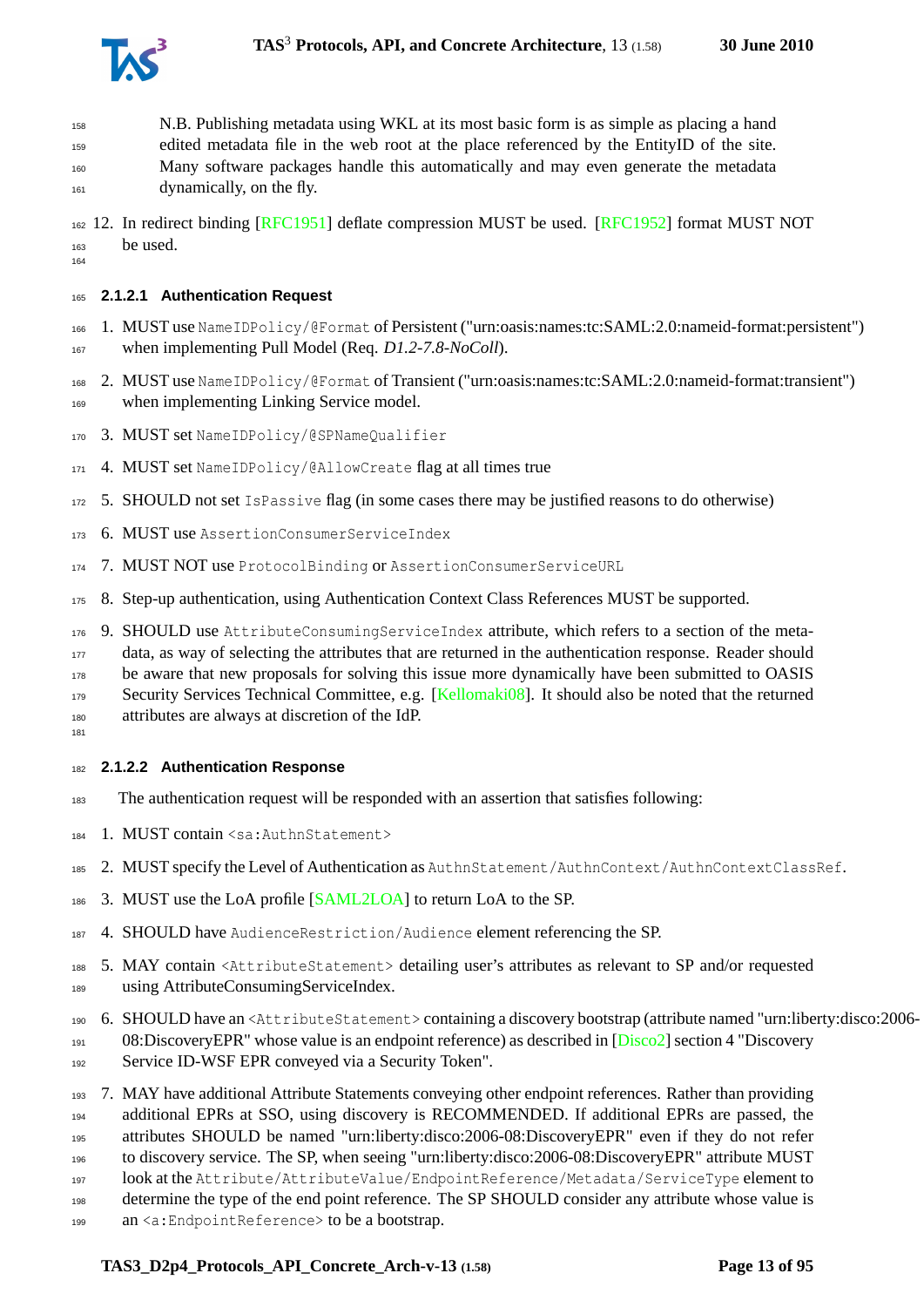

### <span id="page-13-0"></span>**2.1.3 Shibboleth**

 Shibboleth MAY be supported. Shibboleth based on SAML 2.0 is RECOMMENDED. Supporting 203 Shibboleth enables higher education institutions to adopt  $TAS<sup>3</sup>$  with minimal reconfiguration and rein-vestment.

205 Shibboleth does not currently (2009) support Single Logout. As a condition of TAS<sup>3</sup> compliance, such support should be added (please contribute any such work to the Shibboleth open source implementation 207 so that this caveat can be deleted). However, a TAS<sup>3</sup> compliant Trust Network may waive this requirement after analysis of the impact and a pondered decision (i.e. its easier to implement it than to get lawyers to agree).

 Shibboleth does not officially support Well Known Location method of metadata publication, but any Shibboleth deployment can satisfy this requirement by simply hand crafting a metadata file and making it available on their web server at the EntityID URL.

 We have not fully validated all use cases with Shibboleth. Specific points of contention include lack of full user identification, e.g. statement that User is a student or staff member of university, without giving out a persistent pseudonym. While a valid approach that better protects the user's privacy than the use of a persistent ID, it may not be able to address all the use cases, especially in the commercial world where  $_{24\overline{8}}$  service providers wish to link a user's requests together.

### <span id="page-13-1"></span>**2.1.4 eID and Other Smart Cards**

 European eID cards and other smart cards are supported as an authentication method available at SAML 223 2.0 IdP.

### <span id="page-13-2"></span>**2.1.5 One-Time-Password Tokens**

 One-Time-Password Tokens, such as RSA Tokens or Yubikey, are supported as an authentication meth- $_{235}$  ods available at SAML 2.0 IdP.

#### <span id="page-13-3"></span>**2.1.6 OpenID**

228 OpenID [\[OpenID\]](#page-90-0) MAY be supported. If supported, OpenID 2.0 MUST be used as earlier versions have known security flaws.

It should be noted that OpenID's globally unique identifier model does not provide privacy protection.

 $^{231}$  We have not validated whether it is possible to implement TAS<sup>3</sup> architecture using OpenID. One specific point of uncertainty is passing the IM bootstrap token at SSO time. No native OpenID mechanism is known to exist (standardized; ad-hoc approaches are known). One suggestion, applicable to the RESTful <sup>234</sup> binding would be to use OAUTH.

### <span id="page-13-4"></span>**2.1.7 CardSpace / InfoCard and WS-Federation**

237 Card Space MAY be supported. If supported, at least SAML 2.0 token format MUST be supported.  $_{238}$  The token MUST also support passing IM / Discovery bootstrap token.

## <span id="page-13-5"></span>**2.1.8 CA / Netegrity Siteminder Proprietary SSO**

<sup>241</sup> Siteminder MAY be supported. However, we have not validated whether it is possible to implement TAS<sup>3</sup> architecture using Siteminder. Prospects do not look particularly good as the Siteminder protocol and product can not easily be configured to convey the IM bootstrap token. However, the same vendor sells a SAML2 solution, so ask for that instead.

• Not standards compliant, but by far the most relevant player on the market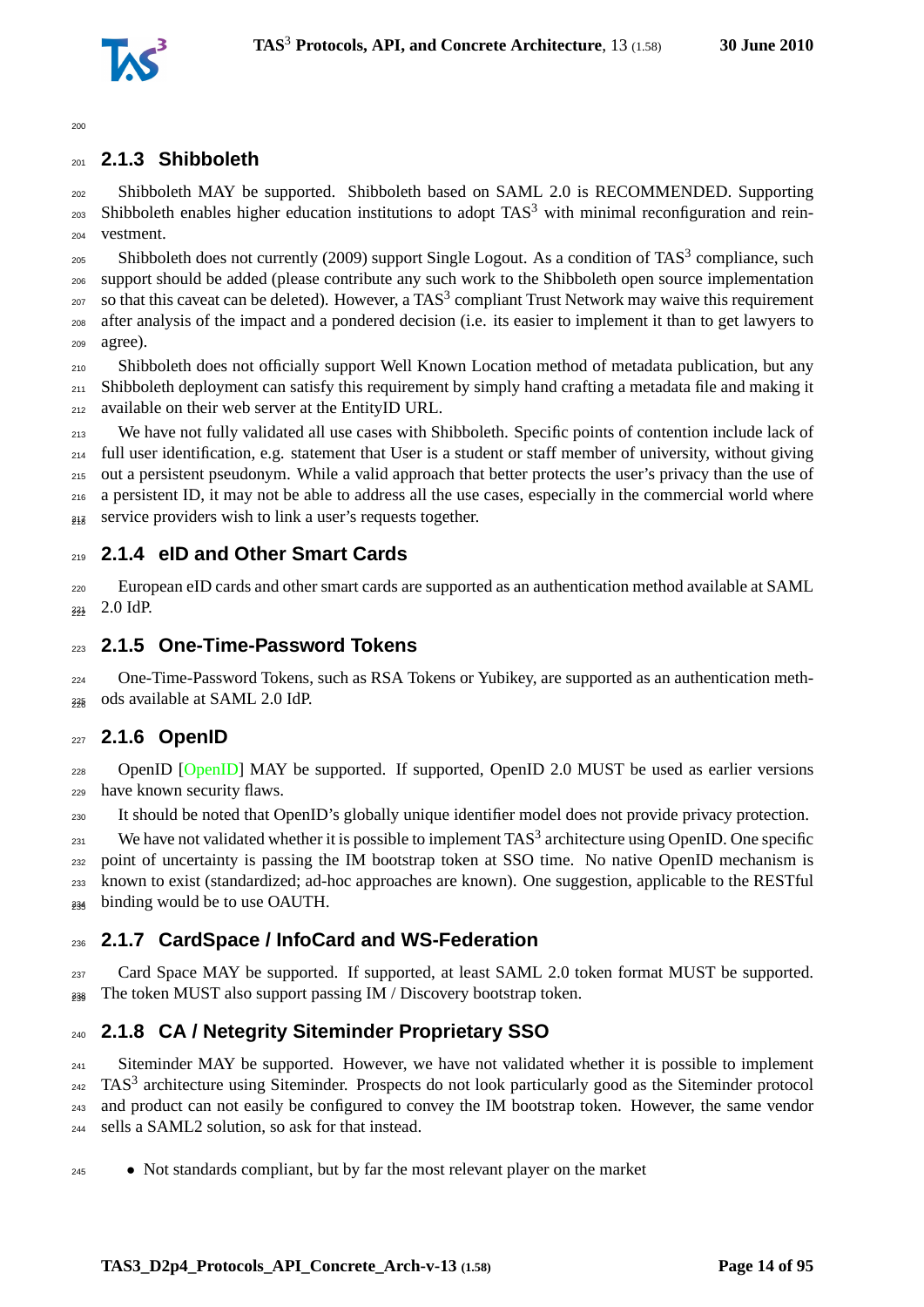

# <span id="page-14-0"></span>**2.1.9 Citrix, Sun, and other proprietary SSO**

 $_{248}$  MAY be supported. However, we have not validated whether it is possible to implement TAS<sup>3</sup> archi-<sub>249</sub> tecture using these.

# <span id="page-14-1"></span>**2.1.10 Web Local Login**

 $_{252}$  We have not validated whether it is possible to implement TAS<sup>3</sup> architecture using local login approach. The local login approach has many problems, including

- Each site has separate login so more burden to the user
- Users are lazy and use same password on many sites, thus allowing the sites to impersonate (mas-querade) their users towards other sites.
- Local logins require local effort to support new better authentication methods.
- Local logins necessitate local user database maintenance
- Local logins require password resets to be handled locally

 If you must do local login, we recommend using one-time-passwords and the Authentication Service  $_{26\%}$  Protocol [\[SOAPAuthn2\]](#page-92-6) to validate the authentication centrally using an IdP.

### <span id="page-14-2"></span>**2.1.11 Desktop Login**

 $_{264}$  We have not validated whether it is possible to implement TAS<sup>3</sup> architecture using desktop login ap- proach. We recommend using one-time-passwords and the Authentication Service Protocol [\[SOAPAuthn2\]](#page-92-6) to validate the authentication centrally using an IdP.

- Terminal servers: Mind-The-Box, Citrix, Windows TS, etc.
- Active Directory PDC

 A backup plan would be to capture the authentication at LDAP or Active Directory level and make the Authentication Service call from this middleware.

<sup>271</sup> The Desktop login approach suffers from similar security problems as the Fat Client Login, which see below.

## <span id="page-14-3"></span>**2.1.12 Fat Client Login**

 "Fat Client" refers to any non web browser client, e.g. email reading program (as opposed to web mail) or GUI form filling application (as opposed to web GUI). Fat Client scenario often arises with embedded systems, such as medical devices that need to talk to  $TAS<sup>3</sup>$  network.

 The main security problem in Fat Client Login is that the fat client itself becomes an intermediary to the authentication process, handling sensitive credentials. Some notion of Trusted Computing Path may help to address verifying that the fat client is not compromised.

<sup>281</sup> We recommend using one-time-passwords and the Authentication Service Protocol [\[SOAPAuthn2\]](#page-92-6) to validate the authentication centrally using an IdP. One-time-passwords effectively solve the intermediary problem.

<sup>284</sup> If Fat Client Login is a requirement, Liberty Advanced Client approach, see [\[AdvClient\]](#page-87-1) and [\[SOAPAuthn2\]](#page-92-6), SHOULD be used.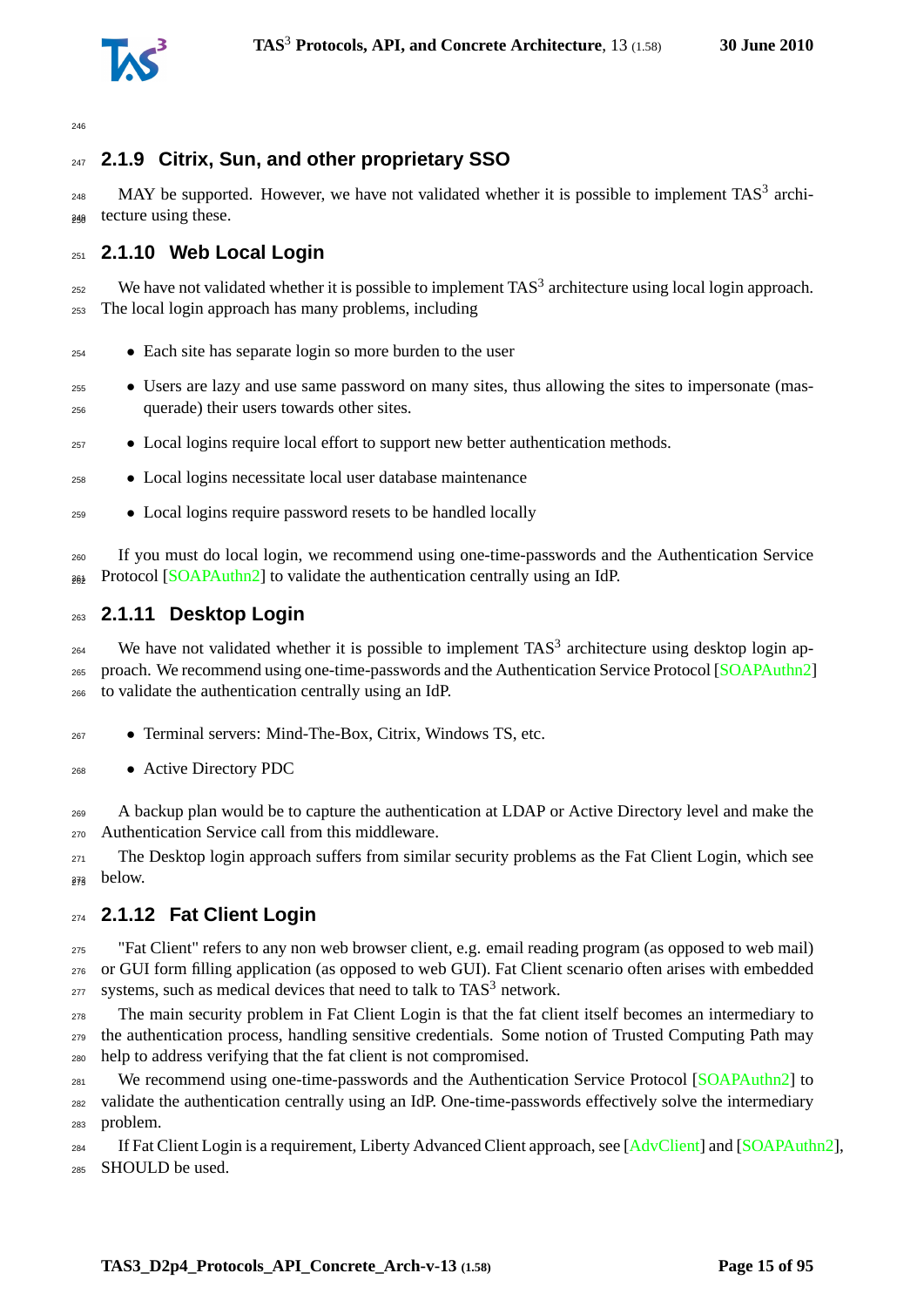

# <span id="page-15-0"></span>**2.1.13 User Not Present or Batch Operations**

 $_{288}$  TAS<sup>3</sup> specifies some approaches for doing this, see [\[TAS3D41ID\]](#page-93-1), mainly based on using advanced au- thorization to obtain discovery token without authenticating the User. Liberty Advanced Client approach,  $_{299}$  see [\[AdvClient\]](#page-87-1) and [\[SOAPAuthn2\]](#page-92-6), SHOULD be used.

# <span id="page-15-1"></span>**2.2 Supported Identity Web Services Systems**

The web services must satisfy some technical requirements

- Messages MUST be correlated, so each response is bound to request in an auditable way
- Message ID correlation
- Business Process Model and Instance IDs (or context or instance) to allow overarching correla- tion of several request-response pairs (e.g. to avoid actors who would have conflicts of interest overall that might not be identified when only working at level of individual request-response pairs)
- PDP can receive this easy enough as an environment parameter and this is needed to support dynamic separation of duties
- Gap: business process modelling does not express this?
- Consider URL format hierarchical ID
- Better typed, like LDAP DN format, or query string
- Requester and Responder MUST be identified (Req 10.4)
- Synchronous web service calls MUST be supported
- <sup>307</sup> Asynchronous calls SHOULD be supported where needed. Business Process Engines will handle asynchrony.
- Subscribe Notify mechanism SHOULD be supported where needed
- subscription for events will be vital to pick up errors and notify of events like break the glass
- subscribe and publish ws-eventing
- Event bus as a subscribe and publish mechanism
- <sup>313</sup> Maximum availability and use digital signature and encryption technologies, i.e. technical solutions to security and trust problems.
- <span id="page-15-2"></span>

### **2.2.1 Framework**

317 1. MUST support SOAP 1.2

 2. MUST support XML-DSIG [\[XMLDSIG\]](#page-94-2), a.k.a. RFC3275. In future we may introduce simpler 319 schemes like Simple Web Token [\[Hardt09\]](#page-88-1). Using TLS connection stream as an audit trail element is impractical due to volume and inability of implementations to capture it. TLS stream as audit trail may also lead to inadvertent collateral disclosure.

322 3. MUST support Exclusive XML Canonicalization [\[XML-EXC-C14N\]](#page-94-3) for purposed of [\[XMLDSIG\]](#page-94-2).

323 4. MAY support simple sign [\[SAML2SimpleSign\]](#page-92-7). In future we will support Simple Web Token [\[Hardt09\]](#page-88-1)

which is very similar to simple sign.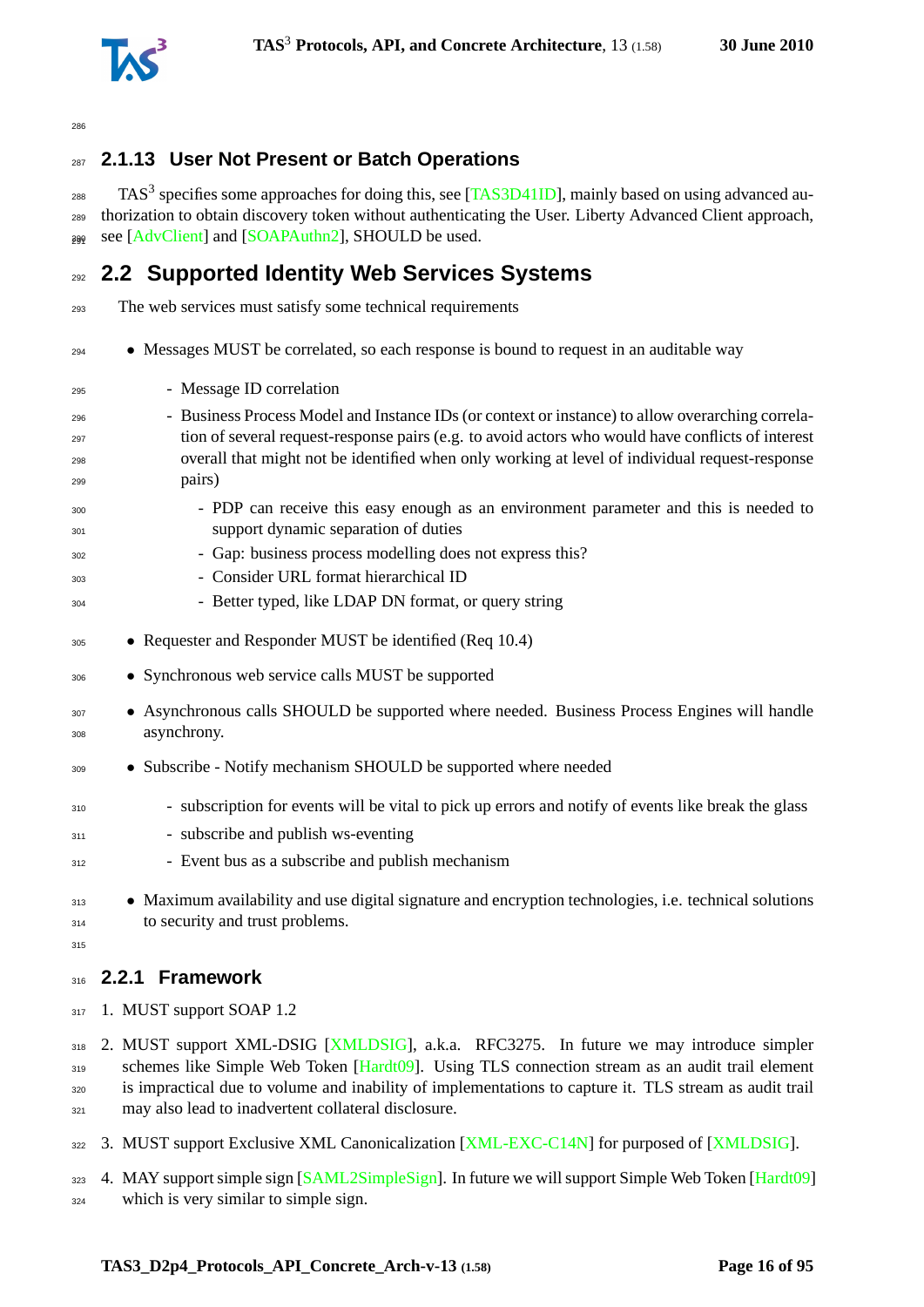- 325 5. MUST support XML-Enc [\[XMLENC\]](#page-94-4) for protection of NameIDs and attributes, including bootstraps, as well as assertions, against an active intermediary. The common case in question is a SP that is about to make a web service call. To make such call, the SP must obtain from the discovery service a token that is passed to the web service provider. XML-Enc support allows the discovery service to pass in the encrypted token the pseudonym, and potentially some sensitive attributes, to the web service provider without the intermediary, SP in this case, being able to snoop on this confidential information. This  $\cos$  case can not be solved using TLS alone as TLS is point-to-point and for this case TAS<sup>3</sup> architecture necessarily specifies an active intermediary.
- <span id="page-16-0"></span>

# **2.2.2 Liberty ID-WSF Profile**

- 335 1. MUST support ID-WSF 2.0 SOAP Binding [\[SOAPBinding2\]](#page-92-8) (this document is highly recommended reading).
- 337 2. MAY support ID-WSF 1.2
- 338 3. An implementation MUST support the following sec mechs, see [\[SecMech2\]](#page-92-9):
- "urn:liberty:security:2005-02:TLS:Bearer"
- "urn:liberty:security:2006-08:TLS:SAMLV2" (Holder-of-Key, HoK)
- A deployment MAY, as a configuration option, choose either.
- 342 4. MAY support following sec mechs for testing, but MUST NOT permit their use in production environ-ments:
- "urn:liberty:security:2005-02:null:Bearer"
- "urn:liberty:security:2006-08:null:SAMLV2" (Holder-of-Key, HoK)
- 346 5. MAY support other TLS [\[RFC2246\]](#page-91-7) based sec mechs, including ClientTLS.
- 6. MUST NOT permit non-TLS sec mechs in production environments
- 7. Implementations SHOULD be Liberty Alliance certified, see [\[IDWSF2SCR\]](#page-89-2).
- 8. Implementations MUST support <ProcessingContext> "urn:liberty:sb:2003-08:ProcessingContext:Simulate"
- SOAP header and implement a "dry-run" feature using it. A deployment MAY, as a configuration op-tion, enable this feature. Partially satisfies Reqs. *D1.2-12.13-Vfy* and *D1.2-12.16-OnlineTst*.
- 352 9. An implementation MUST support a health check feature. We RECOMMEND that the health check uses the "dry-run" feature mentioned in the previous item.
- 354 10. <sbf:Framework> SOAP header MUST be supplied and MUST have version XML attribute with value "2.0"
- 11. <wsse:Security> SOAP header MUST be supplied
- 12. <wsu:TimeStamp> MUST be included in the <wsse:Security> SOAP header.
- 13. <a:MessageID> SOAP header MUST be included in all messages.

 14. <a:RelatesTo> SOAP header MUST be included in all responses, unless response is an unsolicited (spontaneous, without request) response. Including <a:RelatesTo> is especially important from audit trail perspective so that pledges in the request can be linked to the data and obligations delivered in the response. This rule satisfies message correlation requirement. This rule upgrades the SHOULD of

[\[SOAPBinding2\]](#page-92-8), p.23, ll.818-822, to MUST.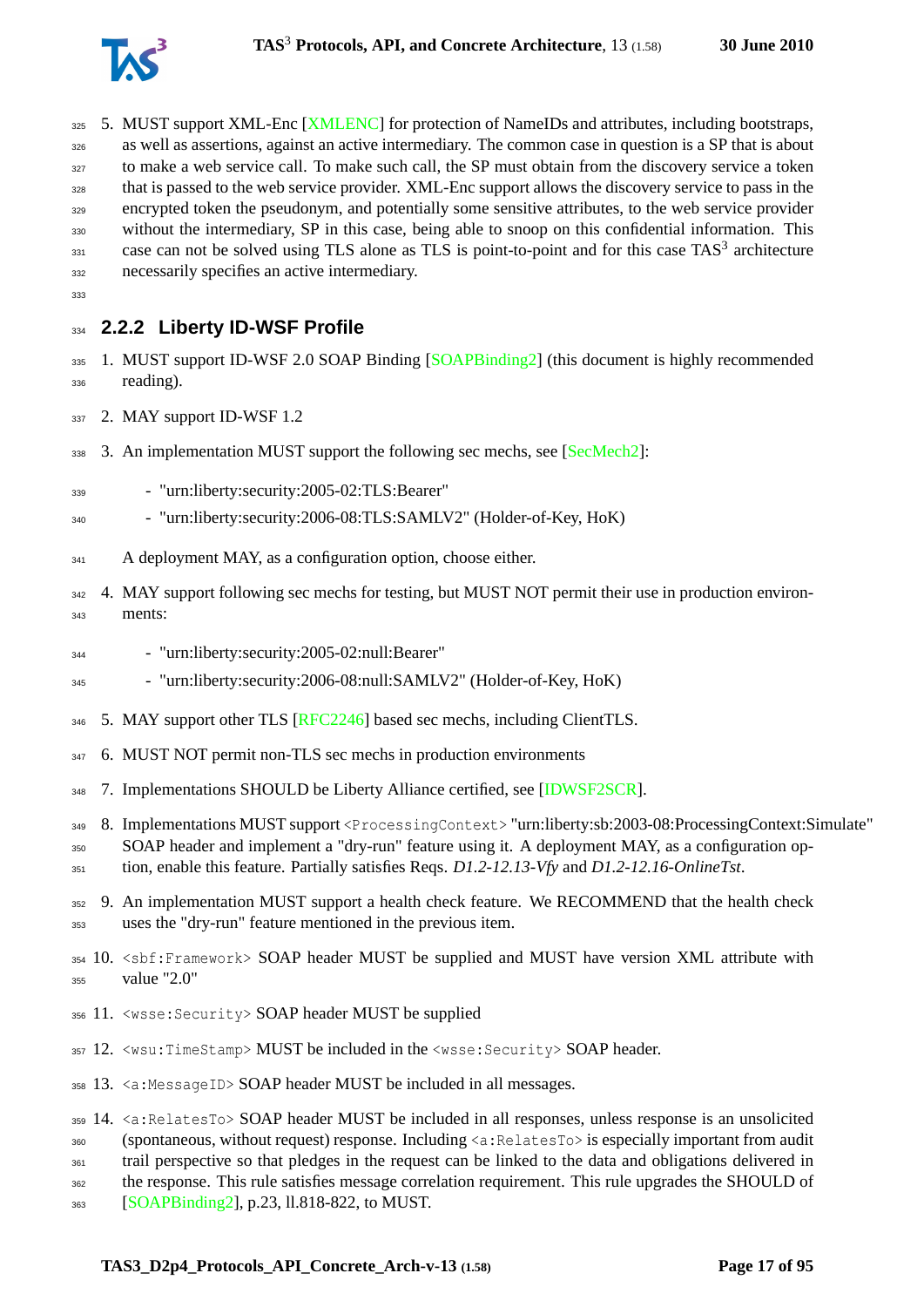

- 364 15.  $\lt a:\text{ReplyTo}>SORP$  header MUST be included in all requests and MUST have value http://www.w3.org/2005/03/a
- <sup>365</sup> 16. <a:FaultTo> SOAP header MUST NOT be supplied. All faults are sent to <a:ReplyTo> address, i.e.
- <sup>366</sup> in the same HTTP request-response pair.
- 367 17. <b: Sender> SOAP header MUST be included in each web service message. [\[SOAPBinding2\]](#page-92-8) section
- 5.9, pp.2[1](#page-17-4)-22, is vague about when this is needed. To simplify matters we make it always mandatory.<sup>1</sup> 368
- <sup>369</sup> 18. Request-Response message exchange patterm MUST be supported.



<span id="page-17-3"></span>Figure 2.1: Liberty Alliance Architecture.

## <span id="page-17-0"></span><sup>371</sup> **2.2.3 Bare WS-Security Header or Simplified ID-WSF**

- 372 1. SHOULD NOT use, as many important security features such as message correlation, replay detection, 373 and identification of endpoints are not supported by this mechanism.
- <sup>374</sup> 2. Document resultant limitations if not implementing full ID-WSF.
- <span id="page-17-1"></span>375

# <sup>376</sup> **2.2.4 WS-Trust**

<sup>377</sup> • MAY support [\[WSTrust\]](#page-94-5) in general, but MUST support if deploying the particular case of accessing <sup>378</sup> external Credential Validation Service, per [\[ChadwickSu09\]](#page-88-3)

 $379$  We have not validated whether it is possible to implement TAS<sup>3</sup> architecture using WS-Trust. Clearly <sup>380</sup> WS-Trust can be used as a token exchange protocol, but for this to be interoperable heavy profiling is  $\frac{383}{384}$  needed. Users and advocates of WS-Trust should undertake to write such profile.

# <span id="page-17-2"></span><sup>383</sup> **2.2.5 RESTful Approach**

384 MAY support. We RECOMMEND support on basis of OAuth [\[OAUTH\]](#page-90-1) and OAuth WRAP [\[Tom09\]](#page-93-2), <sup>385</sup> but implementers should take in account security advisories published on oauth.net web site. OAuth <sup>386</sup> WRAP is still immature as of this writing (Nov. 2009) and can not be recommended for production use. 387 We have not validated whether it is possible to implement  $TAS<sup>3</sup>$  architecture using RESTful approach.

<span id="page-17-4"></span><sup>&</sup>lt;sup>1</sup>If HoK sec mech is used, the sender can generally be inferred even without this header and some implementations of ID-WSF 2.0 actually do this. However, this has caused interoperability problems, hence TAS3 tightens the rule.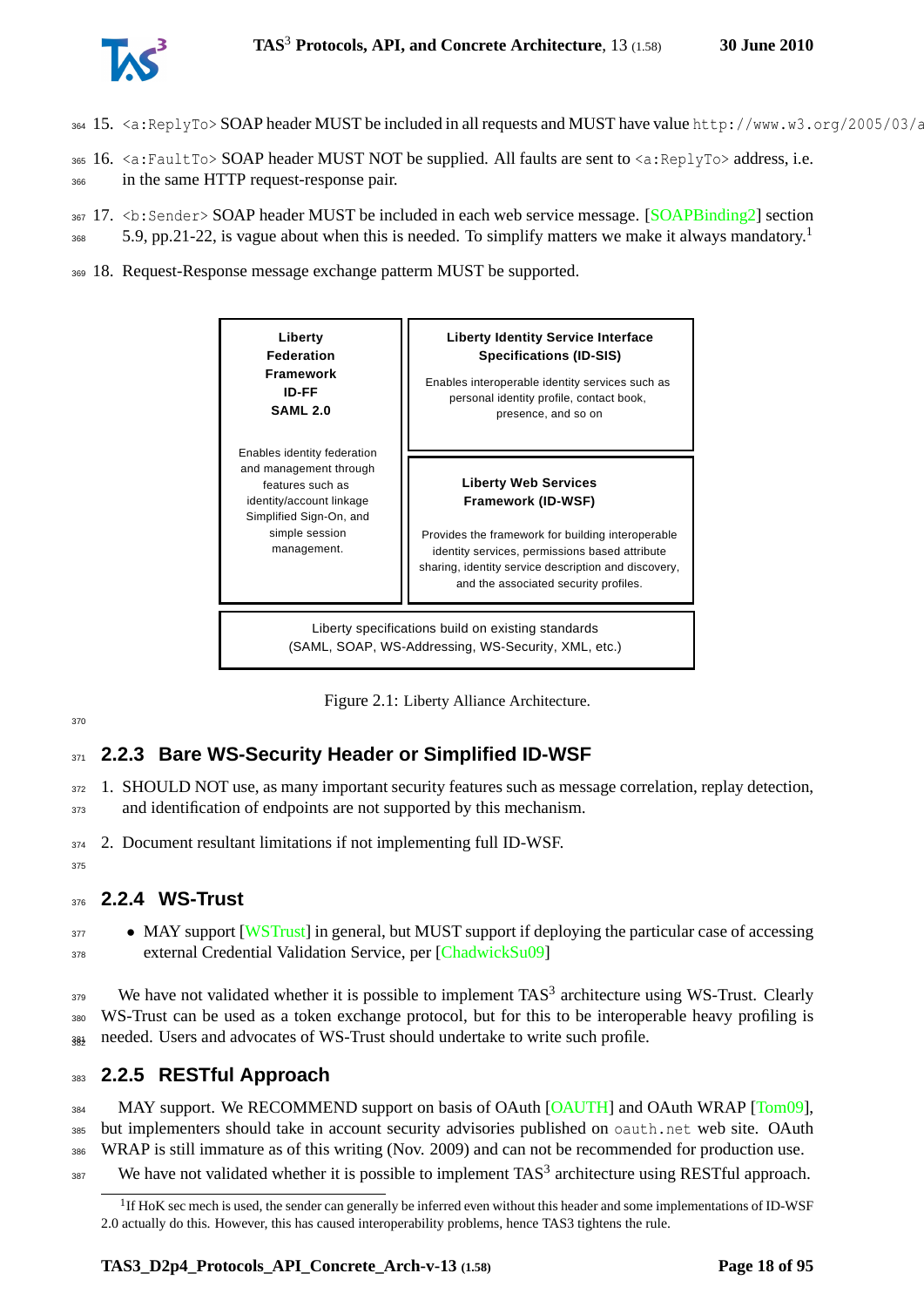

 RESTful enablement is nice to have, but should not compromise elegance of the SOAP solution and may be less capable (i.e. it is enough that the RESTful approach solves front channel use cases). RESTful 390 approach may support more economical token formats such as Simple Web Token (SWT) [\[Hardt09\]](#page-88-1).

<span id="page-18-0"></span> $_{392}$  TAS<sup>3</sup> project plans to address RESTful binding in future work during 2010.

# **2.2.6 Message Bus Approach**

 We see deploying TAS<sup>3</sup> services on message bus architecture as feasible. This will be investigated in a future iteration of this deliverable.

# <span id="page-18-1"></span>**2.3 Authorization Systems**

- This section addresses Reqs. *D1.2-2.19-AzCredi* and *D1.2-2.20-Az*.
- <span id="page-18-2"></span> $_{\text{200}}$  Authorization systems are extensively covered in [\[TAS3D71IdMAnAz\]](#page-93-3).

### **2.3.1 Authorization Queries**

- 1. MUST support XACML 2.0 [\[XACML2\]](#page-94-6) request-response contexts for authorization queries
- 2. MAY support other versions of XACML
- 3. MAY support XACML policy language

405 4. MUST support XACML SAML Authorization Query extension [\[XACML2SAML\]](#page-94-7) in order to allow policies to be dynamically passed to the PDP

<sup>407</sup> All communication between the PEP and PDP will be using SOAP based XACML SAML profile. This profile is mostly independent of rules language. Thus the PERMIS and trust and reputation language specificity will be mostly contained within the PDPs themselves. The only exception is the obligation vocabulary which must be understood by the distributed Obligations Services and therefore needs to be standardised. This is a major effort that has already been started in the TAS<sup>3</sup> project. On the other hand, <sup>412</sup> the sticky policies, which will be passed over the wire in the protocol exchange, will be engineered such that they transparently pass from the data store to the appropriate field of the XACML request without the <sup>414</sup> PEP proper really having to understand them.

## <span id="page-18-3"></span>**2.3.2 Policy Languages**

TAS<sup>3</sup> does not mandate any specific policy language. However, consider following possibilities:

- 1. PDP SHOULD support XACML 2.0 policy language [\[XACML2\]](#page-94-6)
- 2. PDP MAY support PERMIS 5.0 policy language
- 3. PDP MAY support P3P policy language
- 4. PDP MAY support PrimeLife privacy policies
- 5. PEP, PDP, and Obligations Service MAY support SOL1, see section [2.11,](#page-25-1) for obligations
- 6. CVS MAY support PERMIS Policy CVS Schema (cf. [\[TAS3D71IdMAnAz\]](#page-93-3) Appendix 2)

<span id="page-18-4"></span>

# **2.4 Trust and Security Vocabularies**

 $^{426}$  Usage of ontologies in TAS<sup>3</sup> is thoroughly addressed in [\[TAS3D22UPONTO\]](#page-93-4), which will map some of these vocabularies.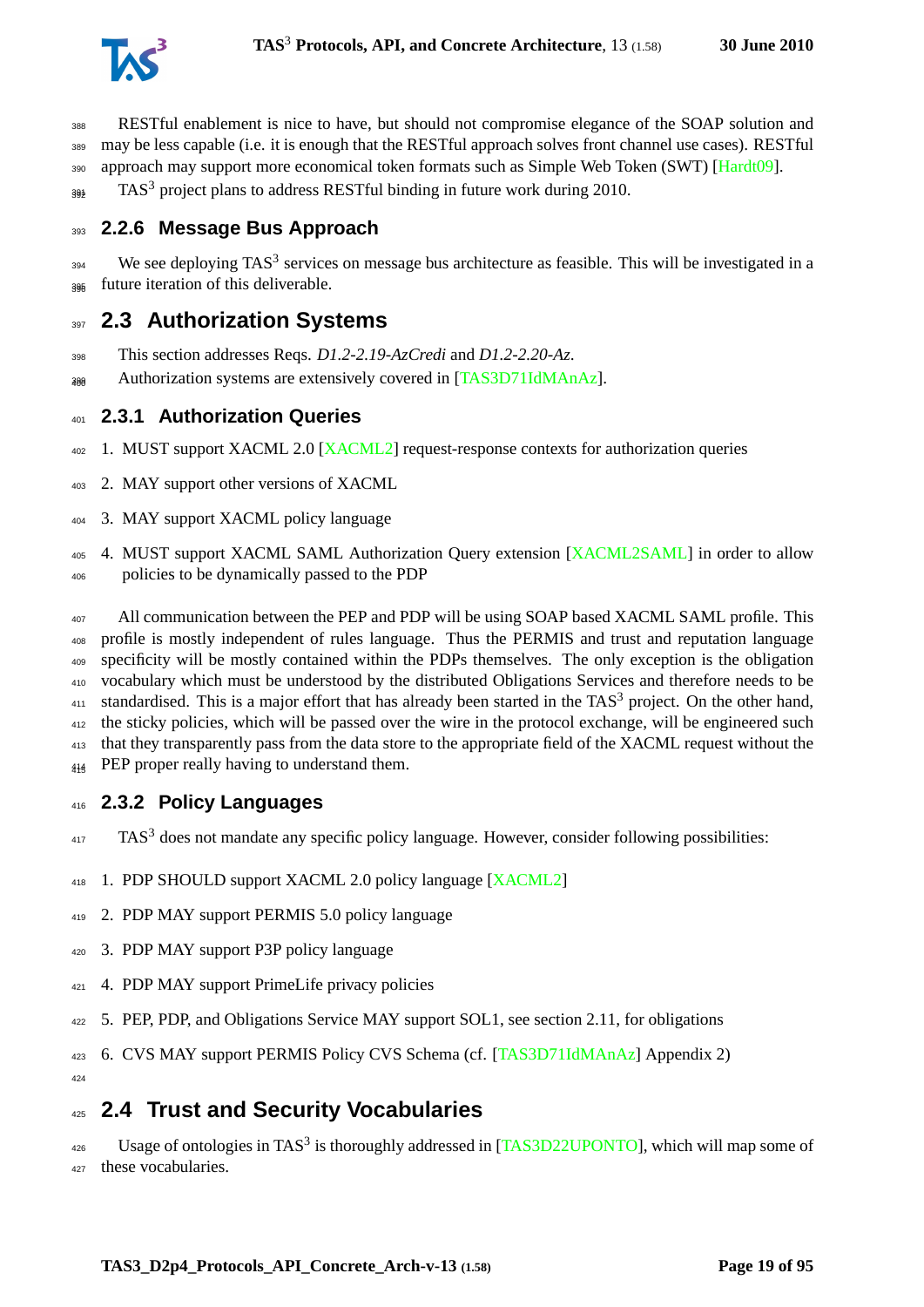



<span id="page-19-6"></span>Figure 2.2: Hierarchy of policies

# <span id="page-19-0"></span><sup>429</sup> **2.4.1 Levels of Authentication (LoA)**

 $430$  TAS<sup>3</sup> recommends the use of the NIST 4 levels of assurance as described in [\[NIST-SP800-63\]](#page-90-2) and <sup>431</sup> profiled in [\[SAML2LOA\]](#page-91-6).

 $432$  TAS<sup>3</sup> is working on determining whether and how to support LoA schemes of various European coun-<sup>433</sup> tries. <sup>434</sup>

### <span id="page-19-1"></span><sup>435</sup> **2.4.2 Vocabularies for Authorization**

- 436 Some work has been done in RADIUS [\[RFC2138\]](#page-91-8) and Diameter [\[RFC3588\]](#page-91-9).
- <sup>437</sup> [\[SAML2context\]](#page-92-10) is mainly about authentication, but authorization is also touched.
- <span id="page-19-2"></span><sub>438</sub> This section will be expanded in a future version of this document.

## <sup>440</sup> **2.4.3 Vocabularies for Basic Attributes (PII)**

- <sup>441</sup> Use of following vocabularies of PII is RECOMMENDED:
- <sup>442</sup> LDAP inetOrgPerson [\[RFC2798\]](#page-91-10)
- <sup>443</sup> Liberty Personal Profile specification [\[IDPP\]](#page-89-3)
- $\bullet$  X.500 standards, such as  $[X520]$  and  $[X521]$ . See also  $[RFC2256]$ .
- <span id="page-19-3"></span><sup>445</sup> This section will be expanded in a future version of this document.

### <sup>447</sup> **2.4.4 Discovery Vocabularies**

448 Main vocabulary for discovery is the Service Type taxonomy described in [\[Disco2\]](#page-88-2). This taxonomy is <sup>449</sup> complemented by discovery options that further describe the service. This vocabulary SHOULD be used <sup>450</sup> when applicable.

<sup>451</sup> Each Liberty service specifies its own Service Type value as well as a number discovery options. For <sup>452</sup> example, see [\[IDDAP\]](#page-89-4), [\[IDPP\]](#page-89-3), or [\[DST21\]](#page-88-4).

<span id="page-19-4"></span><sup>453</sup> This section will be expanded in a future version of this document. <sup>454</sup>

## <sup>455</sup> **2.4.5 Security and Trust Vocabularies**

<sup>456</sup> See [\[SAML2context\]](#page-92-10) and [\[SecMech2\]](#page-92-9) for a vocabulary of security mechanisms that MUST be used <sup>457</sup> when applicable.

<span id="page-19-5"></span><sub>458</sub> This section will be expanded in a future version of this document.

### <sup>460</sup> **2.4.6 Audit Vocabularies**

461 Audit events from RADIUS [\[RFC2139\]](#page-91-12) and Diameter [\[RFC3588\]](#page-91-9) are RECOMMENDED for use where <sup>462</sup> applicable.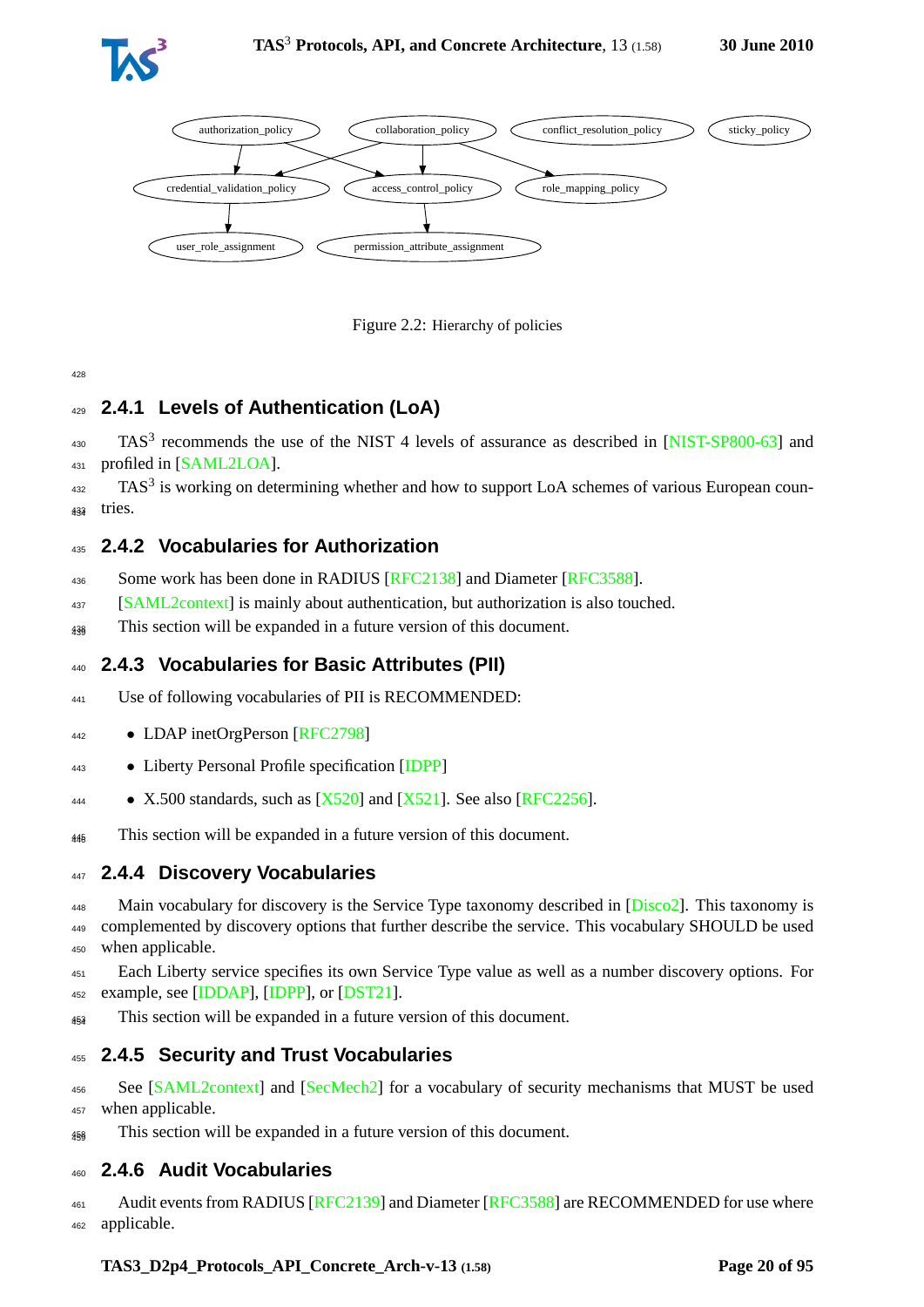

<sup>463</sup> This section will be expanded in a future version of this document. As audit is active research topic, we  $464$  benefit from the research during the TAS<sup>3</sup> project to specify this section in detail in the final version of <sup>465</sup> thie document. <sup>466</sup>

# <span id="page-20-0"></span><sup>467</sup> **2.5 Realization of the Discovery Function**

- <sup>468</sup> MUST support Liberty ID-WSF 2.0 Discovery Service specification [\[Disco2\]](#page-88-2)
- <sup>469</sup> MAY support [\[Disco12\]](#page-88-5)
- <sup>470</sup> MAY support UDDI, however this may require significant extensions to UDDI. Such extensions <sup>471</sup> would need to be profiled.

 See [\[NexofRA09\]](#page-90-3), section 5.4 "The Overview-Model", fig 18, for a view of the interaction between service registration and service discovery. Unfortunately the referred document fails to recognize the need for per-identity service registrations, unless the oblique reference, where no difference is made between  $_{476}$  service requester entity and the data subject, in section 5.4.4 "Service Discovery", counts.

# <span id="page-20-1"></span><sup>477</sup> **2.6 Realization of the Credentials and Privacy Negotiator Function**



<span id="page-20-3"></span>Figure 2.3: Credentials and Privacy Negotiation and Discovery steps

<sup>478</sup> Credentials and Policy Negotiation generally takes authentication and identification of all parties for  $_{488}$  granted, but then computes a trust score which typically governs the access control decisions.

# <span id="page-20-2"></span><sup>481</sup> **2.6.1 Discovery in Credentials and Privacy Negotiation**

<sup>482</sup> In this model both "Credentials and Privacy Negotiator" and "ID Mapper" are implemented as parts of <sup>483</sup> Discovery Service.

#### **TAS3\_D2p4\_Protocols\_API\_Concrete\_Arch-v-13 (1.58) Page 21 of [95](#page-94-0)**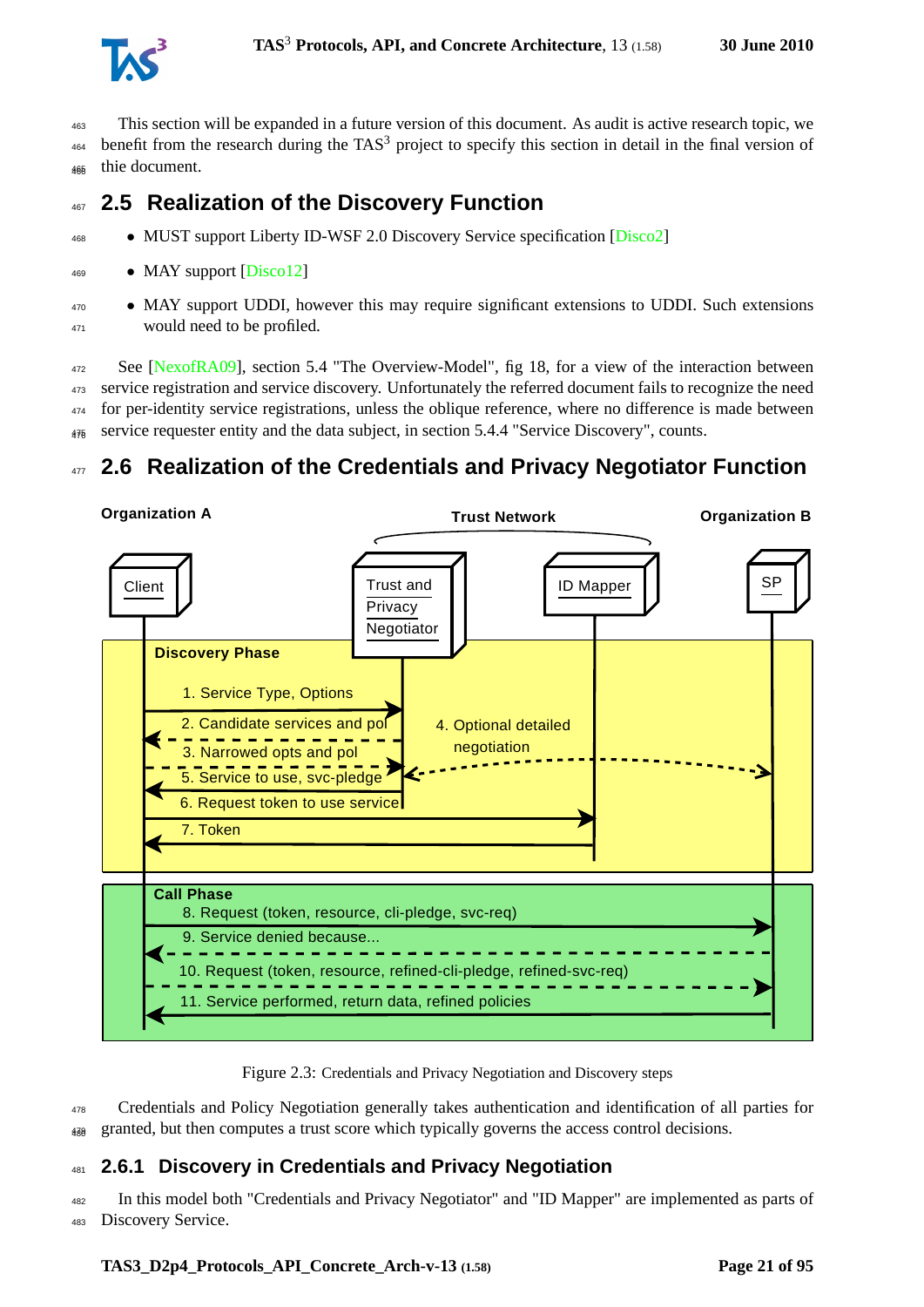



<span id="page-21-2"></span>Figure 2.4: A deployment architecture for Credentials and Privacy Negotiation and Discovery

# <span id="page-21-0"></span><sup>485</sup> **2.6.2 Frontend Credentials and Privacy Negotiation**

<span id="page-21-1"></span><sup>486</sup> In future work we will address user giving input to Credentials and Privacy Negotiation. <sup>487</sup>

## <sup>488</sup> **2.6.3 Components of Credentials and Privacy Negotiator**

- <sup>489</sup> 1. Service Requestor (SR) discovers the location of the User's Credentials and Privacy Negotiator Agent <sup>490</sup> (U-CPNA) and a candidate list of Web Service Providers (WSPs).
- <sup>491</sup> 2. SR passes the candidate list to the U-CPNA.
- <sup>492</sup> 3. U-CPNA discovers the location of user's attribute aggregator.
- <sup>493</sup> 4. U-CPNA obtains a token with user's pseudonym at the Attribute Aggregator.
- <sup>494</sup> 5. U-CPNA obtains necessary credentials for the user from the Attribute Aggregator. Attribute Aggre-<sup>495</sup> gator, in turn may contact Attribute Authorities to obtain the credentials. Each such contact involves <sup>496</sup> its own web service call, with discovery, IDMap, and actual web service calls, each with appropriate 497 authorization steps. This complexity is not shown in the diagram.
- <sup>498</sup> 6. U-CPNA engages in credentials and privacy negotiation with the WSP's Credentials and Privacy Ne-<sup>499</sup> gotiation service.
- <sup>500</sup> 7. Once U-CPNA returns the chosen WSP, the SR obtains a token for calling the WSP.
- <sup>501</sup> 8. Finally the actual web service call is realized (with appropriate authorization steps, not shown in the <sup>502</sup> diagram).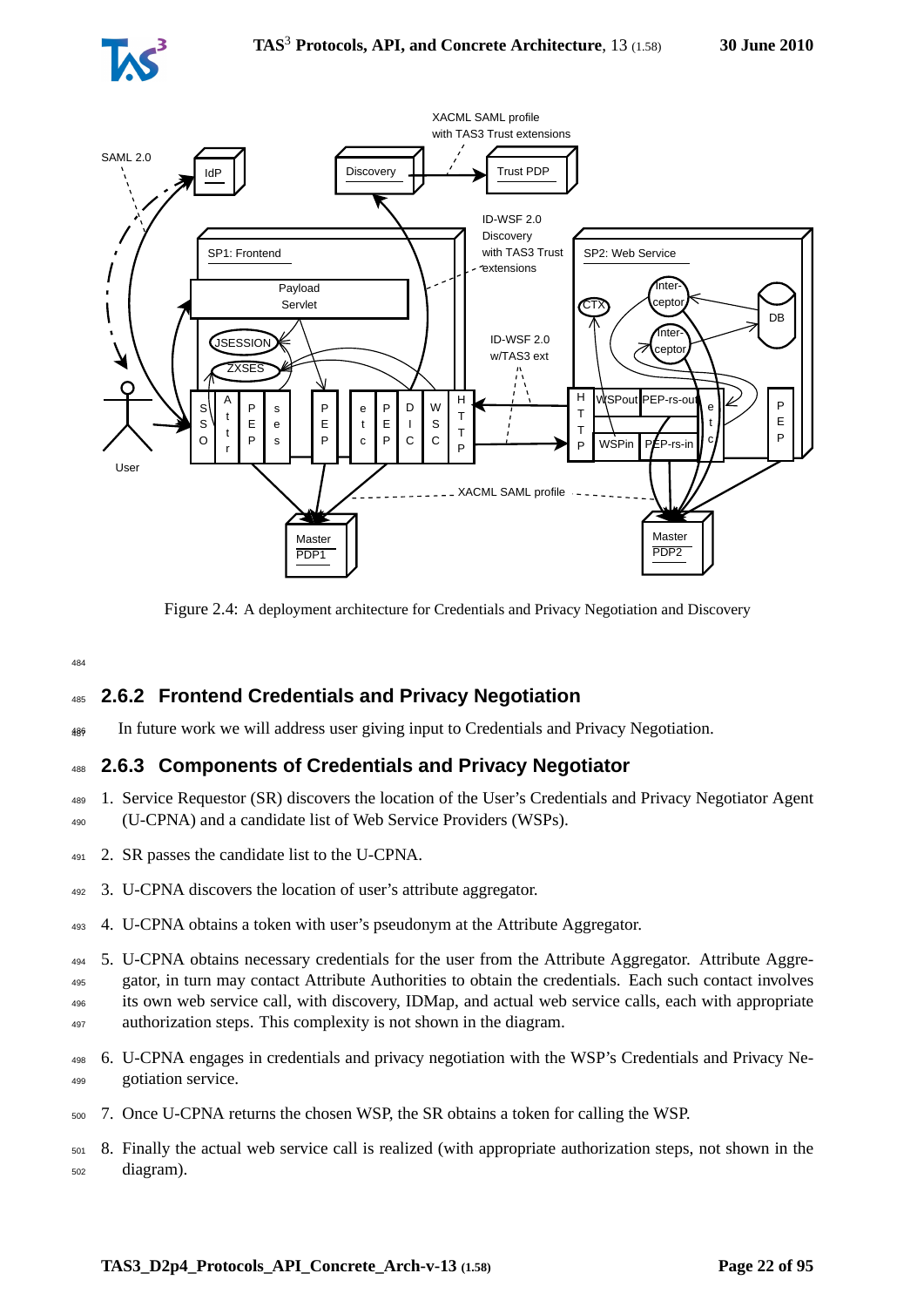



<span id="page-22-0"></span>Figure 2.5: Credentials and Privacy Negotiation Components

<sup>503</sup> Some variants and optimizations to this basic flow are possible. One obvious variant is to merge the <sup>504</sup> calls to Discovery Registry and IDMapper. Liberty Alliance Discovery Service [\[Disco2\]](#page-88-2) effectively uses <sup>505</sup> this optimization.

<sup>506</sup> Another, perhaps more significant, optimization is to integrate the credentials and privacy negotiation <sup>507</sup> under the Discovery Service. In this scenario, the U-CPNA is called from the midst of the discovery <sup>508</sup> process. This reduces steps and may allow the discovery process to use criteria from the credentials and

<sup>509</sup> privacy negotiation.



<span id="page-22-1"></span>Figure 2.6: Credentials and Privacy Negotiation optimized flow

<sup>510</sup> **1** Service Requestor (SR) discovers Web Service Provider (WSP).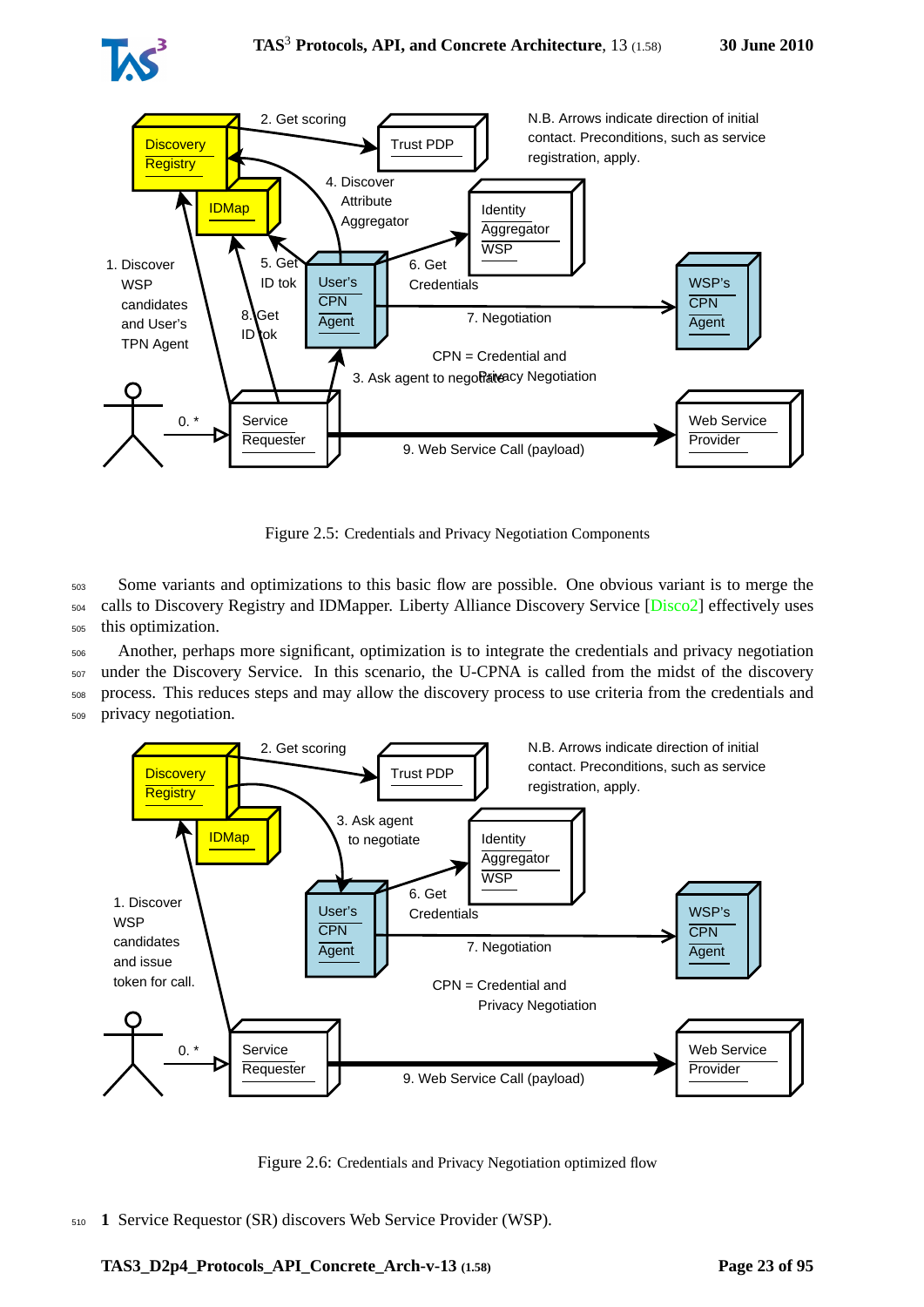

- **2** Discovery passes the candidate list to the U-CPNA. Discovery can also pass the End Point Reference (EPR), which includes a token with pseudonym for the call, to the Attribute Aggregator.
- **5** U-CPNA obtains necessary credentials for the user from the Attribute Aggregator in same way as in unoptimized case.
- **6** U-CPNA engages in credentials and privacy negotiation with the WSP's Credentials and Privacy Nego-tiation service.
- **8** The discovery service returns to SR the EPR of the WSP. Finally the actual web service call is realized.

# <span id="page-23-0"></span> **2.6.4 Protocol between Service Requester and the Credentials and Privacy Negotiation Agent**

- Service Requester invokes the User's Credentials and Privacy Negotiation Agent as a regular web ser-vice. The body of the call needs to express
- Candidate list
- <span id="page-23-1"></span>

# **2.6.5 Protocol between Credentials and Privacy Negotiation Agent and At-tribute Aggregator**

 User's Credentials and Privacy Negotiation Agent invokes user's Attribute Aggregator as a regular web service. The body of the call needs to express what credentials are desired and the body of the response must be able to pass multiple credentials.

# <span id="page-23-2"></span> **2.6.6 Protocol between Credentials and Privacy Negotiation Agent and Ser-vice**

- 533 The protocol to realise the credentials and privacy negotiation functionality has yet to be finalised. Candidate protocols are:
- i. the one used by TrustBuilder 2 [\[TrustBuilder2\]](#page-93-5)
- ii. one based on the Web Service Profile of XACML [\[Anderson07\]](#page-87-2) as enhanced by [\[Mbanaso09\]](#page-90-4)
- <sup>537</sup> iii. one based on an enhanced Liberty Discovery Service [\[Disco2\]](#page-88-2)
- Whichever protocol is finally chosen it must be able to support a ceremony to gaining incremental levels  $_{538}$  of mutual trust. The Web GUI of the Front End MUST support the ceremony.

# <span id="page-23-3"></span>**2.7 Using Trust Scoring in Discovery**

<sup>542</sup> The Trust Scoring is available from the Trust PDP component. As PDPs use XACML protocol, which natively does not have ability to convey anything else than Permit or Deny decision and associated obli- gations, we profile the second level XACML <StatusCode> to carry the ranking information: the Value XML attribute holds a URN prefix, identifying the trust ranking scheme, followed by actual raning in the syntax specified by the scheme.

**Example**

```
548 <StatusCode Value="urn:oasis:names:tc:xacml:1.0:status:ok">
549 <StatusCode Value="urn:eu.tas3.trustranking:eu.tas3.trustpdp.centralityrtm.RTMEngine:CENTRALITY score, id, rater, ratee, value, pagerank FROM 'Entity', 'Feedback':0.960922"/>
550 </StatusCode>
```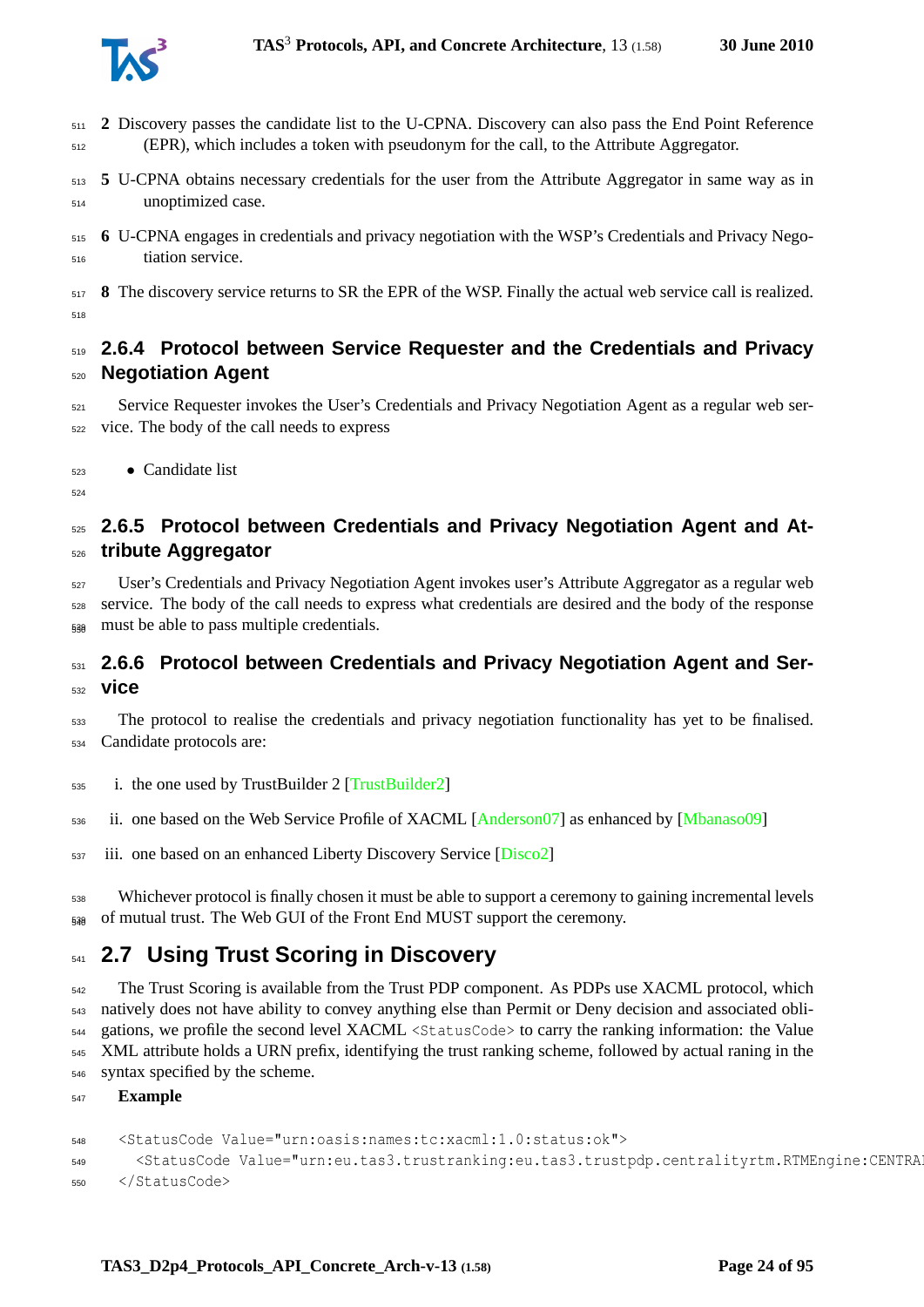

#### <span id="page-24-0"></span> **2.8 Realization of the Audit and Dashboard Function**

### <span id="page-24-1"></span>**2.8.1 Audit Event Bus**

- Satisfies Req. *D1.2-9.5-Trail*.
- Tentative protocol choice (in order of preference):

#### 1. AMQP [\[AMQP06\]](#page-87-3)

2. Liberty Accounting Service [\[AcctSvc\]](#page-87-4) with subscriptions and notifications [\[SUBS2\]](#page-92-11) and [\[DesignPat\]](#page-88-6).

- 3. Diameter [\[RFC3588\]](#page-91-9)
- 4. RADIUS [\[RFC2138\]](#page-91-8)
- 5. Apache Muse

 Whichever transport is chosen, the actual audit records are packaged as OpenXDAS messages (see: openxdas.sourceforge.net). <sup>564</sup>

### <span id="page-24-2"></span>**2.8.2 Audit Event Ontology**

- Enumeration of mandatory edit events according to some standard
- RADIUS and Diameter communities have defined at least some messages
- <sup>568</sup> ZXID logging documentation [\[ZXIDREADME\]](#page-94-10) provides an idea, at least applicable to SSO

#### <span id="page-24-3"></span>

### **2.8.3 Dashboard Function**

- Dashboard should also realize the "PII Consent Service" or "Privacy Manager" at large.
- SHOULD support Liberty Interaction service [\[Interact2\]](#page-89-5)

# <span id="page-24-4"></span>

### **2.8.4 User Interaction**

 User interaction is needed for consent questions and possibly even soliciting additional data during back channel web service calls. Interaction can be realized using two different mechanisms

- 577 a. Liberty Interaction service [\[Interact2\]](#page-89-5) where a web services call is made to the interaction service. This service is often colocated with the Dashboard.
- b. The web service returns special SOAP fault requesting redirection to interaction URL.
- Special attribute for interaction iFrame URL. <sup>581</sup>

# <span id="page-24-5"></span>**2.9 Realization of Delegation Function**

 The Delegation Service functionality is described in section 6 of D7.1. The protocols that this will use will be described in the next version of the current deliverable.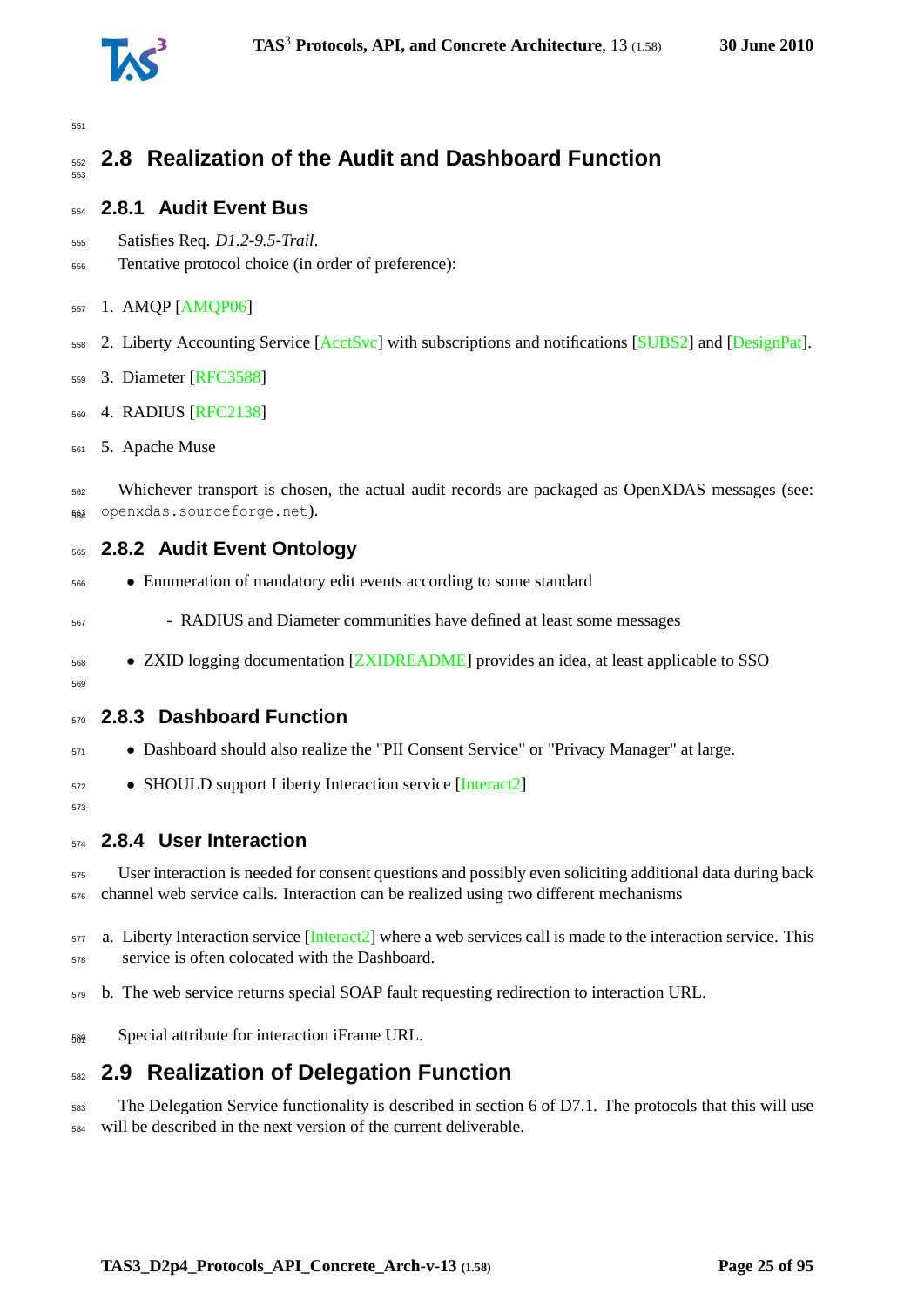

# <span id="page-25-0"></span><sup>586</sup> **2.10 Attribute Authorities**

 $587$  TAS<sup>3</sup> network may contain various attribute authorities. Every Identity Provider may act as an attribute <sup>588</sup> authority by including <AttributeStatement>, see [\[SAML2core\]](#page-91-1), in the single sign-on assertions that <sup>589</sup> it emits. This constitutes an attribute push mechanism.

 Problem with a push mechanism is knowing which attributes to push. A possible solution is for the Front End to express its attribute needs using a SAML extension, such as [\[Kellomaki08\]](#page-89-1). However, usually a better solution is to implement pull model Attribute Authority, i.e. the attribute authority is simply a web <sup>593</sup> service.

<sub>594</sub> There are several ways of implementing a data web service. [\[SAML2prof\]](#page-91-3) specifies AttributeQuery  $595$  protocol, but does not adequately specify the transport binding and peer authentication. TAS<sup>3</sup> attribute au-596 thority SHOULD support [\[SAML2prof\]](#page-91-3) AttributeQuery protocol using TAS<sup>3</sup> SOAP binding, see section <sup>597</sup> [2.2.2.](#page-16-0)

598 Other data web services, such as ID-DAP [\[IDDAP\]](#page-89-4) over TAS<sup>3</sup> SOAP binding, MAY be supported. A  $_{599}$  deployment may also make local or proprietary arrangements for accessing a non TAS<sup>3</sup> attribute authority, e.g. using LDAP [\[RFC2251\]](#page-91-13) or WebDAV with file containing attribute certificate or SAML attribute 603 assertion.

# <span id="page-25-1"></span>**2.11 TAS**<sup>3</sup> <sup>603</sup> **Simple Obligations Language (SOL)**

 $F_{604}$  TAS<sup>3</sup> Architecture foresees that a Service Requester needs to express obligations and policies that it is <sup>605</sup> willing and able to respect, and on the other hand the personal data will have associated with it obligations <sup>606</sup> and policies ("sticky policies") under which the data can be or is released.

<sup>607</sup> In general the obligations and sticky policies can be expressed in any convenient language. Unfortu-<sup>608</sup> nately no standard language has emerged in the industry for this type of application despite many being 609 proposed. TAS<sup>3</sup> is committed to supporting multiple such languages, but for purposes of pilots and other  $\epsilon$ <sup>10</sup> simple applications we define "TAS<sup>3</sup> Simple Obligations Language n<sup>o</sup>1" (SOL1) with potential future  $611$  versions to follow.

612 SOL obligations MAY be used in XACML obligations as described in [\[TAS3D71IdMAnAz\]](#page-93-3). In partic-

613 ular, D7.1 Appendix A1.2 provides an example. In short, they MUST appear in an Obligation/AttributeAssignment

614 element. When passed in <br />b:UsageDirective>, <xa:Obligation> element MUST be used as a wrap-

<sup>615</sup> per. Use of <xa:Obligation> element as a wrapper in other XML contexts is RECOMMENDED.

616 M.B. Since SOAP headers in TAS<sup>3</sup> are generally signed, the <b:UsageDirective> header <sup>617</sup> constitutes signed pledge to honour the obligations. This is similar to Signed Acceptance of <sup>618</sup> Obligations (SAO) concept of Obligation of Trust (OoT) protocol described in [\[Mbanaso09\]](#page-90-4) <sup>619</sup> et al. Put another way, the pledge expresses the Capabilities. We effectively optimize the OoT Protocol Scheme (sec 3.2) by avoiding iterative discovery of capabilities and moving directly  $\epsilon_{621}$  to the signed pledge phase (5 in fig. 5).

<sup>622</sup> The ObligationId XML attribute of <xa:Obligation> element is used to specify the obligations <sup>623</sup> processor (module that the PDP should invoke to evaluate the obligation). Some processors may be simple  $624$  in which case the ObligationId completely identifies the nature of the obligation.

<sup>625</sup> When using SOL, however, the sematics of the obligation depend on the actual SOL expressions passed <sup>626</sup> in the <xa:AttributeAssignment> child element of <xa:Obligation>. In this case the ObligationId 627 merely identifies the obligations processing engine. The SOL1 obligations processor is identified by 628 ObligationId value "urn:tas3:sol1". The actual SOL1 expressions are held in <xa:AttributeAssignment>

<sup>629</sup> elements with following AttributeId XML-attributes:

<sup>630</sup> **urn:tas3:sol1:pledge** Obligations that WSC pledges to honour if it receives them in any response  $\theta$ <sub>631</sub> data.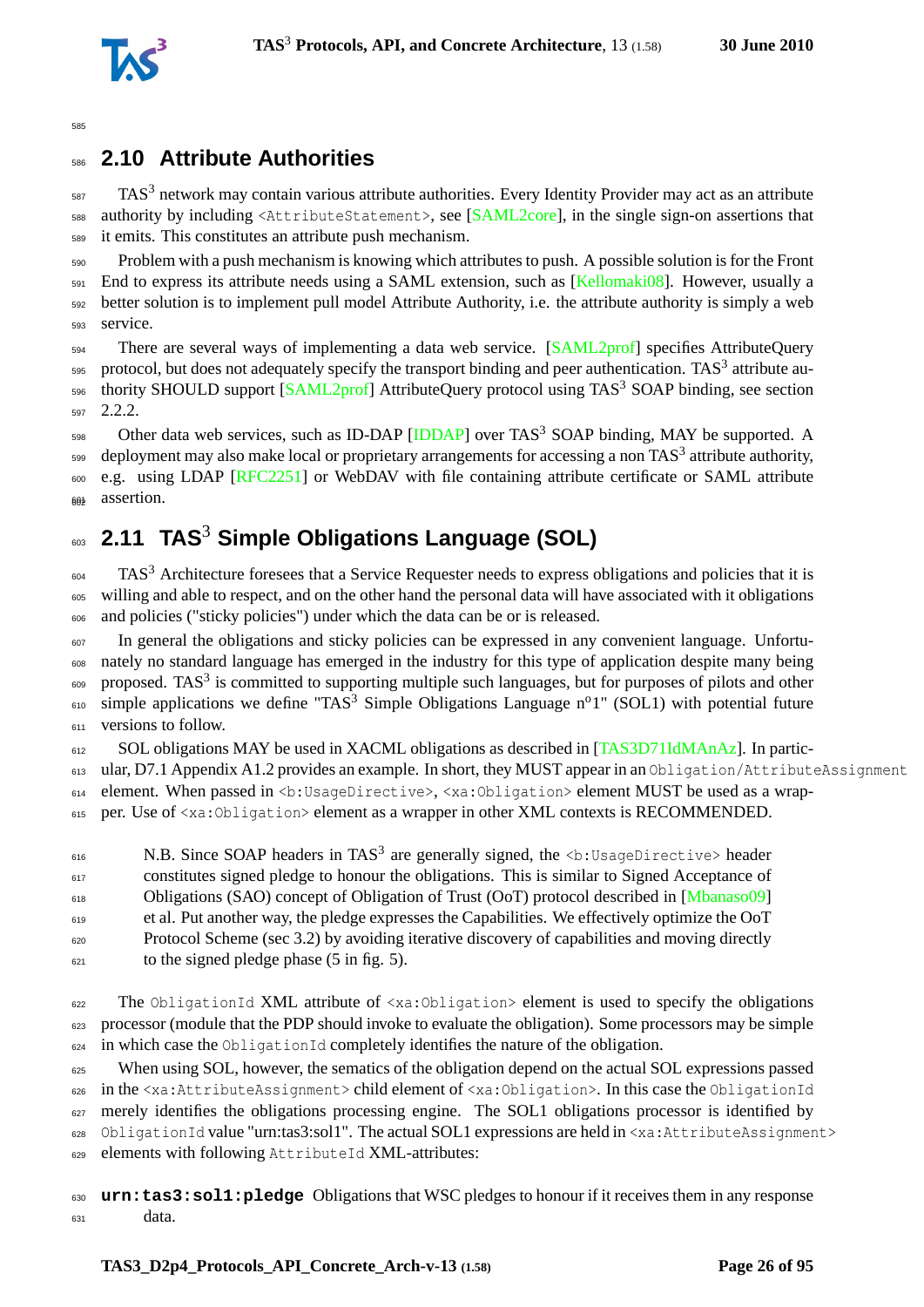

 **urn:tas3:sol1:require** Obligations that the emitting party requires to be honoured. Typically this is used to attach obligations to the data that is returned.

 There MUST only be one <xa:AttributeAssignment> with each AttributeId, i.e. there can only be zero, one, or two <xa:AttributeAssignment> elements in <xa:Obligation> element. There MUST 636 only be one <xa:Obligation> element with ObligationId "urn:tas3:sol1" and there MUST only be one 637 <b: UsageDirective> in the SOAP message.

The DataType XML attsibute of the <xa:AttributeAssignment> MUST always have value

639 "http://www.w3.org/2001/XMLSchema#string". The FulfillOn XML attribute of <xa:Obligation> element SHOULD, in absence of more specific guidance, be set to "Permit".

 The urn: tas3:sol:vers Query String parameter allows for versioning of the obligations language. The actual obligations are expressed using URL Query String Syntax with attribute value pairs expressing the obligations. Newline (0x0a) MAY be used as separator instead of an ampersand. Should escaping be needed, the URL encoding MAY be used.

```
645 Example
```

```
646 <b:UsageDirective id="USE">
647 <xa:Obligation ObligationId="urn:tas3:sol1" FulfillOn="Permit">
648 <xa:AttributeAssignment
649 AttributeId="urn:tas3:sol1:pledge"
650 DataType="http://www.w3.org/2001/XMLSchema#string">
651 urn:tas3:sol:vers=1
652 urn:tas3:sol1:delon=1255555377
653 urn:tas3:sol1:use=urn:tas3:sol1:use:purpose
654 urn:tas3:sol1:share=urn:tas3:sol1:share:group
655 urn:tas3:sol1:repouse=urn:tas3:sol1:repouse:oper
656 </xa:AttributeAssignment>
657 </xa:Obligation>
658 </b:UsageDirective>
```
As can be seen from the example, the attributes are actually URNs and each attribute tends to express an obligation that is required by data or that the Requester promises to honour.

## <span id="page-26-0"></span>**2.11.1 SOL1 Query String Attributes**

```
663 urn:tas3:sol:vers Identifies the version of SOL. Always "1" for SOL1.
```
 **urn:tas3:sol1** Special value reserved to be used as ObligationId or in general to identify this dialect of SOL.

```
666 urn:tas3:sol1:pledge Special value reserved to be used as AttributeId
```
**urn:tas3:sol1:require** Special value reserved to be used as AttributeId

 **urn:tas3:sol1:use** How information can or will be used and shared. A comma separated list of enumerators in the order of principally intended use (ordered here, in our opinion, from least ag-<sup>670</sup> gressive to more aggressive as indicated; however this ordering is subjective and other opinions may exist). The urn:tas3:sol1:use:purpose should be favoured over urn:tas3:sol1:use, unless the vague meaning of urn:tas3:sol1:use is desired.

- **urn:tas3:sol1:use:transaction (0)** Information will only be used for the transaction for which it was collected
- **urn:tas3:sol1:use:session (1)** Information will only be used within the current session
- **urn:tas3:sol1:use:user (2)** Information can be used in the user's other sessions in the same app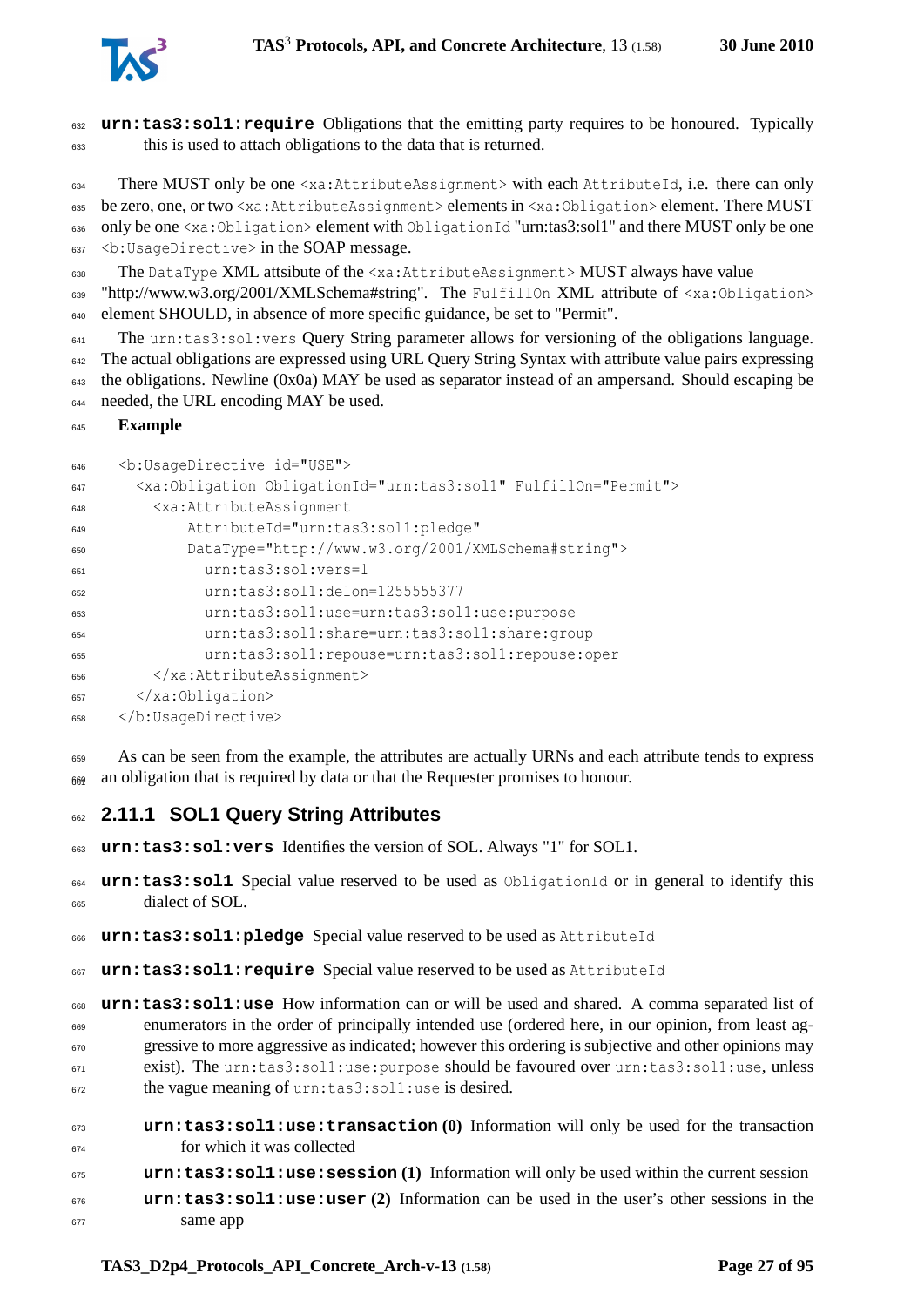

| 678               | urn: tas3: soll: use: forpurpose (3) Information will be used only for the purpose it was                                                                         |
|-------------------|-------------------------------------------------------------------------------------------------------------------------------------------------------------------|
| 679               | collected, in abstract. This usage is discouraged. Instead the specific purpose should be speci-                                                                  |
| 680               | fied using format                                                                                                                                                 |
|                   |                                                                                                                                                                   |
| 681               | urn:tas3:sol1:use:purpose=business-process-model-id; or                                                                                                           |
| 682               | urn:tas3:sol1:use:purpose=business-process-instance-id                                                                                                            |
| 683               | These two forms allow the obligation to be tied into the model in abstract, or to the specific                                                                    |
| 684               | business process instance in particular, e.g. for exceptional processing such as Break-the-                                                                       |
| 685               | Glass.                                                                                                                                                            |
| 686               | urn: tas3: soll: use: serveranon (4) Information can be used by other processes on same                                                                           |
| 687               | server as long as user is not explicitly identified                                                                                                               |
| 688               | urn: tas3: soll: use: serverident (5) Information can be used by other processes on same                                                                          |
| 689               | server (user may be identified)                                                                                                                                   |
| 690               | $urn:$ tas3: sol1: use: appanon (6) Information can be used by the application towards other                                                                      |
| 691               | purposes as long as the user is not explicitly identified                                                                                                         |
| 692               | urn: tas3: soll: use: appident (7) Information can be used by the application towards other<br>purposes (user may be identified)                                  |
| 693<br>694<br>695 | urn: tas3: soll: use: organon (8) Information can be used by the organization for other<br>nonmarketing purposes as long as the user is not explicitly identified |
| 696               | urn: tas3: soll: use: orgident (9) Information can be used by the organization for other                                                                          |
| 697               | nonmarketing purposes (user may be identified)                                                                                                                    |
| 698               | urn:tas3:sol1:use:mktanon (10) Information can be used by the organization for market-                                                                            |
| 699               | ing purposes as long as the user is not explicitly identified                                                                                                     |
| 700               | urn: tas3: soll: use: mktident (11) Information can be used by the organization for mar-                                                                          |
| 701               | keting purposes (user may be identified)                                                                                                                          |
| 702               | $urn:$ tas3: sol1: use: $graph(12)$ Information can be used within the business group for                                                                         |
| 703               | other nonmarketing purposes as long as the user is not explicitly identified                                                                                      |
| 704               | urn: tas3: soll: use: grpident (13) Information can be used within the business group for                                                                         |
| 705               | other nonmarketing purposes (user may be identified)                                                                                                              |
| 706               | urn: tas3: soll: use: grpmktanon (14) Information can be used within the business group                                                                           |
| 707               | for marketing purposes as long as user is not explicitly identified                                                                                               |
| 708               | urn: tas3: soll: use: grpmktident (15) Information can be used within the business group                                                                          |
| 709               | for marketing purposes (user may be identified)                                                                                                                   |
| 710               | $urn:$ tas3: soll: use: shareanon (16) Information can be shared with anyone for other non-                                                                       |
| 711               | marketing purposes as long as the user is not explicitly identified                                                                                               |
| 712               | urn: tas3: soll: use: shareident (17) Information can be shared with anyone for other                                                                             |
| 713               | nonmarketing purposes (user may be identified)                                                                                                                    |
| 714               | urn: tas3: soll: use: sharemktanon (18) Information can be shared with anyone for mar-                                                                            |
| 715               | keting purposes as long as user is not explicitly identified                                                                                                      |
| 716               | urn:tas3:sol1:use:sharemktident (19) Information can be shared with anyone for mar-                                                                               |
| 717               | keting purposes (user may be identified)                                                                                                                          |
| 718               | $urn:$ tas3: sol1: use: any all $(20)$ Information can be used for any and all purposes without                                                                   |
| 719               | restriction.                                                                                                                                                      |
| 720               | urn: tas3: sol1: use: purpose Specific business process that is allowed to use the data. This can                                                                 |
| 721               | be specified either as abstract business-process-model-id or as business-process-instance-id. For                                                                 |

example: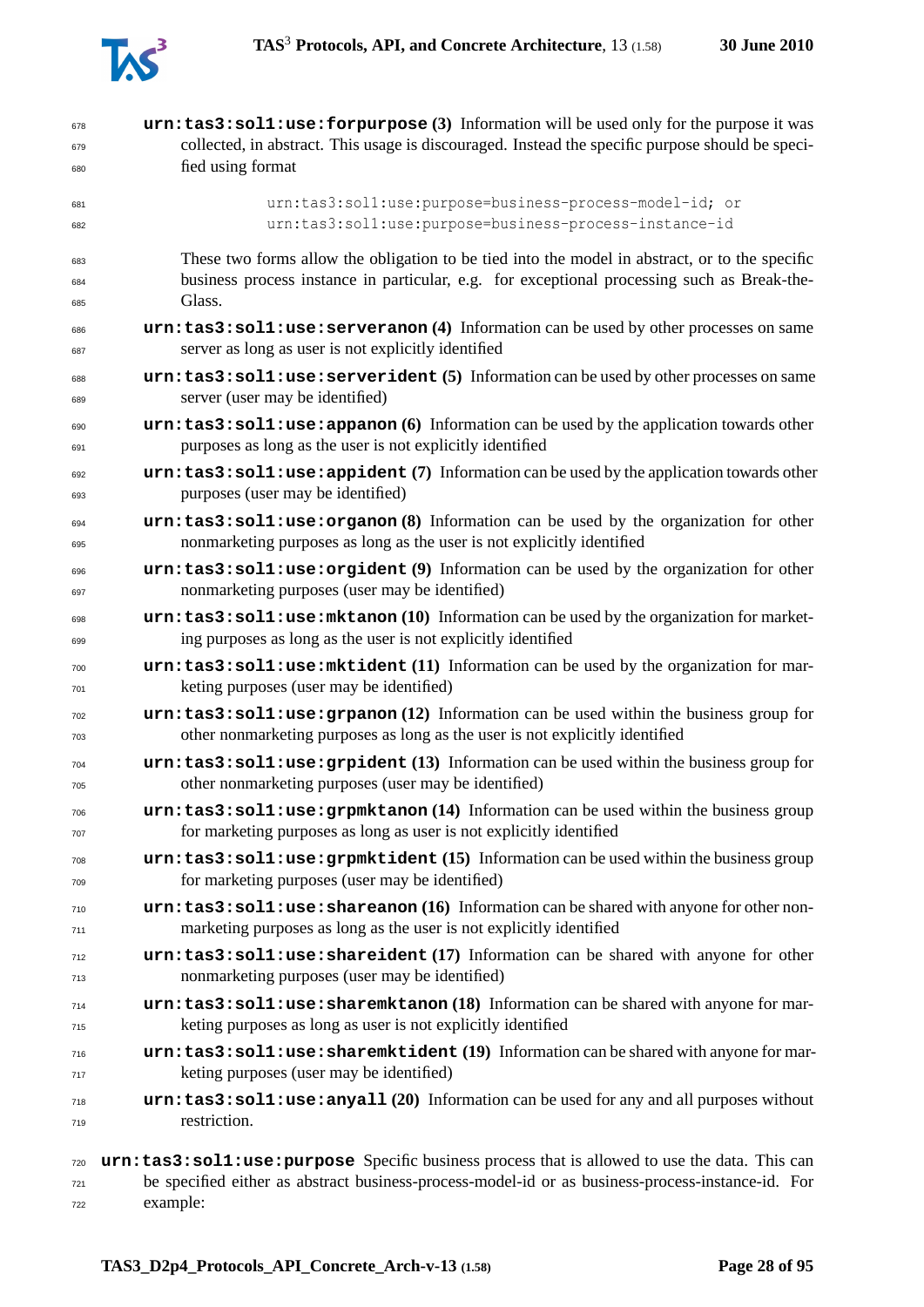

| 723<br>724 | urn:tas3:sol1:use:purpose=business-process-model-id; or<br>urn:tas3:sol1:use:purpose=business-process-instance-id                                                              |
|------------|--------------------------------------------------------------------------------------------------------------------------------------------------------------------------------|
|            | These two forms allow the obligation to be tied into the model in abstract, or to the specific business                                                                        |
| 725<br>726 | process instance in particular, e.g. for exceptional processing such as Break-the-Glass.                                                                                       |
| 727        | urn: tas3: sol1: delon Delete data on as Unix seconds since epoch. This obligation effectively                                                                                 |
| 728        | allows control of data retention, but instead of being expressed in relative terms, it is expressed in                                                                         |
| 729        | absolute terms that are legally easier to interpret.                                                                                                                           |
| 730        | urn: tas3: sol1: retention Maximum data retention period as Unix seconds. This obligation is                                                                                   |
| 731<br>732 | meant for database storage. Upon act of data access, retention should be converted to delon using<br>current wall clock time.                                                  |
| 733        | urn: tas3: sol1: certdel Certify deletion by legally binding report to the audit bus.                                                                                          |
| 734<br>735 | urn: tas3: sol1: preauth Before each use of the data, user's explicit consent - preauthorization -<br>has to be obtained. Value specifies where to obtain preauthorization.    |
| 736        | urn: tas3: sol1: callback When about to use data, call back to the user for opportunity to modify                                                                              |
| 737        | the data, or deny it. Value specifies where to call back.                                                                                                                      |
| 738        | urn: tas3: sol1: repouse Report use to the audit bus. Comma separated list of enumerators:                                                                                     |
| 739        | urn: tas3: sol1: repouse: never No need to report use (seldom appears)                                                                                                         |
| 740        | urn:tas3:sol1:repouse:all Report any and all use                                                                                                                               |
| 741<br>742 | urn: tas3: soll: repouse: oper Report operational use, but not statistical or administrative<br>use.                                                                           |
| 743        | urn: tas3: soll: repouse: stat: immed Report use in near real time. for day need to be                                                                                         |
| 744        | reported, if there was any use.                                                                                                                                                |
| 745<br>746 | urn:tas3:sol1:repouse:stat:daily No need to report individual use, but summary<br>statistics for day need to be reported, if there was any use.                                |
| 747<br>748 | urn:tas3:sol1:repouse:stat:weekly No need to report individual use, but summary<br>statistics for week need to be reported, if there was any use.                              |
| 749<br>750 | urn: tas3: soll: repouse: stat: monthly No need to report individual use, but summary<br>statistics for month need to be reported, if there was any use.                       |
| 751<br>752 | urn: tas3: soll: repouse: stat: quarterly No need to report individual use, but sum-<br>mary statistics for quarter (last 3 months) need to be reported, if there was any use. |
| 753        | urn:tas3:sol1:repouse:stat:semestral No need to report individual use, but sum-                                                                                                |
| 754        | mary statistics for semester (last 6 months) need to be reported, if there was any use.                                                                                        |
| 755        | urn: tas3: soll: repouse: stat: yearly No need to report individual use, but summary                                                                                           |
| 756        | statistics for year need to be reported, if there was any use.                                                                                                                 |
| 757        | If no urn:tas3:soll:repouse:statis specified, default is urn:tas3:soll:repouse:stat:immed.                                                                                     |
| 758        | If conflicting enumerators are specified, the most strict one applies.                                                                                                         |
| 759        | urn: tas3: sol1: xborder Enumerator describing what sort of cross border data sharing can occur:                                                                               |
| 760        | urn: tas3: sol1: xdom: eu Only within EU common market.                                                                                                                        |
| 761        | urn:tas3:sol1:xdom:safeharbour Common market and safe harbour participants                                                                                                     |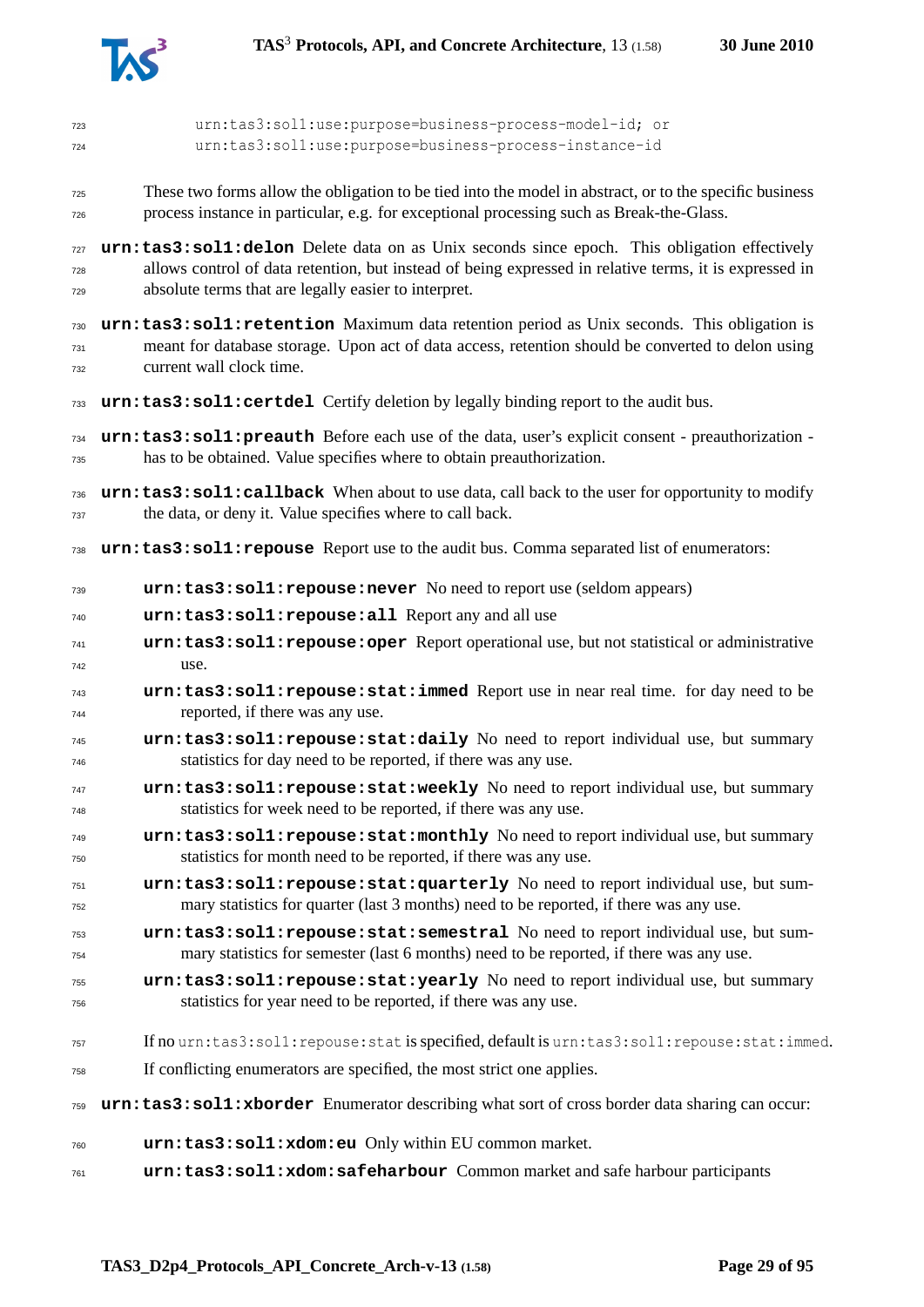

- **urn:tas3:sol1:license** Use of information is subject to license specified in the value part. The value part should be either URL to online accessible license text, or it should be a URN pointing to a well known license.
- The general assumption is that the license terms are either well known to the system (and pro- grammed in) or machine readable. While the user may have to consent to the license at some level, it is not meant that this license reference be displayed to user and he required to read and consent on the spot.

```
769 urn:tas3:sol1:contract-fwk Framework or governance contract identifier.
```

```
770 urn:tas3:sol1:contract Contract identifier.
```

```
771 urn:tas3:sol1:contract-sub Subcontract or amendment identifier
```

```
772 urn:tas3:sol1:contract-part Part, exhibit, annex, or clause identifier.
```

```
773
```
# **2.11.2 Matching Pledges to Sticky Policies and Obligations**

 When delivering response to data request, the Responder outbound PEP compares the pledges that were received in the request and checks that the sticky policies and obligations that are attached to the data coming from the backend repository can be satisfied given the pledges. This ensures that the Responder will never ship out data unless the Requester has clearly committed itself to respect the sticky policies and obligations.

- **Example**
- Consider the following request

```
782 <e:Envelope>
783 <e:Header>
784 <!-- WS-Addressing headers and wsse:Security with DSIG not shown -->
785 <b:UsageDirective id="USE">
786 <xa:Obligation ObligationId="urn:tas3:sol1" FulfillOn="Permit">
787 <xa:AttributeAssignment
788 AttributeId="urn:tas3:sol1:pledge"
789 DataType="http://www.w3.org/2001/XMLSchema#string">
790 urn:tas3:sol:vers=1
791 urn:tas3:sol1:delon=1255555377
792 urn:tas3:sol1:use=urn:tas3:sol1:use:purpose
793 urn:tas3:sol1:share=urn:tas3:sol1:share:group
794 urn:tas3:sol1:repouse=urn:tas3:sol1:repouse:oper
795 \langle / >796 < / >797 < /798 < />
799 <e:Body id="BDY">
800 <idhrxml:Query>...</>></>
801 Now, backend returns the following data
802 <dataItem id="1">
      803 <tas3sol:Obligations xmlns:tas3sol="http://tas3.eu/tas3sol/200911/">
804 urn:tas3:sol:vers=1
805 urn:tas3:sol:delon=1255555378
806 urn:tas3:sol1:use=urn:tas3:sol1:use:transaction
807 \langle
```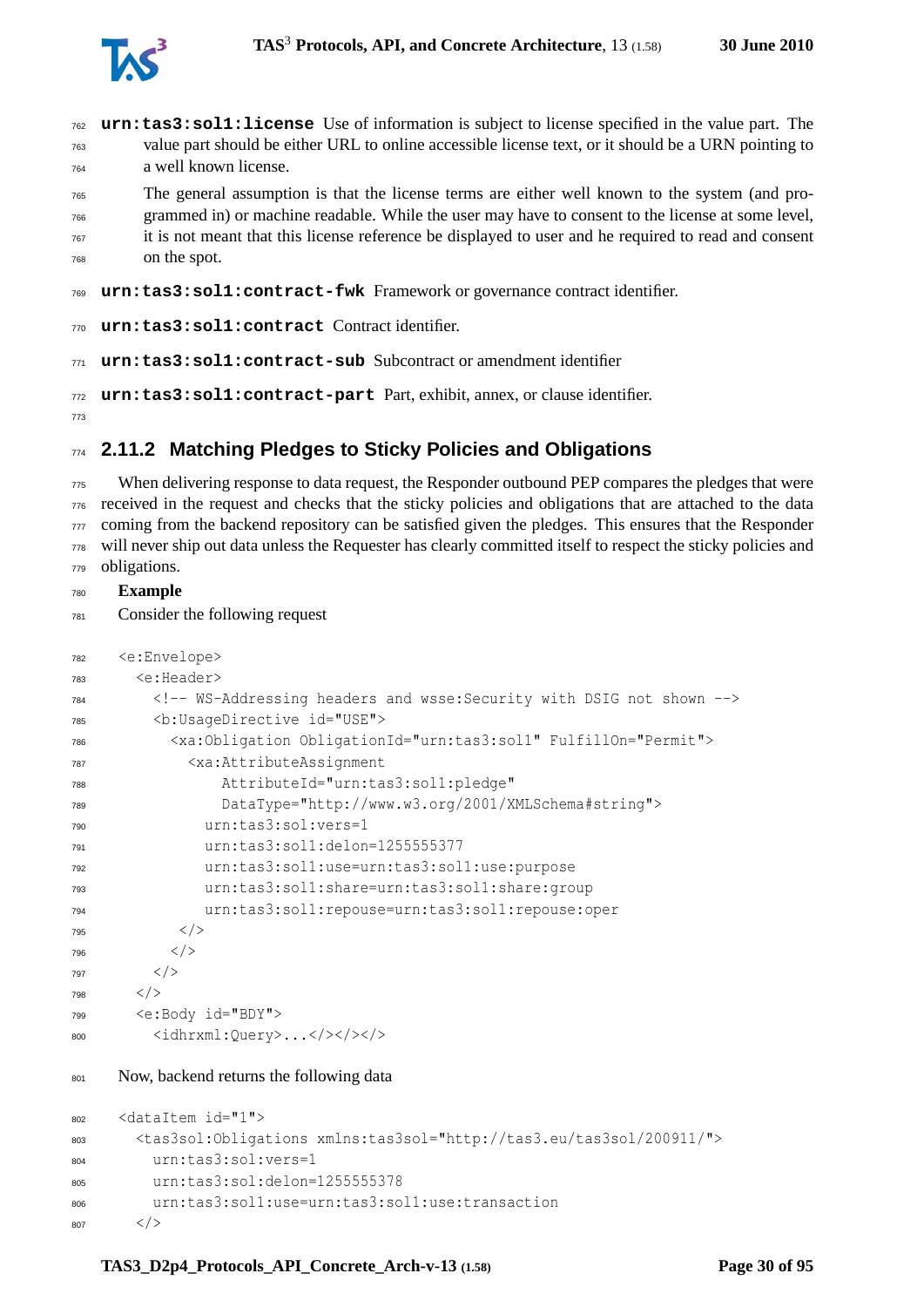

```
808 <data>value</>
809 \leq810
811 <dataItem id="2">
812 <tas3sol:Obligations xmlns:tas3sol="http://tas3.eu/tas3sol/200911/">
813 urn:tas3:sol:vers=1
814 urn:tas3:sol:delon=1255555376
815 urn:tas3:sol1:use=urn:tas3:sol1:use:purpose
816 urn:tas3:sol1:repouse=urn:tas3:sol1:repouse:all
817 < />
818 <data>value</>
819 </>
820
821 <dataItem id="3">
822 <tas3sol:Obligations xmlns:tas3sol="http://tas3.eu/tas3sol/200911/">
823 urn:tas3:sol:vers=1
824 urn:tas3:sol:delon=1255555378
825 urn:tas3:sol1:use=urn:tas3:sol1:use:purpose
826 urn:tas3:sol1:repouse=urn:tas3:sol1:repouse:oper,repouse=urn:tas3:sol1:repouse:stat:weekl
827 </>
\langle828 <data>value</>
829 < />
```
830 The first data item would have to be filtered out because its usage policy is "transaction" while requester 831 pledged usage for intended "purpose". Intended purpose can span many transactions, therefore its broader 832 that the allowed use. Note that the delon constraint would be compatible with the request.

833 The second data item has to be filtered out for two reasons: (i) its delon is stricter that what requester 834 pledged, and (ii) the repouse constraint is more onerous than requester is willing to perform.

835 The third data item's obligations are compatible with the requester's pledges. It is returned to the <sup>836</sup> requester.

837 N.B. This is just an example. The way in which the obligations are attached to the data can be <sup>838</sup> quite different from the illustrated, e.g. internal C data structure rather than XML. It is also possible that obligations are not stored with the data, but rather generated by a PDP based on 840 data dependent sticky-policies.

841 Once the Responder Outbound PEP has filtered the data, it is sent, with the obligations, to Requester  $_{843}$  which MAY pass the obligations to Obligations Service for enforcement.

# <span id="page-30-0"></span>**844 2.11.3 Passing Simple Obligations Dictionaries Around**

<sup>845</sup> While in SOL1 the set of enumerators is fixed and with fixed meaning which is hardwired to the simplest 846 PEP implementations, we foresee users inventing additional attributes and enumerators. This raises the <sup>847</sup> need for the PEP implementations to be configurable or somehow understand the new enumerators on <sup>848</sup> basis of their semantics.

849 Such configurations and online semantics passing can be achieved with Simple Obligations Dictionaries 850 (SODs), which effectively allow the semantics to be declared. The dictionary can be stored in a configura- $851$  tion file, and we provide SOL1 standard dictionary as  $\frac{1.50d}{1.50d}$  (which you should not modify) and you <sup>852</sup> may be able to provide additional dictionary fragments in user editable configuration files. Alternatively, <sup>853</sup> the nonstandard dictionary fragments can be passed inline in the protocol by means of <tas3sol:Dict> <sup>854</sup> element.

<sup>855</sup> **Example**

<sup>856</sup> <e:Envelope>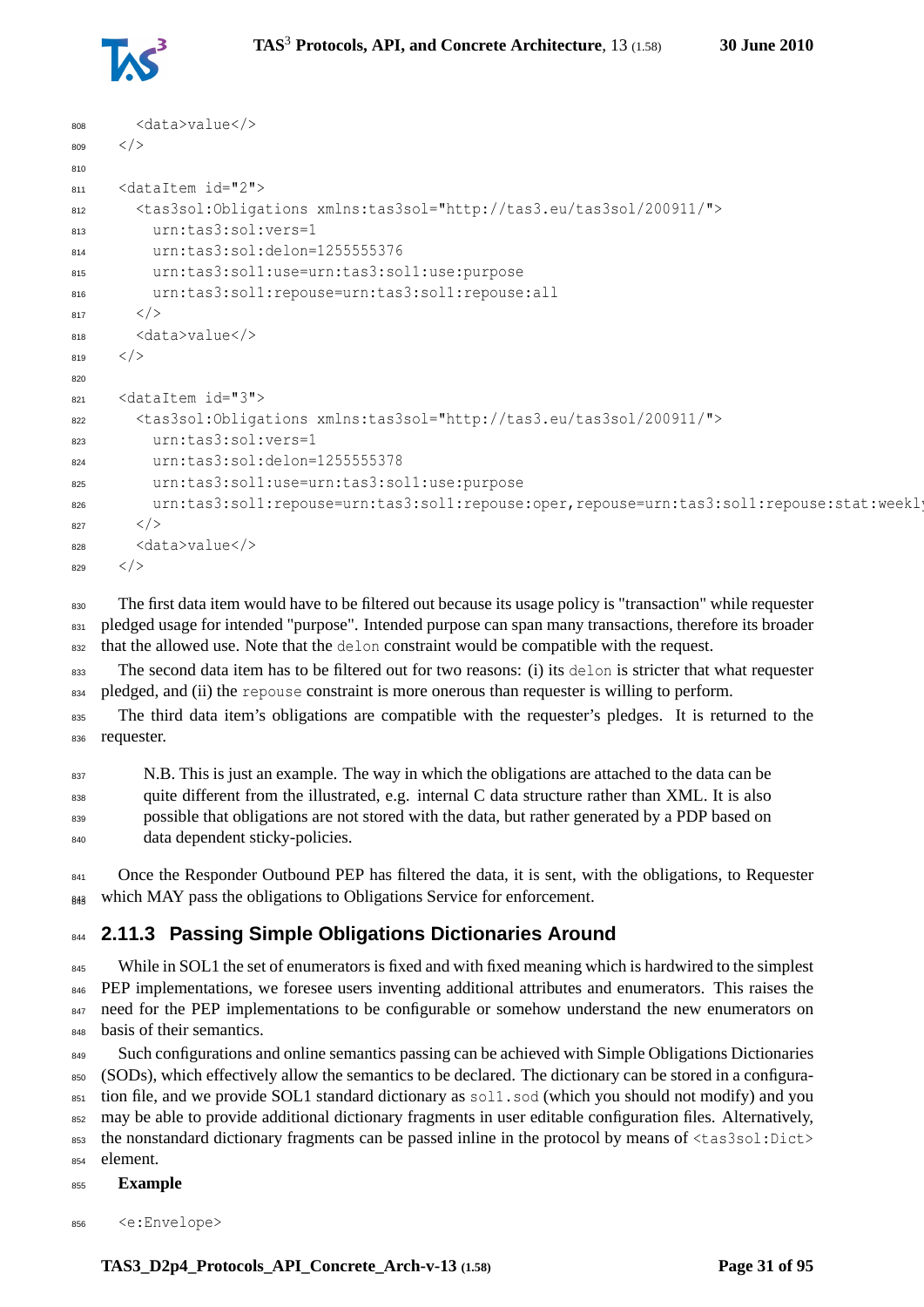

<e:Header>

```
858 <!-- WS-Addressing headers and wsse:Security with DSIG not shown -->
859 <b:UsageDirective id="USE">
860 <xa:Obligation ObligationId="urn:tas3:sol1" FulfillOn="Permit">
861 <xa:AttributeAssignment
862 AttributeId="urn:tas3:sol1:pledge"
              863 DataType="http://www.w3.org/2001/XMLSchema#string">
864 urn:tas3:sol:vers=1
865 urn:tas3:sol1:delon=1255555377
866 urn:tas3:sol1:use=urn:tas3:sol1:use:purpose
867 urn:tas3:sol1:share=urn:tas3:sol1:share:group
868 urn:tas3:sol1:repouse=urn:tas3:sol1:repouse:oper
869 < /870 < /871 <tas3sol:Dict xmlns:tas3sol="http://tas3.eu/tas3sol/200911/">
872 Entities:
873 Data Subject (Agent the Data describes)
874 Data Processor (Agent that processes the Data)
875 Data (Information which is a resource under protection)
876 Organisation (a Data Processor)
877 Marketing (an Action)
878 Process (an Action of manipulating Data)
879
880 Relations:
881 Identify
882 Retain
883
884 Property
885 May (property of an action)
886 Must (property of an action)
887
888 urn:tas3:sol1:use:mktident is an enumerator of urn:tas3:sol1:use
889
890 urn:tas3:sol1:use:mktident means
891 Organization (who) - Process (action) - Data (what) - Marketing (why)
            Organization (who) - Identify (action) - Data Subject (What)
893 < />
894 < />
895 \langle/>
896 <e:Body id="BDY">
897 <idhrxml:Query>...</></>></>></>
```
898 This example uses <tas3sol:Dict> element to define a new enumerator for urn:tas3:sol1:use by spelling out its semantic meaning in terms of the dictionary items (example is somewhat unrealistic because you should not repeat or redefine dictionary entries from the standard sol1.sod). In particular the mktident really is a combination of two consequences: you will receive spam and you will be identified.  $_{903}$  Thus the "means" declaration has two lines.

# <span id="page-31-0"></span>**2.12 Realization of Sticky Policies**

 As discussed in [\[TAS3ARCH\]](#page-92-0) section 4.1 "Protocol Support for Conveyance of Sticky Policies", En- capsulating Security Layer (ESL) is one approach for implementing sticky policies. While total encapsu- lation is possible, for already established applications protocols something lighter weight is desired. Most properties of ESL can also be implemented by a special SOAP header that references all the elements that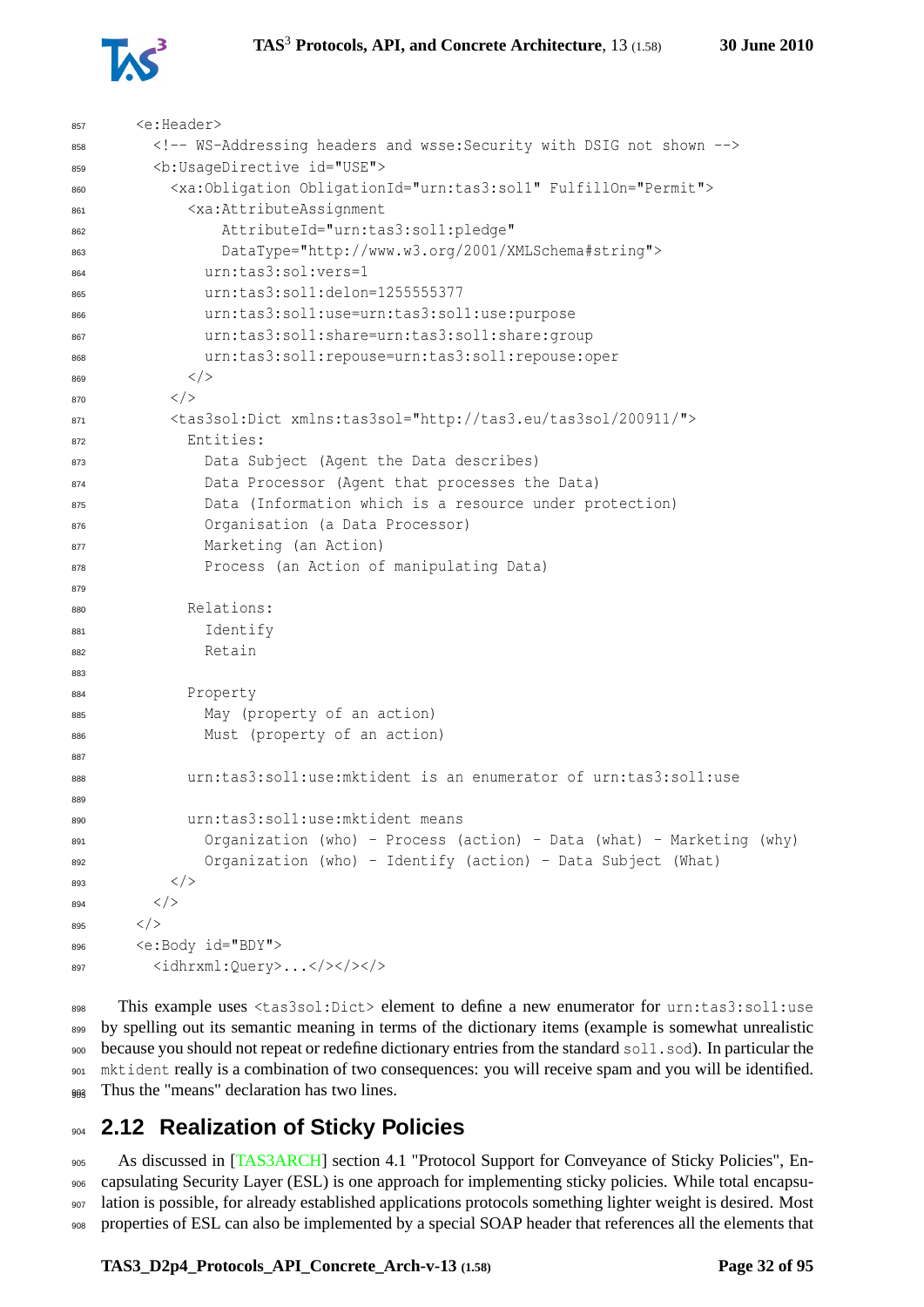

- would have been referenced by the ESL approach. The subtle, but salient, diffenrence is that instead of the intrusive encapsulation layer, all the relevant policy data is carried in the <tas3:ESLPolicy> header.
- 911 The reference is either by XML id attribute (preferred) or a simplified absolute XPath [\[XPATH99\]](#page-94-11).

```
912 Example
```

```
913 <e:Envelope>
914 <e:Header>
915 <wsse:Security>...</>
916 <tas3:ESLPolicies mustUnderstand="1">
917 <tas3:ESLApply>
918 <tas3:ESLRef ref="#data1"/>
919 <tas3:ESLRef xpath="container/subcontainer"/>
920 <xa:Obligation ObligationId="urn:tas3:sol1">
             921 <xa:AttributeAssignment
922 AttributeId="urn:tas3:sol1:require"
923 DataType="http://www.w3.org/2001/XMLSchema#string">
924 urn:tas3:sol:vers=1
925 urn:tas3:sol1:delon=1255555377
926 </xa:AttributeAssignment>
927 </xa:Obligation>
928 </tas3:ESLApply>
929 <tas3:ESLApply>
930 <tas3:ESLRef ref="#data2"/>
931 <xa:Obligation ObligationId="urn:tas3:sol1">
932 <xa:AttributeAssignment
                933 AttributeId="urn:tas3:sol1:require"
934 DataType="http://www.w3.org/2001/XMLSchema#string">
935 urn:tas3:sol:vers=1
936 urn:tas3:sol1:delon=1255566666
937 </xa:AttributeAssignment>
           938 </xa:Obligation>
939 </tas3:ESLApply>
940 </tas3:ESLPolicies>
\left\langle \epsilon \right\rangle </e:Header>
942 <e:Body>
        943 <data id="data1" value="foo">
944 <data id="data2" value="bar">
        <container>
946 <subdata value="goo"/>
947 </container>
\langle e:\text{Body}\rangle949 </e:Envelope>
```
 In the above example both id based references to <data> and XPath based reference for the <subdata> are illustrated. It also illustrates how to apply different sticky policies (n.b. Obligation is a particularly 953 common type of sticky policy) to different data.

# <span id="page-32-0"></span>**2.13 Passing Additional Credentials in Web Service Call**

 The usual way to pass credentials is using an attribute assertion inside <wsse:Security> header. Such attribute assertion identifies the calling user. Sometimes additional credentials identifying the actual re- source are passed in <TargetIdentity> SOAP header. However, both of these methods basically admit single credential (which can contain other credentials as attributes) typically not signed by the Requester. If Requester needs to add additional credentials, it can use <tas3:Credentials> element.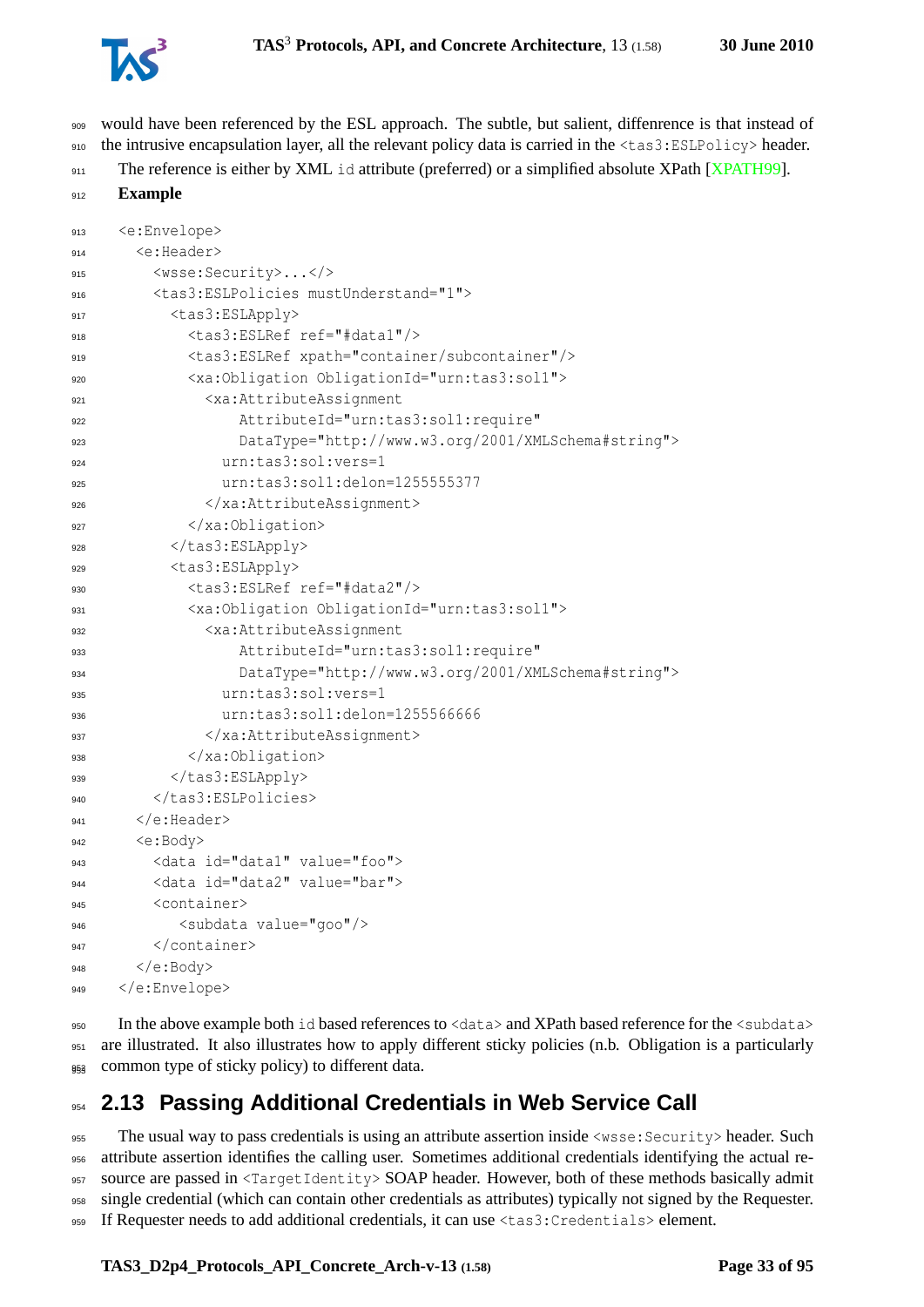

```
960 <e:Envelope>
961 <e:Header>
962 <wsse:Security>...</>
963 <tas3:Credentials xmlns:tas3="http://tas3.eu/tas3/200911/">
964 ... reuse XACML or SAML attribute schema
965 </tas3:Credentials>
      </e:Header>
967 <e:Body>...</>
968 </e:Envelope>
969
```
# <span id="page-33-0"></span><sup>970</sup> **2.14 Uniform Application Status and Error Reporting**

971 Traditionally Web Service application protocols have defined their own error and status reporting mech-972 anisms. TAS<sup>3</sup> standardizes the status reporting by adding a standardized SOAP header that the application 973 SHOULD insert if it wishes to enable some automatic TAS<sup>3</sup> processing. This is especially important for 974 automation of Online Compliance Testing.

<sup>975</sup> Some ways the errors can be reported

<sup>976</sup> 1. Network or socket layer, e.g. drop the connection in case of a security violation. This is very extreme 977 response and SHOULD NOT be used normally, unless there is a genuine threat, such as suspected 978 Denial-of-Service (DoS) attack.

979 2. HTTP layer error codes. In normal operation, 200 should be used. In particular 4xx and 5xx codes <sup>980</sup> SHOULD NOT be used to indicate authorization errors deep in the application or application errors. <sup>981</sup> The HTTP error codes SHOULD generally be used for errors that are detected at web server level.

982 3. Application platform errors, such as stack backtraces, SHOULD NOT happen. All errors SHOULD be trapped and appropriately reported by the application. Despite this rule, the reality of application <sup>984</sup> development means that stack traces will be output by buggy or immature software.

- 985 4. SOAP faults. Generally SOAP faults should only be used to indicate SOAP transport level errors, as defined by SOAP and ID-WSF specifications.
- 987 The API, such as  $\text{tas3\_get\_fault}$ ), for creating and inspecting TAS<sup>3</sup> related SOAP faults is described <sup>988</sup> in section 3.1.13 "SOAP Fault and Status Generation and Inspection".
- 989 5. ID-WSF special headers. Some ID-WSF level errors cause an ID-WSF specific SOAP headers to be emitted in the response.
- 991 6. TAS<sup>3</sup> error header SHOULD be used to report all TAS<sup>3</sup> and application level errors.

992 7. Application level error mechanisms MAY be used to report application level errors. It is RECOM-993 MENDED that the application level protocols be designed to use the TAS<sup>3</sup> error headers or at least the <sup>994</sup> Liberty Utility schema dedined <Status> element [\[DesignPat\]](#page-88-6).

<span id="page-33-1"></span>005

# **2.14.1 TAS**<sup>3</sup> <sup>996</sup> **Status Header**

997 The TAS<sup>3</sup> Status Header is based on the <Status> element defined in Liberty Utility Schema, see 998 [\[DesignPat\]](#page-88-6).

```
999 <e:Envelope>
1000 <e:Header>
1001 \left\langle \text{task} \right\rangle1002 xmlns:tas3="http://tas3.eu/tas3/200911/"
1003 ctlpt="urn:tas3:ctlpt:app"
```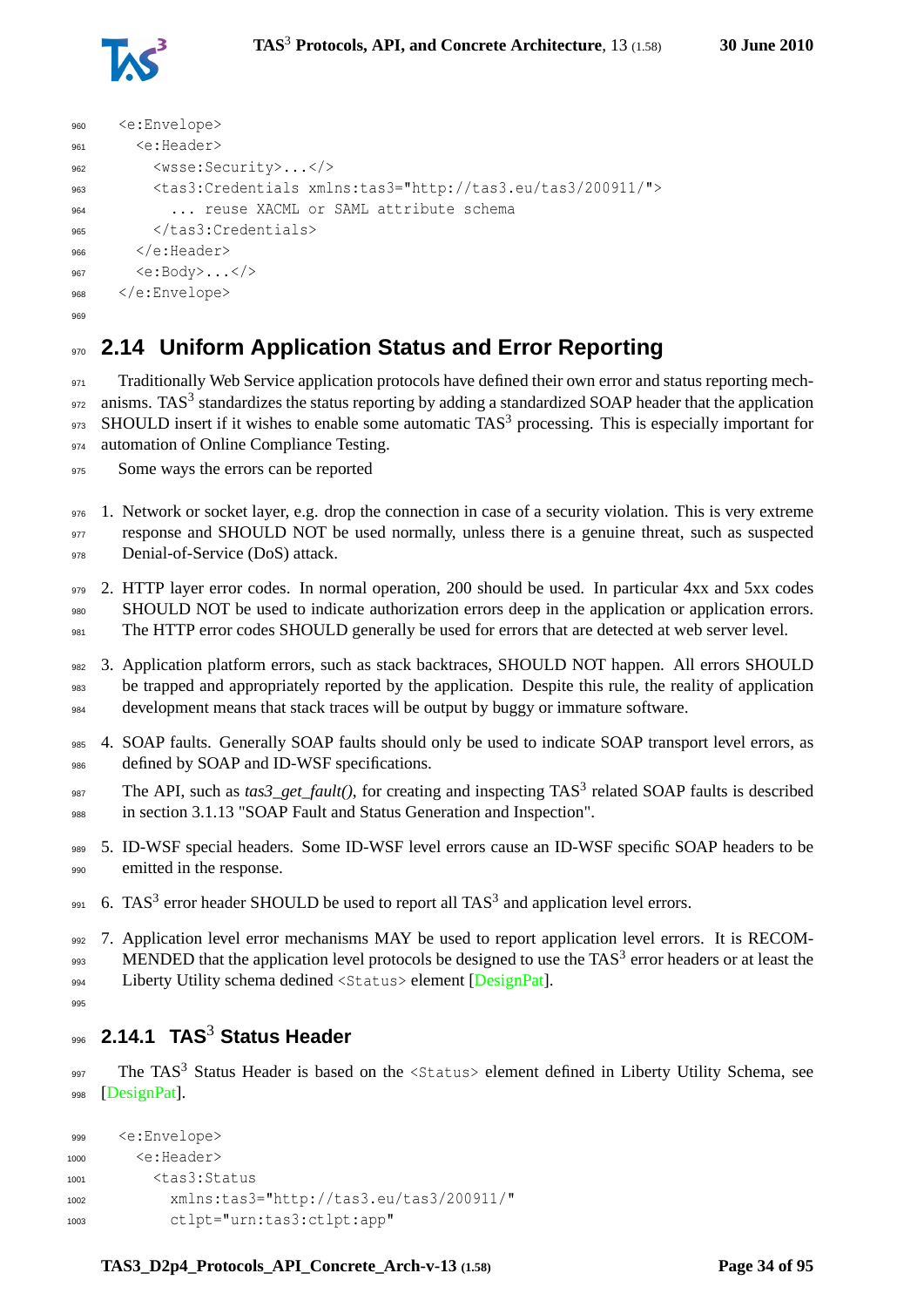

```
1004 code="OK"/>
1005 \langle/e·Header>
1006 <e:Body>...</>
1007 </e:Envelope>
```
1008 The API, such as  $\text{tas3\_get\_tas3\_status}$  () for creating and inspecting TAS<sup>3</sup> Status Header is described in 1009 section 3.1.13 "SOAP Fault and Status Generation and Inspection".

# <span id="page-34-0"></span>**2.14.2 TAS**<sup>3</sup> **Status Codes**

1012 The code XML attribute may contain any of the ID-WSF defined status codes, see [\[SOAPBinding2\]](#page-92-8) Table 2 on pp.12-13, including the special value "OK" to indicate success. It may also contain any appli- cation specific status indications, provided that they are qualified to their own namespace using URN or URL constructs. Finally it may contain any of the following TAS<sup>3</sup> defined status codes:

**urn:tas3:status:deny** Operation denied by authorization layer

**urn:tas3:status:notapplicable** Operation not applicable from authorization perspective

 **urn:tas3:status:indeterminate** Operation's status can not be determined by the authorization layer

**urn:tas3:status:nosig** Operation denied due to required signature missing.

**urn:tas3:status:badsig** Operation denied due to signature validation problem.

 **urn:tas3:status:badcond** Expiry time or audience restriction did not validate. 

# <span id="page-34-1"></span>**2.14.3 TAS**<sup>3</sup> **Control and Reporting Points**

 The status messages can emanate from several parts in TAS<sup>3</sup> security layer, or even from points inside the application. To assist in determining where errors originate, the <tas3:Status> element carries a ctlpt XML attribute, whose value is a URI identifying the origin of the error. While application can define a number of additional URIs, the TAS<sup>3</sup> architecture defines the following:

**urn:tas3:ctlpt:pep:rq:out** Request Out PEP (callout 1)

**urn:tas3:ctlpt:pep:rq:in** Request In PEP (callout 2)

**urn:tas3:ctlpt:pep:rs:out** Response Out PEP (callout 3)

**urn:tas3:ctlpt:pep:rs:in** Response In PEP (callout 4)

**urn:tas3:ctlpt:app** Application. In this case application can also define its own URIs.

# <span id="page-34-2"></span>**2.15 Registration of Business Process Models**

 The attribute needs and participants of the business process model are declared using CARML declara- tion. Each business process model is assigned a service typi URI, which is used by the SPs that implement the business process model to register themselves in the discovery.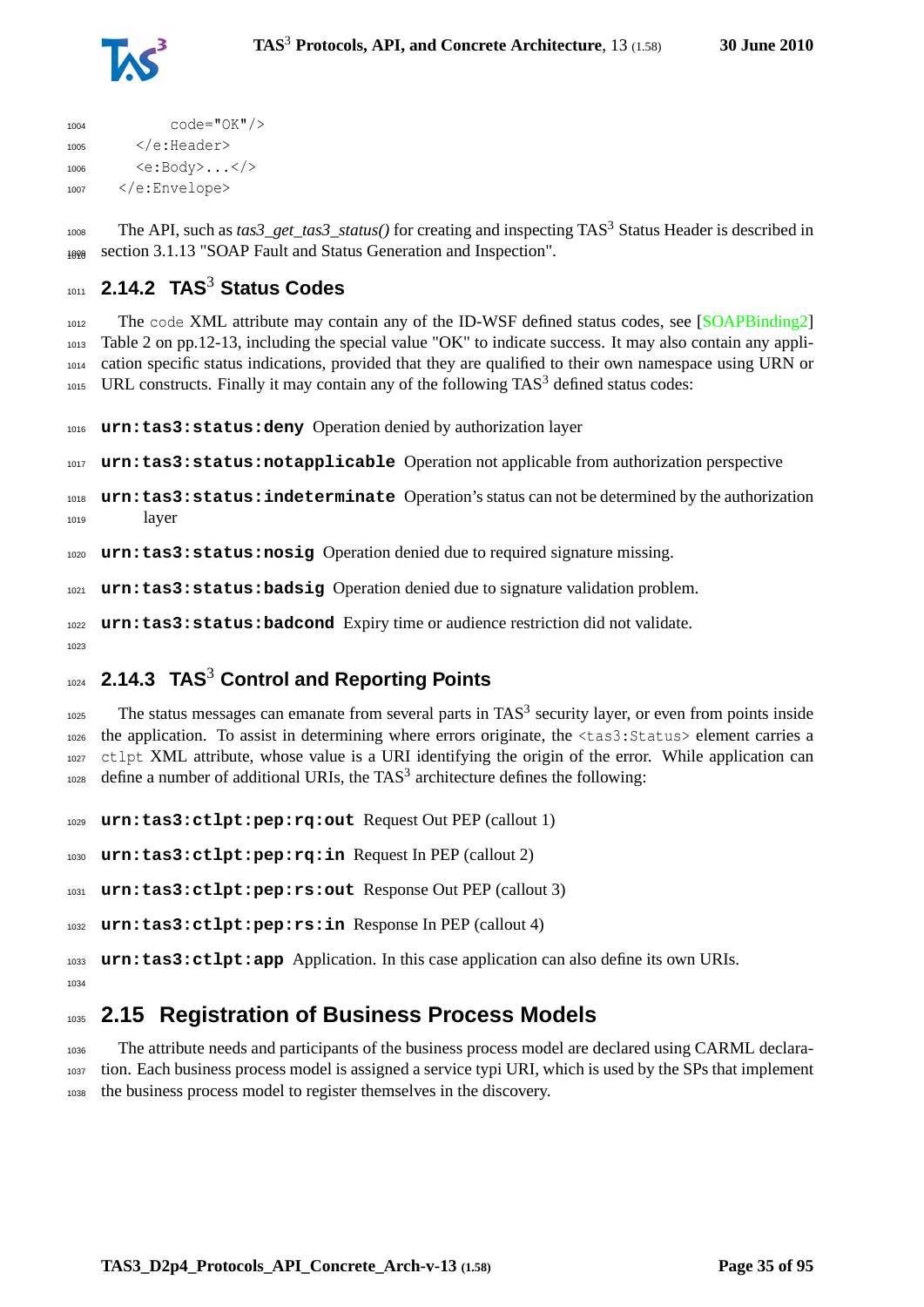

# <span id="page-35-0"></span>**3 The Official TAS<sup>3</sup> API (normative, but non-exclusive)**

 Although wire-interoperability is the main goal of the TAS<sup>3</sup> project, we recognize that interoperability at software interface level, i.e. interchangeable implementations of an API, is valuable as well. Stan- dardization of APIs, in addition to wire protocols, helps to promote building a culture and community of 1044 programmers catering for the TAS<sup>3</sup> platform. Such community fosters adoption through mutual self help and shared knowledge base. Supporting full constellation of APIs for all programming languages and platforms is fairly expensive business, but is necessary to address the present fragmented market.

 The TAS<sup>3</sup> API described herein is meant to have multiple implementations. Each implementation provides

• The interface files described herein, such as tas3.h

 • Libraries or implementation files that provide the symbols described by the interface files. In as far as possible, these will be called libtas3.so, libtas3.dll, or other appropriate and similar name.  $_{1052}$  However a concrete implementation may choose to incorporate the TAS<sup>3</sup> API interface in its own library, or may require its own library to be included in addition to the libtas3.\* library. Such additional requirements shall be conspicuously described in the implementation documentation.

1055 The official TAS<sup>3</sup> API is not meant to exclude other wire-protocol compatible implementations of TAS<sup>3</sup>. 1056 Thus, while there is only one official API, other APIs can be equally  $TAS<sup>3</sup>$  compatible on the wire.

 The particular API in use is chosen by the programmer by including the appropriate header file or in- terface description. The particular API implementation in use is chosen by the system administrator or 1059 the programmer by linking against a particular library providing the TAS<sup>3</sup> binary interface, or by dy- namically loading a module implementing the said binary interface. This leaves great implementation flexibility while accurately describing the TAS<sup>3</sup> interface and implementation at source code (API) and  $_{1063}$  binary (ABI) level.

# <span id="page-35-1"></span>**3.1 Language Independent Description of the API**

 Since all language specific bindings, by-and-large, share the same semantics, the functions and meth- ods are first described generically, using pseudocode if needed. Each language binding takes the same parameters and behaves in the way that API would naturally work, *mutantis mudandis*, for that language.[1](#page-35-3) The five essential APIs are

*tas3\_sso()* SSO (with optional application independent authorization)

*tas3\_az()* Application Dependent Authorization

*tas3\_call()* Web Services Client: call a web service and validate response

*tas3\_wsp\_validate()* Validate that web service request can be processed

*tas3\_wsp\_decorate()* Create a web service response

<span id="page-35-2"></span>

## **3.1.1 Single Sign On (SSO) Alternatives**

 The TAS<sup>3</sup> SSO API's primary aim is supporting SAML 2.0 SSO (and SLO) with attribute and bootstrap passing. Not all COTS SAML 2.0 SP APIs (or IdPs) are capable of this out of the box. Thus being SAML 2.0 compatible is a prerequisite, but additional properties, such as specific functions, session level attribute 1079 pool, and bootstrap cache, must be satisfied as well to be  $TAS<sup>3</sup>$  API compliant. The TAS<sup>3</sup> SSO API is likely to support in future (as of 2009) in a transparent way InfoCard specification [\[CardSpace\]](#page-87-5), and may be able to support other SSO specifications as well.

<span id="page-35-3"></span><sup>&</sup>lt;sup>1</sup>Some procedural bias is evident, even in "object oriented" language bindings. This is due to least-common-denominator syndrome, i.e. desire to have same API for all programming languages.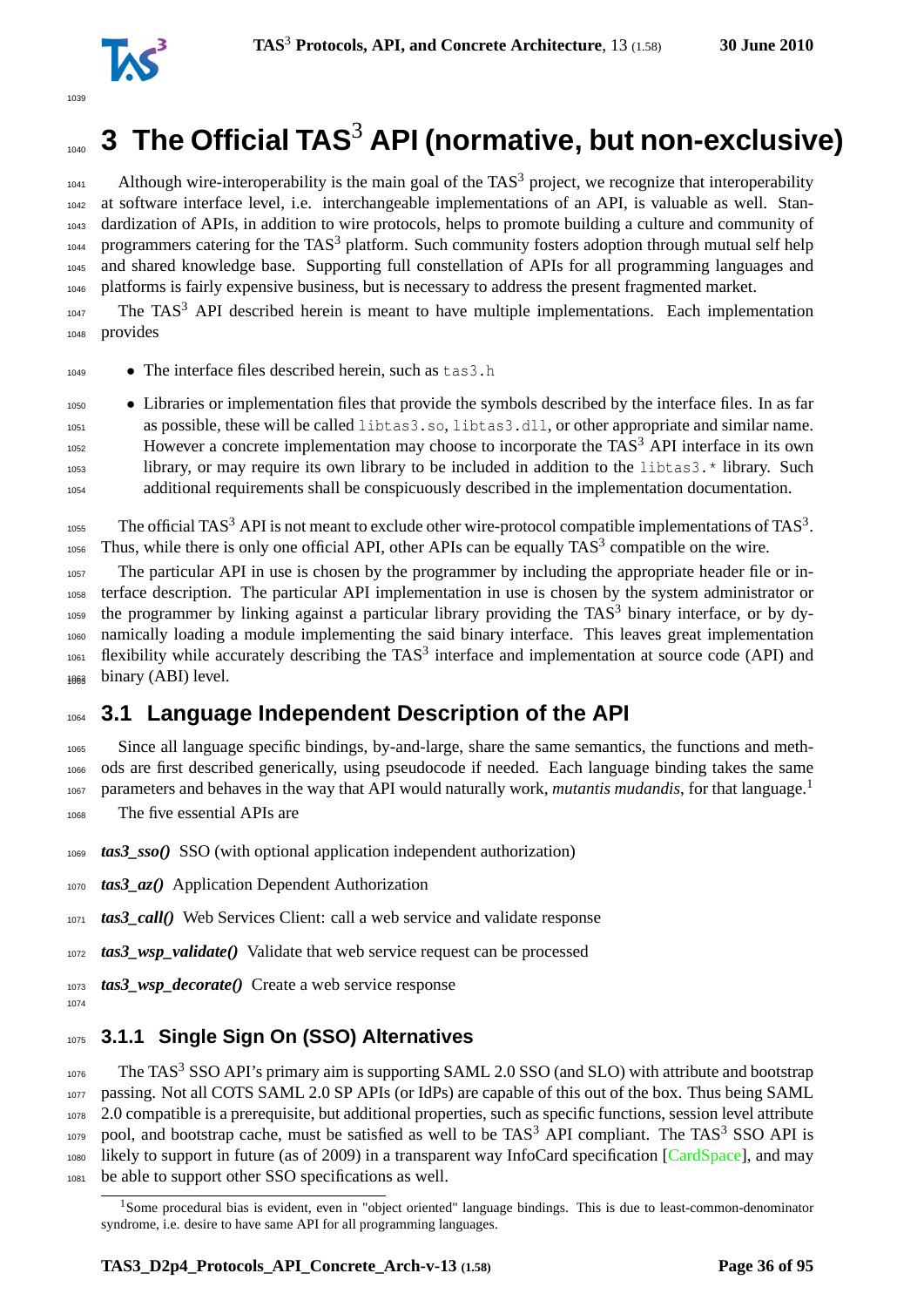

- Some alternatives for supporting SSO:
- mod\_auth\_saml and (Apache) subprocess environment provides a complete solution for SSO layer if using Apache httpd or compatible web server. In such case the SSO is handled without any programming simply by editing httpd.conf (and in some cases zxid.conf). The mod\_auth\_saml configuration directives are the same as in zxid.org and they are introduced to httpd.conf using ZXIDConf directives.
- *tas3\_sso()* API as complete solution. *tas3\_sso()* API implements a state machine that the calling application must crank by making repeated calls (one per HTTP request until SSO completes). This approach has a benefit of isolating the calling application from protocol flow specifics and allows the API to support multiple SSO protocols in a transparent manner.
- tas3\_sso\_servlet.class: Java servlet that can be configured to Tomcat or other servlet container to 1093 implement SSO for payload servlets. Internally the SSO servlet calls tas3\_simple();
- **Deprecated Alternative: by steps approach using medium level APIs (deprecated because the logic** of the specific SSO protocol flow would be hardwired into the calling application)

## **3.1.2 SSO: ret = tas3\_sso(conf, qs, auto\_flags)**

 The *tas3\_sso()* API is essentially a Single Sign-On protocol state machine. Unless the application already has a valid active session established, it should call *tas3\_sso()* upon every HTTP request, passing in the query string or form submission part as the qs argument. The argument is a string and must be formatted as a query string. The *tas3\_sso()* then returns a string which the calling application needs to interpret to decide what to do next. Possible actions include performing HTTP redirect, sending the returned string as HTTP response, or completing a successful single sign on.

 When Single Sign-On is completed, the *tas3\_sso()* establishes a session object for holding received attributes and bootstrap EPRs. These can be accessed from the session either by the calling application, <sup>1106</sup> or by other TAS<sup>3</sup> API functions such as  $\text{tas3\_az}()$  and  $\text{ tas3\_call}()$ . The  $\text{tas3\_ss}o()$  may incorporate a configurable frontend policy enforcement point. Such configuration is implementation dependent.

 There are many options. Most of these have sensible default values or can be specified in a configuration file. The first parameter either is a configuration object, or a configuration string that modifies or adds to the 1110 default configuration. Some aspects of operation of  $\text{tas3}_{\text{}}\text{ }\text{ss0}$  are affected by the auto flags parameter.

| Option      | Description                                                                                                                                |
|-------------|--------------------------------------------------------------------------------------------------------------------------------------------|
| <b>PATH</b> | Path of configuration directory, which contains the<br>configuration file and may contain other implemen-<br>tation dependent information. |
| URL         | Base URL from which the EntityID is formed.                                                                                                |

Table 3.1: *tas3\_sso()* configuration options that all implementations MUST support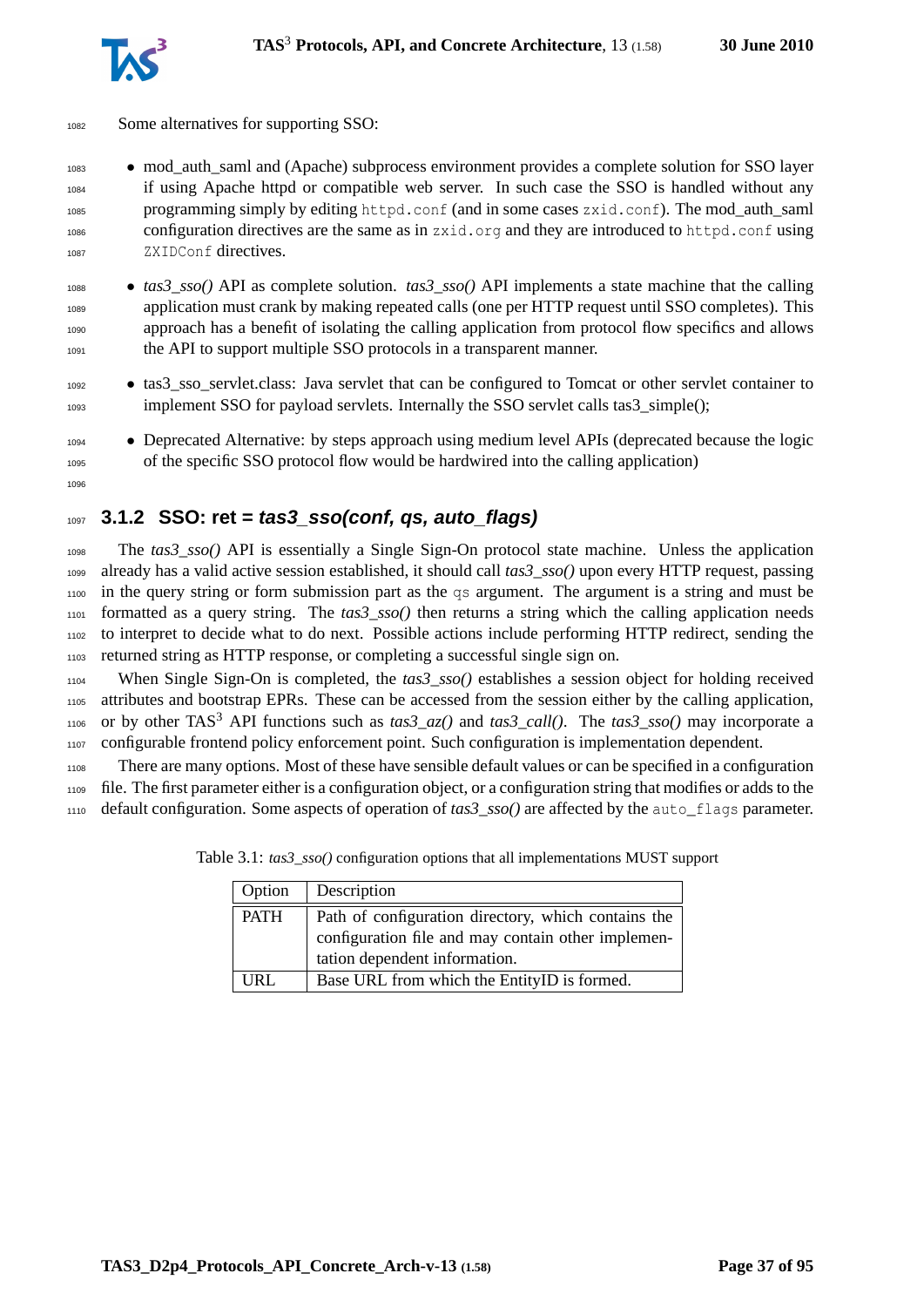

| Dec                      | Hex      | Symbol           | Description                                           |
|--------------------------|----------|------------------|-------------------------------------------------------|
| 1                        | 0x01     | TAS3 AUTO EXIT   | Call $exit(2)$ , 0=return "n", even if auto CGI       |
| $\overline{2}$           | 0x02     | TAS3 AUTO REDIR  | Automatic. handle redirects, assume CGI (calls        |
|                          |          |                  | exit(2))                                              |
| $\overline{\mathcal{A}}$ | 0x04     | TAS3 AUTO SOAPC  | SOAP response handling, content gen                   |
| 8                        | 0x08     | TAS3_AUTO_SOAPH  | SOAP response handling, header gen                    |
| 16                       | 0x10     | TAS3 AUTO METAC  | Metadata response handling, content gen               |
| 32                       | 0x20     | TAS3 AUTO METAH  | Metadata response handling, header gen                |
| 64                       | 0x40     | TAS3 AUTO LOGINC | IdP select / Login page handling, content gen         |
| 128                      | 0x80     | TAS3 AUTO LOGINH | IdP select / Login page handling, header gen          |
| 256                      | 0x100    | TAS3 AUTO MGMTC  | Management page handling, content gen                 |
| 512                      | 0x200    | TAS3 AUTO MGMTH  | Management page handling, header gen                  |
| 1024                     | 0x400    | TAS3 AUTO FORMF  | In IdP list and mgmt screen, generate form fields     |
| 2048                     | 0x800    | TAS3 AUTO FORMT  | In IdP list & mgmt screen, wrap in <form> tag.</form> |
| 4095                     | $0x$ fff | TAS3 AUTO ALL    | Enable all automatic CGI behaviour.                   |
| 4096                     | 0x1000   | TAS3 AUTO DEBUG  | Enable debugging output to stderr.                    |
| 8192                     | 0x2000   | TAS3_AUTO_OFMTQ  | <b>Output Format Query String</b>                     |
| 16384                    | 0x4000   | TAS3_AUTO_OFMTJ  | <b>Output Format JSON</b>                             |

Table 3.2: *tas3\_sso()* AUTO flags

#### **Example Usage**

```
1112 01 res = tas3_sso(conf, request['QUERY_STRING'], 0x1800);
1113 02 switch (substr(res, 0, 1)) {
1114 03 case 'L': header(res); return 0; # Redirect
1115 04 case 'n': return 0; # already handled
1116 05 case 'b': return my send metadata();
1117 06 case 'e': return my_render_idp_selection_screen();
1118 07 case 'd': return my_start_session_and_render_protected_content();
1119 08 default: error_log("Unknown tas3_sso() res(%s)", res); return 0;
1120 \t 09
```
#### **Return values**

The return value starts by an action letter and may be followed by data that is relevant for the action.

 **L** Redirection request (L as in Location header). The full contents of the res is the redirection request, ready to be printed to stdout of a CGI. If you want to handle the redirection some other way, you can parse the string to extract the URL and do your thing. This res is only returned if you did not 1126 set TAS3\_AUTO\_REDIR.

```
1127 Example:
```

```
1128 Location: https://sp1.zxidsp.org:8443/zxid?o=C
```
 **C** Content with Content-type header. The res is ready to be printed to the stdout of a CGI, but if you want to handle it some other way, you can parse the res to extract the header and the actual body. Example:

 CONTENT-TYPE: text/html 1134 <title>Login page</title>  $\cdots$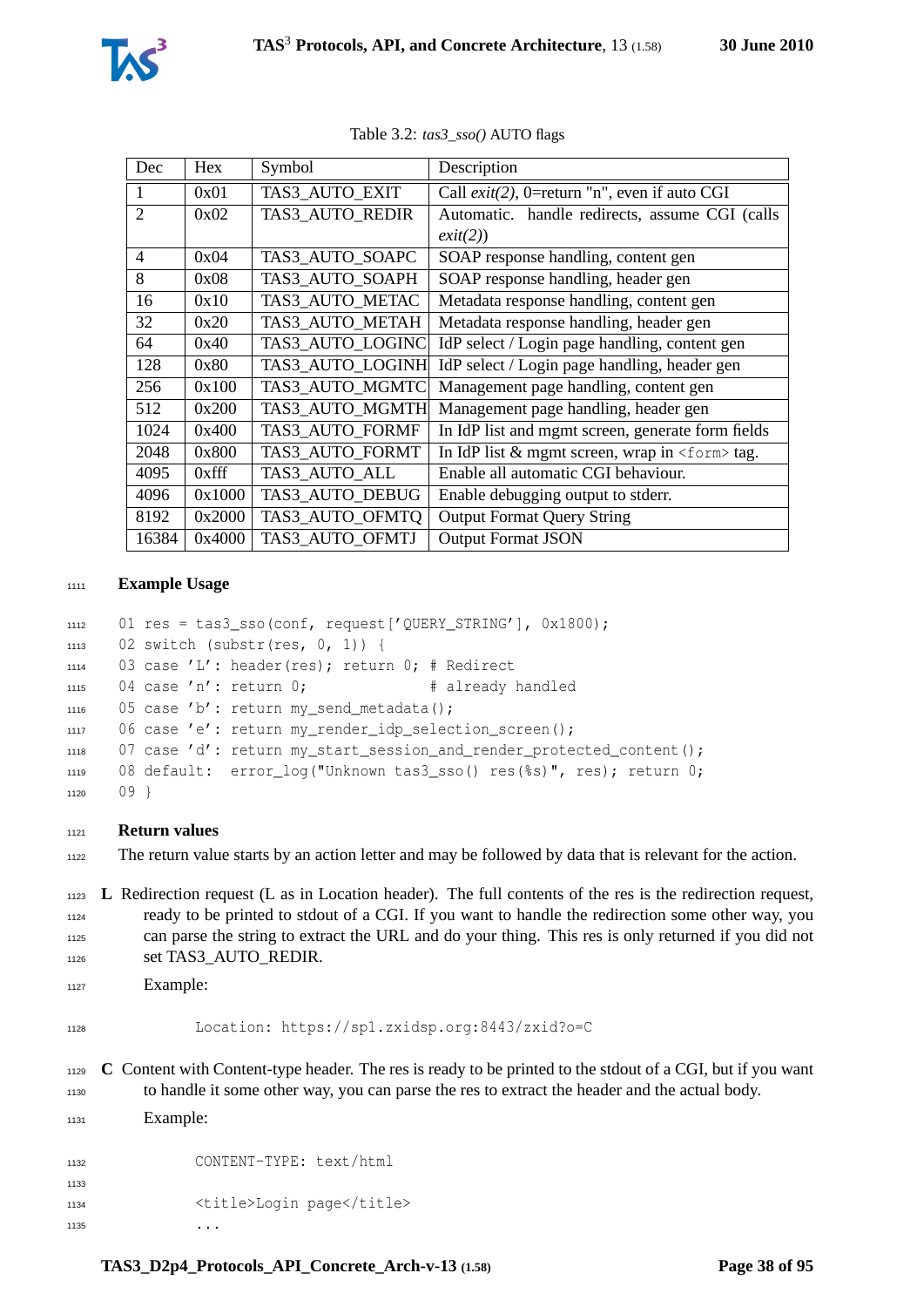

| 1136 | Example (metadata):                       |
|------|-------------------------------------------|
| 1137 | CONTENT-TYPE: text/xml                    |
| 1138 |                                           |
| 1139 | <m:entitydescriptor></m:entitydescriptor> |
| 1140 |                                           |
|      |                                           |

 **Less than ("<")** Content without headers. This could be HTML content for login page or metadata XML. To know which (and set content type correctly), you would have to parse the content. This res format is only applicable if you did not specify TAS3\_AUTO\_CTYPE (but did specify 1144 TAS3 AUTO CONTENT).

- **n** Do nothing. The operation was somehow handled internally but the *exit(2)* was not called (e.g. TAS3\_AUTO\_SOAP was NOT specified). The application should NOT attempt generating any output.
- **b** Indication that the application should send SP metadata to the client. This res is only returned if you 1148 did not set TAS3 AUTO META.
- **c** Indication that the application should send SP CARML declaration to the client. This res is only re-1150 turned if you did not set TAS3 AUTO META.
- **e** Indication that the application should display the IdP selection page. This res is only returned if you did not set TAS3\_AUTO\_CONTENT.
- **d** Indication that SSO has been completed or that there was an existing valid session in place. The res is an LDIF entry containing attributes that describe the SSO or session.

| 1155 | dn: idpnid=Pa45XAs2332SDS2asFs, affid=https://idp.demo.com/idp.xml |
|------|--------------------------------------------------------------------|
| 1156 | objectclass: zxidsession                                           |
| 1157 | affid: https://idp.demo.com/idp.xml                                |
| 1158 | idpnid: Pa45XAs2332SDS2asFs                                        |
| 1159 | authnctxlevel: password                                            |
| 1160 | sesid: S12aF3Xi4A                                                  |
| 1161 | cn: Joe Doe                                                        |
|      |                                                                    |

Usually your application would parse the attributes and then render its application specific content.

 **z** Authorization failure. Application MUST NOT display protected content. Instead, it should offer user interface where the user can understand what happened and possibly gain the extra credentials needed.

 **Asterisk ("\*")** Although any unknown letter should be interpreted as an error, we follow convention of prefixing errors with an asterisk ("\*").

## **3.1.3 Authorization: decision = tas3\_az(conf, qs, ses)**

 Implicit application independent authorization steps are performed in *tas3\_sso()* SSO, *tas3\_call()* Ser- vice Requester, *tas3\_wsp\_validate()*, and *tas3\_wsp\_decorate()* APIs. To activate them, you need to supply appropriate configuration options. Specifics of this configuration are implementation dependent.

 The *tas3\_az()* function is the main work horse for requesting authorization decisions from the PDPs. It allows programmer to make Application Dependent authorization calls, supplying some or all of the attributes needed in a XACML request. *tas3\_az()* can also use attributes from the session, if configured. Specifics of this configuration are implementation dependent.

**conf** the configuration string or object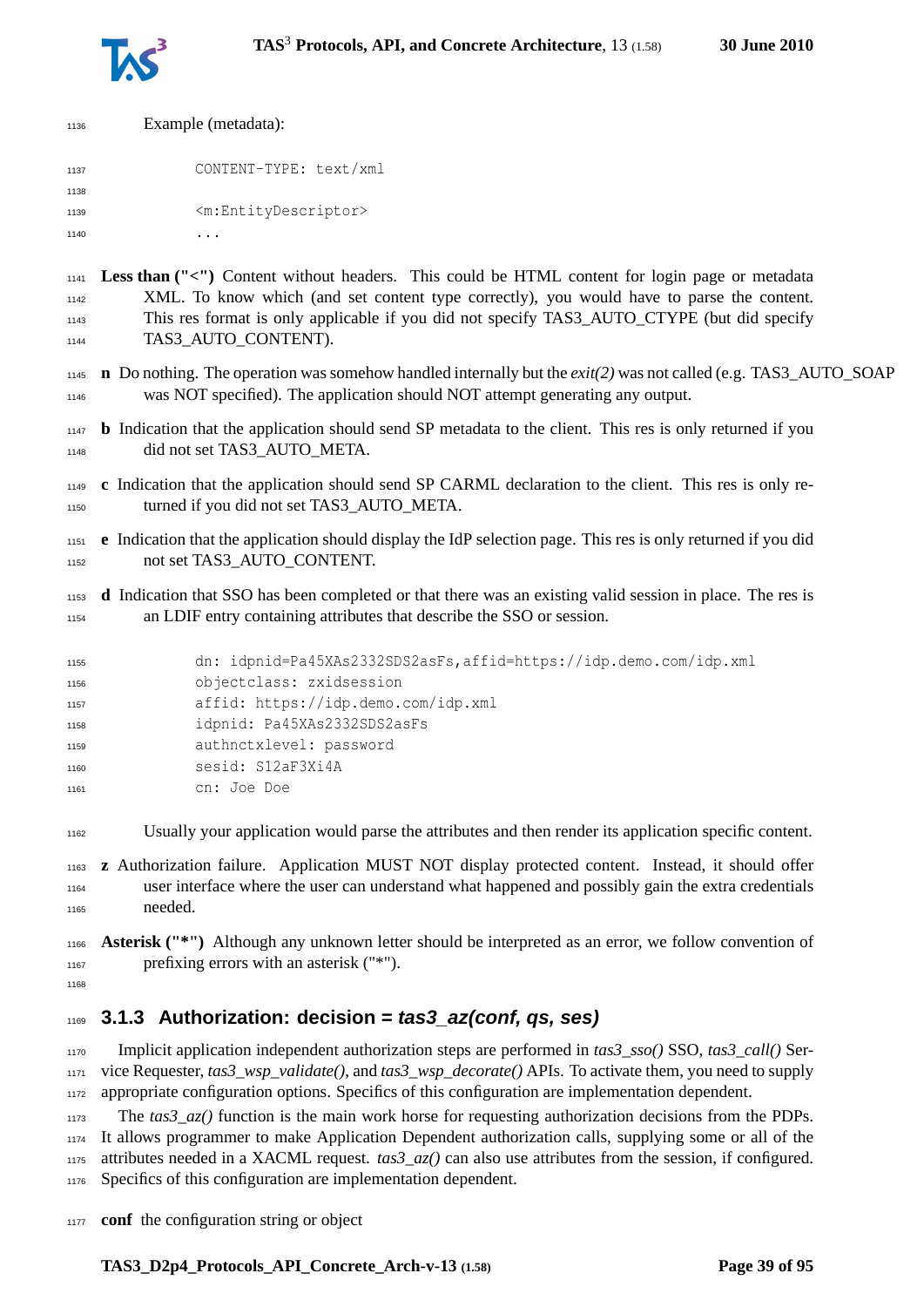**qs** if supplied, any CGI variables are imported to session environment as attributes according to configu-ration. Format is CGI Query String.

 **ses** attributes are obtained from the session, if supplied (see also CGI). Session ID can be supplied as a string or a session object can be passed.

**return** 0 if deny (for any reason, e.g. indeterminate), or string if permit

#### **Example Pseudocode**

```
1184 cf = tas3 new conf();
1185 ses = tas3_alloc_ses(cf);
1186 ret = tas3_simple_cf_ses(cf, 0, $QUERY_STRING, ses, 0, 0x1800);
1187 if (ret =~ /\text{d}/) {
1188 perr "SSO ok, now checking authorization";
1189 if (tas3 az cf ses(cf, "Action=SHOW&BusinessProcess=register:emp", ses))
1190 perr "Permit, add code to deliver application content";
1191 else
1192 perr "Deny, send back an error";
1193 }
1194
```
## **3.1.4 Web Service Call: ret\_soap = tas3\_call(cf, ses, svctype, url, di\_opt, az\_cred, req\_soap)**

 *tas3\_call()* first checks if req\_soap string is already a SOAP envelope. If not, it will supply miss- ing <Envelope>, <Header>, and <Body> elements. You still need to pass something in req\_soap as  $t_{1199}$  *tas3 call()* can not guess the contents of the  $\langle Body\rangle$  - it can only add the wrapping. The idea is that the programmer can concentrate on application layer and the *tas3\_call()* will supply the rest automatically. If, however, the programmer wishes to pass some SOAP headers, he can do so by passing the entire enve-1202 lope. Even if entire envelope is passed,  $\text{tas3\_call}()$  will add TAS<sup>3</sup> specific headers and signatures to this envelope.

 $S_{1204}$  Similarly on return,  $\text{tas3\_call}()$  will check all TAS<sup>3</sup> relevant SOAP headers and signatures, but will still return the entire SOAP envelope as a string so that the application layer can, if it wants, look at the headers.

1207 Next, *tas3* call() will attempt to locate an EPR for the service type. This may already be in the session cache, or a discovery step may be performed. If discovery is needed it will be automatically made. The discovery can be constrained using url and di\_opt parameters. For example, if there is a predetermined (list of) service provider(s), the url parameter can be used to force the choice. Discovery may still be done to obtain credentials needed for the call, but the discovery result will be constrained to match the supplied url. See section *tas3\_get\_epr()* for description of explicit discovery.

1213 Before actual SOAP call, *tas3\_call()* may contact a PDP to authorize the outbound call. This corre- sponds to application independent *Requester Out PEP* and is configurable: you can disable it if you prefer 1215 to make an explicit application dependent call to  $\text{tas3}_{-}az()$ . The attributes for the XACML request are mainly derived from the session, but additional attributes can be supplied with az\_cred parameter, which has query string format. Functioning of the authorization step can be controlled using configuration, which is implementation dependent.

 Then *tas3\_call()* augments the XML data structure with Liberty ID-WSF mandated headers. It will look at the security mechanism and token specified in the EPR and perform appropriate steps to create WS-Security header and apply signature as needed.

1222 Next *tas3* call(), using its built-in http client, opens TCP connection to the web service provider and sends the SOAP envelope using HTTP protocol. It then waits for the HTTP response, blocking until the response is received.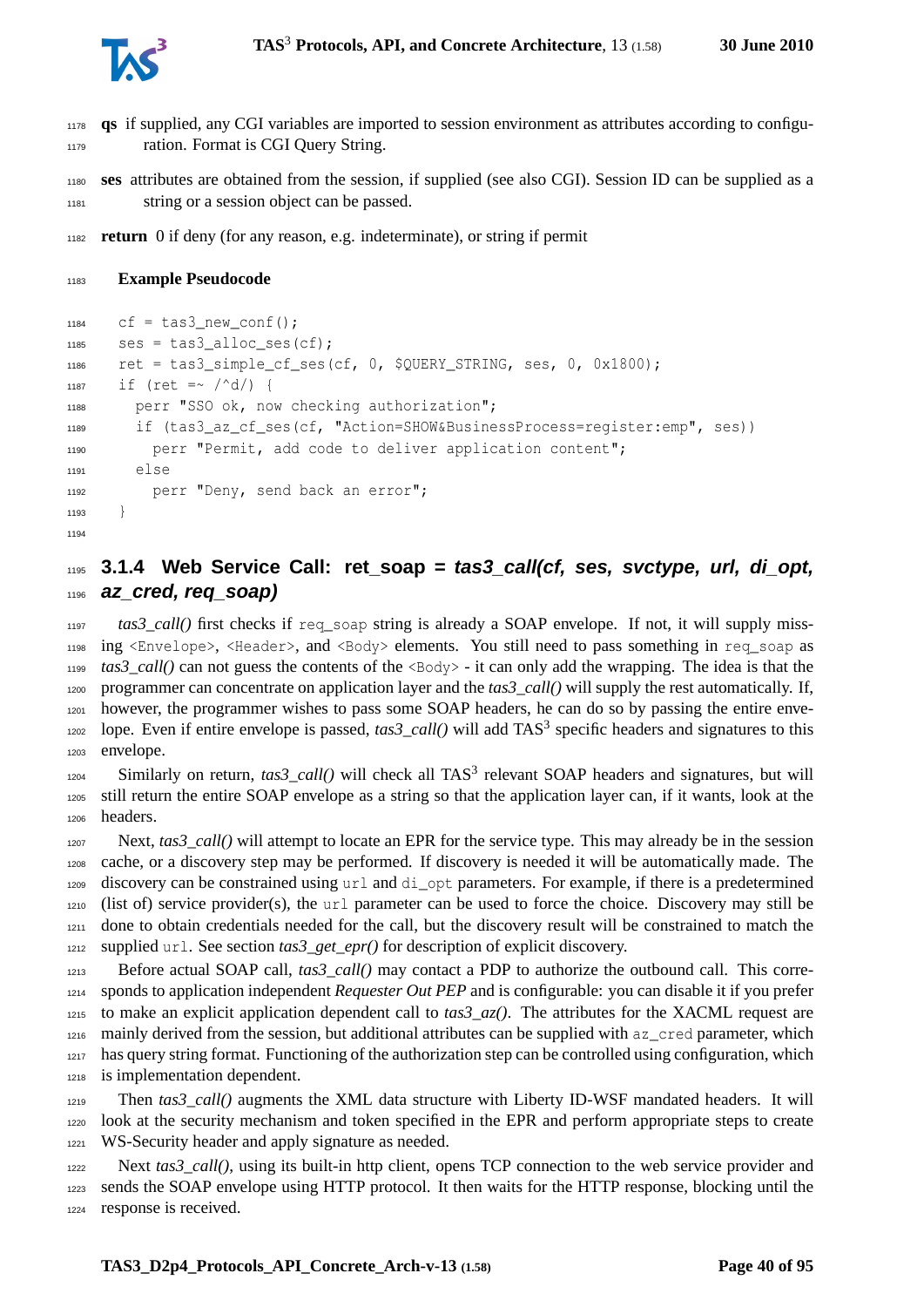

After executing the SOAP call and verifying any returned  $TAS<sup>3</sup>$  relevant headers and signatures,  $\text{tas3\_call}()$  may contact a PDP to authorize receiving data, and to pass on any obligations that were received. This corresponds to application independent *Requester In PEP* and is configurable: you can disable it if you prefer to make explicit application dependent call to *tas3\_az()*. The contents of the XACML request are determined based on the response, session, az\_cred parameter, which is shared for both Responder Out and Responder In PDP calls, and configuration, which is implementation dependent.

- **cf** Configuration object, see *tas3\_new\_conf\_to\_cf()*
- **ses** Session object, used to locate EPRs, see *tas3\_new\_ses()*
- **svctype** Service type and namespace URN that is applicable to the body. Passed as a string.
- **url** (Optional) If provided, this argument has to match either the ProviderID, EntityID, or actual service endpoint URL.
- **di\_opt** (Optional) Additional discovery options for selecting the service, query string format
- **az\_cred** (Optional) Additional authorization credentials or attributes, query string format. These creden- tials will be populated to the session's attribute pool in addition to the ones obtained from SSO and other sources. Then a PDP is called to get an authorization decision (as well as obligations we pledge to support). This implements generalized (application independent) Requester Out and Requester In PEPs. To implement application dependent PEP features you should call *tas3\_az()* directly.
- **req\_soap** string used as SOAP body or as SOAP envelope template.
- **return** SOAP envelope as a string.

```
1245 Example
```

```
1246 01 env = tas3 callf(cf, ses, 0,0,0, "urn:hrxml:idhrxml",
1247 02 "<idhrxml:Modify>"
1248 03 "<idhrxml:ModifyItem>"
1249 04 "<idhrxml:Select>%s</idhrxml:Select>"
1250 05 "<idhrxml:NewData>%s</idhrxml:NewData>"
1251 06 "</idhrxml:ModifyItem>"
1252 07 "</idhrxml:Modify>", cgi.select, cgi.data);
1253 08 if (env) {
1254 09 xml = xml parse(env);
1255 10 if (xml->Status->code == "OK") {
1256 11 INFO("Data is " + xml->Data);
1257 12 } else {
1258 13 ERR("Web service error " + xml->Status->code);
1259 14
1260 15 } else {
1261 16 ERR("HTTP failure");
1262 17 }
```
 As can be seen, the paradigm is to supply the payload data as a string. Although it could be supplied as a data structure, constructed with many constructors, our experience has shown that string representa- tion is most intuitive and self documenting for most programmers. Despite abandoning the constructor approach, all relevant syntax and schema checks are internally done by simply parsing the string and then reserializing it before sending to the wire. This tends to be necessary anyway due to signature generation.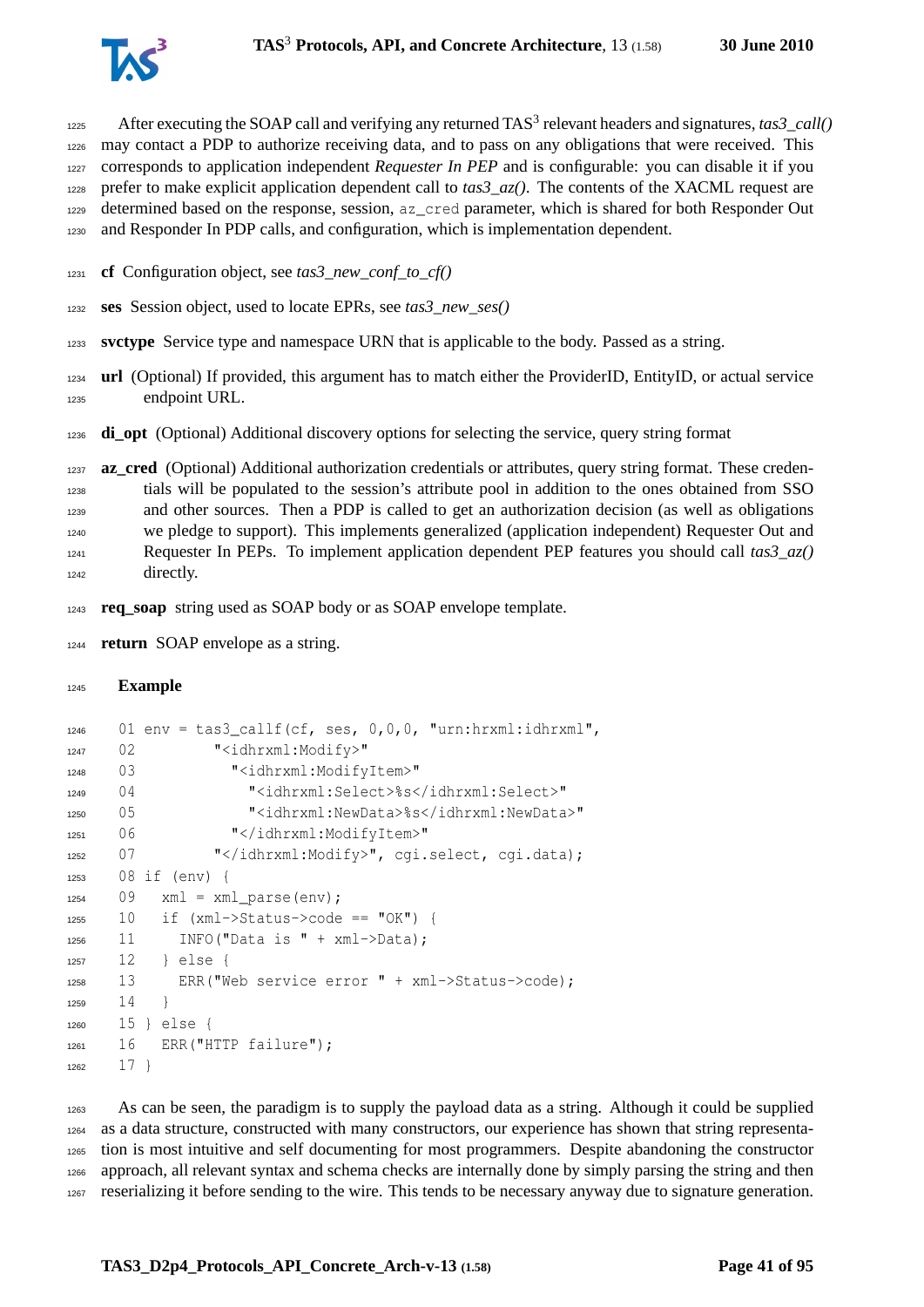

## **3.1.5 Requester out: req\_decor\_soap = tas3\_wsc\_prepare\_call(cf, ses, svc-type, az\_cred, req\_soap)**

 This API function decorates a request envelope with necessary ID-WSF SOAP headers and signs it, but does not send the envelope. This API is used as a building block in *tas3\_call()*, which see. Usually you should use  $\text{tas3\_call}()$  instead of this API function.

#### **3.1.6 Requester in: status = tas3\_wsc\_valid\_resp(cf, ses, az\_cred, res\_decor\_soap)**

 This API function validates response envelope checking necessary ID-WSF SOAP headers and signa-1277 ture. This API is used as a building block in *tas3\_call()*, which see. Usually you should use *tas3\_call()* instead of this API function.

*tas3\_wsc\_prepare\_call()* and *tas3\_wsc\_valid\_resp()* work together as follows:

```
1280 01 req_soap = tas3_wsc_prepare_call(cf, ses, svctype,
1281 02 url, di opt, az cred,
1282 03 September 2008 2010 12:00 November 2010 12:00 November 2010 12:00 November 2010 12:00 November 2010 12:00 November 2010 12:00 November 2010 12:00 November 2010 12:00 November 2010 12:00 November 2010 12:00 November
1283 04 resp_soap = your_http_post_client(url, req_soap);
1284 05 if (tas3_wsc_valid_resp(cf, ses, az_cred, resp_soap)) {
1285 06 xml = xml_parse(resp_soap);
1286 07 INFO("Data is " + xml->Data);
1287 08 } else
1288 09 ERR("HTTP failure");
1289
```
#### **3.1.7 Responder in: tgtnid = tas3\_wsp\_validate(cf, ses, az\_cred, soap\_req)**

1291 Validate SOAP request (envelope), specified by the string soap\_req. Service Responder should call this function to validate an inbound, received,  $TAS<sup>3</sup>$  request. This will

- verify signatures
- determine trust
- populate to WSP's session any credentials found in the request
- possibly perform an application independent *Responder In PEP* authorization, calling a PDP behind the scenes using *tas3\_az()*.

 After *tas3\_wsp\_validate()*, the application needs to, in application dependent way, extract from the response the application payload and process it. However, this is much simplified as there is no need to perform any further verification.

 If the string soap\_req starts by "<e:Envelope", then it should be a complete SOAP envelope including <e:Header> (and <e:Body>) parts.

- **cf** TAS<sup>3</sup> configuration object, see *tas3\_new\_conf()*
- **ses** Session object that contains the EPR cache, see *tas3\_new\_ses()*

**az\_cred** (Optional) Additional authorization credentials or attributes, query string format. These creden- tials will be populated to the attribute pool in addition to the ones obtained from token and other sources. Then a PDP is called to get an authorization decision (matching obligations we support to those in the request, and obligations pledged by caller to those we insist on). This implements generalized (application independent) *Responder In PEP*. To implement application dependent PEP features you should call *tas3\_az()* directly.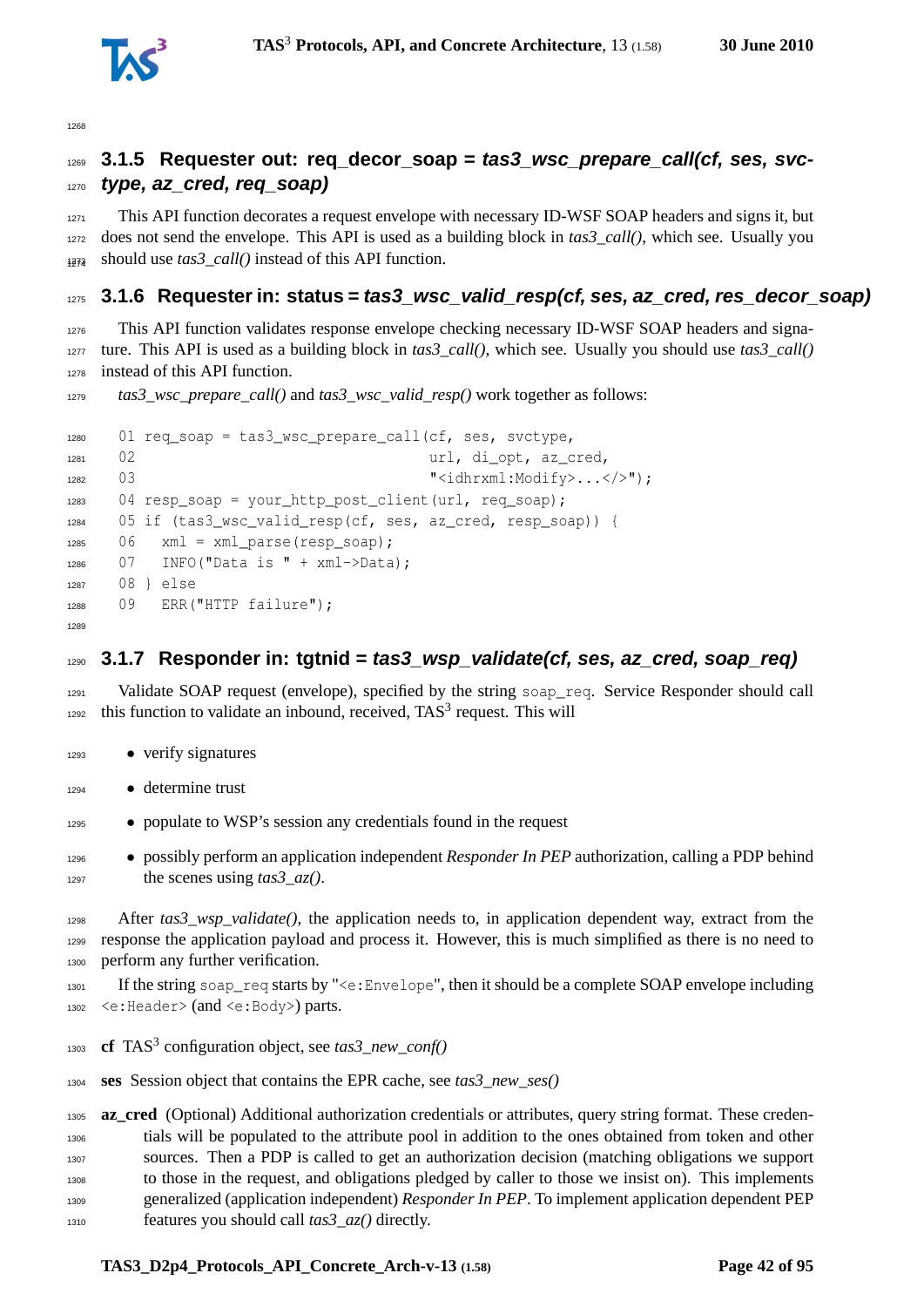

- **soap\_req** Entire SOAP envelope as a string
- **return** idpnid, as a string, of the target identity of the request (rest of the information is populated to the session object, from where it can be retrieved).
- 

## **3.1.8 Responder out: soap = tas3\_wsp\_decorate(cf, ses, az\_cred, soap\_resp)**

 Add ID-WSF (and TAS3) specific headers and signatures to web service response. Simple and intuitive specification of XML as string: no need to build complex data structures.

 Service responder should prepare application layer of the response and then call this function to decorate the response with TAS3 specifics, and to wrap it in SOAP envelope. This will

- add correlation headers
- possibly perform an application independent *Responder Out PEP* authorization step, calling a PDP behind the scenes using *tas3\_az()*.
- apply signature

 If the string starts by "<e:Envelope", then string should be a complete SOAP envelope including <e:Header> and <e:Body> parts. This allows caller to specify custom SOAP headers, in addition to the ones that the underlying *zxid\_wsc\_call()* will add. Usually the payload service will be passed as the 1327 contents of the body. If the string starts by " $\leq e:\text{Body}$ ", then the  $\leq e:\text{Expected}e$  and  $\leq e:\text{Header}$  are assumed to anomatically added. If the string does not start by "<e:Envelope" or "<e:Body"<sup>[2](#page-42-0)</sup>, then it is assumed to 1329 be the payload content of the  $\leq e:$  Body> and the rest of the SOAP envelope is added.

1330 **cf** TAS<sup>3</sup> configuration object, see *tas3\_new\_conf*()

**ses** Session object that contains the EPR cache

- **az cred** (Optional) Additional authorization credentials or attributes, query string format. These cre- dentials will be populated to the attribute pool in addition to the ones obtained from token and other sources. Then a PDP is called to get an authorization decision (generating obligations). This implements generalized (application independent) *Responder Out PEP*. To implement application dependent PEP features you should call *tas3\_az()* directly.
- **soap\_resp** XML payload as a string

**return** SOAP Envelope of the response, as a string, ready to be sent as HTTP response.

## **3.1.9 Explicit Discovery: epr = tas3\_get\_epr(cf, ses, svc, url, di\_opt, act, n)**

- N.B. This function is automatically called by *tas3\_call()* so making an explicit call is seldom needed. You may consider making such call if you need to know which EPR is actually found and you want to query some properties of the EPR. You can then pass the URL, as found using *tas3\_get\_epr\_url()*, as an argument to *tas3\_call()* to constrain the call to use a specific EPR.
- First search the epr cache, and if there is a cache miss, go discover an EPR over the net. This is the main work horse for WSCs wishing to call WSPs via EPR.
- **cf** TAS<sup>3</sup> configuration object, also used for memory allocation
- **ses** Session object in whose EPR cache the file will be searched

<span id="page-42-0"></span><sup>&</sup>lt;sup>2</sup>Be careful to use the "e:" as namespace prefix if you want e:Envelope or e:Body to be detected.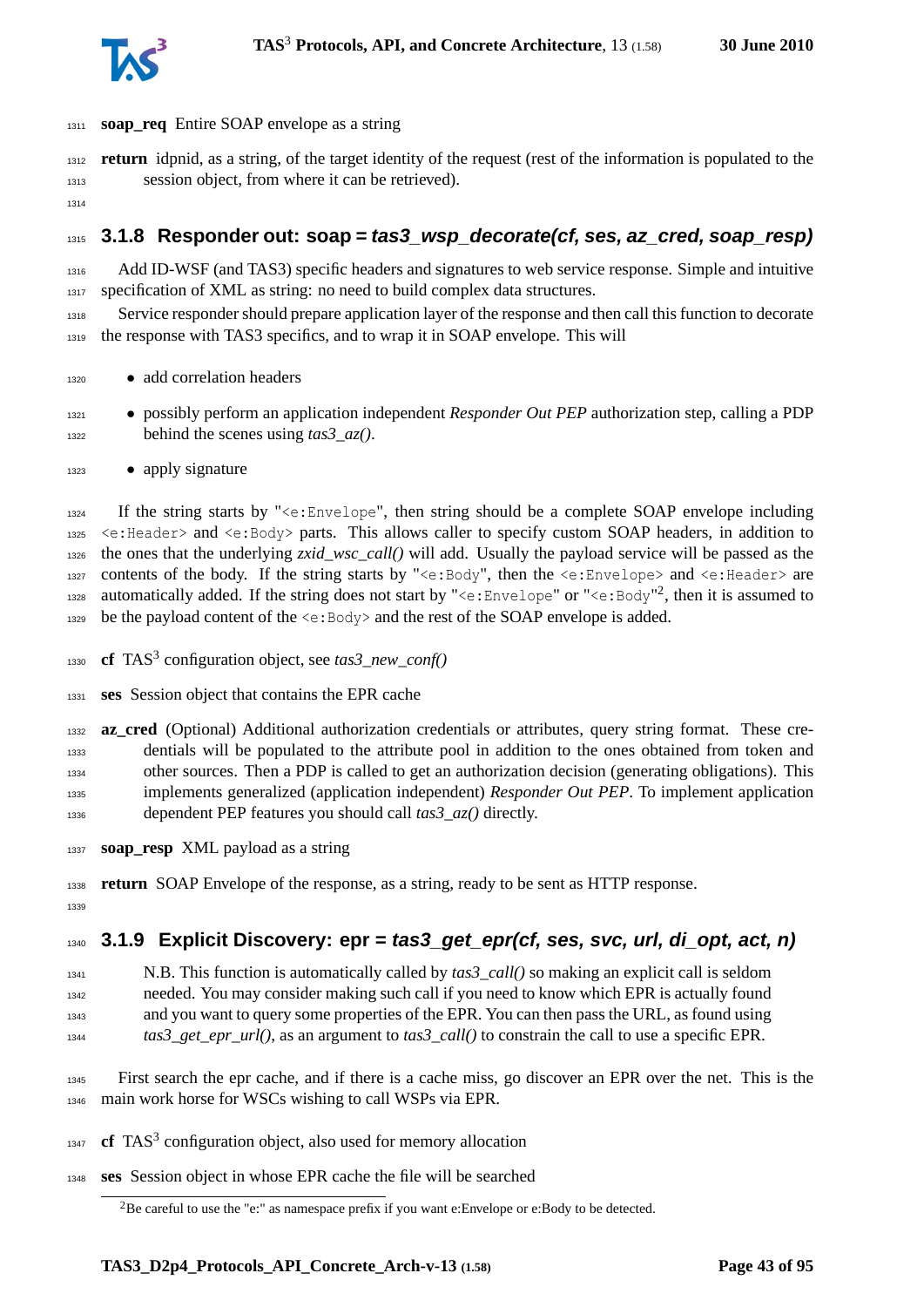

- **svc** Service type (usually a URN). String.
- **url** (Optional) If provided, this argument has to match either the ProviderID, EntityID, or actual service endpoint URL. String.
- **di\_opt** (Optional) Additional discovery options for selecting the service, query string format.
- **act** (Optional) The action, or method, that must be invokable on the service. String.
- **n** Which matching instance is returned. 1 means first. Integer.
- **return** EPR data structure on success, null on failure (no discovery EPR in cache, or not found by the discovery service).
- 

#### **3.1.10 url = tas3\_get\_epr\_url(cf, epr)**

1359 Returns the  $\langle a:$  Address  $\rangle$  field of an EPR as a string. This is the endpoint URL.

#### **3.1.11 entityid = tas3\_get\_epr\_entid(cf, epr)**

1363 Returns the  $\langle di:ProviderID \rangle$  field of an EPR as a string. This is same as SAML2 EntityID.

#### **3.1.12 a7n = tas3\_get\_epr\_a7n(cf, epr)**

Returns assertion from EPR <sec:Token> field as a string.

#### **3.1.13 SOAP Fault and Status Generation and Inspection**

 Error reporting using SOAP faults and TAS<sup>3</sup> status header is discussed in section 2.13 "Uniform Appli-cation Status and Error Reporting"

tas3\_status\* tas3\_mk\_tas3\_status(tas3\_conf\* cf, const char\* ctlpt, const char\* sc1, const char\* sc2,

1371 const char\* msg, const char\* ref); struct zx e Fault s\* tas3 mk fault(tas3 conf\* cf, const char\* fa, const

char\* fc, const char\* fs, const char\* sc1, const char\* sc2, const char\* msg, const char\* ref);

 void tas3\_set\_fault(tas3\_conf\* cf, tas3\_ses\* ses, struct zx\_e\_Fault\_s\* flt); struct zx\_e\_Fault\_s\* tas3\_get\_fault(tas3\_conf\* cf, tas3 ses\* ses);

char\* tas3\_get\_tas3\_fault\_sc1(tas3\_conf\* cf, struct zx\_e\_Fault\_s\* flt); char\* tas3\_get\_tas3\_fault\_sc2(tas3\_conf\*

1376 cf, struct zx\_e\_Fault\_s\* flt); char\* tas3\_get\_tas3\_fault\_comment(tas3\_conf\* cf, struct zx\_e\_Fault\_s\* flt);

- char\* tas3\_get\_tas3\_fault\_ref(tas3\_conf\* cf, struct zx\_e\_Fault\_s\* flt); char\* tas3\_get\_tas3\_fault\_actor(tas3\_conf\* cf, struct zx\_e\_Fault\_s\* flt);
- void tas3\_set\_tas3\_status(tas3\_conf\* cf, tas3\_ses\* ses, tas3\_status\* status); tas3\_status\* tas3\_get\_tas3\_status(tas3\_conf\* cf, tas3\_ses\* ses);
- char\* tas3\_get\_tas3\_status\_sc1(tas3\_conf\* cf, tas3\_status\* st); char\* tas3\_get\_tas3\_status\_sc2(tas3\_conf\*

 cf, tas3\_status\* st); char\* tas3\_get\_tas3\_status\_comment(tas3\_conf\* cf, tas3\_status\* st); char\* tas3\_get\_tas3\_status\_ref(tas3\_conf\* cf, tas3\_status\* st); char\* tas3\_get\_tas3\_status\_ctlpt(tas3\_conf\* cf, tas3\_status\* st);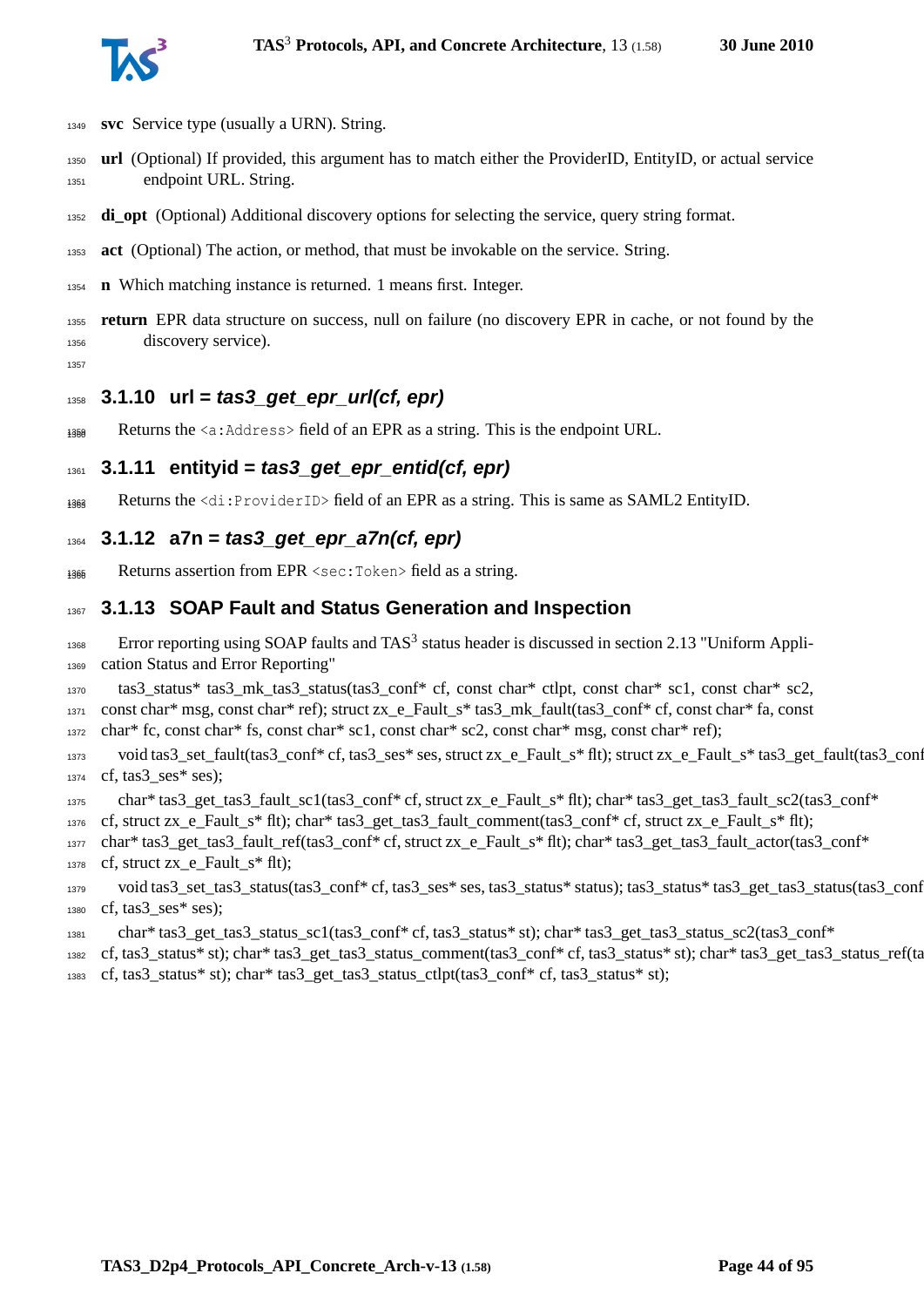

# **3.2 Java Binding**

1386 Before you start using the SSO API, you should consider using the TAS<sup>3</sup> SSO servlet. tas3\_sso\_servlet.class can be configured to Tomcat or other servlet container to implement SSO for payload servlets. Internally the SSO servlet calls *tas3\_sso()*.

 Similar module is planned (as of 2009) for Responder implementation. The pushable filter module for servlet environments (e.g. Tomcat) will wrap *tas3.wsp\_validate()* and *tas3.wsp\_decorate()*. The filter  $_{1392}$  module allows some web services to be TAS<sup>3</sup> enabled without modification to the application code.

## **3.2.1 Interface and Initialization**

 This binding is implemented as tas3java.class and libtas3jni.so (libtas3jni.jnilib on MacOS X, libtas3jni.dll on Windows) module.

Typically you need to include in your Java servlet or program something like

```
1397 01 import tas3java.*;
1398 02 static tas3.tas3_conf cf;
1399 03 static {
1400 04 System.loadLibrary("tas3jni");
1401 05 cf = tas3.new conf to cf("PATH=/var/tas3/");
1402 06 }
```
 $_{1403}$  This will bring in the functionality of the TAS<sup>3</sup> Java binding and cause the JNI library implementing this functionality to be loaded. It will also create a configuration object that the other parts of a servlet can share.

 The Java binding replaces the "tas3\_" prefix in function names with the class prefix "tas3.", for example *tas3\_sso()* becomes *tas3.sso()* and *tas3\_az()* becomes *tas3.az()*.

```
1408 The TAS<sup>3</sup> Java interface is defined as follows
```

```
1409 package tas3;
1410
1411 public interface tas3 {
1412 public static tas3_conf new_conf_to_cf(String conf);
       public static tas3 ses new ses(tas3 conf cf);
1414 public static tas3_ses fetch_ses(tas3_conf cf, String sid);
1415 public static String sso_cf(tas3_conf cf, int qs_len, String qs,
1416 p_int res_len, int auto_flags);
1417 public static int get ses(tas3 conf cf, tas3 ses ses, String sid);
1418 public static int az_cf_ses(tas3_conf cf, String qs, tas3_ses ses);
1419 public static int az cf(tas3 conf cf, String qs, String sid);
1420 public static int az(String conf, String qs, String sid);
1421
1422 public static String wsp validate(tas3 conf cf, tas3 ses ses,
1423 String az cred, String enve);
1424 public static String wsp_decorate(tas3_conf cf, tas3_ses ses,
          String az_cred, String enve);
1426 public static String call(tas3_conf cf, tas3_ses ses,
1427 String svctype, String url, String di_opt,
1428 String az_cred, String enve);
1429 public static tas3_epr get_epr(tas3_conf cf, tas3_ses ses,
1430 String svc, String url, String di_opt,
1431 String action, int n);
```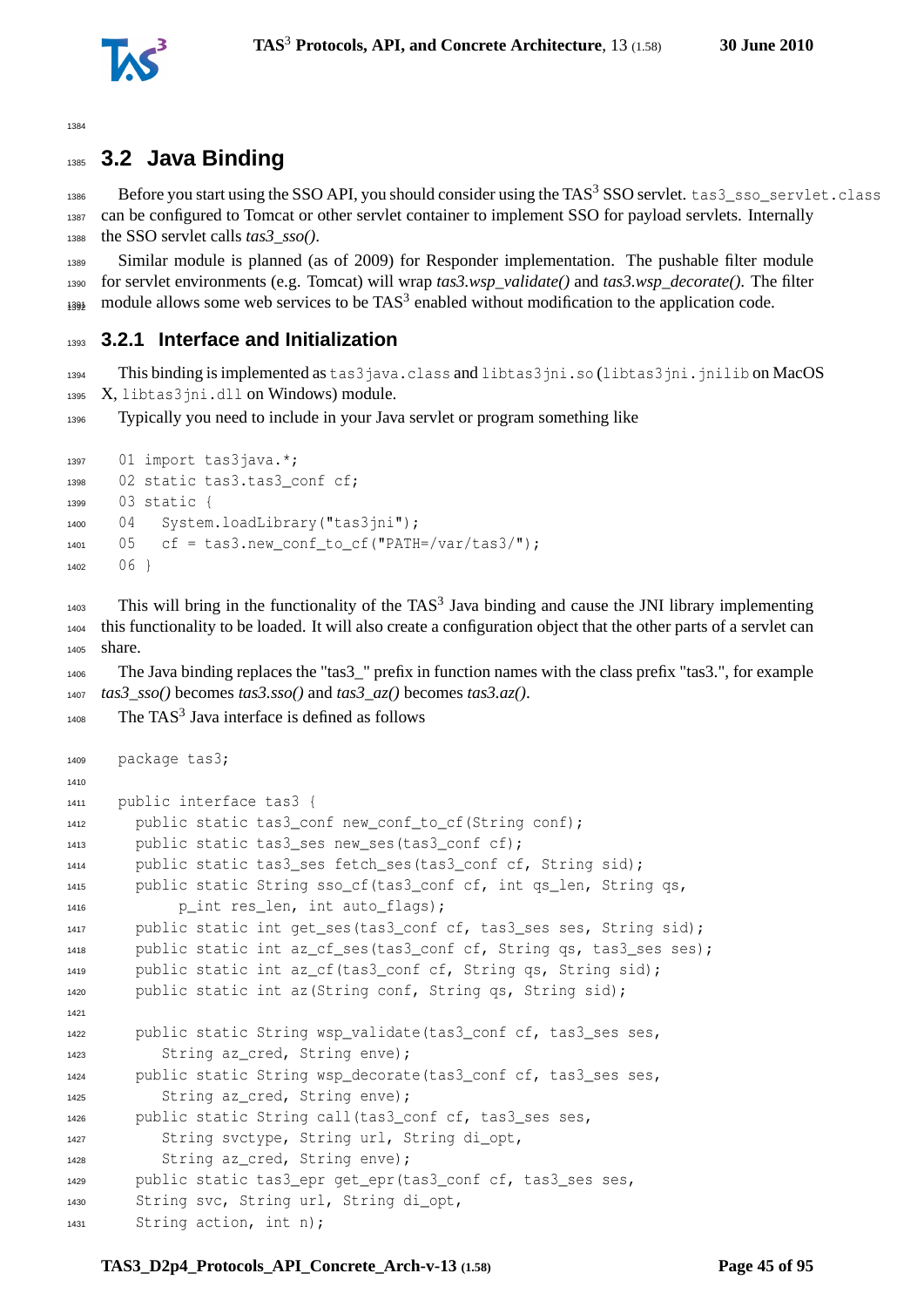



```
1432 public static String get_epr_url(tas3_conf cf, tas3_epr epr);
1433 public static String get_epr_entid(tas3_conf cf, tas3_epr epr);
1434 public static String get_epr_a7n(tas3 conf cf, tas3 epr epr);
1435 }
1436
1437
```
## **3.2.2 Initialize: cf = tas3.new\_conf\_to\_cf(conf)**

 Create a new TAS3 configuration object given configuration string and possibly configuration file. Usu- ally a configuration object is generated and passed around to different API calls to avoid reparsing the configuration at each API call.

**conf** Configuration string

**return** Configuration object

#### **3.2.3 New session: ses = tas3.new\_ses(cf)**

- Create a new TAS3 session object. Usually a session object is created just before calling *zxidjni.wsp\_validate()*.
- **cf** Configuration object, see *tas3.new\_conf\_to\_cf()*

**return** Session object

## **3.2.4 SSO: ret = tas3.sso\_cf\_ses(cf, qs\_len, qs, ses, null, auto\_flags)**

**cf** Configuration object, see *tas3.new\_conf\_to\_cf()*

1452 **qs** len Length of the query string.  $-1 =$  use *strlen()* 

- **qs** Query string (or POST content)
- **ses** Session object, see *tas3.new\_ses()*. Session object is modified.
- **res\_len** Result parameter. Must always pass null as result parameters are not supported in the Java binding.
- **auto\_flags** Automation flags
- **return** String representing protocol action or SSO attributes
- 

**3.2.5 Authorization: decision = tas3.az\_cf\_ses(cf, qs, ses)**

- **cf** the configuration object, see *tas3.new\_conf\_to\_cf()*
- **qs** additional attributes that are passed to PDP
- **ses** session object, from which most attributes come
- **return** 0 on deny (for any reason, e.g. indeterminate), or non-null if permit.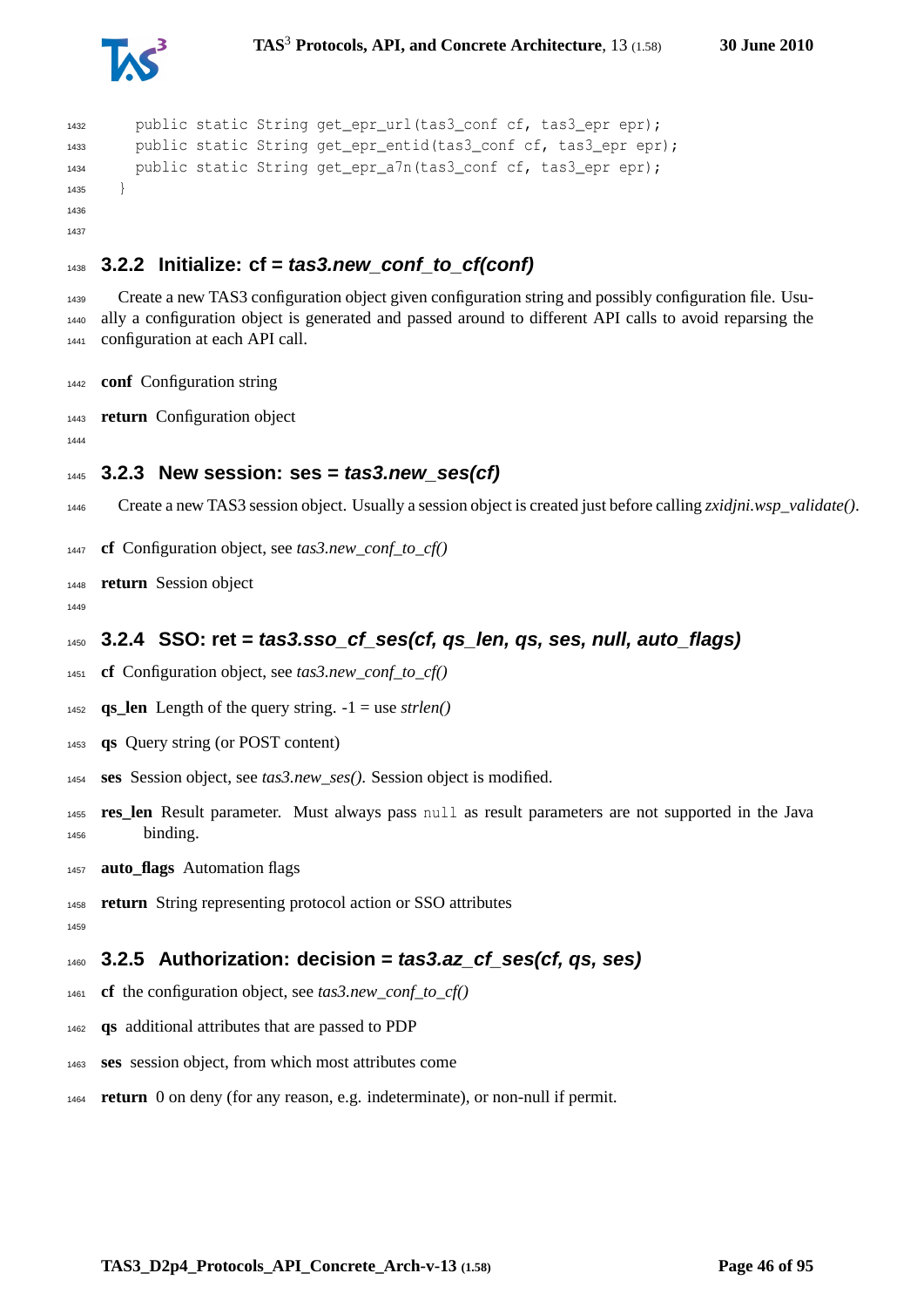

#### **3.2.6 WSC: resp\_soap = tas3.call(cf, ses, svctype, url, di\_opt, az\_cred, req\_soap)**

- **cf** Configuration object, see *tas3.new\_conf\_to\_cf()*
- **ses** Session object, used to locate EPRs, see *tas3.new\_ses()*
- **svctype** Service type and namespace URN that is applicable to the body. Passed as a string.
- **url** (Optional) If provided, this argument has to match either the ProviderID, EntityID, or actual service endpoint URL.
- **di\_opt** (Optional) Additional discovery options for selecting the service, query string format
- **az\_cred** (Optional) Additional authorization credentials or attributes, query string format.
- **req\_soap** string used as SOAP body or as SOAP envelope template.
- **return** SOAP envelope as a string
- 

## **3.2.7 WSP: tgtnid = tas3.wsp\_validate(cf, ses, az\_cred, soap\_req)**

- **cf** TAS<sup>3</sup> configuration object, see *tas3.new\_conf\_to\_cf()*
- **ses** Session object that contains the EPR cache, see *tas3.new\_ses()*
- **az\_cred** (Optional) Additional authorization credentials or attributes, query string format.
- **soap\_req** Entire SOAP envelope as a string
- **return** idpnid, as a string, of the target identity of the request (rest of the information is populated to the session object, from where it can be retrieved).

## **3.2.8 WSP: soap = tas3.wsp\_decorate(cf, ses, az\_cred, soap\_resp)**

- 1486 **cf** TAS<sup>3</sup> configuration object, see  $\text{tas3.}new\_conf\_to\_cf()$
- **ses** Session object that contains the EPR cache
- **az\_cred** (Optional) Additional authorization credentials or attributes, query string format.
- **soap\_resp** XML payload, as a string

 **return** SOAP Envelope of the response, as a string, ready to be sent as HTTP response. 

## **3.2.9 Explicit Discovery: epr = tas3.get\_epr(cf, ses, svc, url, di\_opt, act, n)**

- First search epr cache, and if miss, go discover an EPR over the net. This is the main work horse for WSCs wishing to call WSPs via EPR.
- 1495 **cf** TAS<sup>3</sup> configuration object, also used for memory allocation
- **ses** Session object in whose EPR cache the file will be searched
- **svc** Service type (usually a URN)
- **url** (Optional) If provided, this argument has to match either the ProviderID, EntityID, or actual service endpoint URL.

#### **TAS3\_D2p4\_Protocols\_API\_Concrete\_Arch-v-13 (1.58) Page 47 of [95](#page-94-0)**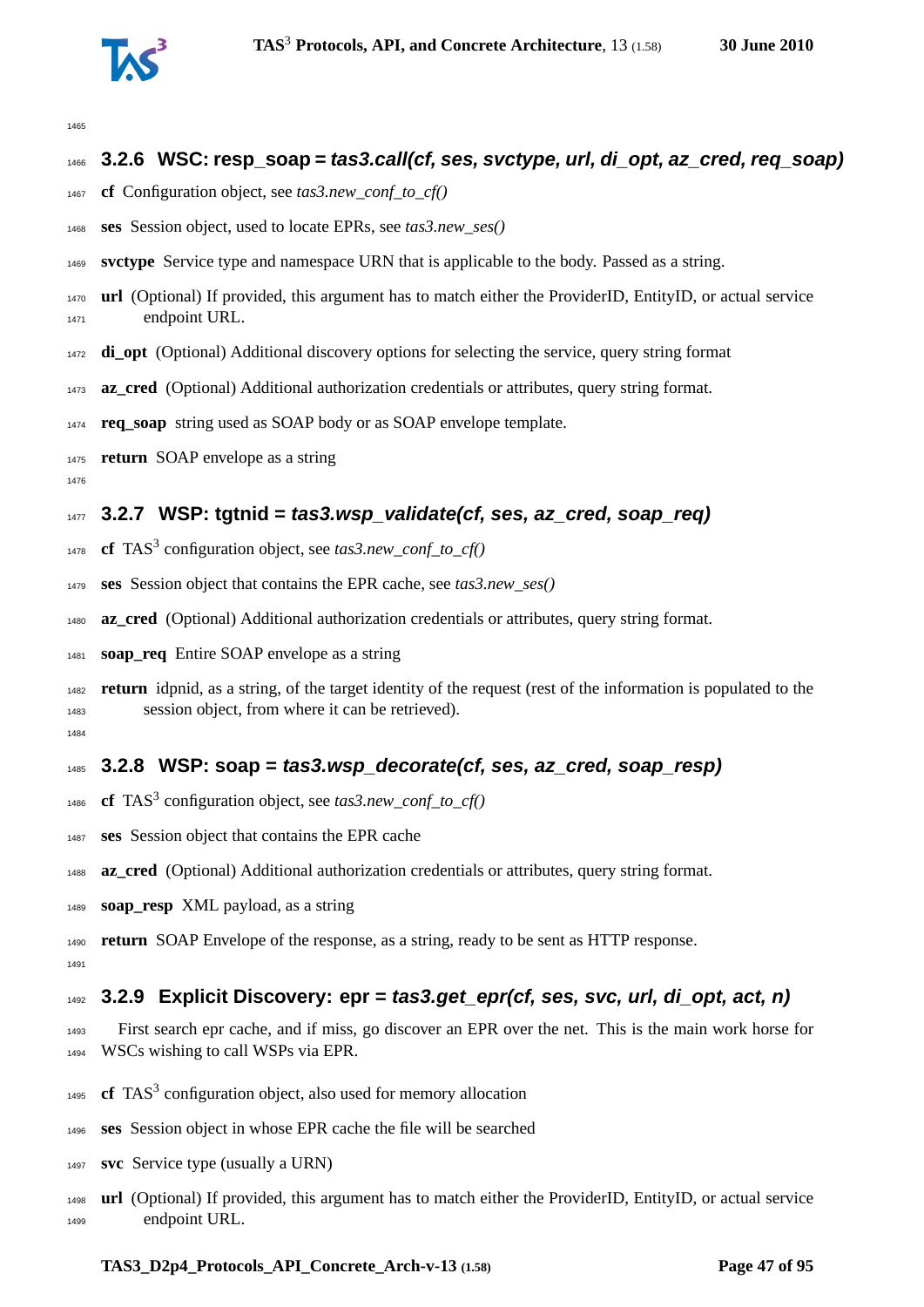

- **di\_opt** (Optional) Additional discovery options for selecting the service, query string format
- **act** (Optional) The action, or method, that must be invokable on the service
- **n** Which matching instance is returned. 1 means first
- **return** EPR data structure on success, 0 on failure (no discovery EPR in cache, or not found by the discovery service).

## **3.2.10 url = tas3.get\_epr\_url(cf, epr)**

- **cf** TAS<sup>3</sup> configuration object, also used for memory allocation
- **epr** An EPR object, such as obtained from *tas3\_get\_epr()*
- **return** The <a:Address> field of an EPR as a string. This is the endpoint URL.

## **3.2.11 entityid = tas3.get\_epr\_entid(cf, epr)**

- **cf** TAS<sup>3</sup> configuration object, also used for memory allocation
- **epr** An EPR object, such as obtained from *tas3\_get\_epr()*
- **return** The <di:ProviderID> field of an EPR as a string. This is same as SAML2 EntityID.
- **3.2.12 a7n = tas3.get\_epr\_a7n(cf, epr)**
- **cf** TAS<sup>3</sup> configuration object, also used for memory allocation
- **epr** An EPR object, such as obtained from *tas3\_get\_epr()*
- **return** Assertion from EPR <sec:Token> field as a string.
- 

## **3.2.13 Available Implementations (Non-normative)**

- This binding is implemented using Java Native Interface calls to zxid.org C library by zxidjni module.
- Other implementations are welcome.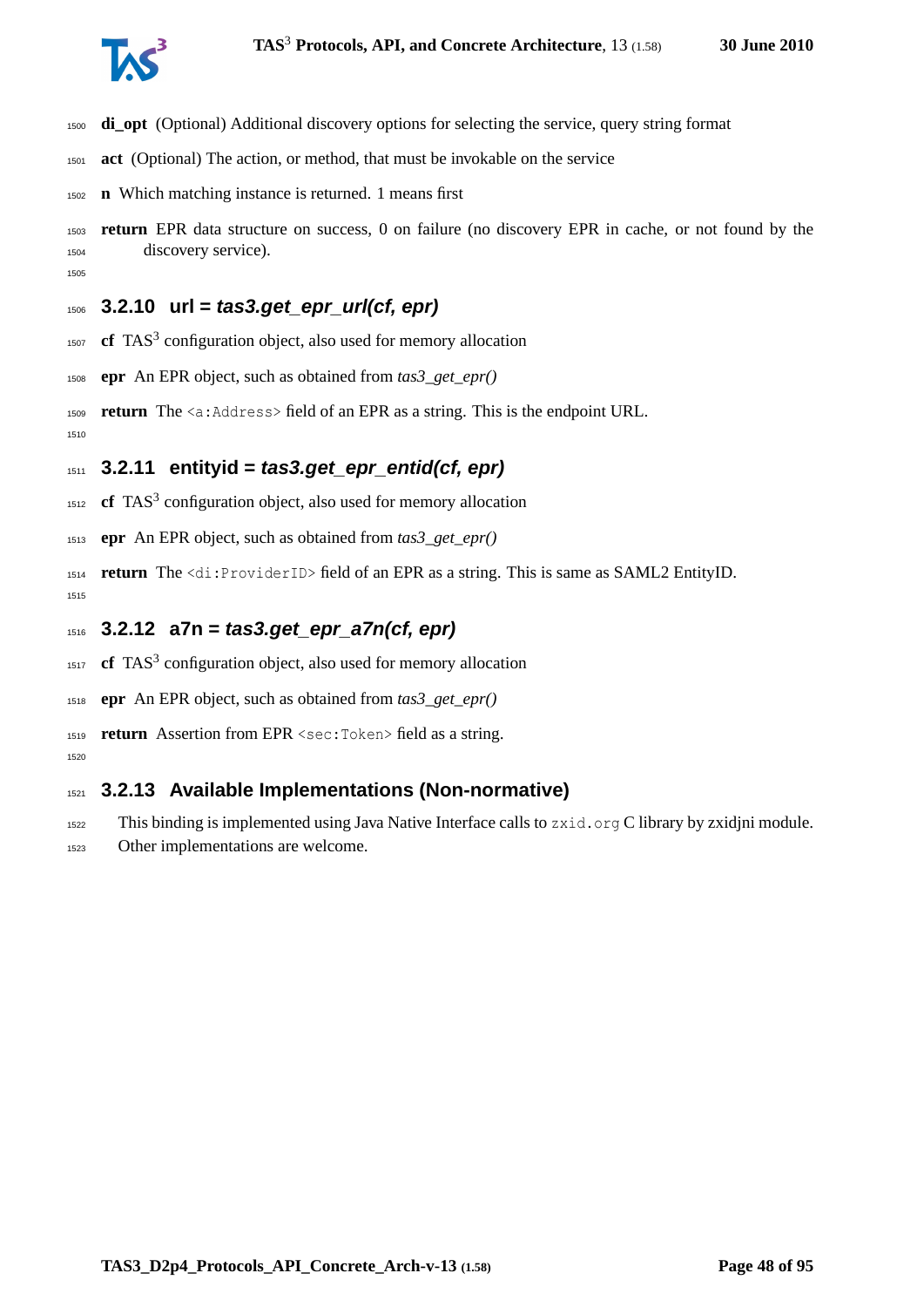

# **3.3 PHP Binding**

 $_{1526}$  Using TAS<sup>3</sup> PHP APIs requires first loading the TAS<sup>3</sup> module and creating a configuration object. These are typically accomplished from PHP initialization. You may consider creating tas3.ini file:

```
1528 dl("php_tas3.so");
1529 $cf = tas3 new conf to cf("PATH=/var/tas3/");
1530
```
#### **3.3.1 Application Level Integration**

 It should be noted that many PHP applications run inside Apache httpd and therefore can accomplish SSO using mod\_auth\_saml approach without any programming. Especially useful is mod\_auth\_saml's ability to "fake" REMOTE\_USER subprocess environment variable, effectively enabling any application that supports HTTP basic authentication to also support SAML SSO.

 We expect to provide specific integration examples for some software packages. As of 2009 none are available, but Mahara is one of the first ones planned. <sup>1538</sup>

#### **3.3.2 cf = tas3\_new\_conf\_to\_cf(conf)**

- **conf** Configuration string
- **return** Configuration object
- 
- **3.3.3 ses = tas3\_new\_ses(cf)**
- Create a new TAS3 session object. Usually a session object is created just before calling
- **cf** Configuration object
- **return** Session object
- 

## **3.3.4 SSO: ret = tas3\_sso\_cf\_ses(cf, -1, qs, ses, null, auto\_flags)**

- **cf** Configuration object, see *tas3\_new\_conf\_to\_cf()*
- **qs\_len** Length of the query string. -1 = use *strlen()*
- **qs** Query string (or POST content)
- **ses** Session object, see *tas3\_new\_ses()*. Session object is modified.
- **res\_len** Should always be passed as null (result parameter is not supported for PHP).
- **auto\_flags** Automation flags
- **return** String representing protocol action or SSO attributes

#### **Example**

```
1557 01 <?
1558 02 $qs = $ SERVER['REQUEST_METHOD'] == 'GET'
1559 03 ? $ SERVER['QUERY_STRING']
1560 04 : file_get_contents('php://input');
1561 05 $ses = tas3_new\_ses(Scf);
```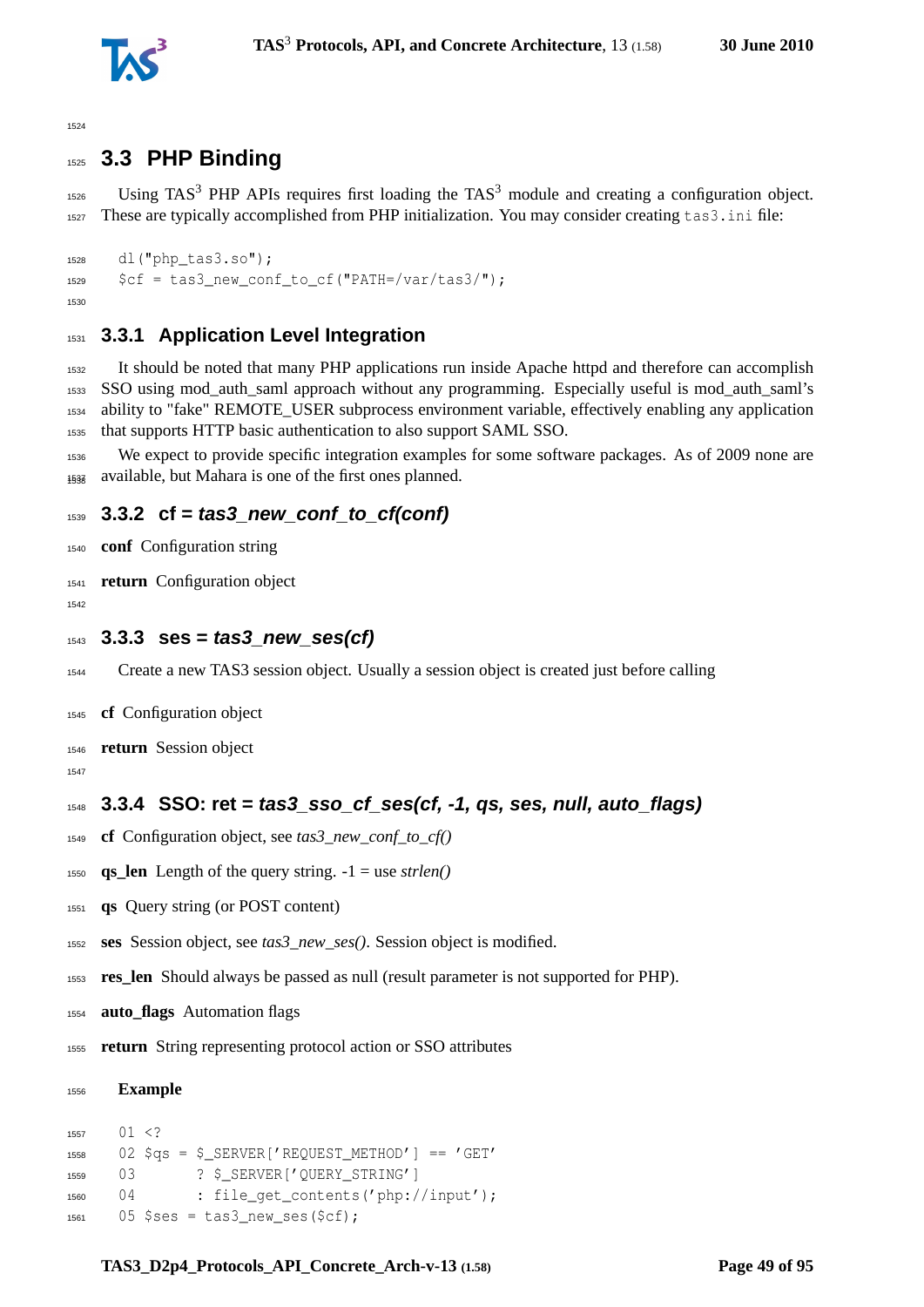

```
1562 06 $res = tas3 sso cf ses($cf, -1, $qs, $ses, null, 0x1814);
1563 07 switch (substr($res, 0, 1)) {
1564 08 case 'L': header($res); exit; # Redirect (Location header)
1565 09 case '<': header('Content-type: text/xml'); echo $res; exit;
1566 10 case 'n': exit; # Already handled
1567 11 case 'e': my_render_idp_select();
1568 12 case 'd': break; # Logged in case
1569 13 default: die("Unknown res($res)");
1570 141571 15
1572 16 if (tas3_az_cf_ses($cf, "Action=Show", $ses)) {
1573 17 echo "Permit.\n";
1574 18 # Render protected content here
1575 19 } else {
1576 20 echo "<br/>b>Deny.</b>";
1577 21 }
1578 22 ?>
1579
```
#### **3.3.5 Authorization: decision = tas3\_az\_cf\_ses(cf, qs, ses)**

- **cf** the configuration object
- **qs** additional attributes that are passed to PDP
- **ses** session object, from which most attributes come
- **return** 0 on deny (for any reason, e.g. indeterminate), or non-null if permit.

#### **3.3.6 WSC: resp\_soap = tas3\_call(cf, ses, svctype, url, di\_opt, az\_cred, req\_soap)**

- **cf** Configuration object, see *tas3\_new\_conf\_to\_cf()*
- **ses** Session object, used to locate EPRs, see *tas3\_new\_ses()*
- **svctype** Service type and namespace URN that is applicable to the body. Passed as a string.
- **url** (Optional) If provided, this argument has to match either the ProviderID, EntityID, or actual service endpoint URL.
- **di\_opt** (Optional) Additional discovery options for selecting the service, query string format
- **az\_cred** (Optional) Additional authorization credentials or attributes, query string format.
- **req\_soap** string used as SOAP body or as SOAP envelope template.
- **return** SOAP envelope as a string

#### **Example**

```
1597 01 $ret = tas3_call($cf, $ses, "urn:id-sis-idhrxml:2007-06:dst-2.1",
1598 02 null, null, null, null,
1599 03 "<idhrxml:Ouery>".
1600 04 "<idhrxml:QueryItem>".
1601 05 "<idhrxml:Select>$criteria</idhrxml:Select>" .
1602 06 "</idhrxml:QueryItem>" .
1603 07 "</idhrxml:Query>");
```
#### **TAS3\_D2p4\_Protocols\_API\_Concrete\_Arch-v-13 (1.58) Page 50 of [95](#page-94-0)**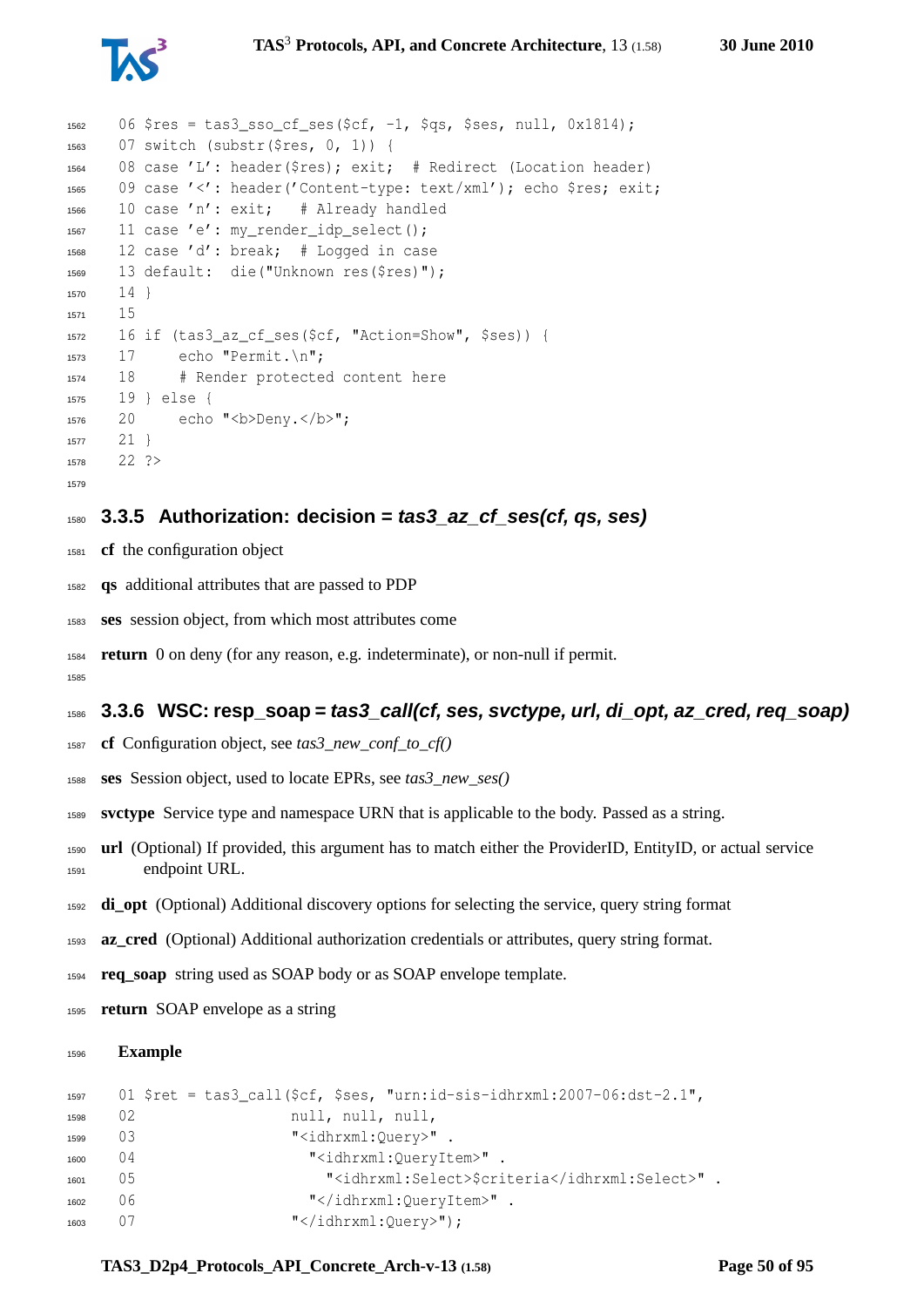

## **3.3.7 WSP: tgtnid = tas3\_wsp\_validate(cf, ses, az\_cred, soap\_req)**

- 1606 **cf** TAS<sup>3</sup> configuration object, see *tas3\_new\_conf()*
- **ses** Session object that contains the EPR cache, see *tas3\_new\_ses()*
- **az\_cred** (Optional) Additional authorization credentials or attributes, query string format.
- **soap\_req** Entire SOAP envelope as a string
- **return** target name id (tgtnid), as a string, of the target identity of the request (rest of the information is populated to the session object, from where it can be retrieved).

#### **3.3.8 WSP: soap = tas3\_wsp\_decorate(cf, ses, az\_cred, soap\_resp)**

- **cf** TAS<sup>3</sup> configuration object, see *tas3\_new\_conf()*
- **ses** Session object that contains the EPR cache
- **az\_cred** (Optional) Additional authorization credentials or attributes, query string format.
- **soap\_resp** XML payload, as a string
- **return** SOAP Envelope of the response, as a string, ready to be sent as HTTP response.

#### **3.3.9 Explicit Discovery: epr = tas3\_get\_epr(cf, ses, svc, url, di\_opt, act, n)**

- First search epr cache, and if miss, go discover an EPR over the net. This is the main work horse for WSCs wishing to call WSPs via EPR.
- 1623 **cf** TAS<sup>3</sup> configuration object, also used for memory allocation
- **ses** Session object in whose EPR cache the file will be searched
- **svc** Service type (usually a URN)
- **url** (Optional) If provided, this argument has to match either the ProviderID, EntityID, or actual service endpoint URL.
- **di\_opt** (Optional) Additional discovery options for selecting the service, query string format
- **act** (Optional) The action, or method, that must be invokable on the service
- **n** Which matching instance is returned. 1 means first
- **return** EPR data structure on success, 0 on failure (no discovery EPR in cache, or not found by the discovery service).

## **3.3.10 url = tas3\_get\_epr\_url(cf, epr)**

- 1635 **cf** TAS<sup>3</sup> configuration object, also used for memory allocation
- **epr** An EPR object, such as obtained from *tas3\_get\_epr()*
- **return** The <a:Address> field of an EPR as a string. This is the endpoint URL.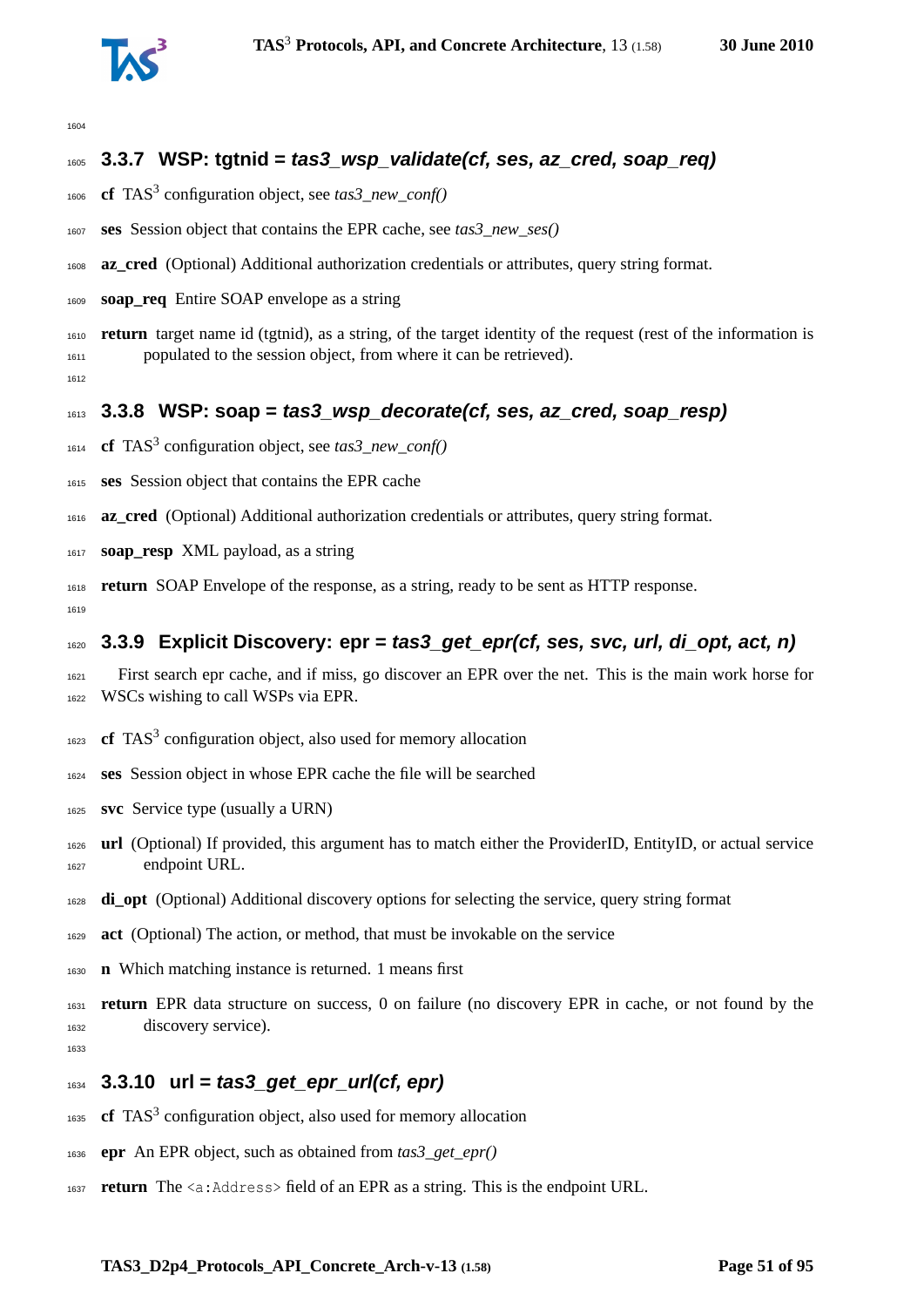

## **3.3.11 entityid = tas3\_get\_epr\_entid(cf, epr)**

- **cf** TAS<sup>3</sup> configuration object, also used for memory allocation
- **epr** An EPR object, such as obtained from *tas3\_get\_epr()*

 **return** The <di:ProviderID> field of an EPR as a string. This is same as SAML2 EntityID. 

#### **3.3.12 a7n = tas3\_get\_epr\_a7n(cf, epr)**

- **cf** TAS<sup>3</sup> configuration object, also used for memory allocation
- **epr** An EPR object, such as obtained from *tas3\_get\_epr()*
- **return** Assertion from EPR <sec:Token> field as a string.

## **3.3.13 Available Implementations (Non-normative)**

This binding is implemented by php\_zxid module, available as part of the zxid.org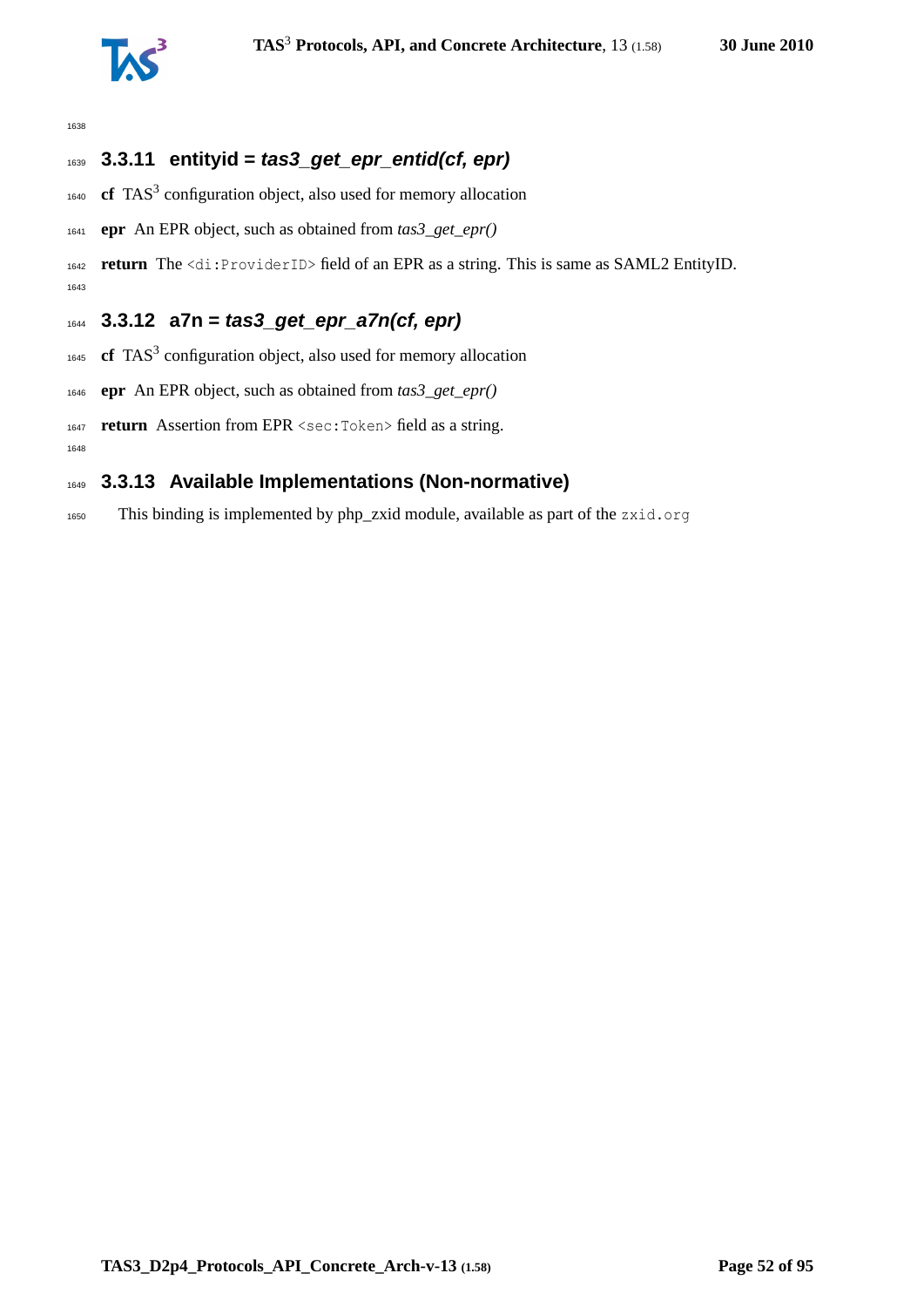

# **3.4 C and C++ Binding**

 Essentially this is a procedural C binding that is also usable from C++. In fact, the C binding can be used as a base for many other language bindings generated using SWIG [\[SWIG\]](#page-92-0) interface generator. The binding is declared in tas3.h and implemented in libtas3.a, libtas3.so, or libtas3.dll, depending on the platform. Typical source code file will pull in the TAS<sup>3</sup> API by including

```
1657 #include <tas3.h>
```
## **3.4.1 cf = tas3\_new\_conf\_to\_cf(conf)**

**Prototype**

```
1661 tas3 conf* tas3 new conf to cf(const char* conf);
```
 Create a new TAS3 configuration object given configuration string and possibly configuration file. Usu- ally a configuration object is generated and passed around to different API calls to avoid reparsing the configuration at each API call.

```
1665 conf Configuration string
```
**return** Configuration object

```
1668 3.4.2 ses = tas3_new_ses(cf)
```

```
1669 Prototype
```

```
1670 tas3_ses* tas3_new_conf_to_cf(const char* conf);
```
Create a new TAS3 session object. Usually a session object is created just before calling

- **cf** Configuration object
- **return** Session object

```
1675 3.4.3 SSO: ret = tas3_sso_cf_ses(cf, qs_len, qs, ses, &res_len, auto_flags)
```
**Prototype**

```
1677 char* tas3 sso cf ses(tas3 conf* cf, int qs len, char* qs,
1678 tas3 ses* ses, int* res len, int auto flags);
```
- Strings are length + pointer (no C string nul termination needed).
- **cf** Configuration object, see *tas3\_new\_conf\_to\_cf()*
- $_{1681}$  **qs\_len** Length of the query string.  $-1 =$  use *strlen()*
- **qs** Query string (or POST content)
- **ses** Session object, see *tas3\_new\_ses()*. Session object is modified.
- **res\_len** Result parameter. If non-null, will be set to the length of the returned string

**TAS3\_D2p4\_Protocols\_API\_Concrete\_Arch-v-13 (1.58) Page 53 of [95](#page-94-0)**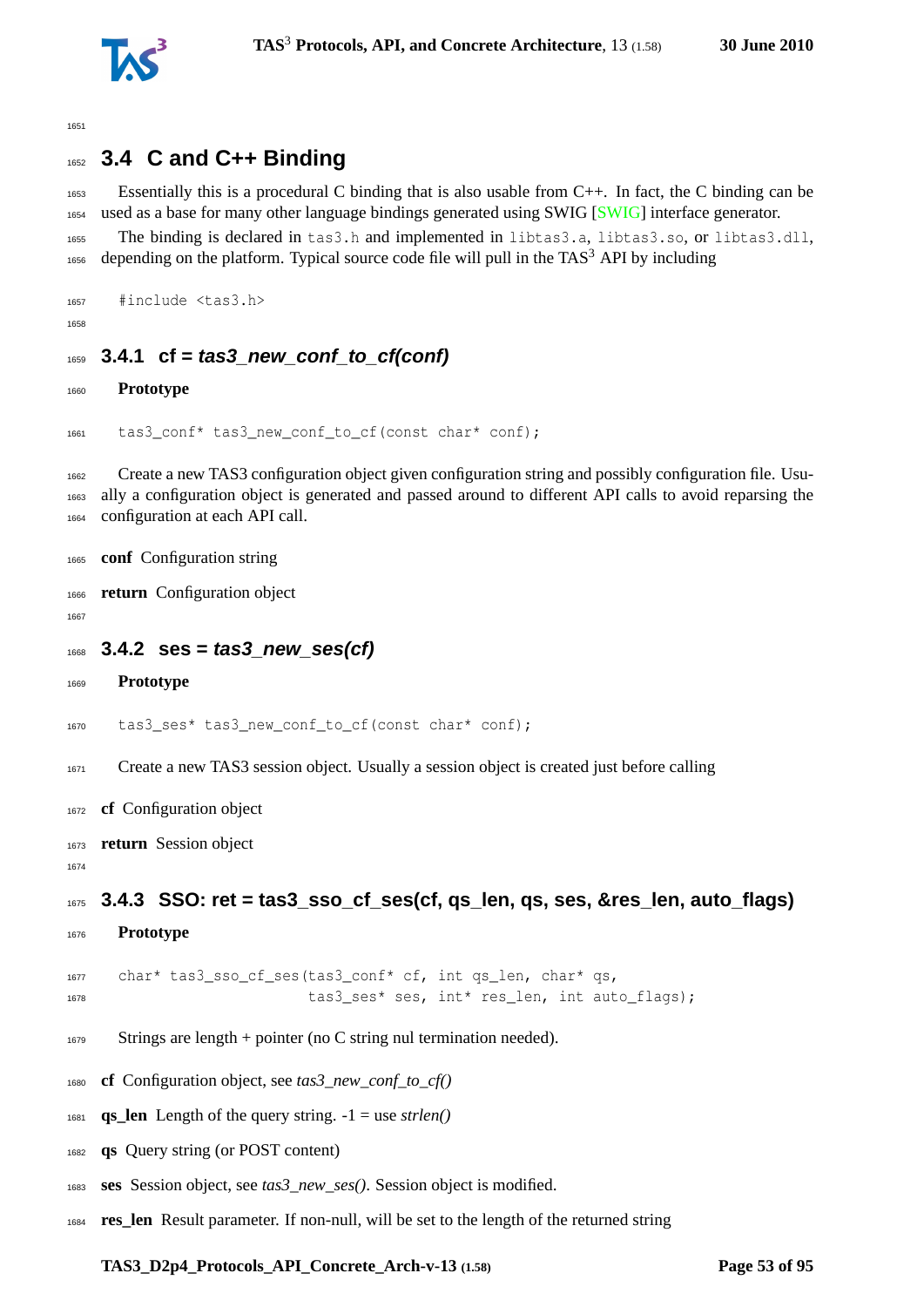

- **auto\_flags** Automation flags
- **return** String representing protocol action or SSO attributes

```
1687 Example
1688 01 {
1689 02 tas3_conf* cf = tas3_new_conf_to_cf("PATH=/var/tas3/");
1690 03 tas3 ses* ses = tas3 new ses(cf);
1691 04 char* ret = tas3_sso_cf_ses(cf, -1, env("QUERY_STRING"), ses, 0, 0x1800);
1692 05 switch (ret[0]) {
1693 06 case 'd': break; /* Successful login */
1694 07 ... /* Processing other outcomes omitted for brevity. */
1695 08 }
1696 09 if (tas3_az_cf_ses(cf, "", ses)) {
1697 10 /* SSO successful and authorization permit. Do some work. */
1698 11 } else {
1699 12 /* SSO successful but authorization denied */
1700 13 }
1701 141702
```
#### **3.4.4 Authorization: decision = tas3\_az\_cf\_ses(cf, qs, ses)**

**Prototype**

char\* tas3\_az\_cf\_ses(tas3\_conf\* cf, const char\* qs, tas3\_ses\* ses);

 Call Policy Decision Point (PDP) to obtain an authorization decision about a contemplated action on a 1707 resource.

- **cf** the configuration object
- **qs** additional attributes that are passed to PDP
- **ses** session object, from which most attributes come

**return** 0 on deny (for any reason, e.g. indeterminate), or non-null if permit.

**3.4.5 WSC: resp\_soap = tas3\_call(cf, ses, svctype, url, di\_opt, az\_cred, req\_soap)**

**Prototype**

```
1715 struct zx_str* tas3_call(tas3_conf* cf, tas3_ses* ses, const char* svctype,
1716 const char* url, const char* di_opt, const char* az_cred,
1717 const char* req_soap);
```
- **cf** Configuration object, see *tas3\_new\_conf\_to\_cf()*
- **ses** Session object, used to locate EPRs, see *tas3\_new\_ses()*
- **svctype** Service type and namespace URN that is applicable to the body. Passed as a string.
- **url** (Optional) If provided, this argument has to match either the ProviderID, EntityID, or actual service endpoint URL.
- **di\_opt** (Optional) Additional discovery options for selecting the service, query string format

#### **TAS3\_D2p4\_Protocols\_API\_Concrete\_Arch-v-13 (1.58) Page 54 of [95](#page-94-0)**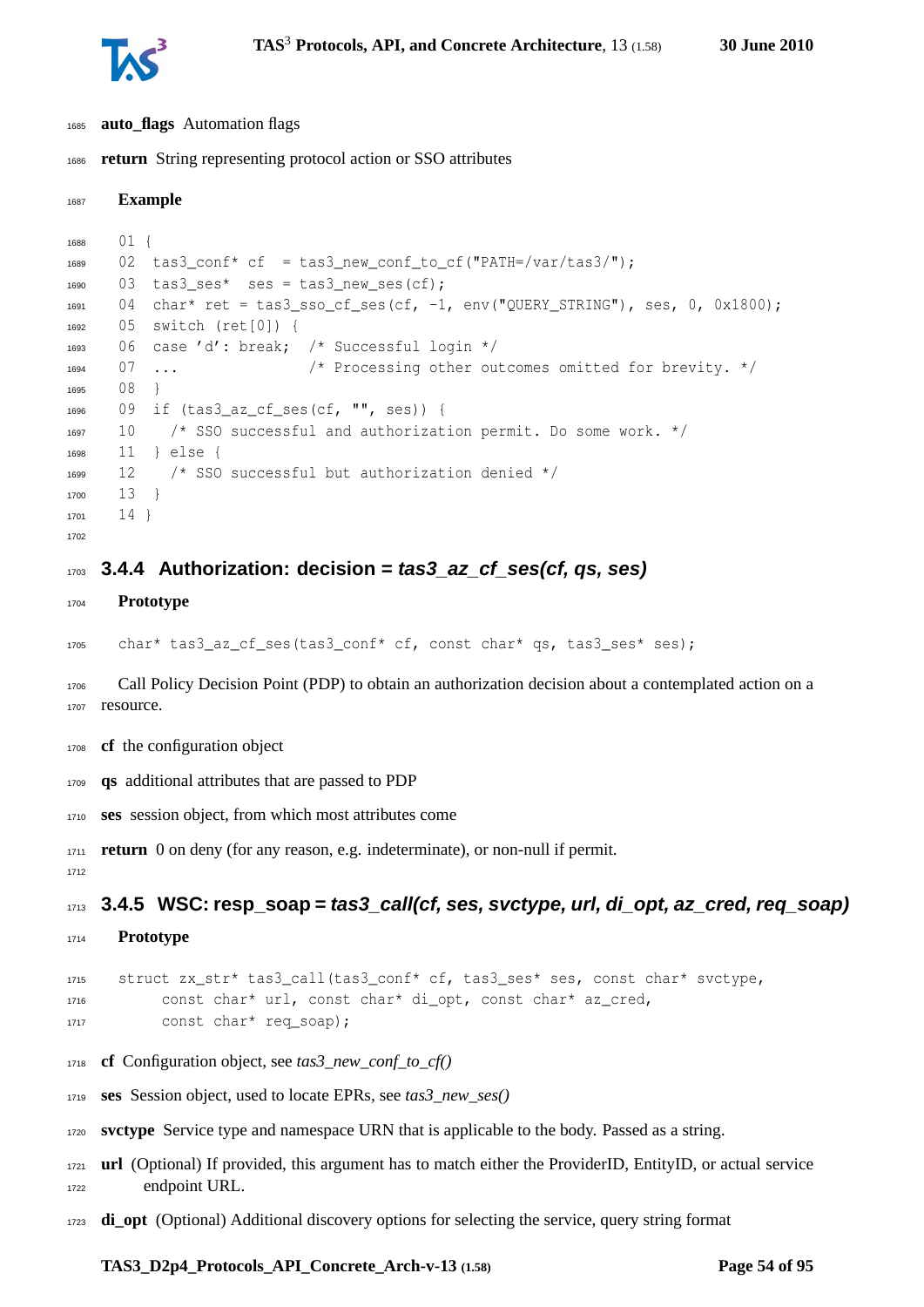

- **az\_cred** (Optional) Additional authorization credentials or attributes, query string format.
- **req\_soap** string used as SOAP body or as SOAP envelope template.
- **return** SOAP envelope as a string
- 

**3.4.6** resp soap = tas3 callf(cf, ses, svctype, url, di opt, az cred, fmt, ...)

**Prototype**

 tas3\_str\* tas3\_callf(tas3\_conf\* cf, tas3\_ses\* ses, const char\* svctype, const char\* url, const char\* di\_opt, const char\* az\_cred, const char\* fmt, ...);

 The *tas3\_callf()* variant, which allows *printf(3)* style formatting, is highly convenient for C program- mers. Others will probably use the plan *tas3\_call()* and rely on language's native abilities to construct the string.

- **cf** Configuration object, see *tas3\_new\_conf\_to\_cf()*
- **ses** Session object, used to locate EPRs, see *tas3\_new\_ses()*
- **svctype** Service type and namespace URN that is applicable to the body. Passed as a string.
- **url** (Optional) If provided, this argument has to match either the ProviderID, EntityID, or actual service endpoint URL.
- **di\_opt** (Optional) Additional discovery options for selecting the service, query string format
- **az\_cred** (Optional) Additional authorization credentials or attributes, query string format.
- **fmt** printf style format string that is used to describe the body of the call as a string. If fmt contains format specifiers, then additional arguments are used to expand these.
- **return** SOAP envelope as a string
- 

#### **3.4.7 WSP: tgtnid = tas3\_wsp\_validate(cf, ses, az\_cred, soap\_req)**

**Prototype**

1749 char\* tas3 wsp\_validate(tas3 conf\* cf, tas3 ses\* ses, 1750 const char\* az\_cred, const char\* soap\_req);

- **cf** TAS<sup>3</sup> configuration object, see *tas3\_new\_conf()*
- **ses** Session object that contains the EPR cache, see *tas3\_new\_ses()*
- **az\_cred** (Optional) Additional authorization credentials or attributes, query string format.
- **soap\_req** Entire SOAP envelope as a string
- **return** idpnid, as a string, of the target identity of the request (rest of the information is populated to the session object, from where it can be retrieved).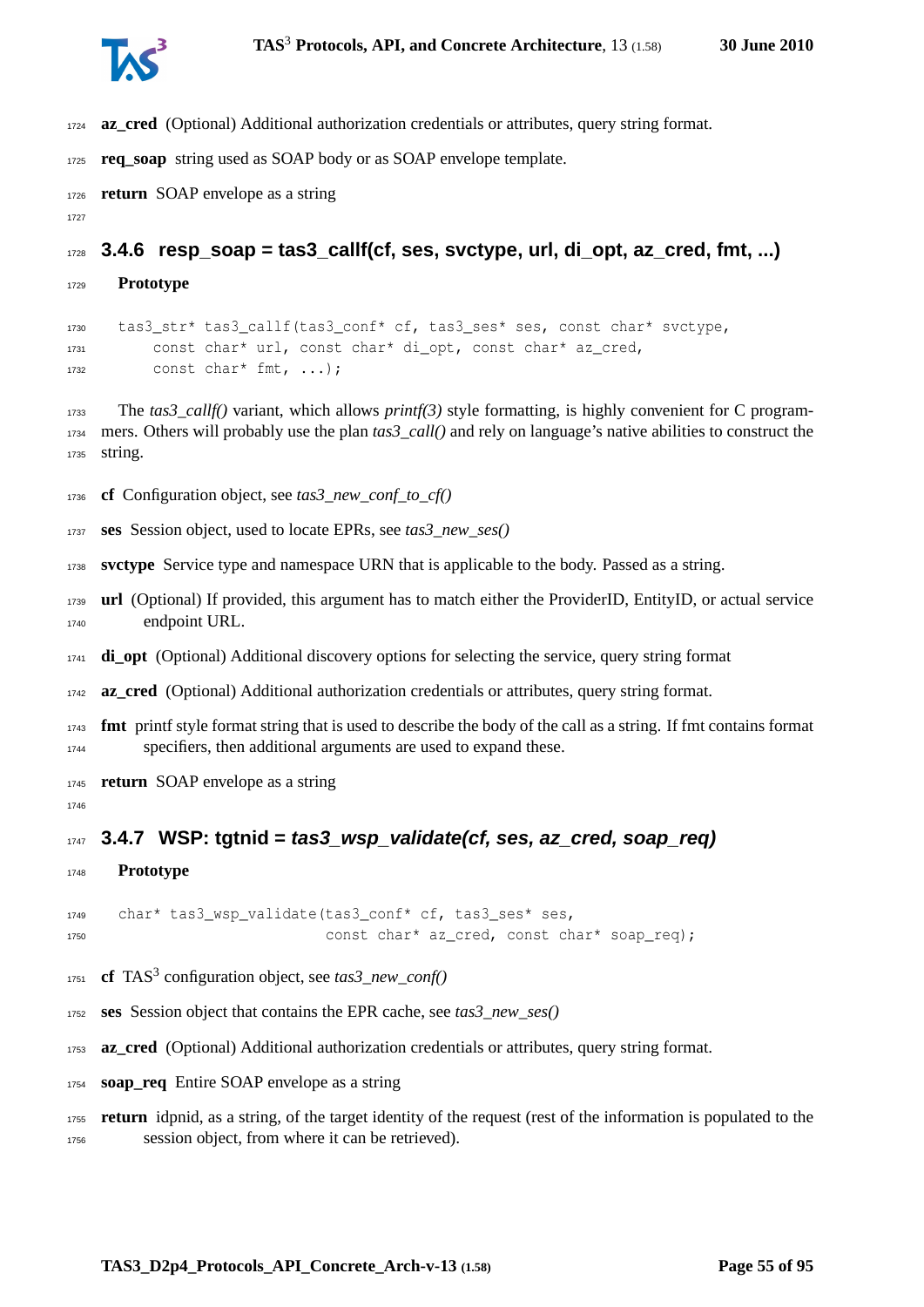

## **3.4.8 WSP: soap = tas3\_wsp\_decorate(cf, ses, az\_cred, soap\_resp)**

```
1759 Prototype
```

```
1760 tas3_str* tas3_wsp_decorate(tas3_conf* cf, tas3_ses* ses,
1761 const char* az_cred, const char* soap_resp);
```
- **cf** TAS<sup>3</sup> configuration object, see *tas3\_new\_conf()*
- **ses** Session object that contains the EPR cache

**az\_cred** (Optional) Additional authorization credentials or attributes, query string format.

**soap\_resp** XML payload as a string

 **return** SOAP Envelope of the response, as a string, ready to be sent as HTTP response. 

#### **3.4.9 WSP: soap = tas3\_wsp\_decoratef(cf, ses, az\_cred, fmt, ...)**

**Prototype**

```
1770 tas3_str* tas3_wsp_decorate(tas3_conf* cf, tas3_ses* ses,
1771 const char* az_cred, const char* fmt, ...);
```
**cf** TAS<sup>3</sup> configuration object, see *tas3\_new\_conf()* 

**ses** Session object that contains the EPR cache

**az\_cred** (Optional) Additional authorization credentials or attributes, query string format.

 **fmt** printf style format string that is used to describe the body of the response as a string. If fmt contains format specifiers, then additional arguments are used to expand these.

**return** SOAP Envelope of the response, as a string, ready to be sent as HTTP response. 

**3.4.10 Explicit Discovery: epr = tas3\_get\_epr(cf, ses, svc, url, di\_opt, act, n)**

**Prototype**

 tas3\_epr\* tas3\_get\_epr(tas3\_conf\* cf, tas3\_ses\* ses, const char\* svc, const char\* url, const char\* di\_opt, const char\* action, int n);

 First search epr cache, and if miss, go discover an EPR over the net. This is the main work horse for WSCs wishing to call WSPs via EPR.

- **cf** TAS<sup>3</sup> configuration object, also used for memory allocation
- **ses** Session object in whose EPR cache the file will be searched
- **svc** Service type (usually a URN)
- **url** (Optional) If provided, this argument has to match either the ProviderID, EntityID, or actual service endpoint URL.
- **di\_opt** (Optional) Additional discovery options for selecting the service, query string format

#### **TAS3\_D2p4\_Protocols\_API\_Concrete\_Arch-v-13 (1.58) Page 56 of [95](#page-94-0)**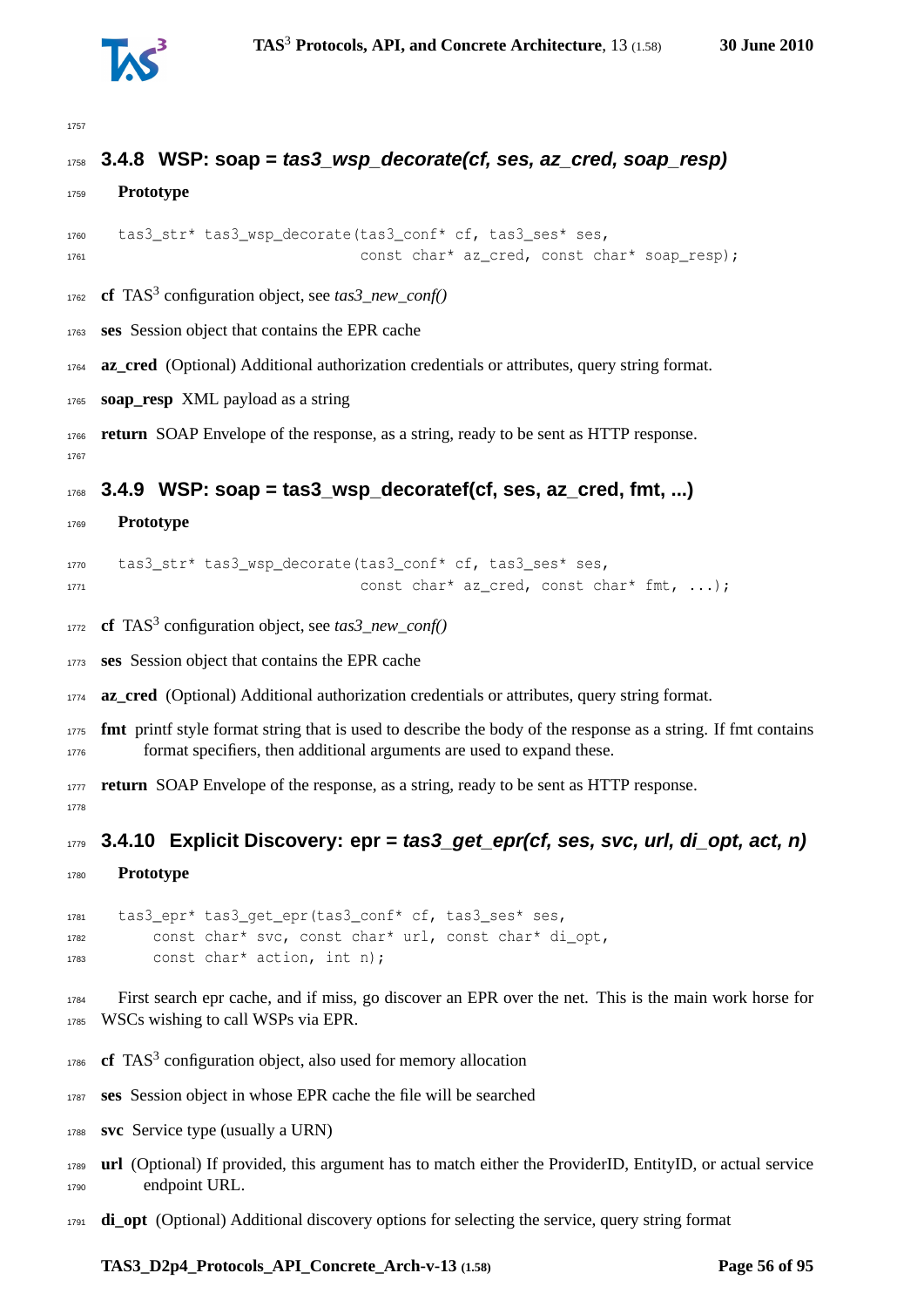

- **act** (Optional) The action, or method, that must be invokable on the service
- **n** Which matching instance is returned. 1 means first
- **return** EPR data structure on success, 0 on failure (no discovery EPR in cache, or not found by the discovery service).
- 

#### **3.4.11 url = tas3\_get\_epr\_url(cf, epr)**

**Prototype**

tas3\_str\* tas3\_get\_epr\_url(tas3\_conf\* cf, tas3\_epr\* epr);

1800 **cf** TAS<sup>3</sup> configuration object, also used for memory allocation

**epr** An EPR object, such as obtained from *tas3\_get\_epr()*

**return** The <a:Address> field of an EPR as a string. This is the endpoint URL.

#### **3.4.12 entityid = tas3\_get\_epr\_entid(cf, epr)**

#### **Prototype**

1806 tas3 str\* tas3 get epr entid(tas3 conf\* cf, tas3 epr\* epr);

1807 **cf** TAS<sup>3</sup> configuration object, also used for memory allocation

**epr** An EPR object, such as obtained from *tas3\_get\_epr()*

 **return** The <di:ProviderID> field of an EPR as a string. This is same as SAML2 EntityID. 

#### **3.4.13 a7n = tas3\_get\_epr\_a7n(cf, epr)**

#### **Prototype**

tas3\_str\* tas3\_get\_epr\_a7n(tas3\_conf\* cf, tas3\_epr\* epr);

**cf** TAS<sup>3</sup> configuration object, also used for memory allocation

**epr** An EPR object, such as obtained from *tas3\_get\_epr()*

**return** Assertion from EPR <sec:Token> field as a string.

#### **3.4.14 Available Implementations (Non-normative)**

 This binding is implemented, at least, by zxid.org open source implementation, which serves as the 1820 reference implementation of the TAS<sup>3</sup> core security architecture.

N.B. The *tas3\_sso()* API is implemented by zxid's *zxid\_simple()* API.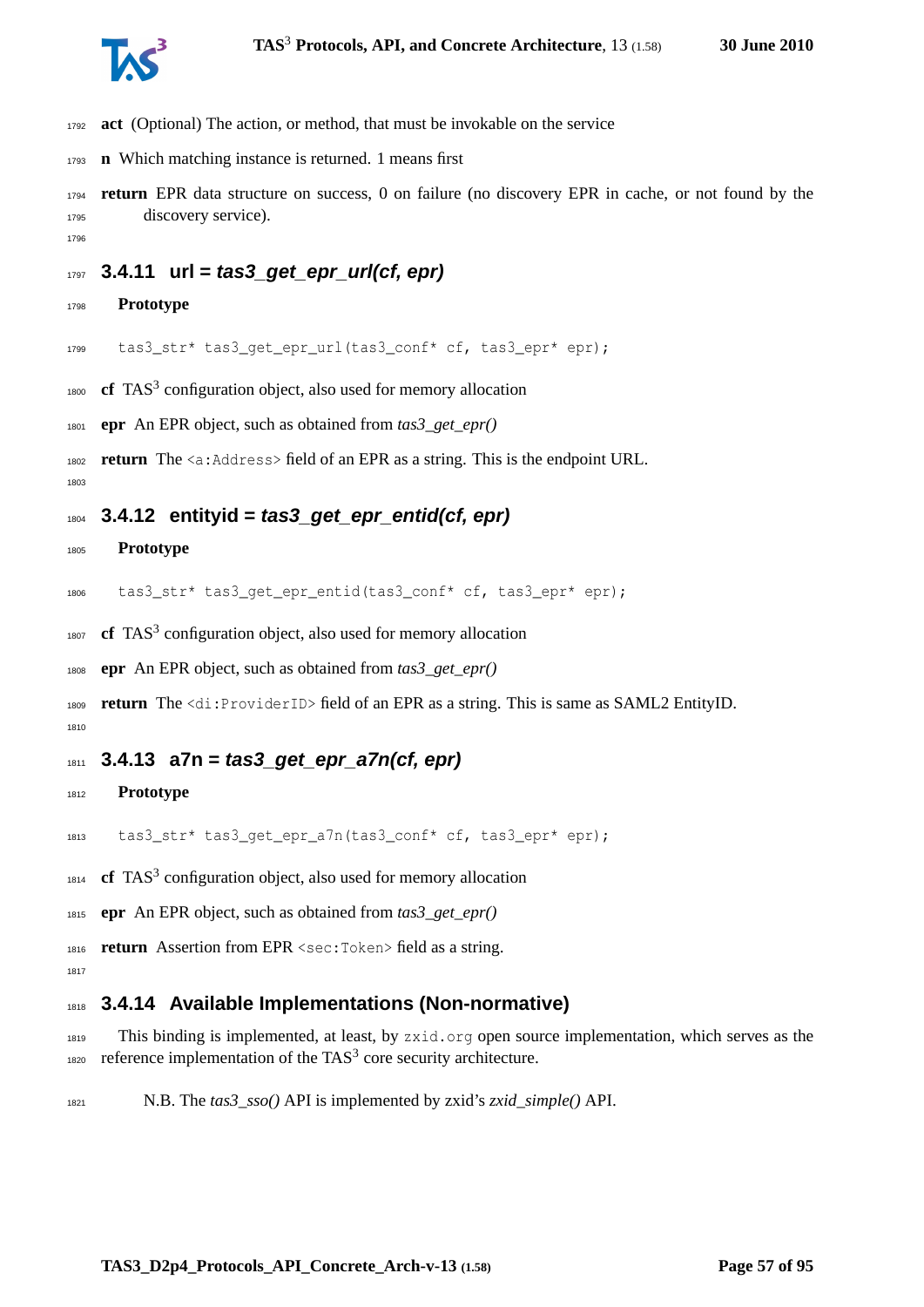

# <sup>1823</sup> **3.5 Other Language Bindings**

1824 At present stage of the TAS<sup>3</sup> project (2009) we only offer Java, PHP, and C/C++ bindings, but in future <sup>1825</sup> we aim supporting also at least the following

- $1826$  C# / .Net / Mono
- 1827 Perl (currently zxid.org derived Net::SAML perl module, available from cpan.org, supports most  $f_{1828}$  functionality of TAS<sup>3</sup> API, but this is unofficial)
- <sup>1829</sup> Python
- 1830 Ruby

1831 We welcome external contribution and language specialist help in making all these bindings available. <sup>1832</sup> Please contact Sampo Kellomäki (sampo@symlabs.com) if you are interested.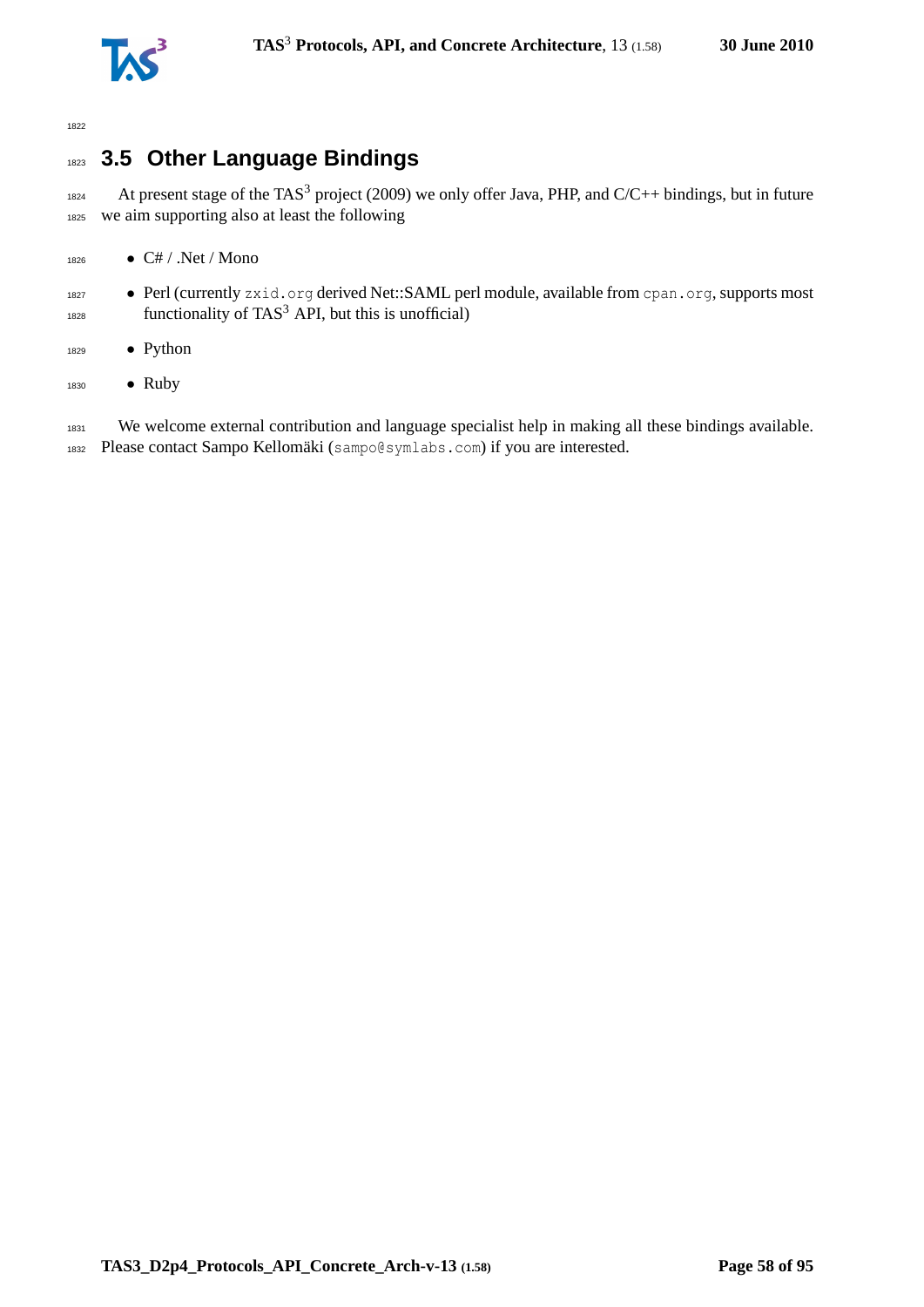

# <sup>1834</sup> **4 Deployment and Integration Models (Non-normative)**



Figure 4.1: A deployment architecture for SSO and web service call.

- <sup>1835</sup> The above diagram illustrates a typical frontend-backend integration situation.
- 1836 The TAS<sup>3</sup> integration can be accomplished in several ways, from least intrusive to the original (legacy) <sup>1837</sup> application to more intrusive, but also more granular:
- <sup>1838</sup> **Proxy or mediation box approach** See also [\[TAS3D71IdMAnAz\]](#page-93-0) Fig-8.2 "Using a Gateway for Legacy Applications". This approach is completely application independent and simply  $TAS<sup>3</sup>$  wraps exist- $\frac{1840}{1840}$  ing protocol. Limitation tends to be that TAS<sup>3</sup> authorization and obligations have to be applied at <sup>1841</sup> granularity of a protocol message rather than the data in it.
- <sup>1842</sup> **Application server filter approach** Either web server module, like mod\_auth\_saml, or an application <sup>1843</sup> server module, like Servlet Filter or AXIS2 Interceptor, is inserted to the processing stack. While <sup>1844</sup> software realization is quite different, this is still similar to the mediation box model.
- <sup>1845</sup> **Application class dependent filter approach** Similar to the above filter approach, but the filter has some <sup>1846</sup> ability to "drill in" to the application protocol. For example, if all data in the application is repre-<sup>1847</sup> sented in uniform format, such as Java Objects, then a generic filter can be supplied that applies <sup>1848</sup> authorization and obligations to all data represented in such way.
- <sup>1849</sup> **API approach** This approach relies the application programmer to instrument his application with neces-<sup>1850</sup> sary authorization and other calls. We are simply trying to make his job easier by providing readily  $1851$  available,  $TAS^3$  certified, APIs that make the instrumenting job easy. 1852

# <sup>1853</sup> **4.1 Frontend and Web Services Client Integration Model (Non-normative)**

- <sup>1854</sup> The tasks to be accomplished on the Frontend, in the direct line of call, include
- <sup>1855</sup> 1. Detect need for login (done by payload servlet)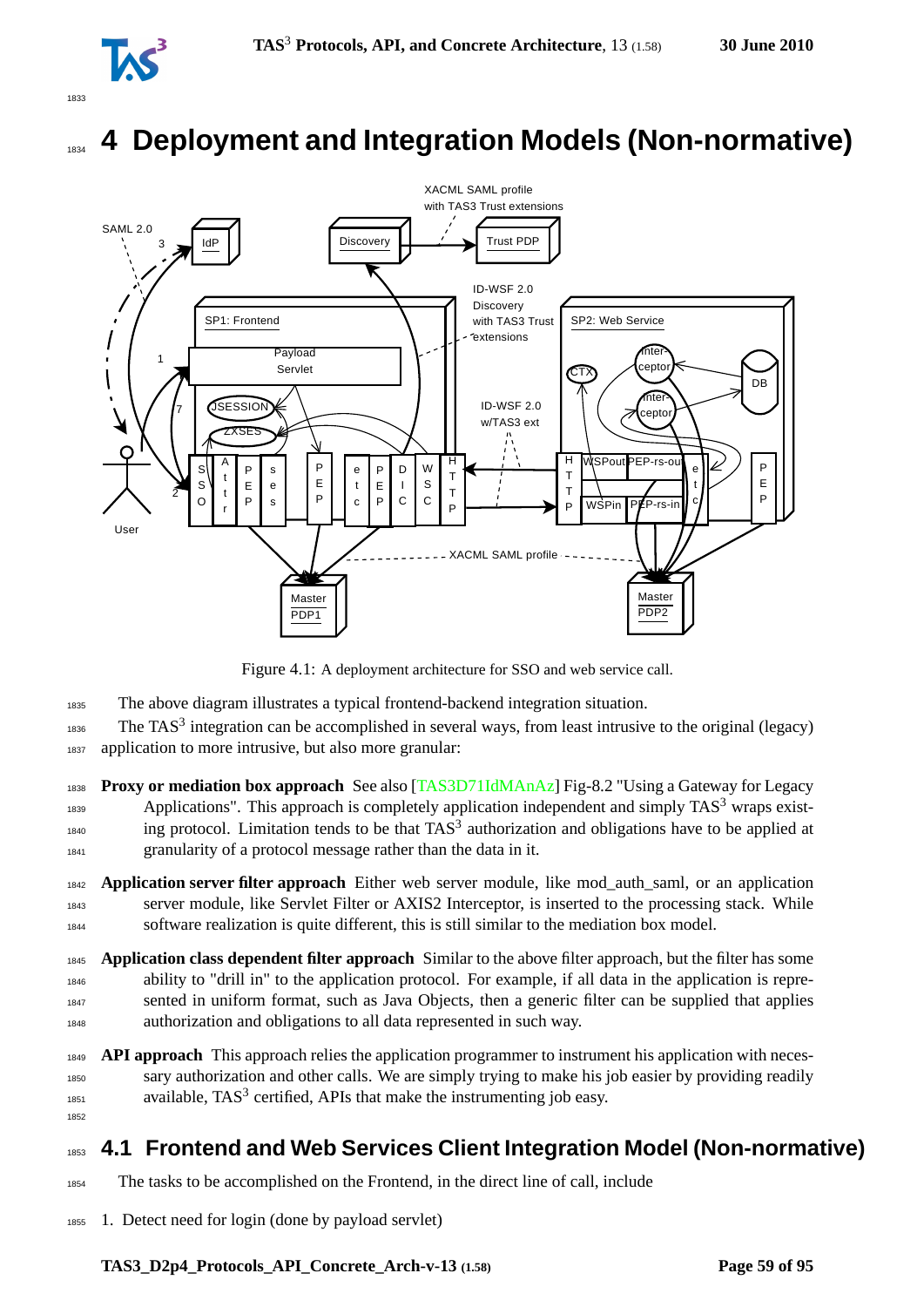

- 2. Perform SSO (SP side)
- 3. Perform SSO, IdP side including authenticating user and shipping attributes
- 4. Gater additional attributes, if needed ("Attr")
- 5. Authorize access to FE (PEP-Rs-In of FE) ("PEP")
- 6. Populate session of the payload servlet ("ses")
- 1861 7. Redirect user to protected resource he was trying to access on the protected resource.
- 8. Application dependent PEP calls PDP if needed. ("PEP")
- 9. Call web service, including
- a. Application dependent processing steps ("etc")
- b. Authorize the call (PEP-Rq-Out) ("PEP")
- c. Discover suitable service, performing Trust and Privacy Negotiation (may need interaction at fron-tend web gui) if needed. ("DIC")
- d. Decorate request with TAS3 specific SOAP headers and sign. ("WSC")

 10. Perform network I/O ("HTTP"). This also includes TLS certificate authentication of the Responder and may include Client-TLS certificate authentication of the Requester.

 The SSO integration is expected to be a single module, appearing as a servlet in Java realization and as an authentication module in web server realization, that handles steps 2-7 automatically. The integration is accomplished by configuring the web server without modifying the application except to add the initial detection and redirect ([1](#page-59-0)) and to make use of the attributes that were populated to the session.<sup>1</sup> The TAS<sup>3</sup> binary modules for SSO are generically called T3-SSO-\*.

 The WSC integration is expected to be a single module. It will appear as AXIS2 module in Java realiza- tion so that it can be just hooked in by configuration without any modification to the existing web service 1878 (the "etc" module illustrates that even other modules than  $TAS^3$  can be hooked in without interference<sup>[2](#page-59-1)</sup>).

The API realization of WSC is a function,  $\text{tas3\_call}()$  (see TAS<sup>3</sup> API), that the application can call directly. If this approach is chosen, the entire web services call is handled by the API without any regard to servlet environment's or framework's hooking or modules. This is the most common approach in PHP, Perl, C#, C++, and C worlds.

 A possible variant of WSC integration is to call *tas3\_call\_prepare()* to obtain the serialized SOAP enve- lope, then do the I/O part in application dependent way, and pass the response to *tas3\_response\_validate()*. Effectively *tas[3](#page-59-2)\_call()* does these steps with a built-in HTTP client performing the I/O part.<sup>3</sup> 1886

## **4.1.1 Integration Using ZXID (Non-normative)**

1888 Further information about using ZXID for TAS<sup>3</sup> is available in README.zxid-tas3, zxid-tas3.pd, and zxid-java.pd

1890 The official TAS<sup>3</sup> API is provided by  $\tan 3$ . h which maps the TAS<sup>3</sup> API definitions to the underlying zxid ones.

1892 The Java realization of SSO is provided by zxidsrvlet class and servlet. This is packaged as TAS<sup>3</sup> binary module T3-SSO-ZXID-JAVA.

 The web server realization of SSO is provided by mod\_auth\_saml Apache module (mod\_auth\_saml.so). 1895 It is packaged as  $TAS<sup>3</sup>$  binary module T3-SSO-ZXID-MODAUTHSAML.

<span id="page-59-1"></span><span id="page-59-0"></span>In mod\_auth\_saml realization even step (1) can be accomplished by configuring the web server.

Non-interference depends on other modules following certain common sense conventions, such as not signing SOAP <e:Headers> element and not trying to create SOAP headers that TAS3 creates (e.g. <wsse:Security>).

<span id="page-59-2"></span><sup>&</sup>lt;sup>3</sup>In ZXID realization the HTTP client is libcurl from curl.haxx.se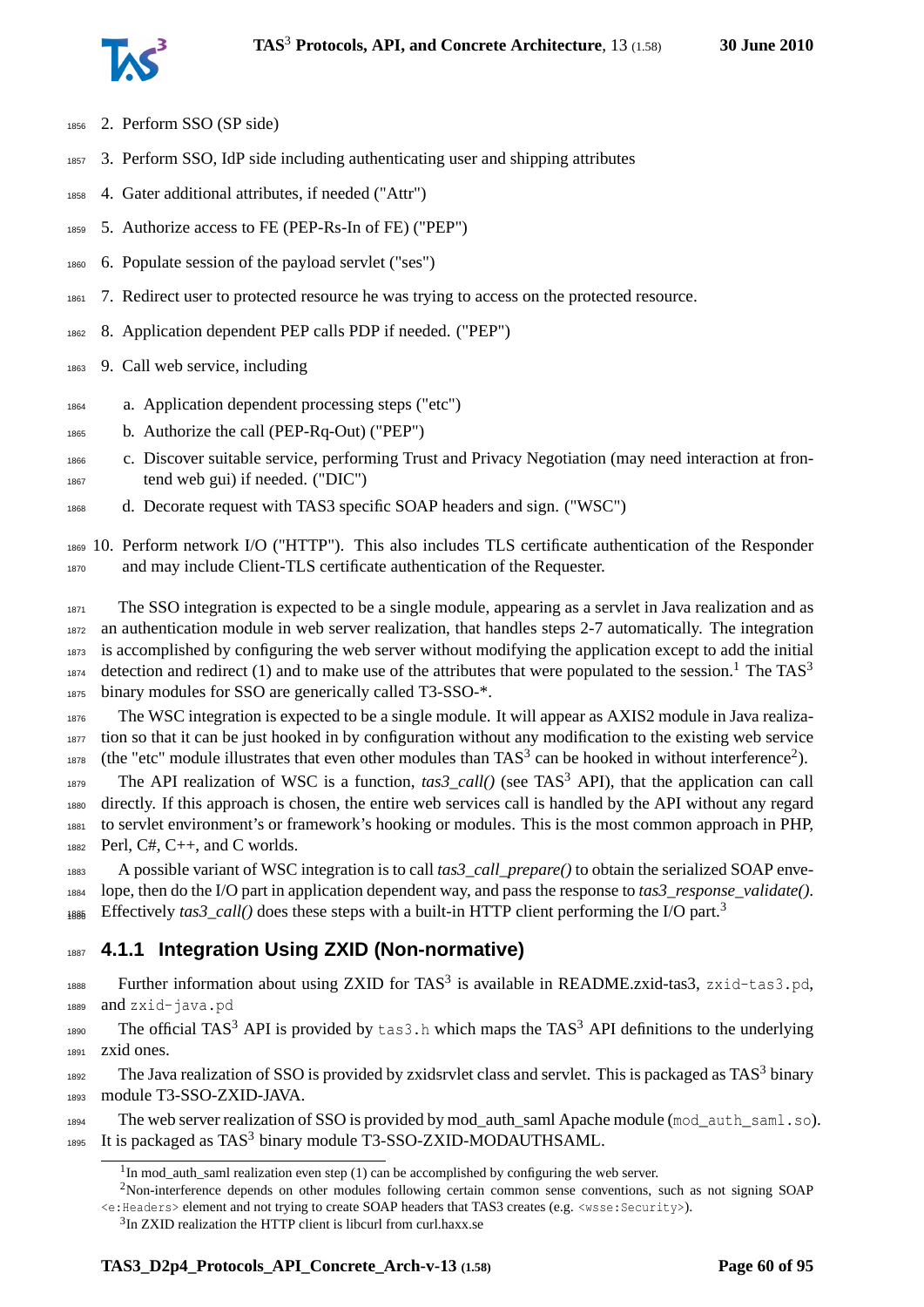



Figure 4.2: API and modules for SSO and web service call.



Figure 4.3: ZXID specific API and modules for SSO and web service call.

1896 API realization of SSO is provided by *zxid\_simple()* in libzxid.a. This is packaged as TAS<sup>3</sup> binary 1897 module T3-SSO-ZXID-PHP.<sup>[4](#page-60-0)</sup> Other language binding specific modules are expected in the future.

<span id="page-60-0"></span><sup>4</sup>Although not TAS3 packaged, Net::SAML perl module provides the same functionality.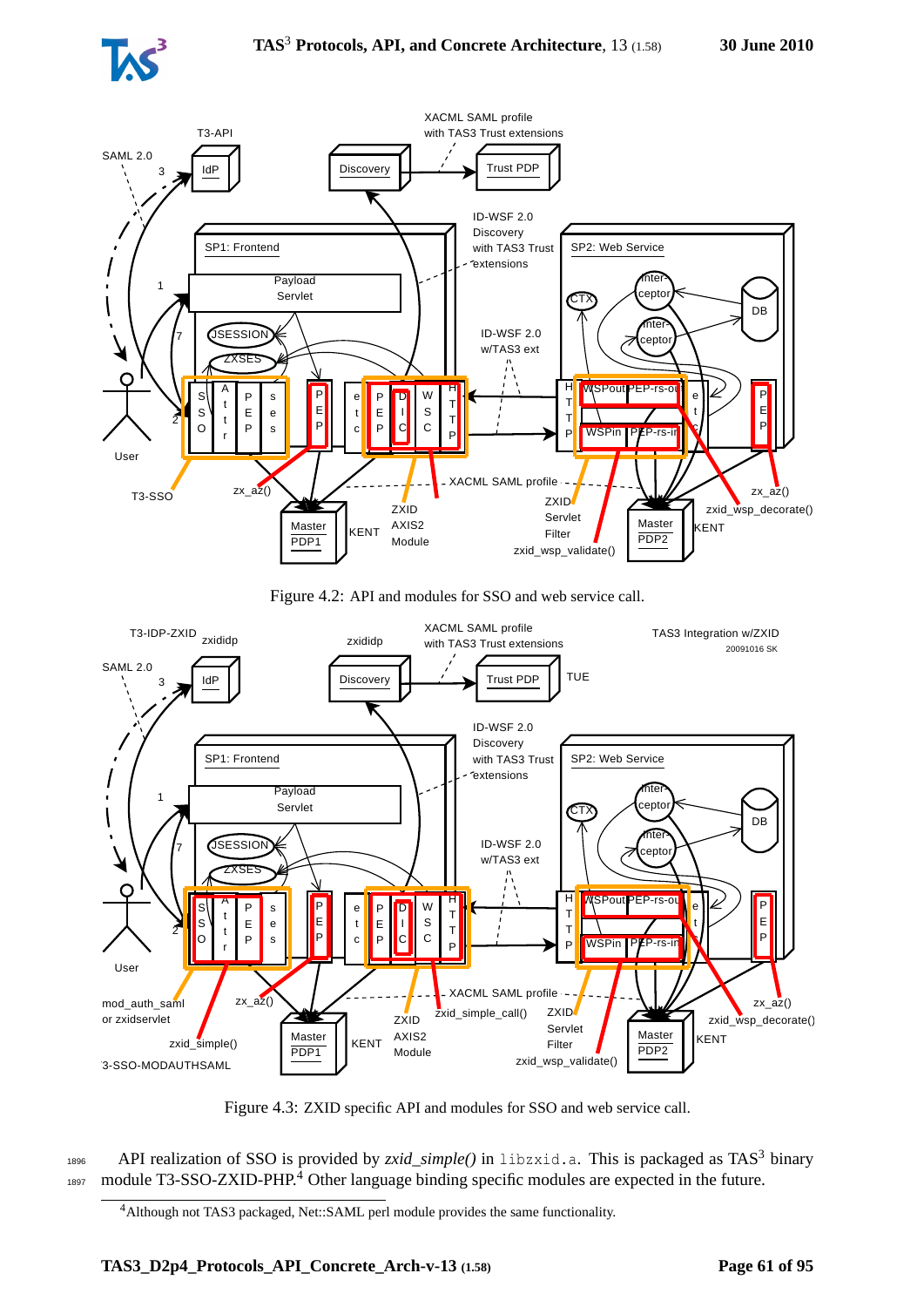

## **4.1.2 Integration Using Other Platforms, Frameworks, and Packages (Non-normative)**

 Other mainstream packages are invited to submit integration descriptions similar to previous section 1908 (ZXID). The details of the integration should be in package's own documentation.

# **4.2 Web Services Provider Integration Model (Non-normative)**

- The tasks to be accomplished on the Service Responder, in the direct line of call, include
- A. Listen for HTTP requests (typically done by platform)
- B. Parse and validate a web services request, e.g. call *tas3\_wsp\_validate()*. This involves checking for valid signature from trusted authority.
- 1909 C. Authorize the request, extracting from the request the pledges (in <b:UsageDirective>) ("PEP-Rs-In").
- D. Apply other filters and post processing steps ("etc")
- E. Authorize each data item separately using input interceptor. For queries this is usually a no-op, but for creates or updates this is meaningful. When data is accepted for the repository, the authorization step can result in obligations or sticky-policies being written into the database along side the data itself.
- The authorization is configurable according to Application Independent PEP configuration, described elsewhere, or Application Dependent PEP approach can be taken, calling the PDP directly ("PEP").
- F. Authorize each returned data item separately using input interceptor. Usually applicable to query results. The per item authorization will apply systemwide and item specific policies (sticky policies) and obligations and produce a deny or permit-with-obligations response.
- The authorization is configurable according to Application Independent PEP configuration, described elsewhere, or Application Dependent PEP approach can be taken, calling the PDP directly ("PEP").
- G. Authorize the response in aggregate ("PEP-Rs-Out"). At this stage one of the most important veri- fications is to compare the pledges collected in step C ("PEP-Rs-In") and filter out any data whose obligations are stricter.
- **Optimization**. It is possible to combine the pledges to obligations matching (in G) to the per result item authorization (F) by simply feeding the pledges as inputs to the PDP in (F). Such optimization can not, however, achieve all functionality of the G ("PEP-Rs-Out") as it is unable to see the bigger picture, i.e. consider all data together as a set. A typical example would be a rule against leaking simultaneously day and month of birth and year of birth.
- 1930 H. Decorate the response with TAS<sup>3</sup> specific SOAP headers. This is typically done by calling *tas3\_wsp\_decorate()*.
- I. Send the response. This is typically done by platform dependent means.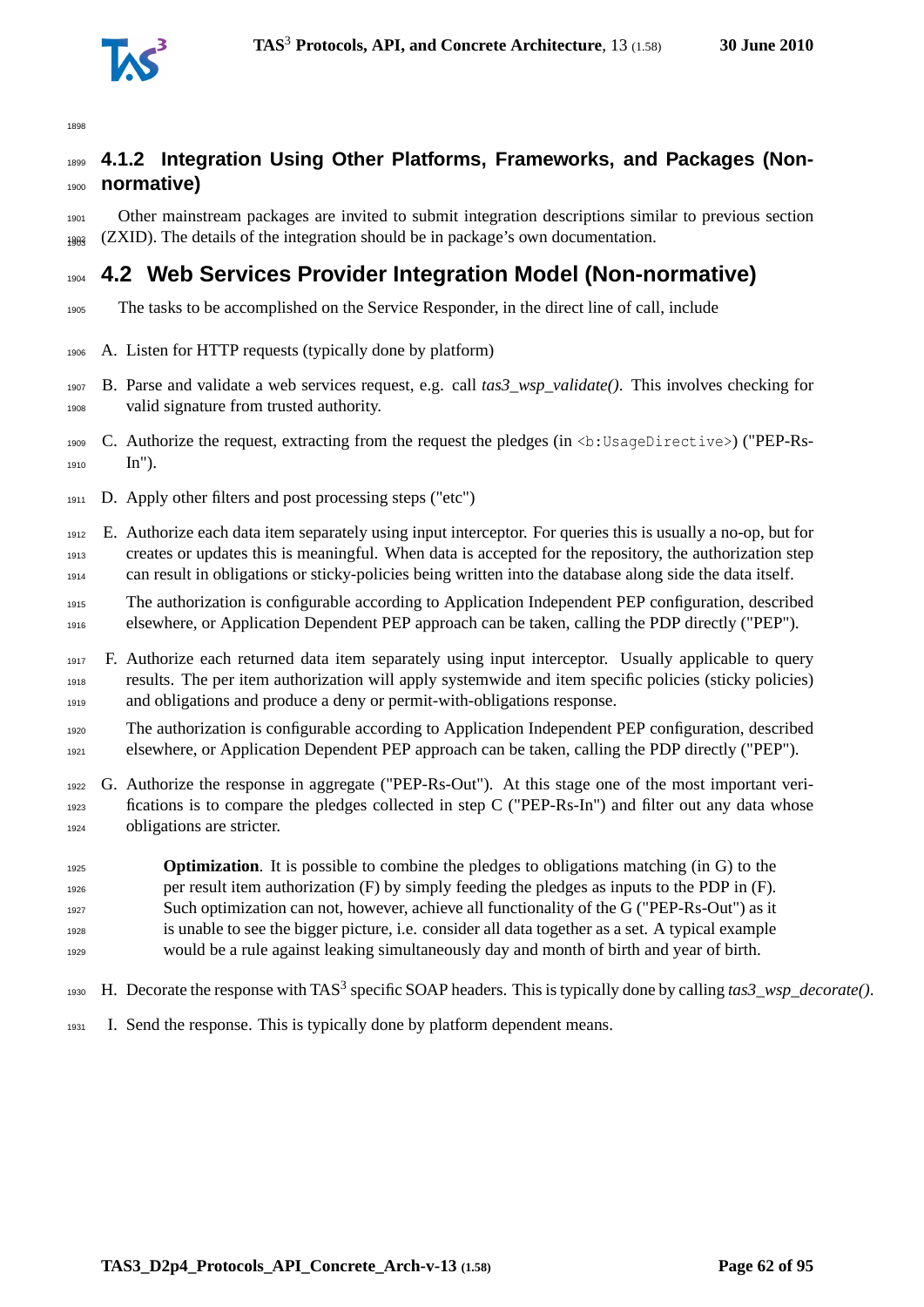

# <sup>1933</sup> **5 Resilient Deployment Architecture (Non-normative)**

<sup>1934</sup> This section addresses Req. *D1.2-2.8-Avail*.

 For TAS<sup>3</sup> services to be dependable, they need to be deployed so that they are resilient to system and network failure. Resiliency and efficiency are the first lines of defense against Denial of Service attacks that try to attack simple catastrophic vulnerabilities or overwhelm the system on the point where it is most inefficient. Resiliency needs to be considered at several layers, namely on the Front Channel and on the Back Channel.



Figure 5.1: Layering of resilience features for Front Channel, Back Channel, and data center Back End services.



Figure 5.2: Resiliency implemented using hardware load balancers.

<sup>1940</sup> Note that the virtual IP address is hosted either in hardware load balancer, or one member of a cluster. <sup>1941</sup> Fail-over of the virtual IP is arranged using Virtual Router Redundancy Protocol (VRRP) [\[RFC3768\]](#page-91-0).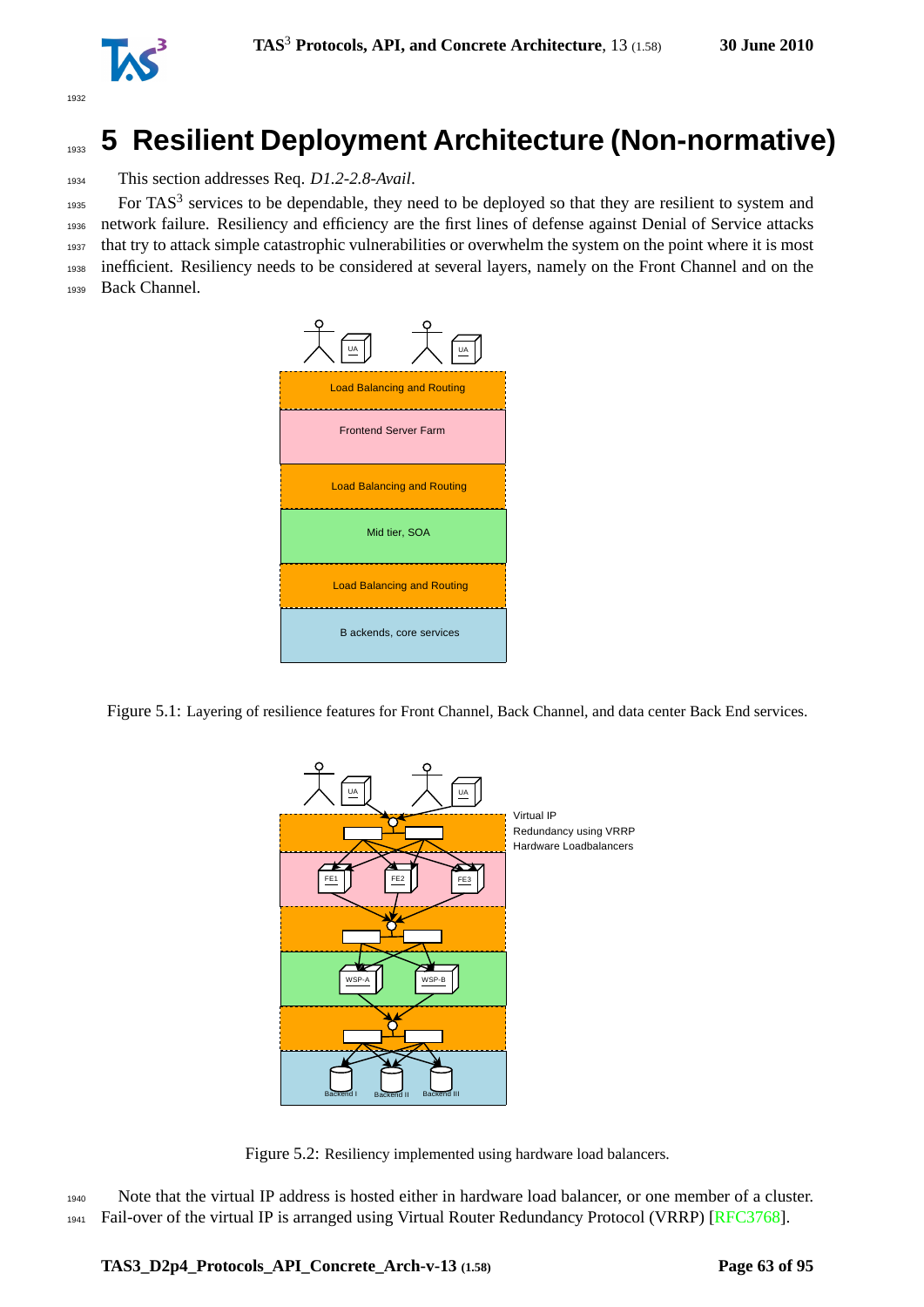



Figure 5.3: Resiliency implemented using software load-balancing-fail-over functionality and clustering.

1942

# <sup>1943</sup> **5.1 Zero Downtime Updates**

<sup>1944</sup> This section addresses Req. *D1.2-7.19-DynaUpd*.

 For continued availability of the system, Zero-Downtime-Update (ZDTU) technology SHOULD be implemented through out. If horizontal scaling path and failure recovery have been implemented, then ZDTU can be implemented easily by taking out of farm one server at a time and updating it. Downside of this approach is that the farm will temporarily be in an inconsistent state.

<sup>1949</sup> If consistency of the farm is at all times a requirement, no easy ZDTU approach exists. One approach <sup>1950</sup> is to bring up new "hot standbys" along side of the old configuration and then do instantaneous switch. As <sup>1951</sup> the switch over is less than 1 second, this could be considered ZDTU.

Never-the-less, as  $TAS<sup>3</sup>$  is business process driven and as business processes can take long time to complete (if human interaction is required, this could easily mean days or weeks), thus consistent ZDTU is infeasible in practise and the business process modelling should explicitly foresee handling of upgrade situations, i.e. how old processes are handled after the general upgrade.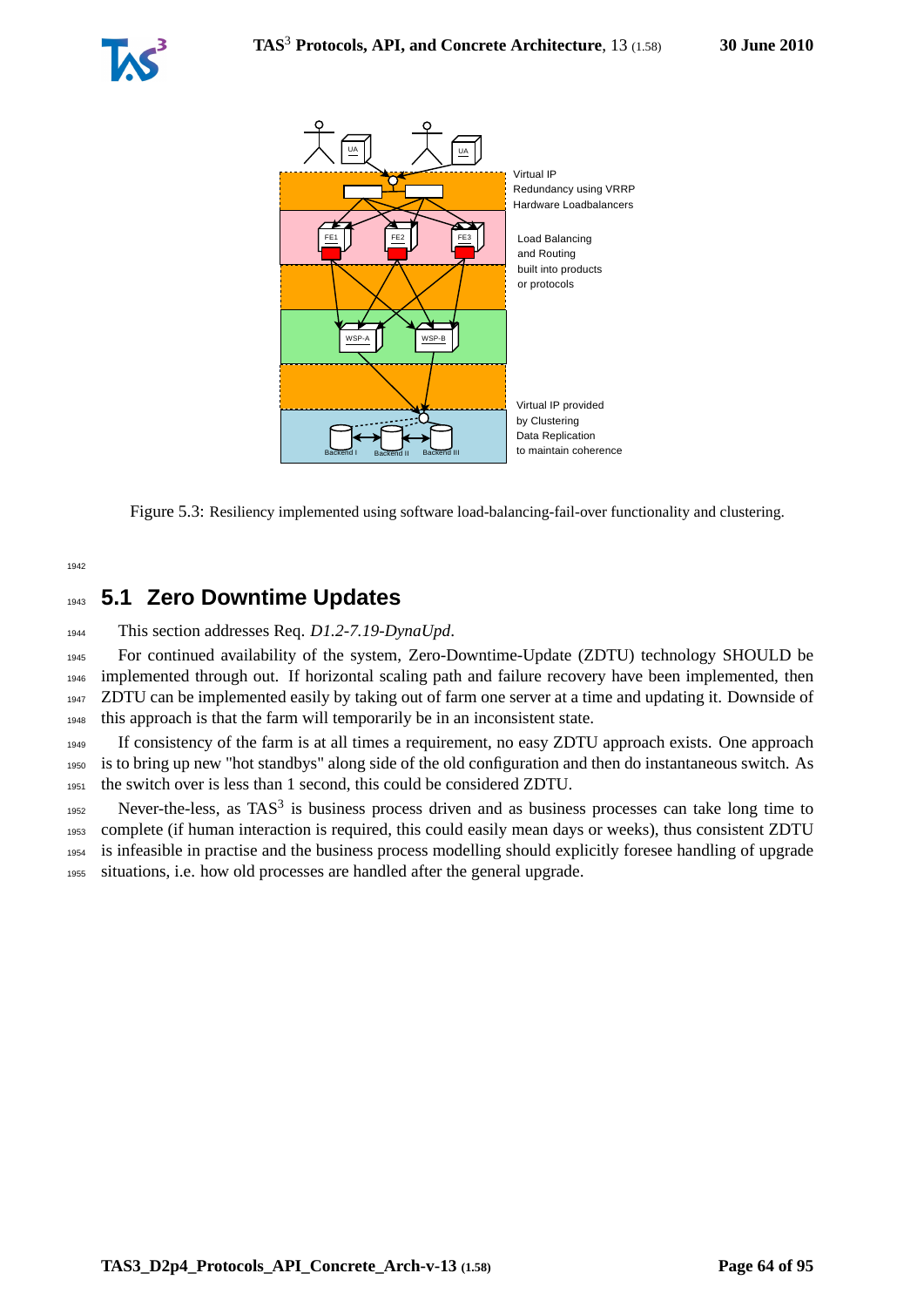

# **6 Feasibility and Performance Analysis (Non-normative)**

 TAS<sup>3</sup> Architecture is rather complex so we need to analyze the runtime cost of implementing it. The cost can be divided in six categories

 **T** Connection overhead, including TCP handshake and TLS handshake. The latter involves one public key operation on both sides, unless TLS connection cache hit is achieved. Except for the cache hit <sup>1962</sup> case, connection overhead is mostly unavoidable given  $TAS<sup>3</sup>$  Architecture's division of components. Sometimes co-locating several components in same host may allow use of localhost connection to avoid handshake overhead. The TLS overhead may be avoidable in localhost and secure internal network cases. The TCP overhead is very sensitive to latency: usually a precondition for a connec- tion is to resolve a domain name: this means one round trip latency cost. Then actual threeway TCP handshake needs to be performed, causing three round trip latencies. Finally TLS handshake causes at least one more round trip. Therefore the time cost of a connection tends to be minimum of 5 round trip latencies. Higher the latency, more time it takes to process a call and more simultaneous calls are needed to keep up the same through put.

 **C** Communication overhead: this consists of compression, encryption (symmetric stream cipher), and transfer of the actual data. Mostly unavoidable. As communication cost and stream cipher tend to be neglible compared to  $TCP + TLS$  handshake and digital signatures, we will not consider communication cost in our calculations.

 **S** Digital signature overhead: usually at least one public key operation is involved on each side. Often responder side needs to verify several digital signatures: one for the message and one for each token or credential it receives. The signature overhead is mostly unavoidable, though some caching and session techniques may reduce it in case of often repeated actions.

- **X** XML overhead: the arcane and poorly designed features, such as namespaces and canonicalization, of XML cause significant processing overhead (not to mention bugs). In some Java implementations of digital signature processing the XML formatting consumes as much CPU as the public key op- eration. Even in the best of breed implementations XML formatting has significant cost, usually about 20% of the cost of a public key operation. XML cost could be eliminated by choosing a more rational data format.
- **Z** Authorization cost. Evaluation of rule set will depend heavily on the particular ruleset and its imple- mentation technology. Some rulesets are know to take exponential time to evaluate. Authorization cost is exclusively borne by the PDP components. While a PDP may incur additional cost in validat-ing credentials, this is not taken in account here (but can be accounted as digital signature overhead).
- **P** Payload cost. This is the cost of running the actual application and is unavoidable. Since we are trying 1990 to measure the overhead cost of  $TAS<sup>3</sup>$  Architecture, the payload is assumed to be free.

In cost calculations we will use units with overall cost computed as show in following table:

The cost is unevenly divided among the entities in the  $TAS<sup>3</sup>$  trust network, but the division depends heavily on whether caching can be utilized. If the usage pattern is isolated single operations, the IdP, discovery, and credential issuance tend to become hotspots because these functions are relied on by many other players in the network. For single operations the TLS cache misses will penalize the system overall. If the usage pattern is repeat operations, then the bottleneck tends to shift towards responder processing: credentials can be cached, but they still need to be validated every time (some checksum based validation cache may be feasible, but has not been explored yet).

 Overall bottlenecks in both cases include audit bus logging, local audit trail (especially if digitally signed), and authorization. In this analysis audit bus is assumed to work by exchanging digitally signed SOAP messages and each exchange to be authorized separately.

To explore the cost we will consider two scenarios.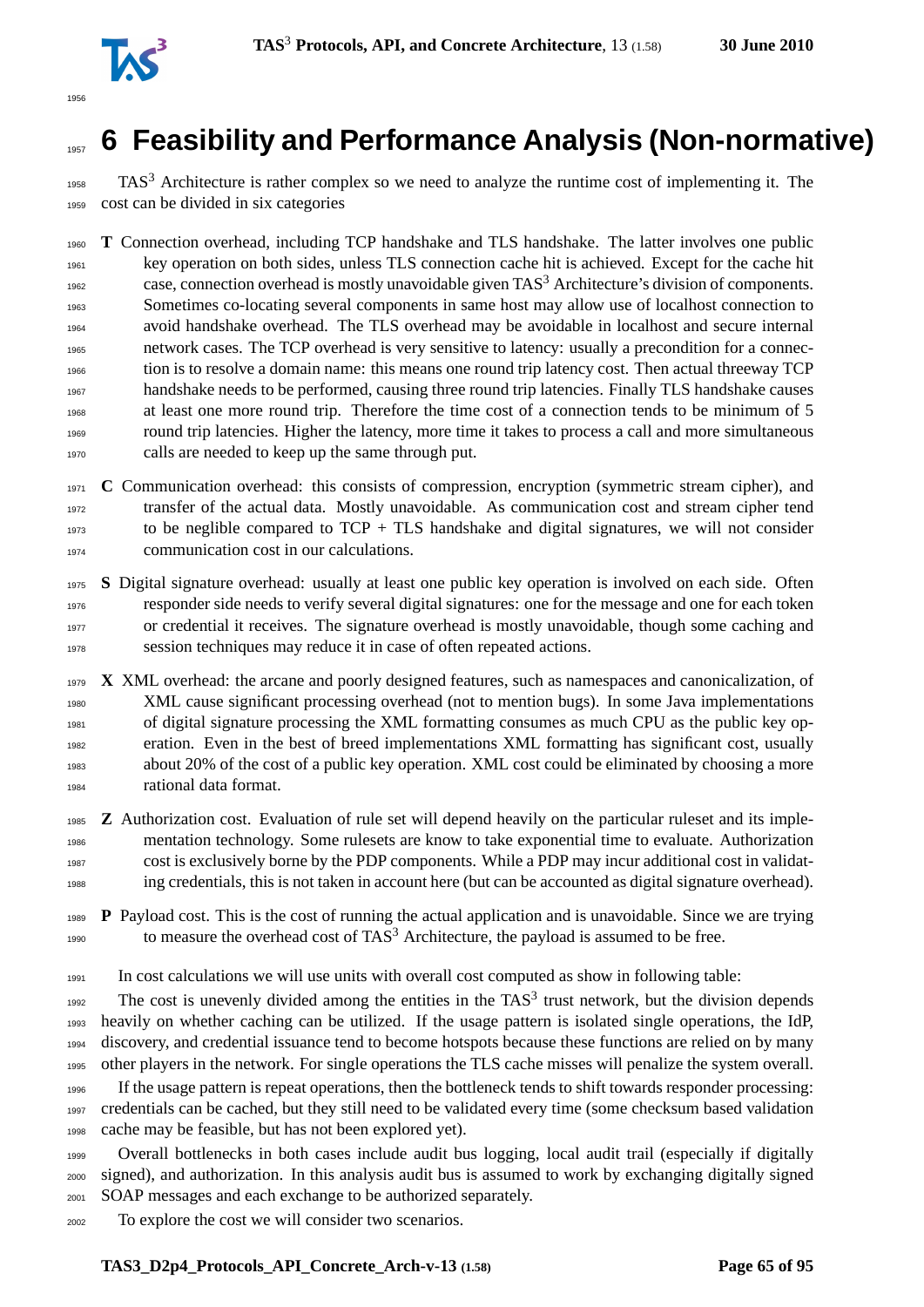| Unit | RSA Eq.       | Definition                                              |
|------|---------------|---------------------------------------------------------|
| T    | 1.5           | One TLS connection establishment. Not entirely RSA com- |
|      |               | parable as latency component is involved.               |
|      | $0.5^{\circ}$ | One TLS connection establishment, with connection cache |
|      |               | hit (avoids public key operation)                       |
| S    |               | One digital signature generation or validation          |
| X    |               | One XML document parse or canonicalization              |
| Z    | 0.5           | One rules evaluation.                                   |

Table 6.1: Units of cost computation and their RSA equivalence

2003

## <sup>2004</sup> **6.1 Single use of single web service**

<sup>2005</sup> This scenario consists of user making Single Sign-On to a frontend and invoking an operation that <sup>2006</sup> requires calling a web service. The sequence of events and the cost is indicated in the table.

 $2007$  Table 6.1: Cost of TAS<sup>3</sup> single use scenario

| Operation        | $IdP + Disc.$ | Frontend          | FE PDP                                         | Responder    | <b>Rs PDP</b>                                                                    | <b>Audit Bus</b>  | Audit Bus PDP                      |
|------------------|---------------|-------------------|------------------------------------------------|--------------|----------------------------------------------------------------------------------|-------------------|------------------------------------|
| 1. SSO           | $2T+4S+4X=11$ | $4T+3S+5X=14$     | $2T+2S+3X+Z=8.5$                               |              |                                                                                  | $4(2T+S+3X)=28$   | $4(T+2X+Z)=16$                     |
| 2. Discovery     | $2T+3S+3X=9$  | $T + S + X = 3.5$ |                                                |              |                                                                                  | $2T + S + 3X = 7$ | $t+2X+Z=2.5$                       |
| 3. Trust & Priv. | $T+2X=3.5$    |                   |                                                |              | $2T + S + 3X = 7$                                                                | $2T + S + 3X = 7$ | $t+2X+Z=2.5$                       |
| 4. Rq Out PEP    |               | $t + 2X = 2$      |                                                |              |                                                                                  | $2t + S + 3X = 4$ | $t+2X+Z=2.5$                       |
| 5. Send request  |               | $2T+2S+2X=7$      |                                                | $2T+3S+3X=9$ |                                                                                  | $2(2t+S+3X)=8$    | $2(t+2X+Z)=5$                      |
| 6. Rs In PEP     |               |                   |                                                | $t + 2X = 2$ | $2t+2S+4X+Z=6.5$                                                                 | $2t + S + 3X = 4$ | $t+2X+Z=2.5$                       |
| 7. Payload       |               |                   |                                                |              |                                                                                  |                   |                                    |
| 8. Rs Out PEP    |               |                   |                                                | $t + 2X = 2$ | $2t+2S+4X+Z=6.5$                                                                 | $2t + S + 3X = 4$ | $t+2X+Z=2.5$                       |
| 9. Send response |               | $t+2S+2X=4$       |                                                | $t+2S+2X=4$  |                                                                                  | $2(2t+S+3X)=8$    | $2(t+2X+Z)=5$                      |
| 10. Rq In PEP    |               | $t + 2X = 2$      | $2t+2S+4X+Z=6.5$                               |              |                                                                                  | $2t + S + 3X = 4$ | $t+2X+Z=2.5$                       |
| 11 Process Oblig |               | $2t + S + 2X = 3$ |                                                | $2t+S+2X=3$  |                                                                                  | $2(2t+S+3X)=8$    | $2(t+2X+Z)=5$                      |
| 12. SLO          | $2t+2S+3X=5$  | $2t+2S+3X=5$      |                                                |              |                                                                                  | $2(2t+S+3X)=8$    | $2(t+2X+Z)=5$                      |
| <b>TOTAL</b>     |               |                   |                                                |              |                                                                                  |                   | $4T+36X+18Z=51$                    |
|                  |               |                   | racio 6.11. Cost of 1115 single asc securities |              | $2t+2S+4X+1Z=6.5$<br>$5T+9S+12X=28.57T+11S+19X=40.52T+6S+11X+3Z=21.2T+6S+11X=20$ |                   | $2T+5S+11X+2Z=20$ $12T+18S+54X=90$ |

<sup>2009</sup> The grand total is 34T+55S+154X+23Z=271.5 RSA operation equivalents.

<sup>2010</sup> For a fair comparison, a simple web service call without any authorization or auditing, using HTTP

<sup>2011</sup> Basic authentication and TLS, the cost is shown in the following table. The total cost of such unsecure

<sup>2012</sup> call is estimated as 8.5 RSA operation equivalents. The cost of a fully secure platform appears to be about

<sup>2013</sup> 31 times that of unsecure platform.

<sup>2014</sup> Table 6.2: Cost of unsecure single use scenario

|      | Operation        | Frontend          | Responder           |
|------|------------------|-------------------|---------------------|
|      | 1. Login         | $T = 1.5$         |                     |
|      | 5. Send request  | $T+X=2.5$         | $T+X=2.5$           |
|      | 7. Payload       |                   |                     |
|      | 9. Send response | $X=1$             | $X=1$               |
| 2015 | TOTAL            | $2T + S + 2X = 5$ | $1T + S + 2X = 3.5$ |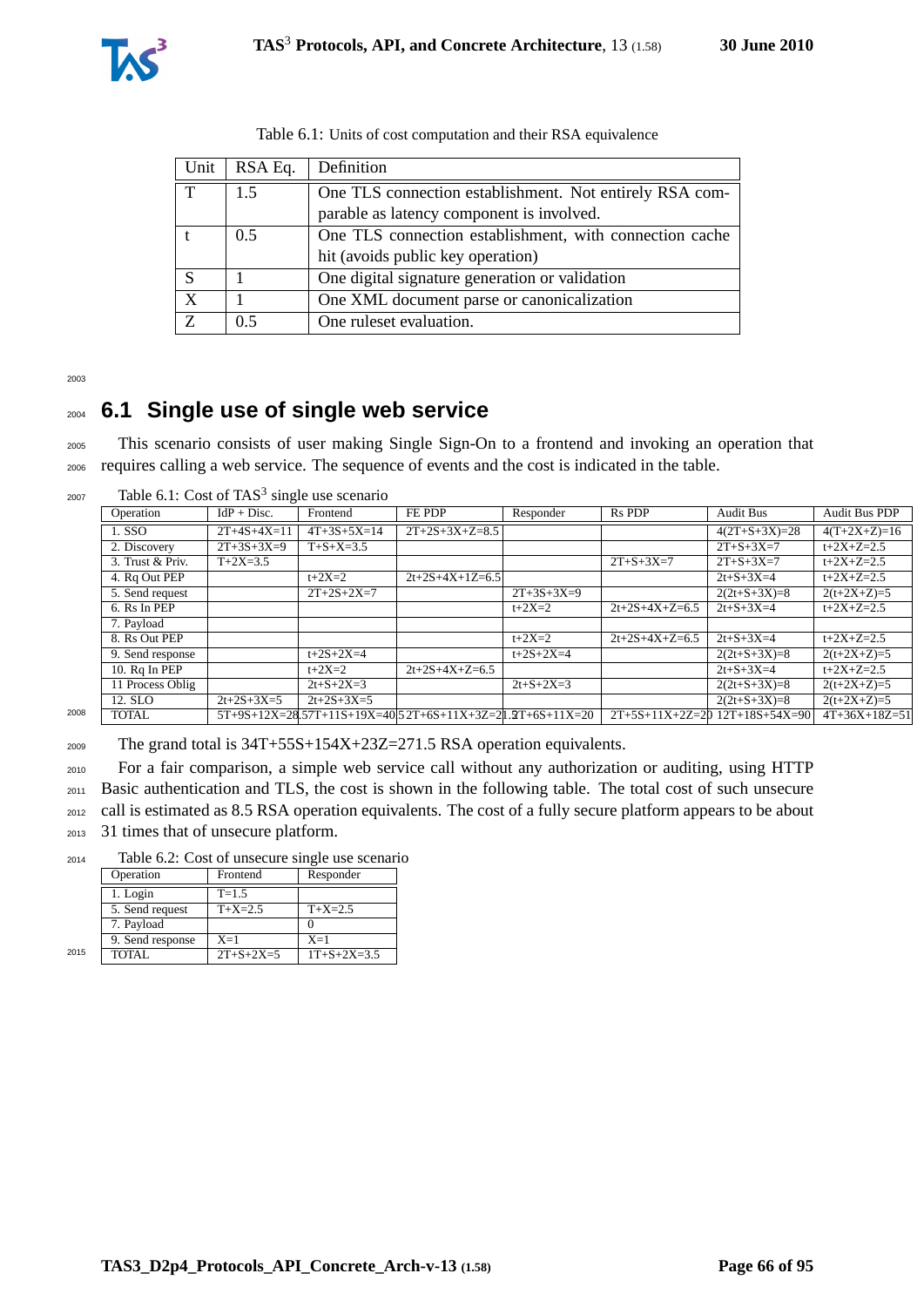



#### <sup>2017</sup> **6.1.1 Cost without auditing**

<sup>2018</sup> Above calculation shows that the Audit Bus substantially adds to the cost. Here's the same calculation <sup>2019</sup> without Audit Bus.

|      | Operation        | $IdP + Disc.$         | Frontend           | FE PDP           | Responder      | <b>Rs PDP</b>      |
|------|------------------|-----------------------|--------------------|------------------|----------------|--------------------|
|      | 1. SSO           | $1T+2S+2X=5.5$        | $3T+2S+4X=10.5$    | $T+S+2X+Z=5$     |                |                    |
|      | 2. Discovery     | $1T+2S+2X=5.5$        | $T + S + X = 3.5$  |                  |                |                    |
|      | 3. Trust & Priv. | $\overline{T+2X}=3.5$ |                    |                  |                | $T+2X=3.5$         |
|      | 4. Rq Out PEP    |                       | $T+2X=3.5$         | $1T+1S+3X+1Z=6$  |                |                    |
|      | 5. Send request  |                       | $1T+1S+1X=3.5$     |                  | $1T+2S+1X=4.5$ |                    |
|      | 6. Rs In PEP     |                       |                    |                  | $T+2X=3.5$     | $1T+1S+3X+1Z=6$    |
|      | 7. Payload       |                       |                    |                  | 0              |                    |
|      | 8. Rs Out PEP    |                       |                    |                  | $T+2X=3.5$     | $1T+1S+3X+1Z=6$    |
|      | 9. Send response |                       | $S+X=2$            |                  | $S+X=2$        |                    |
|      | 10. Rq In PEP    |                       | $T+2X=3.5$         | $T+S+3X+Z=6$     |                |                    |
|      | 11. Process Obli |                       | $T+X=2.5$          |                  | $T+X=2.5$      |                    |
|      | 12. SLO          | $T + S + 2X = 4.5$    | $T + S + 2X = 4.5$ |                  |                |                    |
| 2021 | TOTAL            | $4T+5S+8X=19$         | $9T+6S+14X=33.5$   | $3T+3S+8X+3Z=17$ | $4T+3S+7X=16$  | $3T+2S+8X+2Z=15.5$ |

 $2020$  Table 6.3: Cost of TAS<sup>3</sup> single use scenario without auditing

 The grand total without auditing is 23T+19S+45X+5Z=101 RSA operation equivalents. As can be seen, the Audit Bus represents 63% of the total cost. Most of the Audit Bus cost is actually caused by requirement to contact the bus and authorize the sending of messages. A future revision of the architecture will explore the possibility of persistent connection to the Audit Bus. This would significantly reduce the T, t, S, and Z aspects of the Audit Bus processing, though at least one signature overhead will be needed at the message source to ensure untamperability of the audit trail.

<sup>2028</sup> Another optimization would be to improve the authorization step of the Audit Bus, perhaps co-locating <sup>2029</sup> the Audit Bus PDP with the Audit Bus itself. <sup>2030</sup>

#### <sup>2031</sup> **6.1.2 Cost without auditing and without authorization**

<sup>2032</sup> Another recurring activity are the frequent calls to the PDPs. Following table explores how much could <sup>2033</sup> be saved by optimising these calls.

|      |                   |                    |                    | ັ              |
|------|-------------------|--------------------|--------------------|----------------|
|      | Operation         | $IdP + Disc.$      | Frontend           | Responder      |
|      | 1. SSO            | $1T+2S+2X=5.5$     | $3T+2S+4X=10.5$    |                |
|      | 2. Discovery      | $1T+2S+2X=5.5$     | $T + S + X = 3.5$  |                |
|      | 5. Send request   |                    | $1T+1S+1X=3.5$     | $1T+2S+1X=4.5$ |
|      | 7. Payload        |                    |                    |                |
|      | 9. Send response  |                    | $S+X=2$            | $S+X=2$        |
|      | 11. Process Oblig |                    | $T+X=2.5$          | $T+X=2.5$      |
|      | 12. SLO           | $T + S + 2X = 4.5$ | $T + S + 2X = 4.5$ |                |
| 2035 | <b>TOTAL</b>      | $3T+5S+6X=15.5$    | $7T+6S+10X=26.5$   | $2T+3S+3X=9$   |
|      |                   |                    |                    |                |

 $2034$  Table 6.4: Cost of TAS<sup>3</sup> single use scenario without auditing and without authorization

<sup>2036</sup> The grand total without audit and without authorization is 12T+14S+19X+0Z=51 RSA operation equiv-<sup>2037</sup> alents. The authorization steps (excluding Audit Bus related authorization) seem to be adding about as <sup>2038</sup> much over head as the entire rest of the web service call.

<sup>2039</sup> The bare ID-WSF 2.0 web service call compares relatively favorably with bare unsecure web service <sup>2040</sup> call: 51 vs. 8.5 - only 6 times heavier.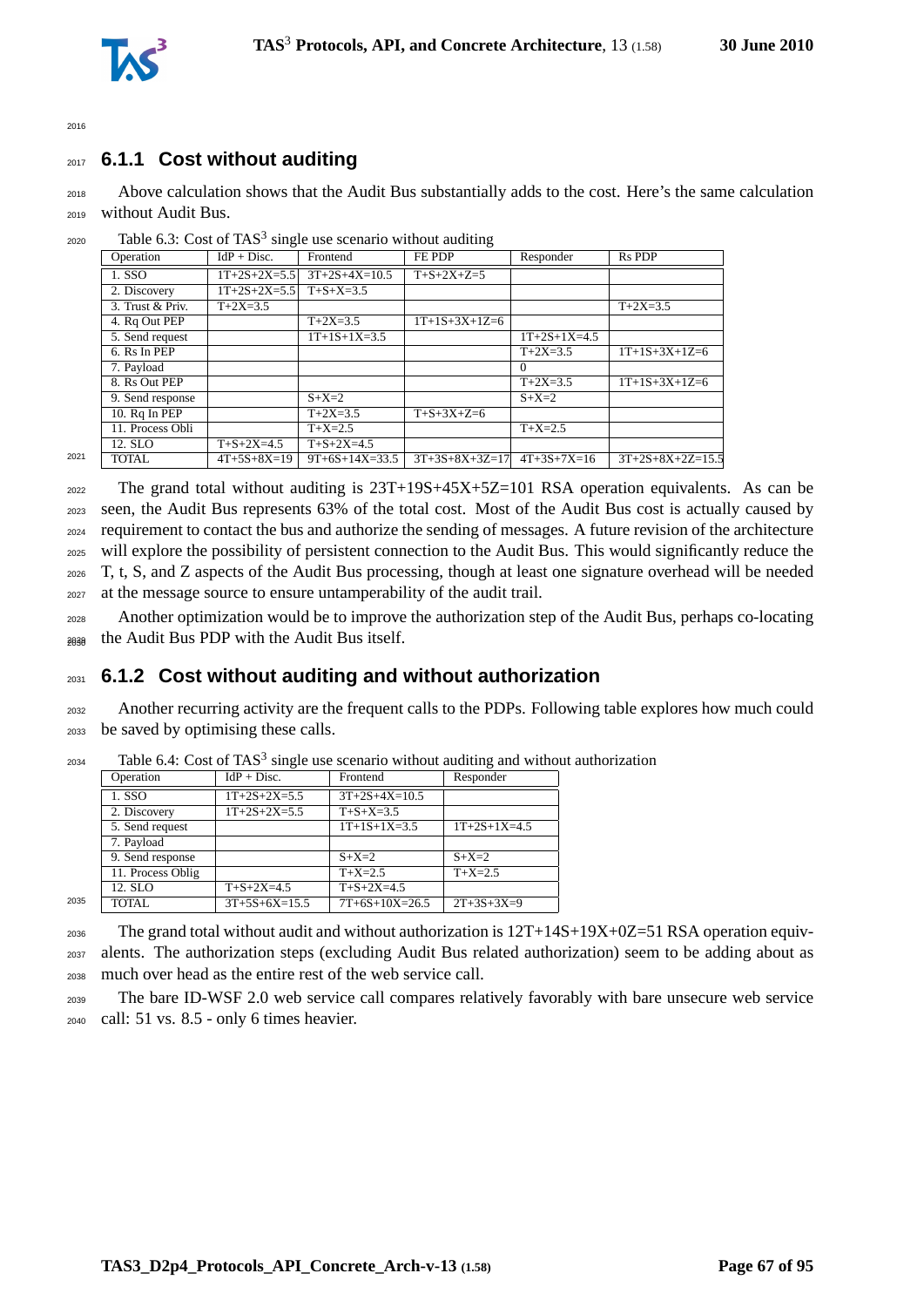

 $204$ <sup>2</sup>

#### <sup>2042</sup> **6.1.3 Cost without XML**

<sup>2043</sup> Since XML processing is needlessly expensive, lets analyze what the cost could be with non-XML <sup>2044</sup> protocols like RESTful approach using Simple Web Tokens [\[Hardt09\]](#page-88-0).

|      | Operation        | $IdP + Disc$  | Frontend      | FE PDP          | Responder     | <b>Rs PDP</b> | <b>Audit Bus</b> | Audit Bus PDP            |
|------|------------------|---------------|---------------|-----------------|---------------|---------------|------------------|--------------------------|
|      | 1. SSO           | $2T + 4S = 7$ | $4T + 3S = 9$ | $2T+2S+Z=5.5$   |               |               | $4(2T+S)=16$     | $4(T+Z)=8$               |
|      | 2. Discovery     | $2T + 3S = 6$ | $T + S = 2.5$ |                 |               |               | $2T + S = 4$     | $T+Z=2$                  |
|      | 3. Trust & Priv. | $T = 1.5$     |               |                 |               | $2T + S = 4$  | $2T + S = 4$     | $T+Z=2$                  |
|      | 4. Rq Out PEP    |               | $T = 1.5$     | $2T+2S+Z=5.5$   |               |               | $2T + S = 4$     | $T+Z=2$                  |
|      | 5. Send request  |               | $2T+2S=5$     |                 | $2T + 3S = 6$ |               | $2(2T+S)=8$      | $2(T+Z)=4$               |
|      | 6. Rs In PEP     |               |               |                 | $T = 1.5$     | $2T+2S+Z=5.5$ | $2T + S = 4$     | $T+Z=2$                  |
|      | 7. Pavload       |               |               |                 |               |               |                  |                          |
|      | 8. Rs Out PEP    |               |               |                 | $T = 1.5$     | $2T+2S+Z=5.5$ | $2T + S = 4$     | $T+Z=2$                  |
|      | 9. Send response |               | $T+2S=3.5$    |                 | $T+2S=3.5$    |               | $2(2T+S)=8$      | $2(T+Z)=4$               |
|      | 10. Rq In PEP    |               | $T = 1.5$     | $2T+2S+Z=5.5$   |               |               | $2T + S = 4$     | $T+Z=2$                  |
|      | 11. Process Obli |               | $2T + S = 4$  |                 | $2T + S = 4$  |               | $2(2T+S)=8$      | $2(T+Z)=4$               |
|      | 12. SLO          | $2T+2S=5$     | $2T+2S=5$     |                 |               |               | $2(2T+S)=8$      | $2(T+Z)=4$               |
| 2046 | <b>TOTAL</b>     | $7T+9S=19.5$  | $14T+11S=32$  | $6T+6S+3Z=16.5$ | $7T+6S=16.5$  | $6T+5S+2Z=15$ | $36T+18S=72$     | $18T + S + X + 18Z = 36$ |

 $_{2045}$  Table 6.5: Cost of TAS<sup>3</sup> single use scenario without XML

<sup>2047</sup> Without the XML, but otherwise fully featureful architecture leads to grand total of 94T+55S+0X+23Z=207.5  $_{\text{2048}}$  RSA equivalents. Thus eliminating XML can lead to over 40% of savings.

# <sup>2050</sup> **6.2 Session of 3 frontends and five web services**

<sup>2051</sup> This session is meant to illustrate the types of savings available from caching discovery results.

 The three frontends are all accessed in the same single sign-on session, leading to savings at IdP. Each frontend then calls two web services. One (A) is common, shared web service. Other (B) is new web service (new for each frontend), but the service is called 4 times, which leads to EPR cache hits. The pattern also encourages TLS cache hits. We also assume repeated calls to PDP and audit bus lead to TLS cache hits.

|      | Operation         | $IdP + Disc.$ | Frontend          | FE PDP            | Responders        | Rs PDPs           | <b>Audit Bus</b>  | <b>Audit Bus PDP</b>   |
|------|-------------------|---------------|-------------------|-------------------|-------------------|-------------------|-------------------|------------------------|
|      | 1. SSO w/auth     | $2T+4S+4X=11$ | $4T+3S+5X=14$     | $2T+2S+3X+Z=8.5$  |                   |                   | $4(2T+S+3X)=28$   | $4(t+2X+Z)=10$         |
|      | 2. Discovery A    | $2t+3S+3X=6$  | $T + S + X = 3.5$ |                   |                   |                   | $2t + S + 3X = 4$ | $t+2X+Z=2.5$           |
|      | 3. Trust & Priv.  | $T+2X=3.5$    |                   |                   |                   | $2T + S + 3X = 7$ | $2T + S + 3X = 7$ | $t+2X+Z=2.5$           |
|      | 4. Rq Out PEP     |               | $t+2X=2$          | $2t+2S+4X+1Z=6.5$ |                   |                   | $2t + S + 3X = 4$ | $t+2X+Z=2.5$           |
|      | 5. Send request   |               | $T+t+2S+2X=5.5$   |                   | $T+t+3S+3X=7.5$   |                   | $2(2t+S+3X)=8$    | $2(t+2X+Z)=5$          |
|      | $6.$ Rs In PEP    |               |                   |                   | $T+2X=3.5$        | $2T+2S+4X+Z=9.5$  | $2t + S + 3X = 4$ | $t+2X+Z=2.5$           |
|      | 7. Payload        |               |                   |                   |                   |                   |                   |                        |
|      | 8. Rs Out PEP     |               |                   |                   | $t + 2X = 2$      | $2t+2S+4X+Z=6.5$  | $2t + S + 3X = 4$ | $t+2X+Z=2.5$           |
|      | 9. Send response  |               | $t+2S+2X=4$       |                   | $t+2S+2X=4$       |                   | $2(2t+S+3X)=8$    | $2(t+2X+Z)=5$          |
|      | 10. Rq In PEP     |               | $t+2X=2$          | $2t+2S+4X+Z=6.5$  |                   |                   | $2t + S + 3X = 4$ | $\frac{1}{1+2X+Z=2.5}$ |
|      | 11. Process Obli  |               | $2t + S + 2X = 3$ |                   | $2t + S + 2X = 3$ |                   | $2(2t+S+3X)=8$    | $2(t+2X+Z)=5$          |
|      | 12. Discovery B   | $2t+3S+3X=6$  | $T + S + X = 3.5$ |                   |                   |                   | $2t + S + 3X = 4$ | $t+2X+Z=2.5$           |
|      | 13. Trust & Priv. | $T+2X=3.5$    |                   |                   |                   | $2T + S + 3X = 7$ | $2T + S + 3X = 7$ | $t+2X+Z=2.5$           |
|      | 14. Rq Out PEP    |               | $t + 2X = 2$      | $2t+2S+4X+1Z=6.5$ |                   |                   | $2t + S + 3X = 4$ | $t+2X+Z=2.5$           |
|      | 15. Send request  |               | $T+t+2S+2X=5.5$   |                   | $T+t+3S+3X=7.5$   |                   | $2(2t+S+3X)=8$    | $2(t+2X+Z)=5$          |
|      | $16.$ Rs In PEP   |               |                   |                   | $T+2X=3.5$        | $2T+2S+4X+Z=9.5$  | $2t + S + 3X = 4$ | $t+2X+Z=2.5$           |
|      | 17. Payload       |               |                   |                   |                   |                   |                   |                        |
|      | 18. Rs Out PEP    |               |                   |                   | $t + 2X = 2$      | $2t+2S+4X+Z=6.5$  | $2t + S + 3X = 4$ | $t+2X+Z=2.5$           |
|      | 19. Send respons  |               | $t+2S+2X=4$       |                   | $t+2S+2X=4$       |                   | $2(2t+S+3X)=8$    | $2(t+2X+Z)=5$          |
|      | 20. Rq In PEP     |               | $t+2X=2$          | $2t+2S+4X+Z=6.5$  |                   |                   | $2t + S + 3X = 4$ | $t+2X+Z=2.5$           |
|      | 21. Process Obli  |               | $2t+S+2X=3$       |                   | $2t + S + 2X = 3$ |                   | $2(2t+S+3X)=8$    | $2(t+2X+Z)=5$          |
|      | 22. Rq Out PEP    |               | $t + 2X = 2$      | $2t+2S+4X+1Z=6.5$ |                   |                   | $2t + S + 3X = 4$ | $t+2X+Z=2.5$           |
|      | 23. Send request  |               | $2t+2S+2X=4$      |                   | $2t+3S+3X=6$      |                   | $2(2t+S+3X)=8$    | $2(t+2X+Z)=5$          |
|      | 24. Rs In PEP     |               |                   |                   | $t + 2X = 2$      | $2t+2S+4X+Z=6.5$  | $2t + S + 3X = 4$ | $t+2X+Z=2.5$           |
|      | 25. Payload       |               |                   |                   |                   |                   |                   |                        |
|      | 26. Rs Out PEP    |               |                   |                   | $t + 2X = 2$      | $2t+2S+4X+Z=6.5$  | $2t + S + 3X = 4$ | $t+2X+Z=2.5$           |
|      | 27. Send respons  |               | $t+2S+2X=4$       |                   | $t+2S+2X=4$       |                   | $2(2t+S+3X)=8$    | $2(t+2X+Z)=5$          |
|      | 28. Rq In PEP     |               | $t+2X=2$          | $2t+2S+4X+Z=6.5$  |                   |                   | $2t + S + 3X = 4$ | $t+2X+Z=2.5$           |
| 2058 | 29. Process Obli  |               | $2t + S + 2X = 3$ |                   | $2t + S + 2X = 3$ |                   | $2(2t+S+3X)=8$    | $2(t+2X+Z)=5$          |

 $2057$  Table 6.6: Cost of TAS<sup>3</sup> multi use scenario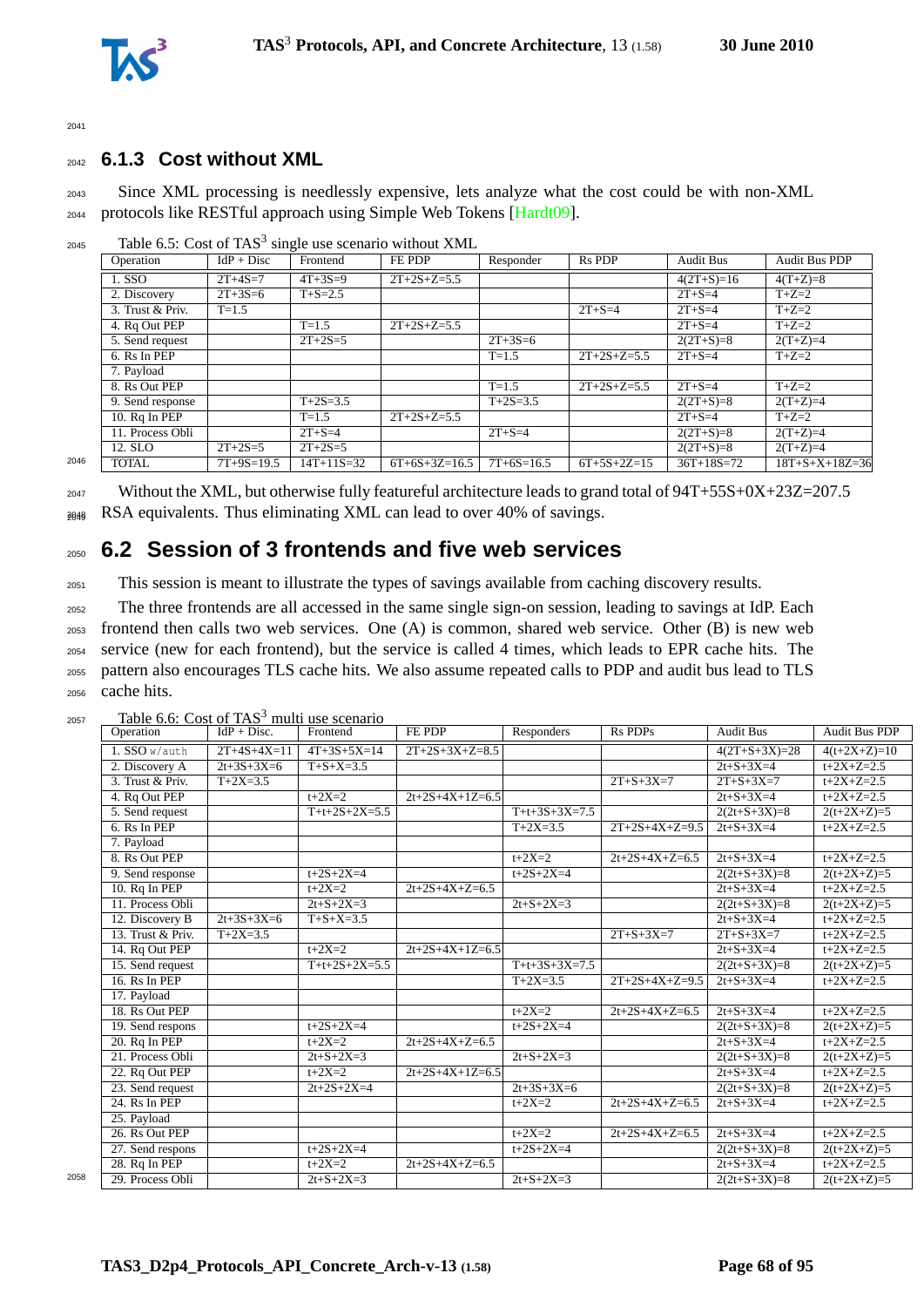

## $2059$  Table 6.6 (continued): Cost of TAS<sup>3</sup> multi use

| Operation         | $IdP + Disc.$     | Frontend          | FE PDP            | Responders        | <b>Rs PDPs</b>    | <b>Audit Bus</b>       | Audit Bus PDP  |
|-------------------|-------------------|-------------------|-------------------|-------------------|-------------------|------------------------|----------------|
| 30. Rq Out PEP    |                   | $t+2X=2$          | $2t+2S+4X+1Z=6.5$ |                   |                   | $2t + S + 3X = 4$      | $t+2X+Z=2.5$   |
| 31. Send request  |                   | $2t+2S+2X=4$      |                   | $2t+3S+3X=6$      |                   | $2(2t+S+3X)=8$         | $2(t+2X+Z)=5$  |
| 32. Rs In PEP     |                   |                   |                   | $t + 2X = 2$      | $2t+2S+4X+Z=6.5$  | $2t + S + 3X = 4$      | $t+2X+Z=2.5$   |
| 33. Payload       |                   |                   |                   |                   |                   |                        |                |
| 34. Rs Out PEP    |                   |                   |                   | $t + 2X = 2$      | $2t+2S+4X+Z=6.5$  | $2t + S + 3X = 4$      | $t+2X+Z=2.5$   |
| 35. Send respons  |                   | $t+2S+2X=4$       |                   | $t+2S+2X=4$       |                   | $2(2t+S+3X)=8$         | $2(t+2X+Z)=5$  |
| 36. Rq In PEP     |                   | $t+2X=2$          | $2t+2S+4X+Z=6.5$  |                   |                   | $2t + S + 3X = 4$      | $t+2X+Z=2.5$   |
| 37. Process Obli  |                   | $2t + S + 2X = 3$ |                   | $2t + S + 2X = 3$ |                   | $2(2t+S+3X)=8$         | $2(t+2X+Z)=5$  |
| 38. Rq Out PEP    |                   | $t+2X=2$          | $2t+2S+4X+1Z=6.5$ |                   |                   | $2t + S + 3X = 4$      | $t+2X+Z=2.5$   |
| 39. Send request  |                   | $2t+2S+2X=4$      |                   | $2t+3S+3X=6$      |                   | $2(2t+S+3X)=8$         | $2(t+2X+Z)=5$  |
| 40. Rs In PEP     |                   |                   |                   | $t + 2X = 2$      | $2t+2S+4X+Z=6.5$  | $2t + S + 3X = 4$      | $t+2X+Z=2.5$   |
|                   |                   |                   |                   |                   |                   |                        |                |
| 41. Payload       |                   |                   |                   |                   |                   |                        |                |
| 42. Rs Out PEP    |                   |                   |                   | $t+2X=2$          | $2t+2S+4X+Z=6.5$  | $2t + S + 3X = 4$      | $t+2X+Z=2.5$   |
| 43. Send respons  |                   | $t+2S+2X=4$       |                   | $t+2S+2X=4$       |                   | $2(2t+S+3X)=8$         | $2(t+2X+Z)=5$  |
| 44. Rq In PEP     |                   | $t+2X=2$          | $2t+2S+4X+Z=6.5$  |                   |                   | $2t + S + 3X = 4$      | $t+2X+Z=2.5$   |
| 45. Process Obli  |                   | $2t + S + 2X = 3$ |                   | $2t + S + 2X = 3$ |                   | $2(2t+S+3X)=8$         | $2(t+2X+Z)=5$  |
| 46. SSO ses act   | $t + 4S + 4X = 8$ | $4T+3S+5X=14$     | $2T+2S+3X+Z=8.5$  |                   |                   | $\sqrt{4(2T+S+3X)}=28$ | $4(t+2X+Z)=10$ |
| 47. Discovery A   | $2t+3S+3X=6$      | $T + S + X = 3.5$ |                   |                   |                   | $2t + S + 3X = 4$      | $t+2X+Z=2.5$   |
| 48. Trust & Priv. | $T+2X=3.5$        |                   |                   |                   | $2T + S + 3X = 7$ | $2T + S + 3X = 7$      | $t+2X+Z=2.5$   |
| 49. Rq Out PEP    |                   | $t+2X=2$          | $2t+2S+4X+1Z=6.5$ |                   |                   | $2t + S + 3X = 4$      | $t+2X+Z=2.5$   |
| 50. Send request  |                   | $T+t+2S+2X=5.5$   |                   | $T+t+3S+3X=7.5$   |                   | $2(2t+S+3X)=8$         | $2(t+2X+Z)=5$  |
| 51. Rs In PEP     |                   |                   |                   | $T+2X=3.5$        | $2T+2S+4X+Z=9.5$  | $2t + S + 3X = 4$      | $t+2X+Z=2.5$   |
| 52. Payload       |                   |                   |                   |                   |                   |                        |                |
| 53. Rs Out PEP    |                   |                   |                   | $t + 2X = 2$      | $2t+2S+4X+Z=6.5$  | $2t + S + 3X = 4$      | $t+2X+Z=2.5$   |
| 54. Send respons  |                   | $t+2S+2X=4$       |                   | $t+2S+2X=4$       |                   | $2(2t+S+3X)=8$         | $2(t+2X+Z)=5$  |
| $55. Rq$ In PEP   |                   | $t+2X=2$          | $2t+2S+4X+Z=6.5$  |                   |                   | $2t + S + 3X = 4$      | $t+2X+Z=2.5$   |
|                   |                   |                   |                   |                   |                   |                        |                |
| 56. Process Obli  |                   | $2t + S + 2X = 3$ |                   | $2t + S + 2X = 3$ |                   | $2(2t+S+3X)=8$         | $2(t+2X+Z)=5$  |
| 57. Discovery C   | $2t+3S+3X=6$      | $T + S + X = 3.5$ |                   |                   |                   | $2t + S + 3X = 4$      | $t+2X+Z=2.5$   |
| 58. Trust & Priv. | $T+2X=3.5$        |                   |                   |                   | $2T + S + 3X = 7$ | $2T + S + 3X = 7$      | $t+2X+Z=2.5$   |
| 59. Rq Out PEP    |                   | $t + 2X = 2$      | $2t+2S+4X+1Z=6.5$ |                   |                   | $2t + S + 3X = 4$      | $t+2X+Z=2.5$   |
| 60. Send request  |                   | $T+t+2S+2X=5.5$   |                   | $T+t+3S+3X=7.5$   |                   | $2(2t+S+3X)=8$         | $2(t+2X+Z)=5$  |
| 61. Rs In PEP     |                   |                   |                   | $T+2X=3.5$        | $2T+2S+4X+Z=9.5$  | $2t + S + 3X = 4$      | $t+2X+Z=2.5$   |
| 62. Payload       |                   |                   |                   |                   |                   |                        |                |
| 63. Rs Out PEP    |                   |                   |                   | $t+2X=2$          | $2t+2S+4X+Z=6.5$  | $2t + S + 3X = 4$      | $t+2X+Z=2.5$   |
| 64. Send respons  |                   | $t+2S+2X=4$       |                   | $t+2S+2X=4$       |                   | $2(2t+S+3X)=8$         | $2(t+2X+Z)=5$  |
| 65. Rq In PEP     |                   | $t+2X=2$          | $2t+2S+4X+Z=6.5$  |                   |                   | $2t + S + 3X = 4$      | $t+2X+Z=2.5$   |
| 66. Process Obli  |                   | $2t + S + 2X = 3$ |                   | $2t + S + 2X = 3$ |                   | $2(2t+S+3X)=8$         | $2(t+2X+Z)=5$  |
| 67. Rq Out PEP    |                   | $t+2X=2$          | $2t+2S+4X+1Z=6.5$ |                   |                   | $2t + S + 3X = 4$      | $t+2X+Z=2.5$   |
| 68. Send request  |                   | $2t+2S+2X=4$      |                   | $2t+3S+3X=6$      |                   | $2(2t+S+3X)=8$         | $2(t+2X+Z)=5$  |
| 69. Rs In PEP     |                   |                   |                   | $t + 2X = 2$      | $2t+2S+4X+Z=6.5$  | $2t + S + 3X = 4$      | $t+2X+Z=2.5$   |
| 70. Payload       |                   |                   |                   |                   |                   |                        |                |
| 71. Rs Out PEP    |                   |                   |                   | $t+2X=2$          |                   |                        | $t+2X+Z=2.5$   |
|                   |                   |                   |                   |                   | $2t+2S+4X+Z=6.5$  | $2t + S + 3X = 4$      |                |
| 72. Send respons  |                   | $t+2S+2X=4$       |                   | $t+2S+2X=4$       |                   | $2(2t+S+3X)=8$         | $2(t+2X+Z)=5$  |
| 73. Rq In PEP     |                   | $t+2X=2$          | $2t+2S+4X+Z=6.5$  |                   |                   | $2t + S + 3X = 4$      | $t+2X+Z=2.5$   |
| 74. Process Obli  |                   | $2t + S + 2X = 3$ |                   | $2t + S + 2X = 3$ |                   | $2(2t+S+3X)=8$         | $2(t+2X+Z)=5$  |
| 75. Rq Out PEP    |                   | $t + 2X = 2$      | $2t+2S+4X+1Z=6.5$ |                   |                   | $2t + S + 3X = 4$      | $t+2X+Z=2.5$   |
| 76. Send request  |                   | $2t+2S+2X=4$      |                   | $2t+3S+3X=6$      |                   | $2(2t+S+3X)=8$         | $2(t+2X+Z)=5$  |
| 77. Rs In PEP     |                   |                   |                   | $t+2X=2$          | $2t+2S+4X+Z=6.5$  | $2t + S + 3X = 4$      | $t+2X+Z=2.5$   |
| 78. Payload       |                   |                   |                   |                   |                   |                        |                |
| 79. Rs Out PEP    |                   |                   |                   | $t + 2X = 2$      | $2t+2S+4X+Z=6.5$  | $2t + S + 3X = 4$      | $t+2X+Z=2.5$   |
| 80. Send respons  |                   | $t+2S+2X=4$       |                   | $t+2S+2X=4$       |                   | $2(2t+S+3X)=8$         | $2(t+2X+Z)=5$  |
| 81. Rq In PEP     |                   | $t+2X=2$          | $2t+2S+4X+Z=6.5$  |                   |                   | $2t + S + 3X = 4$      | $t+2X+Z=2.5$   |
| 82. Process Obli  |                   | $2t + S + 2X = 3$ |                   | $2t + S + 2X = 3$ |                   | $2(2t+S+3X)=8$         | $2(t+2X+Z)=5$  |
| 83. Rq Out PEP    |                   | $t + 2X = 2$      | $2t+2S+4X+1Z=6.5$ |                   |                   | $2t + S + 3X = 4$      | $t+2X+Z=2.5$   |
| 84. Send request  |                   | $2t+2S+2X=4$      |                   | $2t+3S+3X=6$      |                   | $2(2t+S+3X)=8$         | $2(t+2X+Z)=5$  |
|                   |                   |                   |                   |                   |                   |                        |                |
| 85. Rs In PEP     |                   |                   |                   | $t + 2X = 2$      | $2t+2S+4X+Z=6.5$  | $2t + S + 3X = 4$      | $t+2X+Z=2.5$   |
| 86. Payload       |                   |                   |                   |                   |                   |                        |                |
| 87. Rs Out PEP    |                   |                   |                   | $t + 2X = 2$      | $2t+2S+4X+Z=6.5$  | $2t + S + 3X = 4$      | $t+2X+Z=2.5$   |
| 88. Send respons  |                   | $t+2S+2X=4$       |                   | $t+2S+2X=4$       |                   | $2(2t+S+3X)=8$         | $2(t+2X+Z)=5$  |
| 89. Rq In PEP     |                   | $t + 2X = 2$      | $2t+2S+4X+Z=6.5$  |                   |                   | $2t + S + 3X = 4$      | $t+2X+Z=2.5$   |
| 90. Process Obli  |                   | $2t + S + 2X = 3$ |                   | $2t + S + 2X = 3$ |                   | $2(2t+S+3X)=8$         | $2(t+2X+Z)=5$  |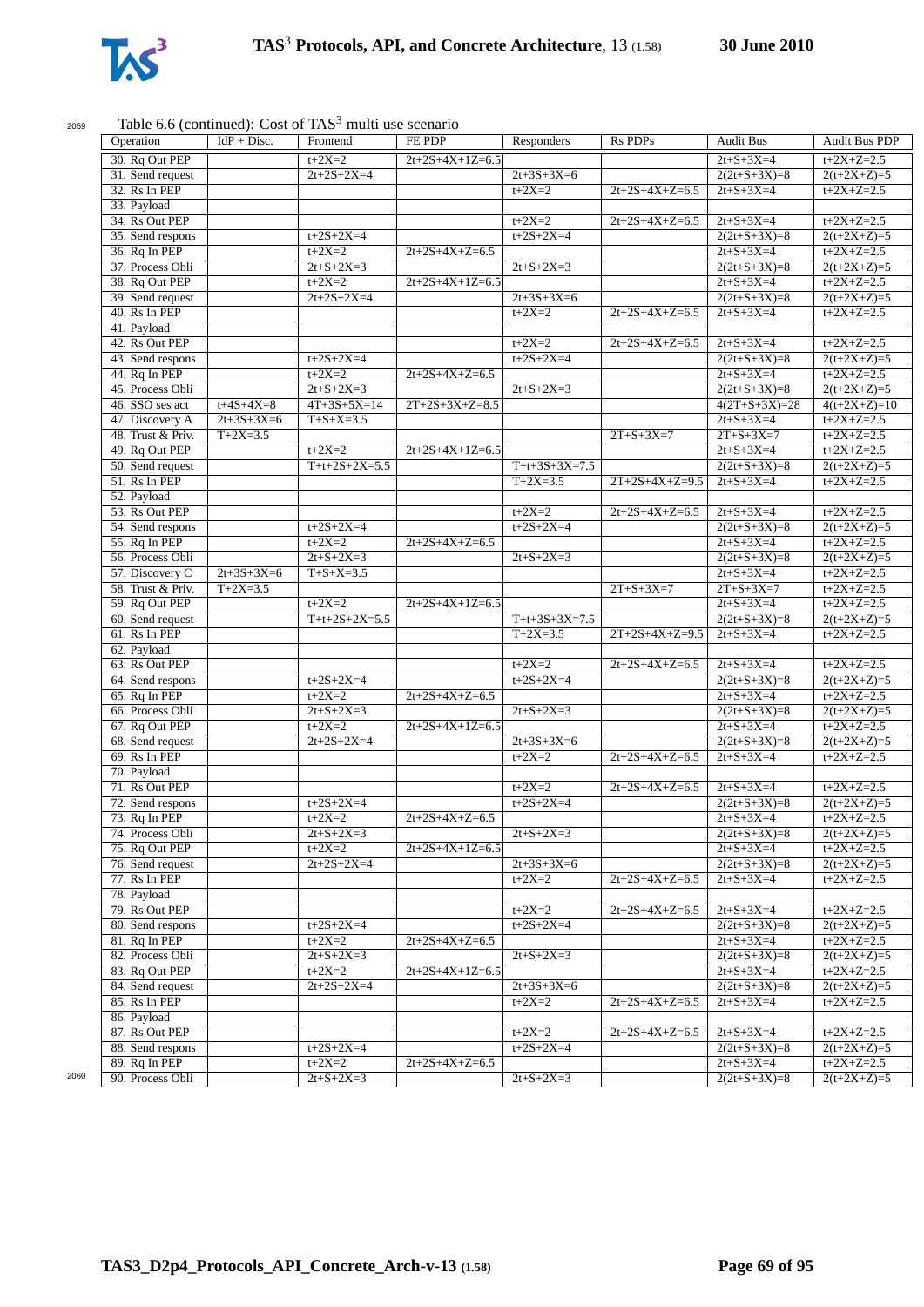

#### $2061$  Table 6.6 (continued): Cost of TAS<sup>3</sup> multi use scenario

| Operation                         | $IdP + Disc.$     | Frontend          | FE PDP                       | Responders        | <b>Rs PDPs</b>                | <b>Audit Bus</b>  | Audit Bus PDP     |
|-----------------------------------|-------------------|-------------------|------------------------------|-------------------|-------------------------------|-------------------|-------------------|
|                                   |                   |                   |                              |                   |                               |                   |                   |
| 91. SSO ses act                   | $t + 4S + 4X = 8$ | $4T+3S+5X=14$     | $2T+2S+3X+Z=8.5$             |                   |                               | $4(2T+S+3X)=28$   | $4(t+2X+Z)=10$    |
| 92. Discovery A                   | $2t+3S+3X=6$      | $T + S + X = 3.5$ |                              |                   |                               | $2t + S + 3X = 4$ | $t+2X+Z=2.5$      |
| 93. Trust & Priv.                 | $T+2X=3.5$        |                   |                              |                   | $2T + S + 3X = 7$             | $2T + S + 3X = 7$ | $t+2X+Z=2.5$      |
| 94. Rq Out PEP                    |                   | $t + 2X = 2$      | $2t+2S+4X+1Z=6.5$            |                   |                               | $2t + S + 3X = 4$ | $t+2X+Z=2.5$      |
| 95. Send request                  |                   | $T+t+2S+2X=5.5$   |                              | $T+t+3S+3X=7.5$   |                               | $2(2t+S+3X)=8$    | $2(t+2X+Z)=5$     |
| 96. Rs In PEP                     |                   |                   |                              | $T+2X=3.5$        | $2T+2S+4X+Z=9.5$              | $2t + S + 3X = 4$ | $t+2X+Z=2.5$      |
| 97. Payload                       |                   |                   |                              |                   |                               |                   |                   |
| 98. Rs Out PEP                    |                   |                   |                              | $t + 2X = 2$      | $2t+2S+4X+Z=6.5$              | $2t + S + 3X = 4$ | $t+2X+Z=2.5$      |
| 99. Send respons                  |                   | $t+2S+2X=4$       |                              | $t+2S+2X=4$       |                               | $2(2t+S+3X)=8$    | $2(t+2X+Z)=5$     |
| 100 Rq In PEP                     |                   | $t+2X=2$          | $2t+2S+4X+Z=6.5$             |                   |                               | $2t + S + 3X = 4$ | $t+2X+Z=2.5$      |
| 101 Process Obli                  |                   | $2t + S + 2X = 3$ |                              | $2t + S + 2X = 3$ |                               | $2(2t+S+3X)=8$    | $2(t+2X+Z)=5$     |
| 102 Discovery D                   | $2t+3S+3X=6$      | $T + S + X = 3.5$ |                              |                   |                               | $2t + S + 3X = 4$ | $t+2X+Z=2.5$      |
| 103 Trust & Priv.                 | $T+2X=3.5$        |                   |                              |                   | $2T + S + 3X = 7$             | $2T + S + 3X = 7$ | $t+2X+Z=2.5$      |
| 104 Rq Out PEP                    |                   | $t+2X=2$          | $2t+2S+4X+1Z=6.5$            |                   |                               | $2t + S + 3X = 4$ | $t+2X+Z=2.5$      |
| 105 Send request                  |                   | $T+t+2S+2X=5.5$   |                              | $T+t+3S+3X=7.5$   |                               | $2(2t+S+3X)=8$    | $2(t+2X+Z)=5$     |
| $106$ Rs In PEP                   |                   |                   |                              | $T+2X=3.5$        | $2T+2S+4X+Z=9.5$              | $2t + S + 3X = 4$ | $t+2X+Z=2.5$      |
| 107 Payload                       |                   |                   |                              |                   |                               |                   |                   |
| 108 Rs Out PEP                    |                   |                   |                              | $t+2X=2$          | $2t+2S+4X+Z=6.5$              | $2t + S + 3X = 4$ | $t+2X+Z=2.5$      |
| 109 Send respons                  |                   | $t+2S+2X=4$       |                              | $t+2S+2X=4$       |                               | $2(2t+S+3X)=8$    | $2(t+2X+Z)=5$     |
| 110 Rq In PEP                     |                   | $t+2X=2$          | $2t+2S+4X+Z=6.5$             |                   |                               | $2t + S + 3X = 4$ | $t+2X+Z=2.5$      |
| 111 Process Obli                  |                   | $2t + S + 2X = 3$ |                              | $2t + S + 2X = 3$ |                               | $2(2t+S+3X)=8$    | $2(t+2X+Z)=5$     |
| 112 Rq Out PEP                    |                   | $t+2X=2$          | $2t+2S+4X+1Z=6.5$            |                   |                               | $2t + S + 3X = 4$ | $t+2X+Z=2.5$      |
| 113 Send request                  |                   | $2t+2S+2X=4$      |                              | $2t+3S+3X=6$      |                               | $2(2t+S+3X)=8$    | $2(t+2X+Z)=5$     |
| 114 Rs In PEP                     |                   |                   |                              | $t+2X=2$          | $2t+2S+4X+Z=6.5$              | $2t + S + 3X = 4$ | $t+2X+Z=2.5$      |
| 115 Payload                       |                   |                   |                              |                   |                               |                   |                   |
| 116 Rs Out PEP                    |                   |                   |                              | $t+2X=2$          | $2t+2S+4X+Z=6.5$              | $2t + S + 3X = 4$ | $t+2X+Z=2.5$      |
| 117 Send respons                  |                   | $t+2S+2X=4$       |                              | $t+2S+2X=4$       |                               | $2(2t+S+3X)=8$    | $2(t+2X+Z)=5$     |
| $118$ Rq In PEP                   |                   | $t+2X=2$          | $2t+2S+4X+Z=6.5$             |                   |                               | $2t + S + 3X = 4$ | $t+2X+Z=2.5$      |
| 119 Process Obli                  |                   | $2t + S + 2X = 3$ |                              | $2t + S + 2X = 3$ |                               | $2(2t+S+3X)=8$    | $2(t+2X+Z)=5$     |
| 120 Rq Out PEP                    |                   | $t + 2X = 2$      | $2t+2S+4X+1Z=6.5$            |                   |                               | $2t + S + 3X = 4$ | $t+2X+Z=2.5$      |
| 121 Send request                  |                   | $2t+2S+2X=4$      |                              | $2t+3S+3X=6$      |                               | $2(2t+S+3X)=8$    | $2(t+2X+Z)=5$     |
| $122$ Rs In PEP                   |                   |                   |                              | $t+2X=2$          | $2t+2S+4X+Z=6.5$              | $2t + S + 3X = 4$ | $t+2X+Z=2.5$      |
| 123 Payload                       |                   |                   |                              |                   |                               |                   |                   |
| 124 Rs Out PEP                    |                   |                   |                              | $t+2X=2$          | $2t+2S+4X+Z=6.5$              | $2t + S + 3X = 4$ | $t+2X+Z=2.5$      |
| 125 Send respons                  |                   | $t+2S+2X=4$       |                              | $t+2S+2X=4$       |                               | $2(2t+S+3X)=8$    | $2(t+2X+Z)=5$     |
| $126$ Rq In PEP                   |                   | $t+2X=2$          | $2t+2S+4X+Z=6.5$             |                   |                               | $2t + S + 3X = 4$ | $t+2X+Z=2.5$      |
| 127 Process Obli                  |                   | $2t + S + 2X = 3$ |                              | $2t + S + 2X = 3$ |                               | $2(2t+S+3X)=8$    | $2(t+2X+Z)=5$     |
| 128 Rq Out PEP                    |                   | $t+2X=2$          | $2t+2S+4X+1Z=6.5$            |                   |                               | $2t + S + 3X = 4$ | $t+2X+Z=2.5$      |
|                                   |                   |                   |                              |                   |                               |                   |                   |
| 129 Send request<br>130 Rs In PEP |                   | $2t+2S+2X=4$      |                              | $2t+3S+3X=6$      |                               | $2(2t+S+3X)=8$    | $2(t+2X+Z)=5$     |
|                                   |                   |                   |                              | $t+2X=2$          | $2t+2S+4X+Z=6.5$              | $2t + S + 3X = 4$ | $t+2X+Z=2.5$      |
| 131 Payload                       |                   |                   |                              |                   |                               |                   |                   |
| 132 Rs Out PEP                    |                   |                   |                              | $t + 2X = 2$      | $2t+2S+4X+Z=6.5$              | $2t + S + 3X = 4$ | $t+2X+Z=2.5$      |
| 133 Send respons                  |                   | $t+2S+2X=4$       |                              | $t+2S+2X=4$       |                               | $2(2t+S+3X)=8$    | $2(t+2X+Z)=5$     |
| 134 Rq In PEP                     |                   | $t+2X=2$          | $2t+2S+4X+Z=6.5$             |                   |                               | $2t + S + 3X = 4$ | $t+2X+Z=2.5$      |
| 135 Process Obli                  |                   | $2t + S + 2X = 3$ |                              | $2t + S + 2X = 3$ |                               | $2(2t+S+3X)=8$    | $2(t+2X+Z)=5$     |
| 136 SLO                           | $2T+2S+3X=8$      | $2T+2S+3X=8$      |                              |                   |                               | $2(2t+S+3X)=8$    | $2(T+2X+Z)=8$     |
| <b>TOTAL</b>                      | $10T + 32S + 45X$ | 26T+92S+174X      | 6T+66S+129X+33Z 12T+90S+165X |                   | 24T+66S+138X+30Z36T+176S+528X |                   | $T+352X+176Z$     |
| <b>TOTAL RSA</b>                  | $\overline{-92}$  | $=305$            | $=220.5$                     | $=273$            | $= 255$                       | $=758$            | $\overline{=}443$ |
|                                   |                   |                   |                              |                   |                               |                   |                   |

 This sequence of 15 web service calls has grand total of 116T+522S+1531X+239Z=2346.5 RSA equiv- alents, which works out to about 156 RSA equivalents per web service call. As can be seen the cache effects and amortization of the SSO and discovery over several calls makes a significant impact. The amortized cost is 58% of the single call cost. Effectively the amortized calls are 18 times heavier than plain web service calls.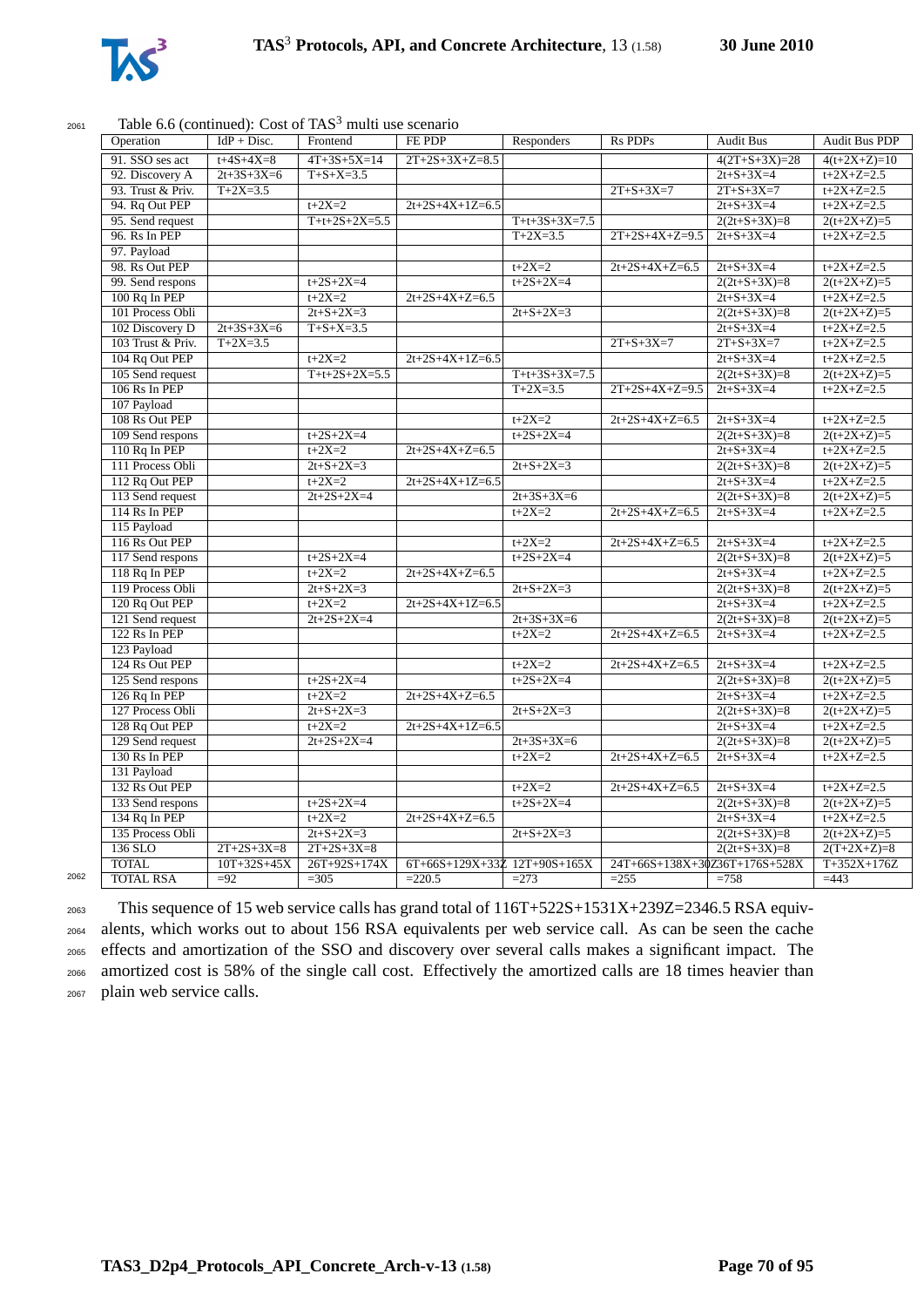

# **7 Annex A: Examples**

<sub>2070</sub> These XML blobs, taken from [\[ZXIDREADME\]](#page-94-1), are for reference only. They are not normative. They have been pretty printed. Indentation indicates nesting level and closing tags have been abbreviated as  $_{2073}$  " $\lt$ />". The actual XML on the wire generally does not have any whitespace.

# **7.1 SAML 2.0 Artifact Response with SAML 2.0 SSO Assertion and Two Bootstraps**

Both bootstraps illustrate SAML assertion as bearer token.

```
2077 <soap:Envelope
2078 xmlns:lib="urn:liberty:iff:2003-08"
2079 xmlns:soap="http://schemas.xmlsoap.org/soap/envelope/"
2080 xmlns:wsa="http://www.w3.org/2005/08/addressing">
2081 <soap:Body>
2082
       2083 <sp:ArtifactResponse
2084 xmlns:sp="urn:oasis:names:tc:SAML:2.0:protocol"
2085 ID="REvgoIIlkzTmk-aIX6tKE"
2086 InResponseTo="RfAsltVf2"
2087 IssueInstant="2007-02-10T05:38:15Z"
          Version="2.0">
2089 <sa:Issuer
2090 xmlns:sa="urn:oasis:names:tc:SAML:2.0:assertion"
2091 Format="urn:oasis:names:tc:SAML:2.0:nameid-format:entity">
2092 https://a-idp.liberty-iop.org:8881/idp.xml</>
2093 <sp:Status>
2094 <sp:StatusCode Value="urn:oasis:names:tc:SAML:2.0:status:Success"/></>
2095
2096 <sp:Response
2097 xmlns:sp="urn:oasis:names:tc:SAML:2.0:protocol"
2098 ID="RCCzu13z77SiSXqsFp1u1"
2099 InResponseTo="NojFIIhxw"
2100 IssueInstant="2007-02-10T05:37:42Z"
2101 Version="2.0">
2102 <sa:Issuer
2103 xmlns:sa="urn:oasis:names:tc:SAML:2.0:assertion"
2104 Format="urn:oasis:names:tc:SAML:2.0:nameid-format:entity">
2105 https://a-idp.liberty-iop.org:8881/idp.xml</>
2106 <sp:Status>
2107 <sp:StatusCode Value="urn:oasis:names:tc:SAML:2.0:status:Success"/></>
2108
2109 <sa:Assertion
2110 xmlns:sa="urn:oasis:names:tc:SAML:2.0:assertion"
2111 ID="ASSE6bgfaV-sapQsAilXOvBu"
2112 IssueInstant="2007-02-10T05:37:42Z"
2113 Version="2.0">
2114 <sa:Issuer Format="urn:oasis:names:tc:SAML:2.0:nameid-format:entity">
2115 https://a-idp.liberty-iop.org:8881/idp.xml</>
2116
2117 <ds:Signature xmlns:ds="http://www.w3.org/2000/09/xmldsig#">
2118 <ds:SignedInfo>
```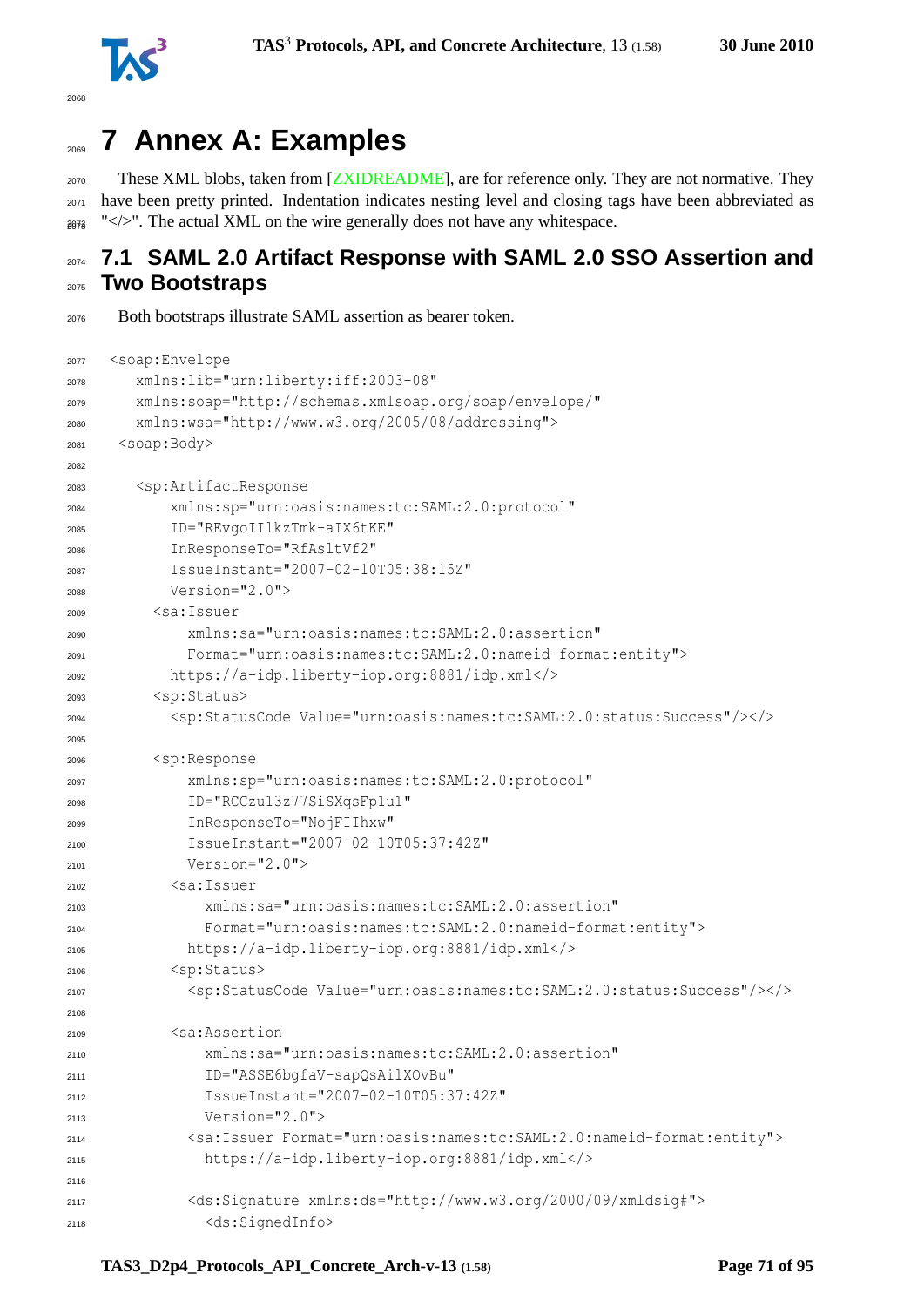

| 2119         | <ds:canonicalizationmethod algorithm="http://www.w3.org/2001/10/xml-exc-c14n#"></ds:canonicalizationmethod>                                                                                                                                                                              |
|--------------|------------------------------------------------------------------------------------------------------------------------------------------------------------------------------------------------------------------------------------------------------------------------------------------|
| 2120         | <ds:signaturemethod algorithm="http://www.w3.org/2000/09/xmldsig#rsa-shal"></ds:signaturemethod>                                                                                                                                                                                         |
| 2121         | <ds:reference uri="#ASSE6bqfaV-sapQsAilXOvBu"></ds:reference>                                                                                                                                                                                                                            |
| 2122         | <ds:transforms><br/><ds:transform 10="" 2001="" algorithm="http://www.w3.org/2000/09/xmldsig#enveloped-signature&lt;/td&gt;&lt;/tr&gt;&lt;tr&gt;&lt;td&gt;2123&lt;/td&gt;&lt;td&gt;&lt;ds:Transform Algorithm=" http:="" www.w3.org="" xml-exc-c14n#"=""></ds:transform></ds:transforms> |
| 2124         | <ds:digestmethod algorithm="http://www.w3.org/2000/09/xmldsig#shal"></ds:digestmethod>                                                                                                                                                                                                   |
| 2125         | <ds:digestvalue>r8OvtNmq5LkYwCNg6bsRZAdT4NE=&gt;&gt;&gt;</ds:digestvalue>                                                                                                                                                                                                                |
| 2126         | <ds:signaturevalue>GtWVZzHYW54ioHk/C7zjDRThohrpwC4=</ds:signaturevalue>                                                                                                                                                                                                                  |
| 2127         |                                                                                                                                                                                                                                                                                          |
| 2128         | <sa:subject></sa:subject>                                                                                                                                                                                                                                                                |
| 2129         | <sa:nameid< td=""></sa:nameid<>                                                                                                                                                                                                                                                          |
| 2130         | Format="urn:oasis:names:tc:SAML:2.0:nameid-format:persistent"                                                                                                                                                                                                                            |
| 2131         |                                                                                                                                                                                                                                                                                          |
| 2132         | NameQualifier="https://a-idp.liberty-iop.org:8881/idp.xml">PB5fLIA41RU2bH4HkQsn'<br><sa:subjectconfirmation< td=""></sa:subjectconfirmation<>                                                                                                                                            |
| 2133         | Method="urn:oasis:names:tc:SAML:2.0:cm:bearer">                                                                                                                                                                                                                                          |
| 2134         | <sa:subjectconfirmationdata< td=""></sa:subjectconfirmationdata<>                                                                                                                                                                                                                        |
| 2135         | NotOnOrAfter="2007-02-10T06:37:41Z"                                                                                                                                                                                                                                                      |
| 2136         | Recipient="https://sp1.zxidsp.org:8443/zxidhlo?o=B"/>                                                                                                                                                                                                                                    |
| 2137         |                                                                                                                                                                                                                                                                                          |
| 2138         | <sa:conditions< td=""></sa:conditions<>                                                                                                                                                                                                                                                  |
| 2139         | NotBefore="2007-02-10T05:32:42Z"                                                                                                                                                                                                                                                         |
| 2140         | NotOnOrAfter="2007-02-10T06:37:42Z">                                                                                                                                                                                                                                                     |
| 2141         | <sa:audiencerestriction></sa:audiencerestriction>                                                                                                                                                                                                                                        |
| 2142         | <sa:audience>https://sp1.zxidsp.org:8443/zxidhlo?o=B</sa:audience>                                                                                                                                                                                                                       |
| 2143         |                                                                                                                                                                                                                                                                                          |
| 2144         | <sa:advice></sa:advice>                                                                                                                                                                                                                                                                  |
| 2145         |                                                                                                                                                                                                                                                                                          |
| 2146         | This assertion is the credential for the ID-WSF 1.1 bootstrap (below).                                                                                                                                                                                                                   |
| 2147         |                                                                                                                                                                                                                                                                                          |
| 2148         | <sa:assertion< td=""></sa:assertion<>                                                                                                                                                                                                                                                    |
| 2149         | ID="CREDOTGAkvhNoPlaiTq4bXBq"                                                                                                                                                                                                                                                            |
| 2150<br>2151 | IssueInstant="2007-02-10T05:37:42Z"                                                                                                                                                                                                                                                      |
| 2152         | $Version="2.0"$                                                                                                                                                                                                                                                                          |
| 2153         | <sa:issuer< td=""></sa:issuer<>                                                                                                                                                                                                                                                          |
| 2154         | Format="urn:oasis:names:tc:SAML:2.0:nameid-format:entity">                                                                                                                                                                                                                               |
| 2155         | https://a-idp.liberty-iop.org:8881/idp.xml                                                                                                                                                                                                                                               |
| 2156         | <ds:signature xmlns:ds="http://www.w3.org/2000/09/xmldsig#"></ds:signature>                                                                                                                                                                                                              |
| 2157         | <ds:signedinfo></ds:signedinfo>                                                                                                                                                                                                                                                          |
| 2158         | <ds:canonicalizationmethod 09="" 2000="" algorithm="http://www.w3.org/2001/10/xml-exc-c14n#&lt;/td&gt;&lt;/tr&gt;&lt;tr&gt;&lt;td&gt;&lt;/td&gt;&lt;td&gt;&lt;ds:SignatureMethod Algorithm=" http:="" www.w3.org="" xmldsig#rsa-shal"=""></ds:canonicalizationmethod>                    |
| 2159         | <ds:reference uri="#CREDOTGAkvhNoPlaiTq4bXBq"></ds:reference>                                                                                                                                                                                                                            |
| 2160         | <ds:transforms></ds:transforms>                                                                                                                                                                                                                                                          |
| 2161         | <ds:transform 10="" 2001="" algorithm="http://www.w3.org/2000/09/xmldsig#enveloped-sign&lt;/td&gt;&lt;/tr&gt;&lt;tr&gt;&lt;td&gt;2162&lt;/td&gt;&lt;td&gt;&lt;ds:Transform Algorithm=" http:="" www.w3.org="" xml-exc-c14n#"=""></ds:transform>                                          |
| 2163         | <ds:digestmethod algorithm="http://www.w3.org/2000/09/xmldsig#shal"></ds:digestmethod>                                                                                                                                                                                                   |
| 2164         | <ds:digestvalue>dqq/28hw5eEv+ceFyiLImeJ1P8w=</ds:digestvalue>                                                                                                                                                                                                                            |
| 2165         | <ds:signaturevalue>UKlEgHKQwuoCE=</ds:signaturevalue>                                                                                                                                                                                                                                    |
| 2166         | <sa:subject></sa:subject>                                                                                                                                                                                                                                                                |
| 2167         | <sa:nameid></sa:nameid> *** Bug here!!!                                                                                                                                                                                                                                                  |
| 2168         | <sa:subjectconfirmation< td=""></sa:subjectconfirmation<>                                                                                                                                                                                                                                |
| 2169         | Method="urn:oasis:names:tc:SAML:2.0:cm:bearer"/>                                                                                                                                                                                                                                         |
| 2170<br>2171 | <sa:conditions< td=""></sa:conditions<>                                                                                                                                                                                                                                                  |
|              |                                                                                                                                                                                                                                                                                          |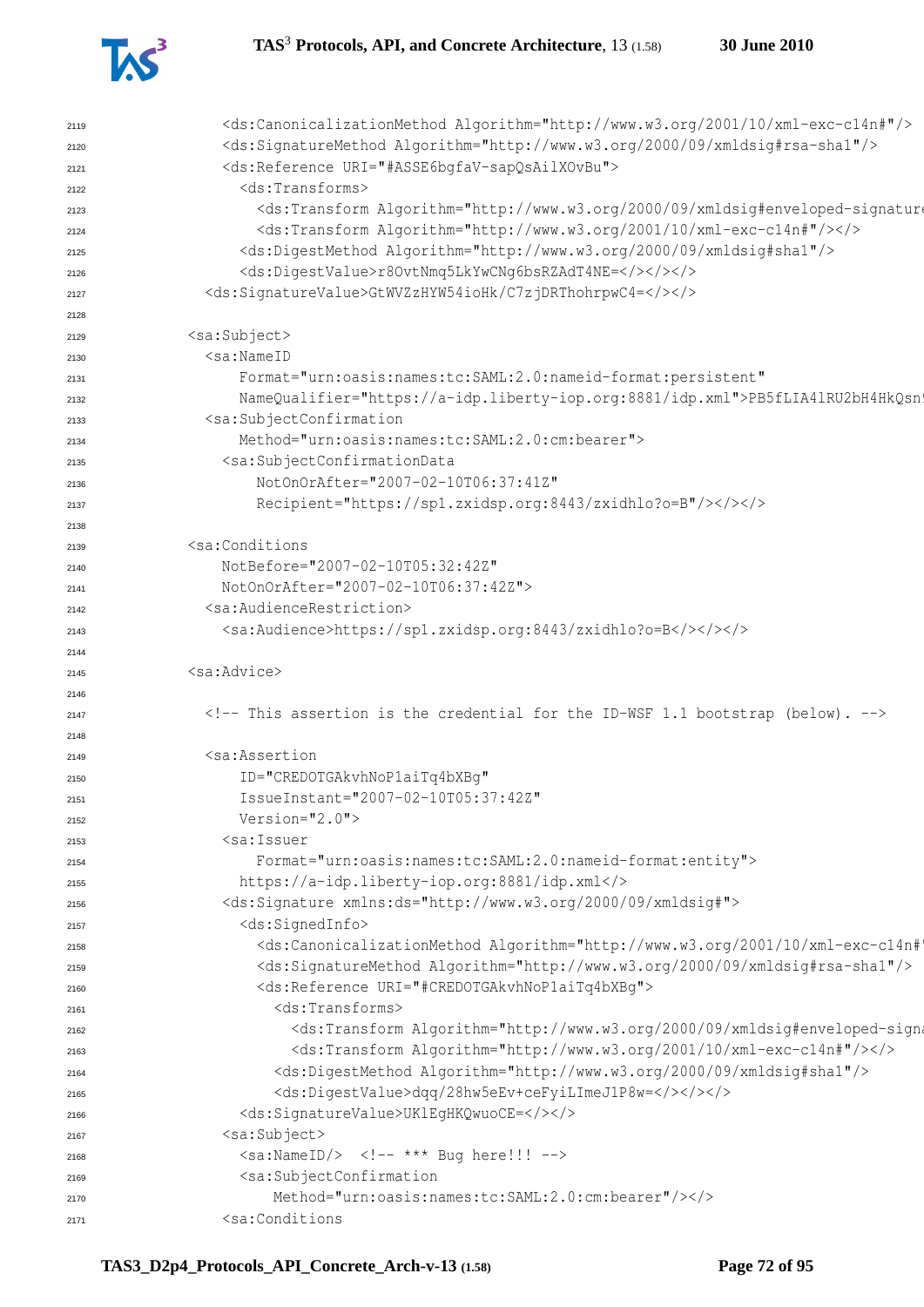

```
2172 NotBefore="2007-02-10T05:32:42Z"
2173 NotOnOrAfter="2007-02-10T06:37:42Z">
2174 <sa:AudienceRestriction>
2175 <sa:Audience>https://sp1.zxidsp.org:8443/zxidhlo?o=B</></></></></>
2176
2177 <sa:AuthnStatement
2178 AuthnInstant="2007-02-10T05:37:42Z"
2179 SessionIndex="1171085858-4">
2180 <sa:AuthnContext>
2181 <sa:AuthnContextClassRef>
2182 urn:oasis:names:tc:SAML:2.0:ac:classes:Password</></></>
2183
2184 <sa:AttributeStatement>
2185
2186 \leq!-- Regular attribute -->
2187
2188 <sa:Attribute
2189 Name="cn"
2190 NameFormat="urn:oasis:names:tc:SAML:2.0:attrname-format:basic">
2191 <sa:AttributeValue>Sue</></>
2192
2193 <!-- ID-WSF 1.1 Bootstrap for discovery. See also the Advice, above. -->
2194
2195 <sa:Attribute
2196 Name="DiscoveryResourceOffering"
2197 NameFormat="urn:liberty:disco:2003-08">
2198 <sa:AttributeValue>
2199 <di12:ResourceOffering
2200 xmlns:di12="urn:liberty:disco:2003-08"
2201 entryID="2">
2202 <di12:ResourceID>
2203 https://a-idp.liberty-iop.org/profiles/WSF1.1/RID-DISCO-sue</>
2204 <di12:ServiceInstance>
2205 <di12:ServiceType>urn:liberty:disco:2003-08</>
2206 <di12:ProviderID>https://a-idp.liberty-iop.org:8881/idp.xml</>
2207 <di12:Description>
2208 <di12:SecurityMechID>urn:liberty:security:2005-02:TLS:Bearer</>
2209 <di12:CredentialRef>CREDOTGAkvhNoP1aiTq4bXBg</>
2210 <di12:Endpoint>https://a-idp.liberty-iop.org:8881/DISCO-S</></></>
2211 <di12:Abstract>Symlabs Discovery Service Team G</></></></>
2212
2213 <!-- ID-WSF 2.0 Bootstrap for Discovery. The credential (bearer token) is inline. -->
2214
2215 <sa:Attribute
2216 Name="urn:liberty:disco:2006-08:DiscoveryEPR"
2217 NameFormat="urn:oasis:names:tc:SAML:2.0:attrname-format:uri">
2218 <sa:AttributeValue>
2219 <wsa:EndpointReference
2220 xmlns:wsa="http://www.w3.org/2005/08/addressing"
zz1 xmlns:wsu="http://docs.oasis-open.org/wss/2004/01/oasis-200401-wss-wssecuri
2222 notOnOrAfter="2007-02-10T07:37:42Z"
2223 wsu:Id="EPRIDcjP8ObO9In47SDjO9b37">
2224 <wsa:Address>https://a-idp.liberty-iop.org:8881/DISCO-S</>
```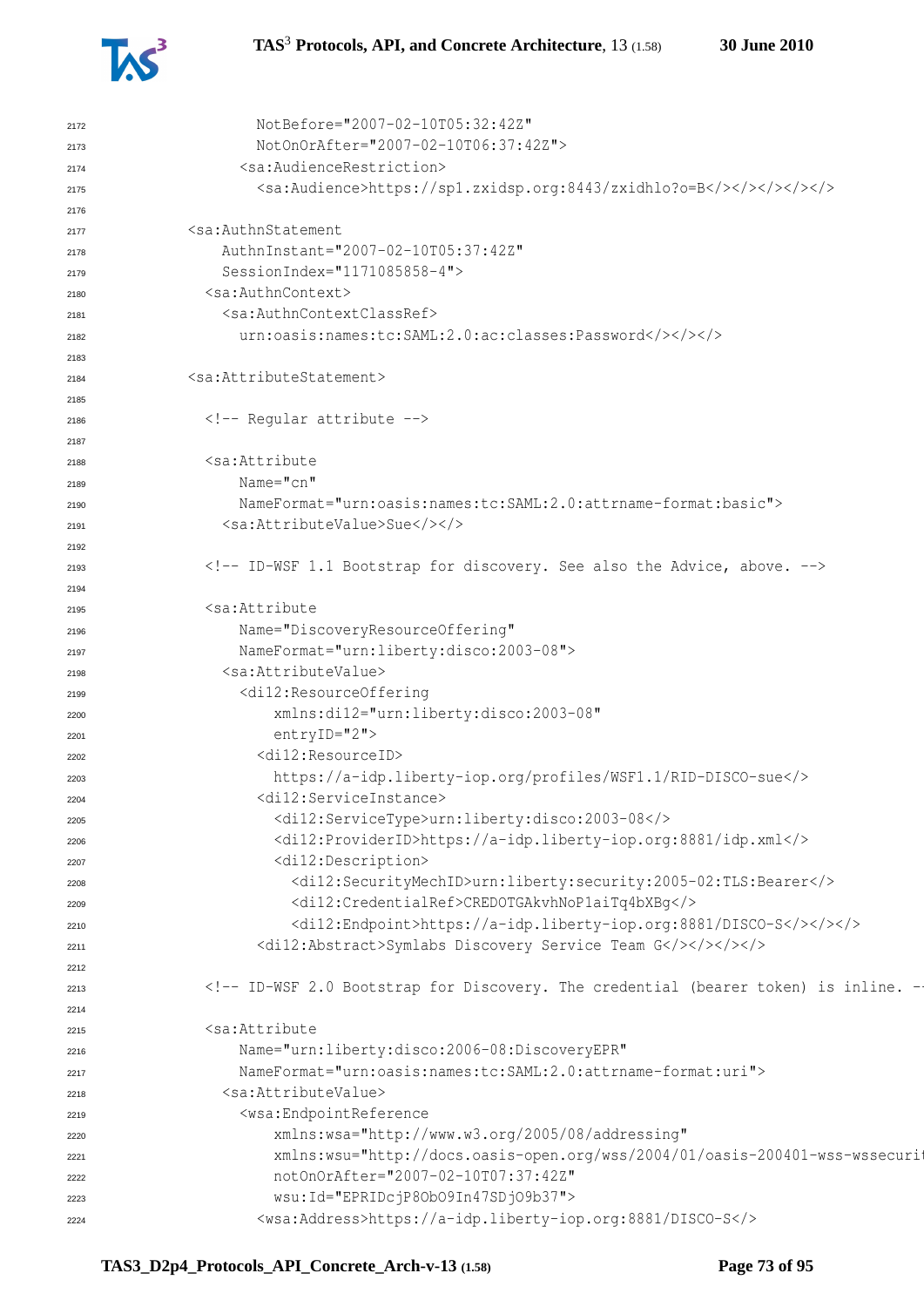

| 2225 | <wsa:metadata xmlns:di="urn:liberty:disco:2006-08"></wsa:metadata>                                                                                                                                                                                                                                                                                                                                                                                                                                                                                                                                                                                                                                       |
|------|----------------------------------------------------------------------------------------------------------------------------------------------------------------------------------------------------------------------------------------------------------------------------------------------------------------------------------------------------------------------------------------------------------------------------------------------------------------------------------------------------------------------------------------------------------------------------------------------------------------------------------------------------------------------------------------------------------|
| 2226 | <di:abstract>SYMfiam Discovery Service</di:abstract>                                                                                                                                                                                                                                                                                                                                                                                                                                                                                                                                                                                                                                                     |
| 2227 | <sbf:framework version="2.0" xmlns:sbf="urn:liberty:sb"></sbf:framework>                                                                                                                                                                                                                                                                                                                                                                                                                                                                                                                                                                                                                                 |
| 2228 | <di:providerid>https://a-idp.liberty-iop.org:8881/idp.xml</di:providerid>                                                                                                                                                                                                                                                                                                                                                                                                                                                                                                                                                                                                                                |
| 2229 | <di:servicetype>urn:liberty:disco:2006-08</di:servicetype>                                                                                                                                                                                                                                                                                                                                                                                                                                                                                                                                                                                                                                               |
| 2230 | <di:securitycontext></di:securitycontext>                                                                                                                                                                                                                                                                                                                                                                                                                                                                                                                                                                                                                                                                |
| 2231 | <di:securitymechid>urn:liberty:security:2005-02:TLS:Bearer</di:securitymechid>                                                                                                                                                                                                                                                                                                                                                                                                                                                                                                                                                                                                                           |
| 2232 |                                                                                                                                                                                                                                                                                                                                                                                                                                                                                                                                                                                                                                                                                                          |
| 2233 | <sec:token< td=""></sec:token<>                                                                                                                                                                                                                                                                                                                                                                                                                                                                                                                                                                                                                                                                          |
| 2234 | xmlns:sec="urn:liberty:security:2006-08"                                                                                                                                                                                                                                                                                                                                                                                                                                                                                                                                                                                                                                                                 |
| 2235 | usage="urn:liberty:security:tokenusage:2006-08:SecurityToken">                                                                                                                                                                                                                                                                                                                                                                                                                                                                                                                                                                                                                                           |
| 2236 |                                                                                                                                                                                                                                                                                                                                                                                                                                                                                                                                                                                                                                                                                                          |
| 2237 | <sa:assertion< td=""></sa:assertion<>                                                                                                                                                                                                                                                                                                                                                                                                                                                                                                                                                                                                                                                                    |
| 2238 | ID="CREDV6ZBMyicmyvDq9pLIoSR"                                                                                                                                                                                                                                                                                                                                                                                                                                                                                                                                                                                                                                                                            |
| 2239 | IssueInstant="2007-02-10T05:37:42Z"                                                                                                                                                                                                                                                                                                                                                                                                                                                                                                                                                                                                                                                                      |
| 2240 | Version="2.0">                                                                                                                                                                                                                                                                                                                                                                                                                                                                                                                                                                                                                                                                                           |
| 2241 | <sa:issuer format="urn:oasis:names:tc:SAML:2.0:nameid-format:entity"></sa:issuer>                                                                                                                                                                                                                                                                                                                                                                                                                                                                                                                                                                                                                        |
| 2242 | https://a-idp.liberty-iop.org:8881/idp.xml                                                                                                                                                                                                                                                                                                                                                                                                                                                                                                                                                                                                                                                               |
| 2243 | <ds:signature xmlns:ds="http://www.w3.org/2000/09/xmldsig#"></ds:signature>                                                                                                                                                                                                                                                                                                                                                                                                                                                                                                                                                                                                                              |
| 2244 | <ds:signedinfo></ds:signedinfo>                                                                                                                                                                                                                                                                                                                                                                                                                                                                                                                                                                                                                                                                          |
| 2245 | <ds:canonicalizationmethod 09="" 2000="" algorithm="http://www.w3.org/2001/10/xm&lt;/td&gt;&lt;/tr&gt;&lt;tr&gt;&lt;td&gt;2246&lt;/td&gt;&lt;td&gt;&lt;ds:SignatureMethod Algorithm=" http:="" td="" www.w3.org="" xmldsig#<=""></ds:canonicalizationmethod>                                                                                                                                                                                                                                                                                                                                                                                                                                             |
| 2247 | <ds:reference uri="#CREDV6ZBMyicmyvDq9pLIoSR"></ds:reference>                                                                                                                                                                                                                                                                                                                                                                                                                                                                                                                                                                                                                                            |
| 2248 | <ds:transforms></ds:transforms>                                                                                                                                                                                                                                                                                                                                                                                                                                                                                                                                                                                                                                                                          |
| 2249 | <ds:transform 10="" 2001="" algorithm="http://www.w3.org/2000/09/xmldsig#ent&lt;/td&gt;&lt;/tr&gt;&lt;tr&gt;&lt;td&gt;2250&lt;/td&gt;&lt;td&gt;&lt;ds:Transform Algorithm=" http:="" td="" www.w3.org="" xml-exc-cl<=""></ds:transform>                                                                                                                                                                                                                                                                                                                                                                                                                                                                  |
| 2251 | <ds:digestmethod algorithm="http://www.w3.org/2000/09/xmldsig#sl&lt;/td&gt;&lt;/tr&gt;&lt;tr&gt;&lt;td&gt;2252&lt;/td&gt;&lt;td&gt;&lt;ds:DigestValue&gt;o2SgbuKIBzl4e0dQoTwiyqXr/8Y=&lt;/&gt;&lt;/&gt;&lt;/td&gt;&lt;/tr&gt;&lt;tr&gt;&lt;td&gt;2253&lt;/td&gt;&lt;td&gt;&lt;ds:SignatureValue&gt;hHdUKaZ//cZ8UYJxvTReNU=&lt;/&gt;&lt;/&gt;&lt;/td&gt;&lt;/tr&gt;&lt;tr&gt;&lt;td&gt;2254&lt;/td&gt;&lt;td&gt;&lt;sa:Subject&gt;&lt;/td&gt;&lt;/tr&gt;&lt;tr&gt;&lt;td&gt;2255&lt;/td&gt;&lt;td&gt;&lt;math&gt;\leq&lt;/math&gt;sa:NameID&lt;/td&gt;&lt;/tr&gt;&lt;tr&gt;&lt;td&gt;2256&lt;/td&gt;&lt;td&gt;Format=" td="" urn:oasis:names:tc:saml:2.0:nameid-format:persistent"<=""></ds:digestmethod> |
| 2257 | NameQualifier="https://a-idp.liberty-iop.org:8881/idp.xml">                                                                                                                                                                                                                                                                                                                                                                                                                                                                                                                                                                                                                                              |
| 2258 | 9my93VkP3tSxEOIb3ckvjLpn0pa6aV3yFXioWX-TzZI=                                                                                                                                                                                                                                                                                                                                                                                                                                                                                                                                                                                                                                                             |
| 2259 | <sa:subjectconfirmation< td=""></sa:subjectconfirmation<>                                                                                                                                                                                                                                                                                                                                                                                                                                                                                                                                                                                                                                                |
| 2260 | Method="urn:oasis:names:tc:SAML:2.0:cm:bearer"/>                                                                                                                                                                                                                                                                                                                                                                                                                                                                                                                                                                                                                                                         |
| 2261 | <sa:conditions< td=""></sa:conditions<>                                                                                                                                                                                                                                                                                                                                                                                                                                                                                                                                                                                                                                                                  |
| 2262 | NotBefore="2007-02-10T05:32:42Z"                                                                                                                                                                                                                                                                                                                                                                                                                                                                                                                                                                                                                                                                         |
| 2263 | NotOnOrAfter="2007-02-10T06:37:42Z">                                                                                                                                                                                                                                                                                                                                                                                                                                                                                                                                                                                                                                                                     |
| 2264 | <sa:audiencerestriction></sa:audiencerestriction>                                                                                                                                                                                                                                                                                                                                                                                                                                                                                                                                                                                                                                                        |
| 2265 | <sa:audience>https://a-idp.liberty-iop.org:8881/idp.xml&gt;&gt;&gt;&gt;&gt;</sa:audience>                                                                                                                                                                                                                                                                                                                                                                                                                                                                                                                                                                                                                |
| 2266 | <sa:authnstatement authninstant="2007-02-10T05:37:42Z"></sa:authnstatement>                                                                                                                                                                                                                                                                                                                                                                                                                                                                                                                                                                                                                              |
| 2267 | <sa:authncontext></sa:authncontext>                                                                                                                                                                                                                                                                                                                                                                                                                                                                                                                                                                                                                                                                      |
| 2268 | <sa:authncontextclassref></sa:authncontextclassref>                                                                                                                                                                                                                                                                                                                                                                                                                                                                                                                                                                                                                                                      |
| 2269 |                                                                                                                                                                                                                                                                                                                                                                                                                                                                                                                                                                                                                                                                                                          |
|      |                                                                                                                                                                                                                                                                                                                                                                                                                                                                                                                                                                                                                                                                                                          |

2270 N.B. The AttributeStatement/Attribute/AttributeValue/EndpointReference/Metadata/ SecurityContext is the same as the IdP because in many products the IdP and Discovery Service roles are implemented by the same entity. Note also that the audience of the inner assertion is the discovery service where as the  $_{2273}$  audience of the outer assertion is the SP that will eventually call the Discovery Service.

# **7.2 ID-WSF 2.0 Call with X509v3 Sec Mech**

<e:Envelope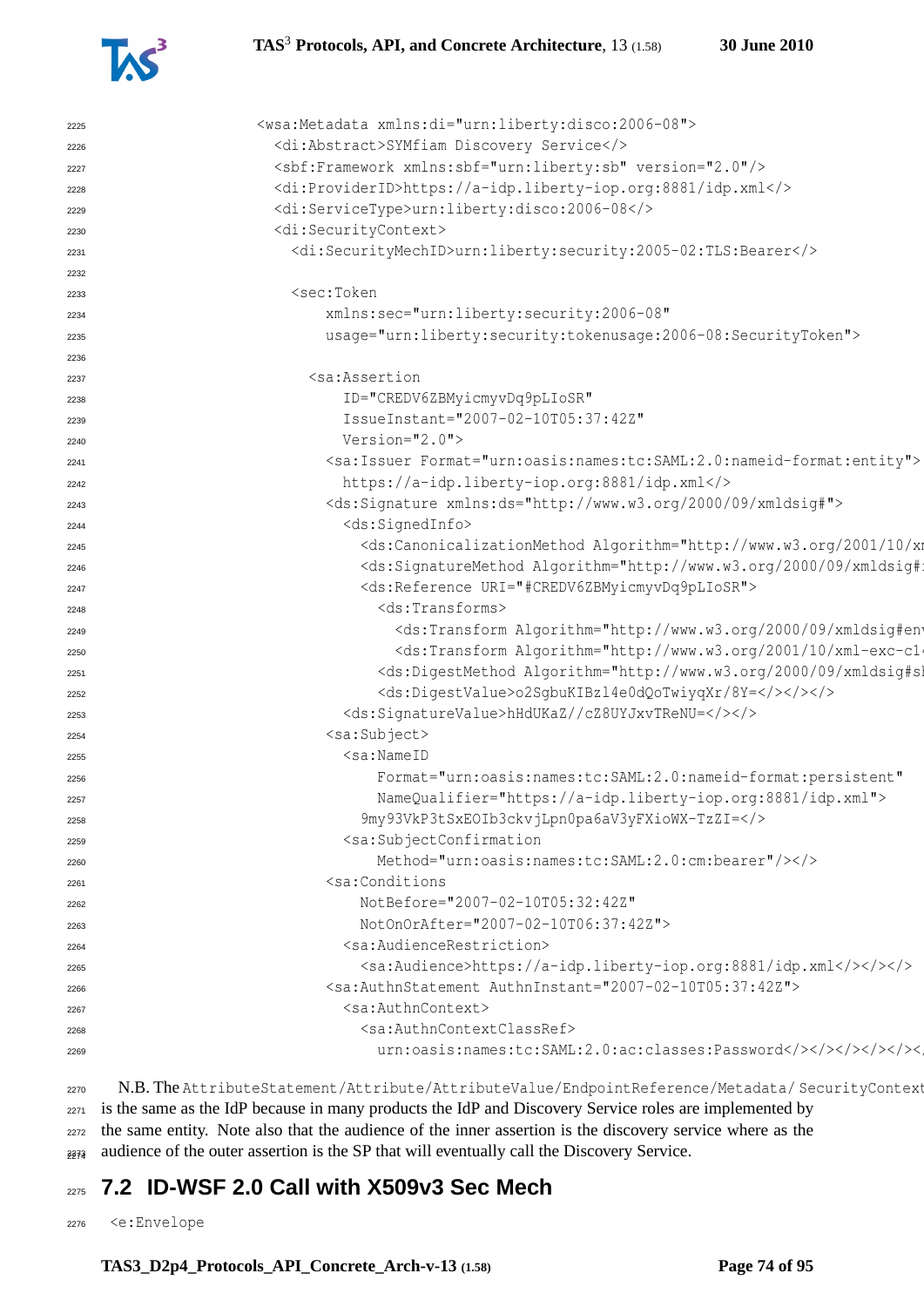



| 2277 | xmlns:e="http://schemas.xmlsoap.org/soap/envelope/"                                                                                       |
|------|-------------------------------------------------------------------------------------------------------------------------------------------|
| 2278 | xmlns:b="urn:liberty:sb:2005-11"                                                                                                          |
| 2279 | xmlns:sec="urn:liberty:security:2005-11"                                                                                                  |
| 2280 | xmlns:wsse="http://docs.oasis-open.org/wss/20 04/01/oasis-200401-wss-wssecurity-secext-1.0.;                                              |
| 2281 | xmlns:wsu="http://docs.oasis-open.org/wss/2004/01/oasis-200401-wss-wssecurity-utility-1.0.x;                                              |
| 2282 | xmlns:wsa="http://www.w3.org/2005/08/ addressing">                                                                                        |
| 2283 | <e:header></e:header>                                                                                                                     |
| 2284 | <wsa:messageid wsu:id="MID">123</wsa:messageid>                                                                                           |
| 2285 | $\langle$ wsa:To wsu:Id="TO"> $\langle$ >                                                                                                 |
| 2286 | <wsa:action wsu:id="ACT">urn:xx:Query</wsa:action>                                                                                        |
| 2287 | <wsse: mustunderstand="1" security=""></wsse:>                                                                                            |
| 2288 | <wsu:timestamp wsu:id="TS"><wsu:created>2005-06-17T04:49:17Z&gt;&gt;<!--</td--></wsu:created></wsu:timestamp>                             |
| 2289 | <wsse:binarysecuritytoken< td=""></wsse:binarysecuritytoken<>                                                                             |
| 2290 | ValueType="http://docs.oasis-open.org/wss/2004/01/oasis-200401-wss-x509-token-profile-                                                    |
| 2291 | wsu: Id="X509Token"                                                                                                                       |
| 2292 | EncodingType="http://docs.oas is-open.org/wss/2004/01/oasis-200401-wss-soap-message-som                                                   |
| 2293 | MIIB9zCCAWSqAwIBAqIQ                                                                                                                      |
| 2294 | <ds:signature xmlns:ds="http://www.w3.org/2000/09/xmldsig#"></ds:signature>                                                               |
| 2295 | <ds:signedinfo></ds:signedinfo>                                                                                                           |
| 2296 | <ds:reference uri="#MID"></ds:reference>                                                                                                  |
| 2297 | <ds:reference uri="#TO"></ds:reference>                                                                                                   |
| 2298 | <ds:reference uri="#ACT"></ds:reference>                                                                                                  |
| 2299 | <ds:reference uri="#TS"></ds:reference>                                                                                                   |
| 2300 | <ds:reference uri="#X509"></ds:reference>                                                                                                 |
| 2301 | <ds:digestmethod algorithm="http://www.w3.org/2000/09/xmldsig#sha1"></ds:digestmethod>                                                    |
| 2302 | <ds:digestvalue>Ru4cAfeBAB</ds:digestvalue>                                                                                               |
| 2303 | <ds:reference uri="#BDY"></ds:reference>                                                                                                  |
| 2304 | <ds:digestmethod algorithm="http://www.w3.org/2000/09/xmldsig#shal"></ds:digestmethod>                                                    |
| 2305 | <ds:digestvalue>YgGfS0pi56p</ds:digestvalue>                                                                                              |
| 2306 | <ds:keyinfo><wsse:securitytokenreference><wsse:reference uri="#X509"></wsse:reference>&gt;&gt;</wsse:securitytokenreference></ds:keyinfo> |
| 2307 |                                                                                                                                           |
| 2308 | <e:body wsu:id="BDY"></e:body>                                                                                                            |
| 2309 | $\langle xx:\mathit{Query}/\rangle\langle\rangle\langle\rangle$                                                                           |
|      |                                                                                                                                           |

- The salient features of the above XML blob are
- Signature that covers relevant SOAP headers and Body
- Absence of any explicit identity token.

 Absence of identity token means that from the headers it is not possible to identify the taget identity. The signature generally coveys the Invoker identity (the WSC that is calling the service). Since one WSC typically serves many principals, knowing which principal is impossible. For this reason X509 security mechanism is seldom used in ID-WSF 2.0 world (with ID-WSF 1.1 the ResourceID provides an alternative  $_{231\overline{8}}$  way of identifying the principal, thus making X509 a viable option).

# **7.3 ID-WSF 2.0 Call with Bearer (Binary) Sec Mech**

```
2320 <e:Envelope
2321 xmlns:e="http://schemas.xmlsoap.org/soap/envelope/"
2322 xmlns:b="urn:liberty:sb:2005-11"
2323 xmlns:sec="urn:liberty:security:2005-11"
2324 xmlns:wsse="http://docs.oasis-open.org/wss/20 04/01/oasis-200401-wss-wssecurity-secext-1.0.
2325 xmlns:wsu="http://docs.oasis-open.org/wss/2004/01/oasis-200401-wss-wssecurity-utility-1.0.xsd"
```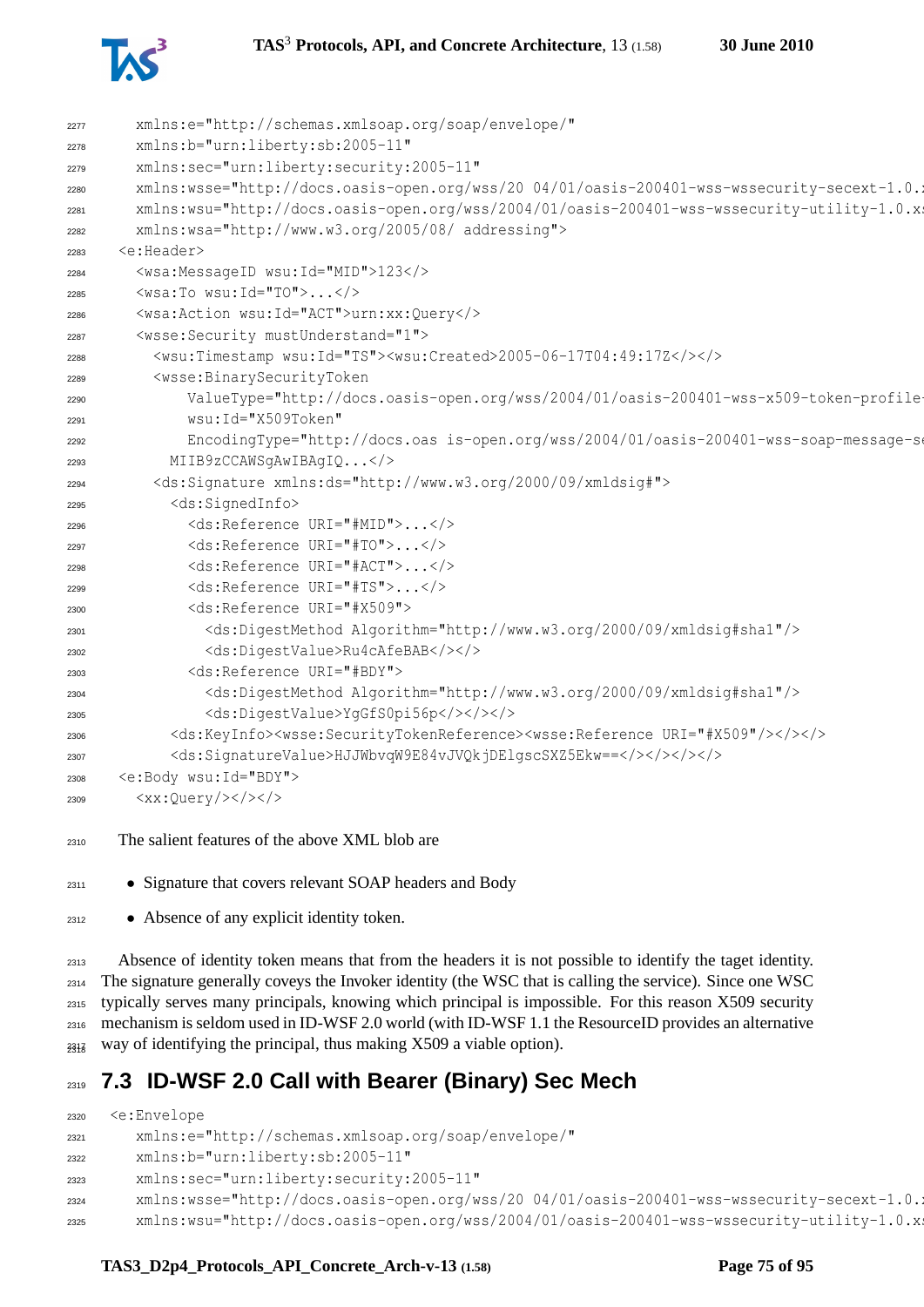

| 2326 | xmlns:wsa="http://www.w3.org/2005/03/ addressing">                                      |
|------|-----------------------------------------------------------------------------------------|
| 2327 | <e:header></e:header>                                                                   |
| 2328 | <wsa:messageid wsu:id="MID"></wsa:messageid>                                            |
| 2329 | $\langle$ wsa:To wsu:Id="TO"> $\langle$ />                                              |
| 2330 | <wsa:action wsu:id="ACT">urn:xx:Query</wsa:action>                                      |
| 2331 | <wsse: mustunderstand="1" security=""></wsse:>                                          |
| 2332 | <wsu:timestamp wsu:id="TS"></wsu:timestamp>                                             |
| 2333 | <wsu:created>2005-06-17T04:49:17Z</wsu:created>                                         |
| 2334 | <wsse:binarysecuritytoken< td=""></wsse:binarysecuritytoken<>                           |
| 2335 | ValueType="anyNSPrefix:ServiceSess_ionContext"                                          |
| 2336 | EncodingType="http://docs.oasis-open.org/wss/2004/01/oasis-200401-wss-soap-message-see  |
| 2337 | wsu: Id="BST">                                                                          |
| 2338 | mQEMAzRniWkAAAEH9RWir0eKDkyFAB7PoFazx3ftp0vWwbbzqXdqcX8fpEqSr1v4                        |
| 2339 | YqUc7OMiJcBtKBp3+jlD4HPUaurIqHA0vrdmMpM+sF2BnpND118f/mXCv3XbWhiL                        |
| 2340 | VT4r9ytfpXBluelOV93X8RUz4ecZcDm9e+IEG+pQjnvqrSqac1NrW5K/CJEOUUjh                        |
| 2341 | oGTrym0Ziutezhrw/qOeLVtkywsMqDr77qWZxRvw01w1oqtUdTceuRBIDANj+KVZ                        |
| 2342 | vLKlTCaGAUNIjkiDDqti=                                                                   |
| 2343 | <ds:signature xmlns:ds="http://www.w3.org/2000/09/xmldsig #"></ds:signature>            |
| 2344 | <ds:signedinfo></ds:signedinfo>                                                         |
| 2345 | <ds:reference uri="#MID"></ds:reference>                                                |
| 2346 | <ds:reference uri="#TO"></ds:reference>                                                 |
| 2347 | <ds:reference uri="#ACT"></ds:reference>                                                |
| 2348 | <ds:reference uri="#TS"></ds:reference>                                                 |
| 2349 | <ds:reference uri="#BST"></ds:reference>                                                |
| 2350 | <ds:reference uri="#BDY"></ds:reference>                                                |
| 2351 | <ds:digestmethod algorithm="http://www.w3.org/2000/09/xmldsig#shal "></ds:digestmethod> |
| 2352 | <ds:digestvalue>YgGfS0pi56pu</ds:digestvalue>                                           |
| 2353 | $\ldots$ >                                                                              |
| 2354 | <e:body wsu:id="BDY"></e:body>                                                          |
| 2355 | <xx:query <="" td=""></xx:query>                                                        |
| 2356 |                                                                                         |

# **7.4 ID-WSF 2.0 Call with Bearer (SAML) Sec Mech**

```
2358 <e:Envelope
2359 xmlns:e="http://schemas.xmlsoap.org/soap/envelope/"
2360 xmlns:sb="urn:liberty:sb:2005-11"
2361 xmlns:sec="urn:liberty:security:2005-11"
2362 xmlns:wsse="http://docs.oasis-open.org/wss/20 04/01/oasis-200401-wss-wssecurity-secext-1.0.
2363 xmlns:wsu="http://docs.oasis-open.org/wss/2004/01/oasis-200401-wss-wssecurity-utility-1.0.xsd"
2364 xmlns:wsa="http://www.w3.org/2005/08/addressing"
2365 xmlns:ds="http://www.w3.org/2000/09/xmldsig#"
2366 xmlns:xenc="http://www.w3.org/2001/04/xmlenc#">
2367 <e:Header>
2368 <sbf:Framework version="2.0-simple" e:mustUnderstand="1"
2369 e:actor="http://schemas.../next"
2370 wsu:Id="SBF"/>
2371 <wsa:MessageID wsu:Id="MID">...</>
2372 <wsa:To wsu:Id="TO">...</>
2373 <wsa:Action wsu:Id="ACT">urn:xx:Query</>
2374 <wsse:Security mustUnderstand="1">
2375 <wsu:Timestamp wsu:Id="TS">
2376 <wsu:Created>2005-06-17T04:49:17Z</></>
2377
```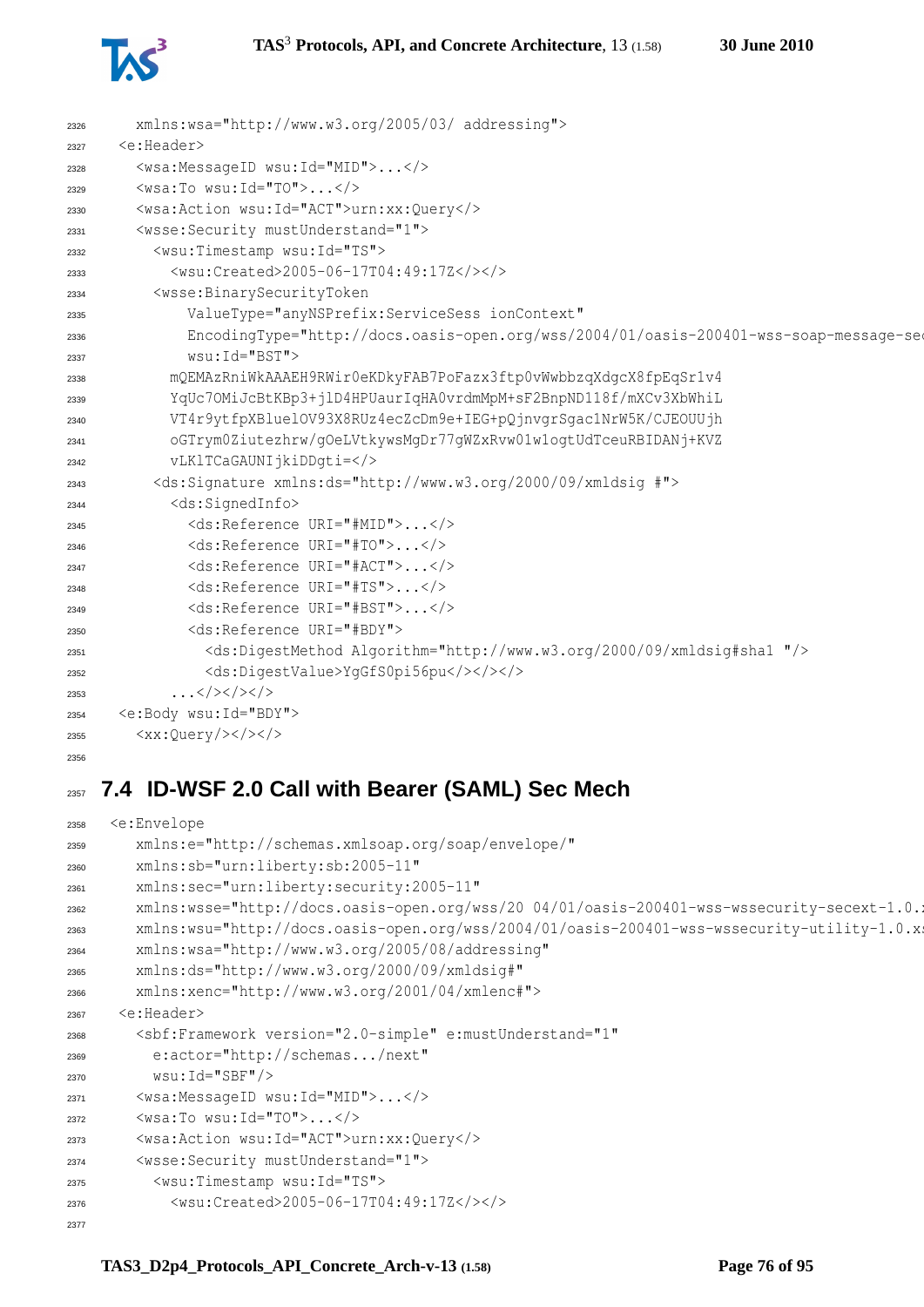

| 2378 | <sa:assertion< th=""></sa:assertion<>                                                                                                                                                                                                                                             |
|------|-----------------------------------------------------------------------------------------------------------------------------------------------------------------------------------------------------------------------------------------------------------------------------------|
| 2379 | xmlns:sa="urn:oasis:names:tc:SAML:2.0:assertion"                                                                                                                                                                                                                                  |
| 2380 | Version="2.0"                                                                                                                                                                                                                                                                     |
| 2381 | $ID="A7N123"$                                                                                                                                                                                                                                                                     |
| 2382 | IssueInstant="2005-04-01T16:58:33.173Z">                                                                                                                                                                                                                                          |
| 2383 | <sa:issuer>http://idp.symdemo.com/idp.xml</sa:issuer>                                                                                                                                                                                                                             |
| 2384 | <ds:signature></ds:signature>                                                                                                                                                                                                                                                     |
| 2385 | <sa:subject></sa:subject>                                                                                                                                                                                                                                                         |
| 2386 | <sa:encryptedid></sa:encryptedid>                                                                                                                                                                                                                                                 |
| 2387 | <xenc:encrypteddata>U2XTCNvRX7Bl1NK182nmY00TEk ==</xenc:encrypteddata>                                                                                                                                                                                                            |
| 2388 | <xenc:encryptedkey></xenc:encryptedkey>                                                                                                                                                                                                                                           |
| 2389 | <sa:subjectconfirmation method="urn:oasis:names:tc:SAML:2.0:cm:bearer"></sa:subjectconfirmation>                                                                                                                                                                                  |
| 2390 | <sa:conditions< th=""></sa:conditions<>                                                                                                                                                                                                                                           |
| 2391 | NotBefore="2005-04-01T16:57:20Z"                                                                                                                                                                                                                                                  |
| 2392 | NotOnOrAfter="2005-04-01T21:42:4 3Z">                                                                                                                                                                                                                                             |
| 2393 | <sa:audiencerestrictioncondition></sa:audiencerestrictioncondition>                                                                                                                                                                                                               |
| 2394 | <sa:audience>http://wsp.zxidsp.org</sa:audience>                                                                                                                                                                                                                                  |
| 2395 | <sa:authnstatement< th=""></sa:authnstatement<>                                                                                                                                                                                                                                   |
| 2396 | AuthnInstant="2005-04-01T16:57:30.000Z"                                                                                                                                                                                                                                           |
| 2397 | SessionIndex="6345789">                                                                                                                                                                                                                                                           |
| 2398 | <sa:authncontext></sa:authncontext>                                                                                                                                                                                                                                               |
| 2399 | <sa:authncontextclassref></sa:authncontextclassref>                                                                                                                                                                                                                               |
| 2400 | urn:oasis:names:tc:SAML:2.0:ac:classes:PasswordProtectedTransport>>>>                                                                                                                                                                                                             |
| 2401 | <sa:attributestatement></sa:attributestatement>                                                                                                                                                                                                                                   |
| 2402 | <sa:encryptedattribute></sa:encryptedattribute>                                                                                                                                                                                                                                   |
| 2403 | <xenc:encrypteddata type="http://www.w3.org/2001/04/xmlenc#Element"></xenc:encrypteddata>                                                                                                                                                                                         |
| 2404 | mQEMAzRniWkAAAEH9RbzqXdgcX8fpEqSr1v4=                                                                                                                                                                                                                                             |
| 2405 | <xenc:encryptedkey></xenc:encryptedkey>                                                                                                                                                                                                                                           |
| 2406 |                                                                                                                                                                                                                                                                                   |
|      | <wsse:securitytokenreference< th=""></wsse:securitytokenreference<>                                                                                                                                                                                                               |
| 2407 | xmlns:wssell=""                                                                                                                                                                                                                                                                   |
| 2408 | wsu: Id="STR1"                                                                                                                                                                                                                                                                    |
| 2409 | wssell:TokenType="http://docs.oasis-open.org/wss/oasis-wss-saml-token-profile-1.1#SAM                                                                                                                                                                                             |
| 2410 | <wsse:keyidentifier< th=""></wsse:keyidentifier<>                                                                                                                                                                                                                                 |
| 2411 | ValueType="http://docs.oasis-open.org/wss/oasis-wss-saml-token-profile-1.1#SAMLID">                                                                                                                                                                                               |
| 2412 | A7N123                                                                                                                                                                                                                                                                            |
| 2413 |                                                                                                                                                                                                                                                                                   |
| 2414 | <ds:signature></ds:signature>                                                                                                                                                                                                                                                     |
| 2415 | <ds:signedinfo></ds:signedinfo>                                                                                                                                                                                                                                                   |
| 2416 | <ds:reference uri="#MID"></ds:reference>                                                                                                                                                                                                                                          |
| 2417 | <ds:reference uri="#TO"></ds:reference>                                                                                                                                                                                                                                           |
| 2418 | <ds:reference uri="#ACT"></ds:reference>                                                                                                                                                                                                                                          |
| 2419 | <ds:reference uri="#TS"></ds:reference>                                                                                                                                                                                                                                           |
| 2420 | <ds:reference uri="#STR1"></ds:reference>                                                                                                                                                                                                                                         |
| 2421 | <ds:transform algorithm="#STR-Transform"></ds:transform>                                                                                                                                                                                                                          |
| 2422 | <wsse:transformationparameters></wsse:transformationparameters>                                                                                                                                                                                                                   |
| 2423 | <ds:canonicalizationmethod #bdy"="" algorithm="http://www.w3.org/TR/2001/REC-xml-c14n-20&lt;/th&gt;&lt;/tr&gt;&lt;tr&gt;&lt;th&gt;2424&lt;/th&gt;&lt;th&gt;&lt;/th&gt;&lt;/tr&gt;&lt;tr&gt;&lt;th&gt;2425&lt;/th&gt;&lt;td&gt;&lt;ds:Reference URI="></ds:canonicalizationmethod> |
| 2426 | $\ldots$                                                                                                                                                                                                                                                                          |
| 2427 | <e:body wsu:id="BDY"></e:body>                                                                                                                                                                                                                                                    |
| 2428 | $$                                                                                                                                                                                                                                                                                |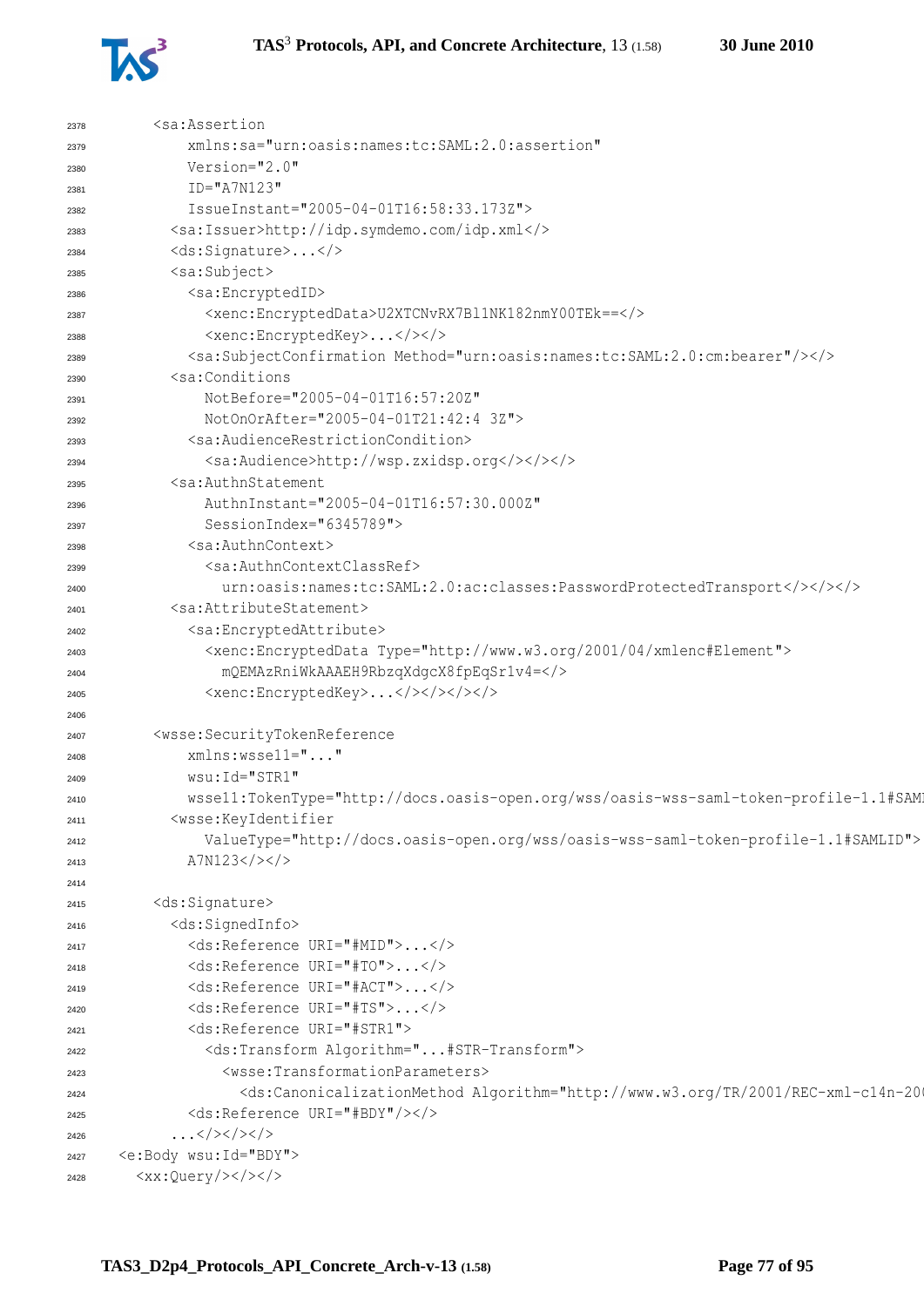

2429 Note how the <Subject> and the attributes are encrypted such that only the WSP can open them. This <sup>2430</sup> protects against WSC gaining knowledge of the NameID at the WSP.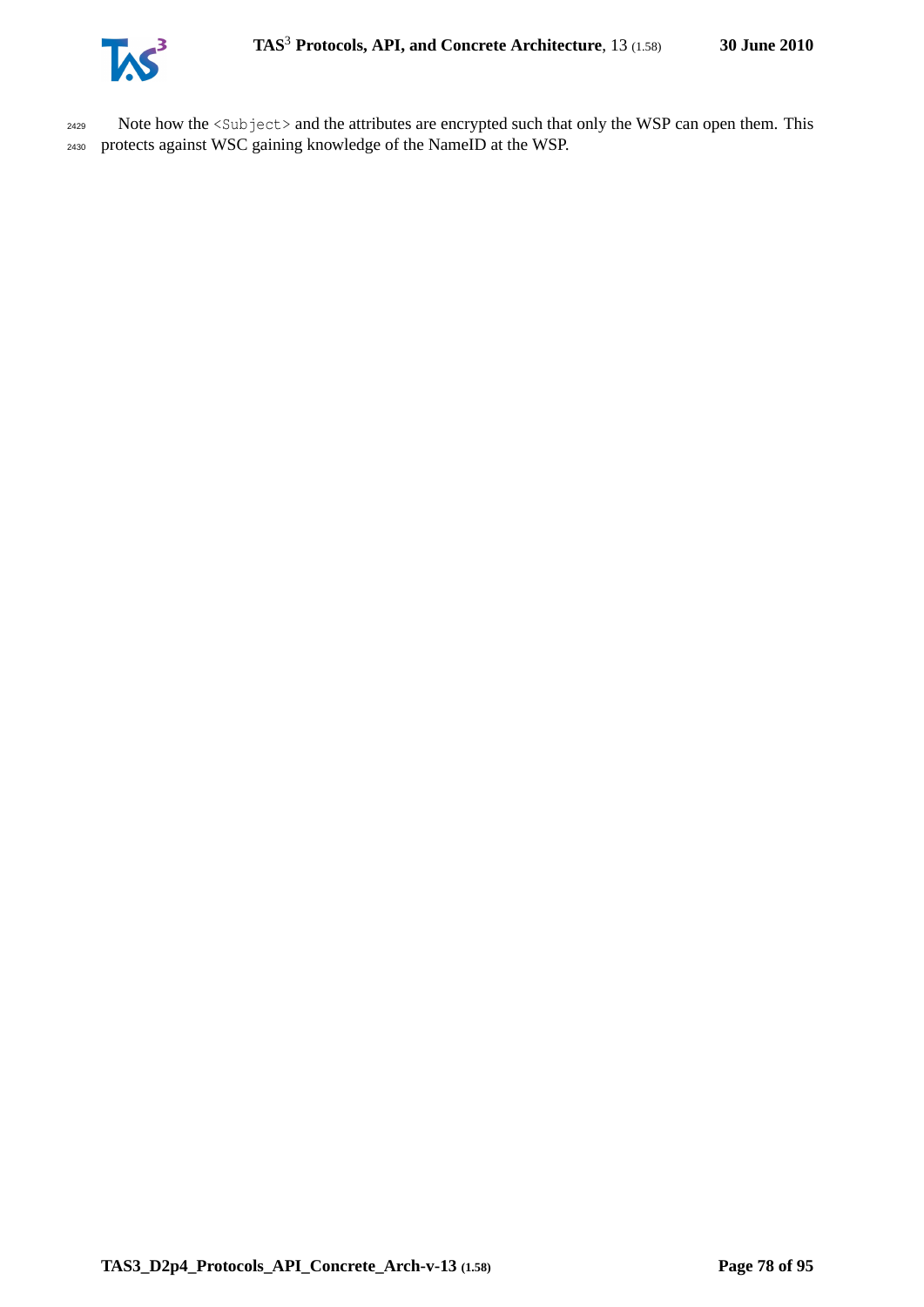

# **8 Annex B: Technical Self Assessment Question- naire**  $_{2434}$  This questionnaire is to be used in partner intake process of a TAS<sup>3</sup> compliant Trust Network. Effec- tively this is a template that the trust network can adjust corresponding to its own policies. Typically this questionnaire is used along side the legal questionnaire, see [\[TAS3D62Contract\]](#page-93-0), 11.6 Annex IV "Self Assessment Questionnaire". <sup>2438</sup> **8.1 Overview and Scope** 1. Please give your installation a unique name or reference that can be used in future communications. 2441 Installation Name: 2. Please supply your organizational and contact details \_\_\_\_\_\_\_\_\_\_\_\_\_\_\_\_\_\_\_ \_\_\_\_\_\_\_\_\_\_\_\_\_\_\_\_\_\_\_ \_\_\_\_\_\_\_\_\_\_\_\_\_\_\_\_\_\_\_ Technical contact for clarifications: \_\_\_\_\_\_\_\_\_\_\_\_ <sup>2447</sup> Who filled this questionnaire: 2448 Date when filled or amended: 3. What architectural roles do you plan to play in Trust Network? (tick all that apply) a. (\_\_) Service Provider (SP), such as Frontend Web Site (FE), Web Services Client (WSC), Web Services Provider (WSP) (other than WSP acting as Attribute Authority, see below). b. (\_\_) Attribute or Credentials Authority as a web service (some people call attribute authorities also "identity providers", but see next item if you are performing SSO)

- c. (\_\_) Single Sign-On Identity Provider, Discovery Service, Discovery Registry, Identity Mapper, or Delegation Service.
- d. (\_\_) Identity Aggregator or Linking Service
- 2457 e.  $(\_)$  Authorization Supplier (e.g. PDP) or Ontology Mapper towards external parties (if you merely operate PDP internally, you do not need to tick this)
- f. (\_\_) Trust and Reputation provider towards external parties
- g. (\_\_) User Audit Dashboard or Interaction Service provider; or Credentials and Privacy Negotiation agent for the user
- h. (\_\_) Online Compliance Testing Provider
- i. (\_\_) Trust Network configuration, management, oversight, or audit services; or certification author-ity.
- $\begin{array}{ccc} \n\text{2465} \\
\text{j.} \quad & \text{()}\n\end{array}$  Other, please specify:
- 4. For each of the service instances you plan to run, please provide domain names and EntityIDs. If not known yet, specify "not yet assigned" or "NYA".
- Extend the table as needed or provide annex (e.g. spreadsheet with the information).
- This table is just an initial survey and it is understood that it can be amended from time to time.
- 5. How do you plan to implement the service instances?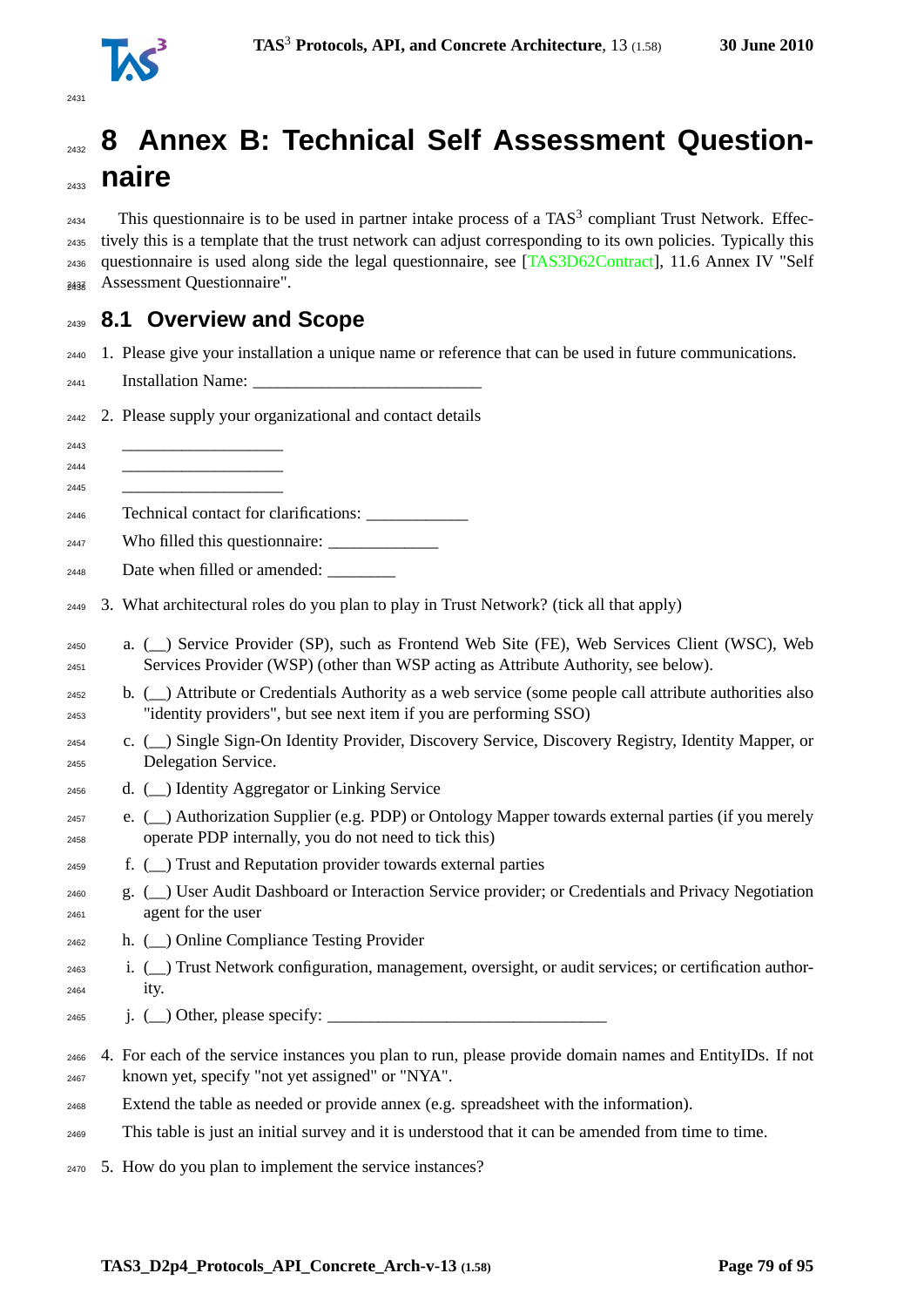

|          | Domain Name | EntityID                                        | Roles   | <b>Remarks</b>          |
|----------|-------------|-------------------------------------------------|---------|-------------------------|
| . .      |             | sp.example.com   https://sp.example.com/svc?o=B | FE. WSC | <b>Example SP entry</b> |
| <u>.</u> |             |                                                 |         |                         |
|          |             |                                                 |         |                         |

| 2471         |  | a. ( ) Complete outsource to a partner, which: __________________________________                                                                                                                |
|--------------|--|--------------------------------------------------------------------------------------------------------------------------------------------------------------------------------------------------|
| 2472         |  |                                                                                                                                                                                                  |
| 2473<br>2474 |  | If you tick this box you should have the partner fill the technical details of this questionnaire, or<br>provide a reference to a questionnaire they have filled separately.                     |
| 2475         |  | b. (_) Software as a Service (SaaS), operated by you.                                                                                                                                            |
| 2476         |  |                                                                                                                                                                                                  |
| 2477         |  | Your SaaS provider should help you answer the technical questions.                                                                                                                               |
| 2478<br>2479 |  | c. (_) Operate commercial software on servers administered by you (e.g. own server, hosted root<br>server, server on Amazon Elastic Cloud, etc.)                                                 |
| 2480         |  |                                                                                                                                                                                                  |
| 2481<br>2482 |  | d. (_) Operate open source software on servers administered by you (e.g. own server, hosted root<br>server, server on Amazon Elastic Cloud, etc.)                                                |
| 2483         |  |                                                                                                                                                                                                  |
| 2484         |  | e. ( ) Operate software developed by you or for you                                                                                                                                              |
| 2485         |  |                                                                                                                                                                                                  |
| 2486<br>2487 |  | 6. Please provide volumetrics about your installation. We realize some of this information may not be<br>public or may not be available or accurate. Any information you can provide is helpful. |
| 2488         |  | Number of potential users:                                                                                                                                                                       |
| 2489         |  |                                                                                                                                                                                                  |
| 2490         |  | Number of tasks performed by a regular user on typical working day on your service: _______________                                                                                              |
| 2491         |  | Any performance targets you expect from the system, such as maximum latency or required throughput:                                                                                              |
| 2492         |  |                                                                                                                                                                                                  |
| 2493         |  | 7. Do you plan to implement any load balancing, scaling, or redundant resiliency measures? Please                                                                                                |

specify:

## **8.2 System Entity Credentials and Private Keys**

 $_{2497}$  In TAS<sup>3</sup>, services and other system entities are identified using X509 digital certificates. They are used in TLS connections for authentication using Client TLS and they are used for digital signatures.

 Responsible management of the private keys associated with the digital certificates is the corner stone  $_{2500}$  of TAS<sup>3</sup> accountability and liability framework. Your organization will be held responsible for all actions performed using your private keys.

 1. Which certification authority do you use for issuance of certificates? (if selfissued, indicate who in your organization is responsible)

\_\_\_\_\_\_\_\_\_\_\_\_\_\_\_\_\_\_\_\_\_\_\_\_\_\_\_\_\_\_\_\_\_

\_\_\_\_\_\_\_\_\_\_\_\_\_\_\_\_\_\_\_\_\_\_\_\_\_\_\_\_\_\_\_\_\_

2. How do you generate private key and certification request?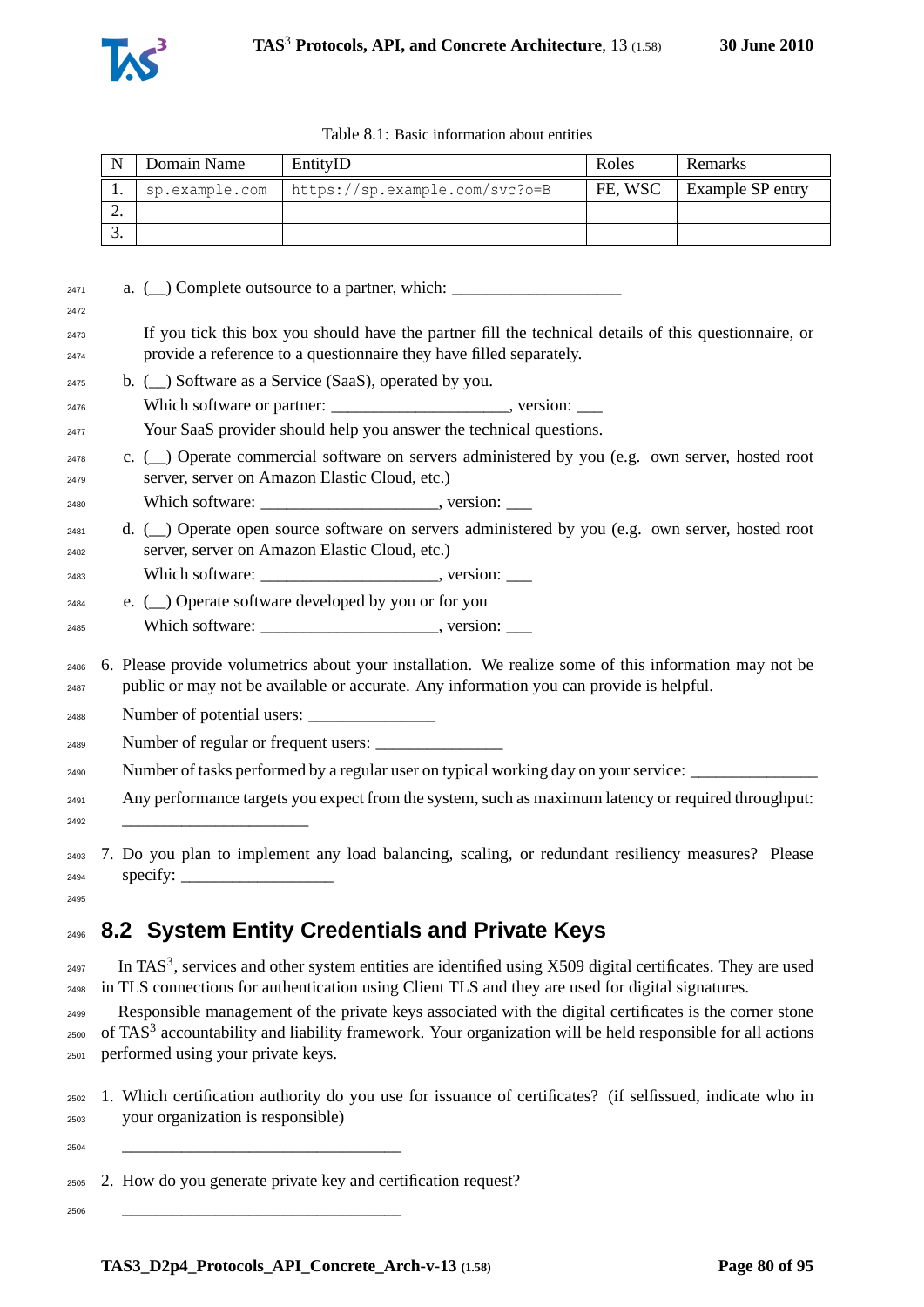

 3. What measures are in place to ensure that the private key remains confidential during generation, cer- tificate issuance, and installation process? How do you know that no copy is left on any device (e.g. USB stick of a consultant) used to handle the private key?

\_\_\_\_\_\_\_\_\_\_\_\_\_\_\_\_\_\_\_\_\_\_\_\_\_\_\_\_\_\_\_\_\_

- 4. What backup arrangements do you have for the private key and how are they kept confidential?
- \_\_\_\_\_\_\_\_\_\_\_\_\_\_\_\_\_\_\_\_\_\_\_\_\_\_\_\_\_\_\_\_\_
- 5. Once installed on a server, how do you ensure confidentiality of the private key? (tick all that apply)
- a. (\_\_) Private key protected by hardware token
- b. (\_\_) Password required for each use of private key
- c. (\_\_) Password required for first use after reboot
- $_{2517}$  d. ( ) Filesystem permissions
- e. (\_\_) No root or administration access over the network. For example if you have configured *sudo(8)* so that no user is unlimited root and only appropriate process has access to the private key.
- f. (  $\Box$ ) All system administrators are authorized to access the private key
- g. Other: \_\_\_\_\_\_\_\_\_\_\_\_\_\_\_\_\_\_\_\_\_\_\_\_\_\_\_\_\_\_\_\_\_
- 6. If private key could be stored in a jump start, kick start, or backup image, what confidentiality measures are in place to protect such images? \_\_\_\_\_\_\_\_\_\_\_\_\_\_\_\_\_
- 7. Do you track or register who is authorized to access private keys?
- How:
- $_{2526}$  Are there written records?
- 8. Do you track or register who has system administration access to servers, especially if not all sysadms are authorized to access private keys?
- 9. Do all those who are authorized to access private keys or who could have access to the private keys (e.g. sysadms) go through training on private keys and sign a confidentiality undertaking regarding  $_{2531}$  them?
- 

#### **8.3 Trust Management**

- 1. What is your organization's policy regarding which entities to trust:
- a. ( $\overline{\phantom{a}}$ ) Trust anyone
- b. (\_\_) Trust all members of the Trust Network
- c. () Trust all members of the Trust Network that also pass local check (e.g. black list)
- $_{2538}$  d. (  $\Box$ ) Explicit local check (e.g. white list)
- e. (\_\_) Other, please describe: \_\_\_\_\_\_\_\_\_\_\_\_\_\_\_
- 2. What administrative and system administration procedures do you have in place to check that your software is configured to trust only the entities that your organization has decided to trust?
- 3. What techniques and procedures do you use to ensure that the trust settings are not tampered with and that if tampered, you detect the alterations in a timely manner?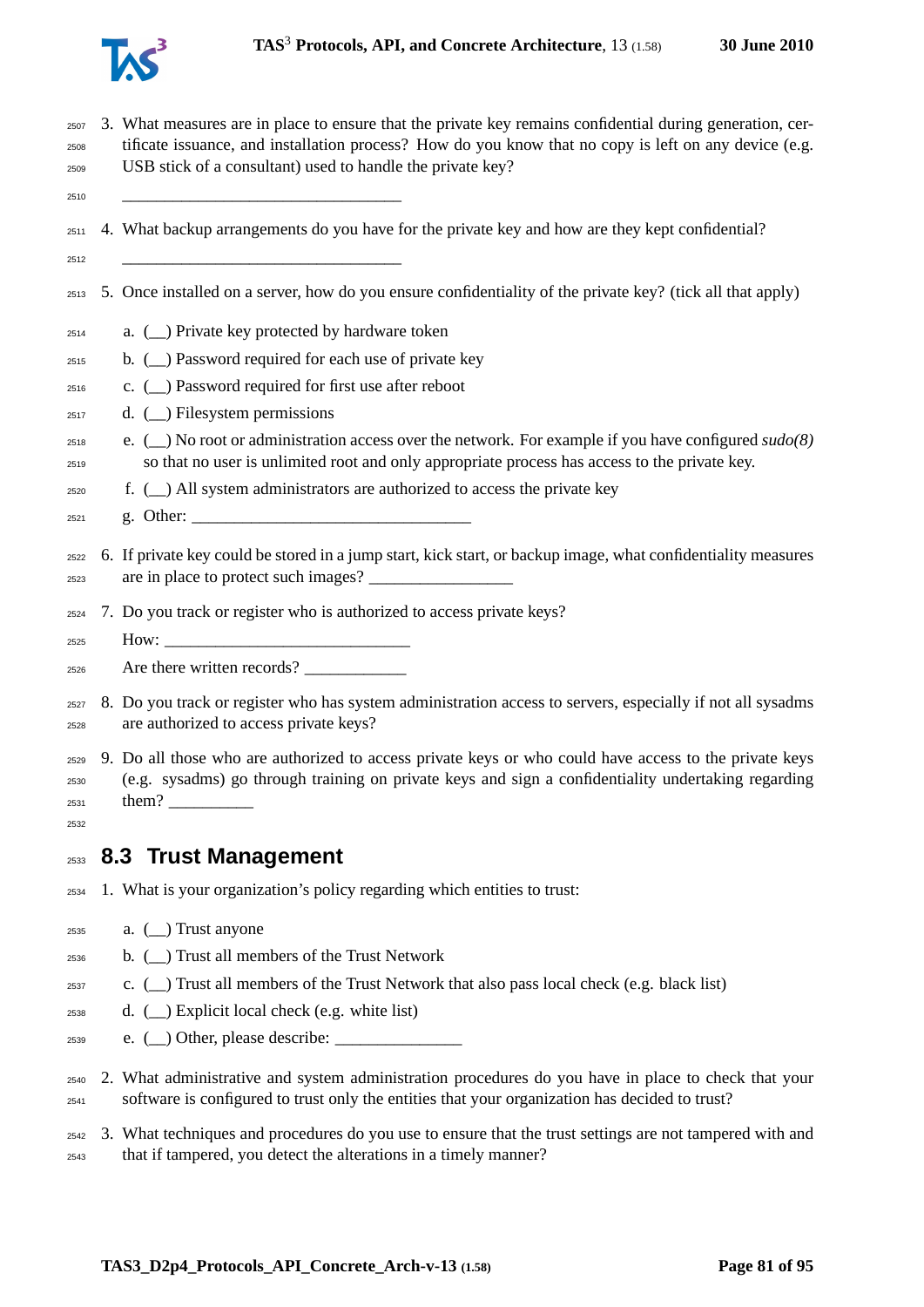

## **8.4 Threat and Risk Assessments**

- $_{2546}$  1. Have you reviewed TAS<sup>3</sup> Threat Analysis document [\[TAS3THREAT\]](#page-93-1)?
- 2547 2. Have you reviewed TAS<sup>3</sup> Risk Assessment document [\[TAS3RISK\]](#page-93-2)?
- 3. With respect to the services you plan to deploy, which of the mitigation techniques discussed in [\[TAS3RISK\]](#page-93-2) do you plan to implement?
- 

## **8.5 Service Provider Questions**

- $_{2552}$  1. What is your Entity ID?
- Entity ID is decided by you, the organization operating the service. It should be a URL pointing to your SAML metadata. Typically it consists of your domain name, some local path, and possibly of software package dependent part. For example, in
- https://sp.example.com/svc?o=B
- the domain name is "sp.example.com", the local path is "/svc" and the product dependent part is " $?o=B$ ". The local path depends on how your web server is configured. Consult product documen-tation for the product dependent part, if any.
- 2. Does your site support Well Known Location method of SAML metadata exchange (i.e. the metadata is available in the Entity ID URL, consult product documentation if in doubt)?
- $_{2562}$  (\_) Yes, (\_) No
- If not, what alternative arrangements do you have for metadata exchange?
- 3. How do you provide audit drilldown? (check all that apply)
- a.  $\qquad)$  Stand alone web GUI. URL:
- $_{2566}$  b. () iFrame widget Web GUI. URL:
- c. (\_\_) Audit drill down web service (ServiceType "urn:tas3:audit:2010-06")
- 4. Have you successfully tested sending messages to the Audit Event Bus?
- 

### **8.5.1 Front End (FE) Single Sign-On Questions**

- 1. Is your software SAML 2.0 compliant? Is it certified? When, by whom: \_\_\_\_
- 2. Can your software handle ID-WSF 2.0 discovery bootstrap?
- 3. Which IdPs do you plan to use?
- 4. Have you exchanged metadata with the IdP?
- 5. Have you successfully tested SSO with the IdP?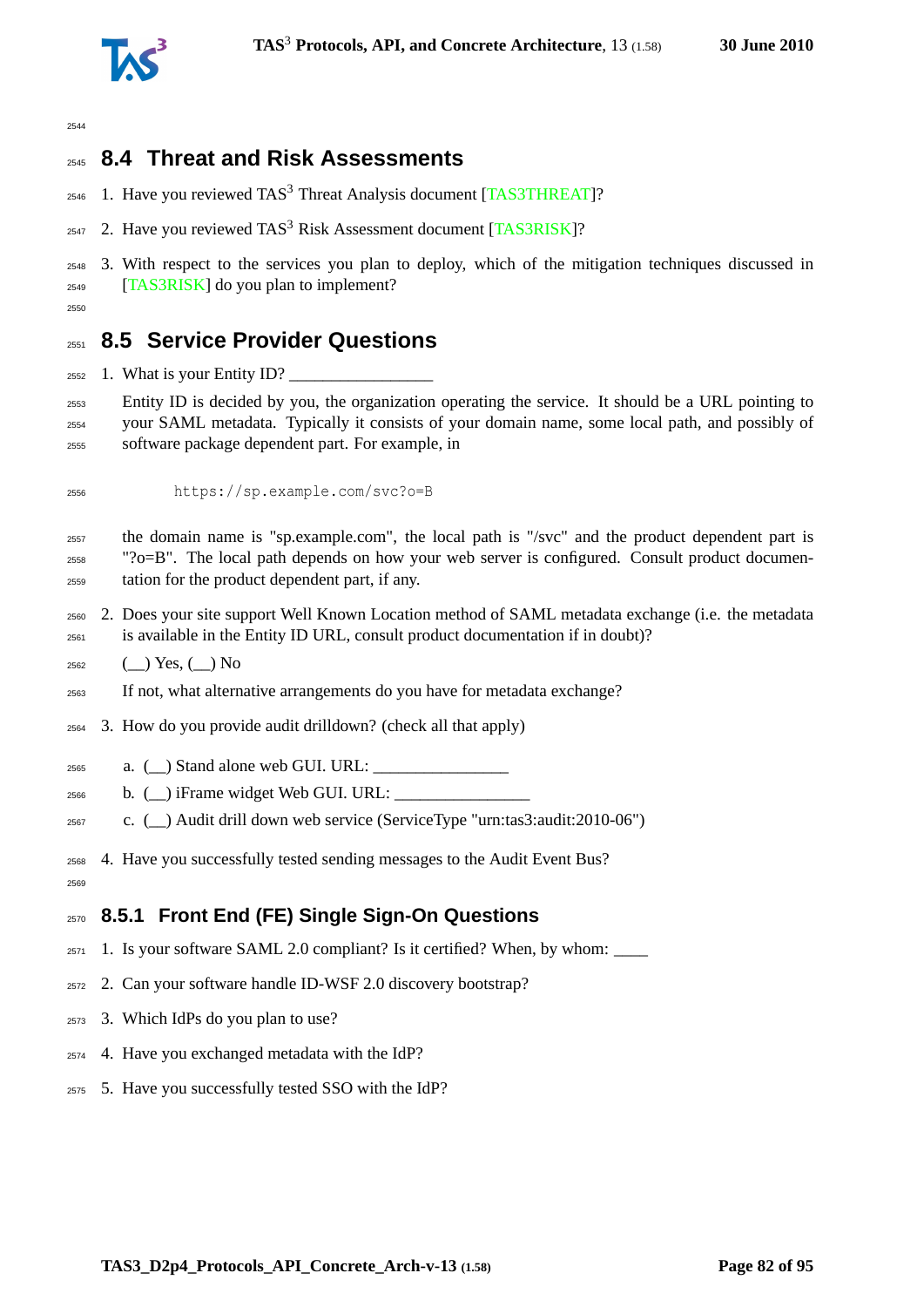

| 2576                 |                                                                                                                                                                                                                                                                                                               |
|----------------------|---------------------------------------------------------------------------------------------------------------------------------------------------------------------------------------------------------------------------------------------------------------------------------------------------------------|
| 2577                 | 8.5.2 Web Service Provider (WSP) Questions                                                                                                                                                                                                                                                                    |
| 2578                 | 1. Is your software $TAS3$ or ID-WSF 2.0 compliant?                                                                                                                                                                                                                                                           |
| 2579                 | Is it certified? When, by whom: ________                                                                                                                                                                                                                                                                      |
| 2580                 | 2. Have you determined                                                                                                                                                                                                                                                                                        |
| 2581                 |                                                                                                                                                                                                                                                                                                               |
| 2582                 |                                                                                                                                                                                                                                                                                                               |
| 2583                 | c. Entity ID of your service (usually different from SOAP endpoint): ________                                                                                                                                                                                                                                 |
| 2584                 | d. Service Type URI of your service: __________                                                                                                                                                                                                                                                               |
| 2585<br>2586<br>2587 | The Service Type URI designates the type of service you provide. If you are providing a standard-<br>ized service, the relevant standard should specify what the Service Type URI is for services of that<br>type. All instances of the service use the same Service Type URI. Some well known Service Types: |
| 2588                 | • "urn:ios:pds:2010-05:dst-2.1" - Internet of Subjects Personal Data Store                                                                                                                                                                                                                                    |
| 2589                 | • "urn:liberty:id-sis-dap:2006-08:dst-2.1" - Liberty ID Directory Access Protocol                                                                                                                                                                                                                             |
| 2590                 | • "urn:liberty:id-sis-cb:2004-10" - Liberty Contact Book Service                                                                                                                                                                                                                                              |
| 2591                 | • "urn:liberty:id-sis-gl:2005-07" - Liberty Geolocation Service                                                                                                                                                                                                                                               |
| 2592                 | • "http://www.3gpp.org/ftp/Specs/archive/23_series/23.140/schema/REL-6-MM7-1-4"                                                                                                                                                                                                                               |
| 2593                 | - ID-MM7 messaging service                                                                                                                                                                                                                                                                                    |
| 2594<br>2595<br>2596 | If you created the service yourself, you can pick the URI as you please, provided that it is globally<br>unique. The usual convention is to use the namespace URI of the top level XML element of the<br>service payload, i.e. the namespace of the first child element of SOAP Envelope Body element.        |
| 2597                 | 3. Have you registered your service end point with a Discovery Service?                                                                                                                                                                                                                                       |
| 2598<br>2599         | Often the Discovery Service Provider or IdP provides a registration interface on the web. For example<br>the TAS <sup>3</sup> IdP provides "Circle of Trust Manager" at URL https://idp.tas3.eu/cot/                                                                                                          |
| 2600<br>2601         | If you do not plan to use discovery, what arrangements do you plan to use to locate your service? What<br>arrangements do you plan to make for issuing security tokens for accessing your service?                                                                                                            |
| 2602                 | 4. Have you successfully tested calling your web service from a third party web service client?                                                                                                                                                                                                               |
| 2603                 | 5. Is your service an identity service, i.e. does it need to know something about the user?                                                                                                                                                                                                                   |
| 2604<br>2605         | 6. Does your service need persistent handle to user, e.g. to track something about the user (this question<br>aims to establish whether your service needs to see persistent or transient NameID)?                                                                                                            |
| 2606                 | 7. What types of credentials need to be presented upon web service call to authorize the call?                                                                                                                                                                                                                |
| 2607<br>2608         | This question aims at determining what credentials your callers will need to gather and present. We do<br>not need full description of your policy.                                                                                                                                                           |
| 2609<br>2610         | 8. Do you need user to consent to anything and how do you arrange to obtain consent when needed? Do<br>you plan to use the Interaction Service facility and/or handle Interaction Redirect?                                                                                                                   |
| 2611<br>2612         | 9. Are you capable to act as a Credentials and Privacy Negotiation server? If yes, please provide end point<br>URL:                                                                                                                                                                                           |
|                      | 2613 10. What security mechanisms are you willing and able to support                                                                                                                                                                                                                                         |
| 2614                 | a. (_) Bearer Token                                                                                                                                                                                                                                                                                           |

b. (\_\_) Holder of Key Token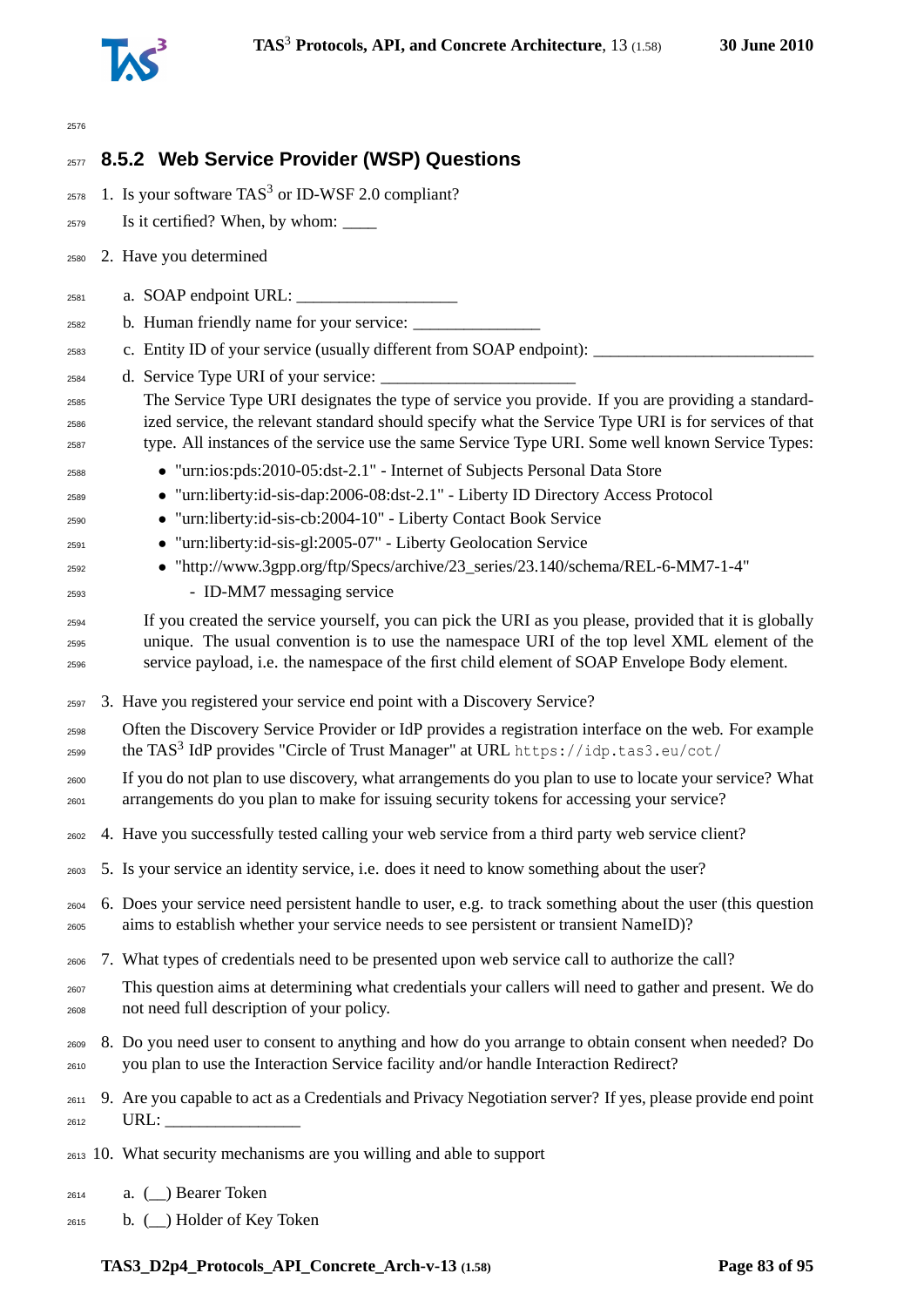

| 2616         | c. $($ $)$ X509 signature without token                                                                                                            |
|--------------|----------------------------------------------------------------------------------------------------------------------------------------------------|
| 2617         | d. $(\_)$ None                                                                                                                                     |
|              | 2618 11. Which Policy Enforcement Points do you implement?                                                                                         |
| 2619         | a. (_) Request Out PEP                                                                                                                             |
| 2620         | b. $(\_)$ Response In PEP                                                                                                                          |
| 2621         | c. $\qquad)$ Other, please describe: $\qquad \qquad$                                                                                               |
|              | 2622 12. Which Policy Decision Point do you use?                                                                                                   |
| 2623         | a. $(\_)$ Internal or built in                                                                                                                     |
| 2624         | b. (_) External XACML PDP                                                                                                                          |
| 2625         | c. $\qquad)$ Other:                                                                                                                                |
|              | 2626 13. Which obligations or policy languages do you use or support? (tick all that apply)                                                        |
| 2627         | a. $(\_)$ SOL1                                                                                                                                     |
| 2628         | $b.$ ( $\Box$ ) Permis                                                                                                                             |
| 2629         | c. $(\_)$ XACML2                                                                                                                                   |
| 2630         | d. $(\_)$ Other, please specify: $\_$                                                                                                              |
| 2631         |                                                                                                                                                    |
| 2632         | 8.5.3 Attribute Authority Questions                                                                                                                |
| 2633         | These questions are in addition to the WSP questions of the previous section. You should answer these                                              |
| 2634         | questions if you are authority for, store, or broker user data, such as Personally Identifiable Information                                        |
| 2635         | (PII).                                                                                                                                             |
| 2636         | 1. What is the nature and sensitivity of the user data you handle?                                                                                 |
| 2637         | 2. What obligations do you pledge to honour with respect to user data trusted in your possession?                                                  |
| 2638<br>2639 | Either describe in prose or provide specific policies using Simple Obligations Language 1 (SOL1) or<br>other obligations language you plan to use. |
| 2640         | 3. What obligations do you require other party to honour with respect to user data you release?                                                    |
|              |                                                                                                                                                    |

- *Either describe in prose or provide specific policies using Simple Obligations Language 1 (SOL1) or other obligations language you plan to use.*
- 2643 4. Do you have automatic mechanims for satisfying the obligations you pledged? Please describe:
- 5. Do you have automatic mechanims for verifying that the requesting party pledges to respect the obli-gations you issue?
- 6. What mechanisms do you provide to user and trust network operator to verify that you have complied with your pledges?
- 7. What mechanisms do you have or require from others to verify that they have complied with their pledges?
- 8. How do you protect the confidentiality of the stored user data? Describe any filesystem and crypto-graphic protections you employ.
- 9. How do you provide Right of Access, Rectification, and Deletion?

#### **TAS3\_D2p4\_Protocols\_API\_Concrete\_Arch-v-13 (1.58) Page 84 of [95](#page-94-0)**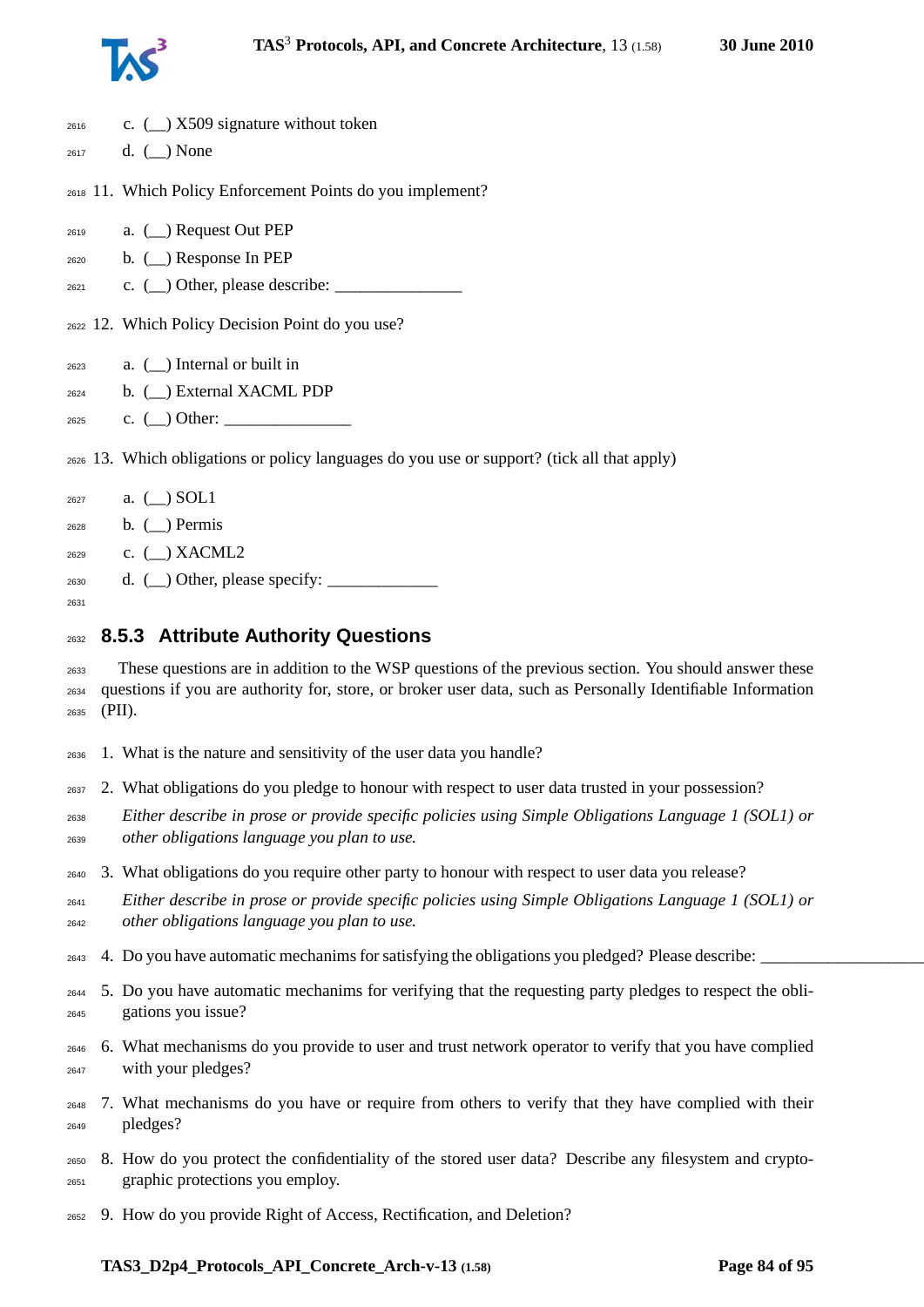

| 2653                 |                                                                                                                                                                          |
|----------------------|--------------------------------------------------------------------------------------------------------------------------------------------------------------------------|
| 2654                 | b. $(\_)$ iFrame widget Web GUI. URL: $\_$                                                                                                                               |
| 2655                 | c. $(\_)$ Other method: $\_$                                                                                                                                             |
| 2656<br>2657         | 10. In the eventuality of Rectification or Deletion, are you able to notify the parties to whom you have<br>released the data in past?                                   |
| 2658<br>2659<br>2660 | 11. What is your policy towards data requestors who refuse to subscribe to notifications? What about<br>receipients that subscribed, but refuse the actual notification? |
| 2661                 | 8.5.4 Web Service Client (WSC) Questions                                                                                                                                 |
| 2662<br>2663         | A FE or WSP may act in secondary role of Web Service Client (WSC). If you call other web services<br>you should answer these questions.                                  |
| 2664                 | 1. Is your software $TAS3$ or ID-WSF 2.0 compliant?                                                                                                                      |
| 2665                 |                                                                                                                                                                          |
| 2666                 | 2. Are you able to use Credentials and Privacy Negotiation agent?                                                                                                        |
| 2667                 | 3. Are you able to handle Interaction Redirect if requested by WSP?                                                                                                      |
| 2668                 | 4. What security mechanisms are you willing and able to support                                                                                                          |
| 2669                 | a. (_) Bearer Token                                                                                                                                                      |
| 2670                 | b. $(\_)$ Holder of Key Token                                                                                                                                            |
| 2671                 | c. $\left(\_\right)$ X509 signature without token                                                                                                                        |
| 2672                 | d. $(\_)$ None                                                                                                                                                           |
| 2673                 | 5. Which Policy Enforcement Points do you implement?                                                                                                                     |
| 2674                 | a. $(\_)$ Request Out PEP                                                                                                                                                |
| 2675                 | b. $(\_)$ Response In PEP                                                                                                                                                |
| 2676                 | c. $(\_)$ Other, please describe: $\_$                                                                                                                                   |
| 2677                 | 6. Which Policy Decision Point do you use?                                                                                                                               |
| 2678                 | a. $(\_)$ Internal or built in                                                                                                                                           |
| 2679                 | b. (_) External XACML PDP                                                                                                                                                |
| 2680                 | c. $\qquad)$ Other:                                                                                                                                                      |
| 2681                 | 7. Which obligations or policy languages do you use or support? (tick all that apply)                                                                                    |
| 2682                 | a. $(\_)$ SOL1                                                                                                                                                           |
| 2683                 | b. $\Box$ Permis                                                                                                                                                         |
| 2684                 | c. $(\_)$ XACML2                                                                                                                                                         |
| 2685                 | d. $(\_)$ Other, please specify: $\_$                                                                                                                                    |
| 2686                 | 8. What obligations do you pledge to honour with respect to user data returned to you?                                                                                   |
| 2687                 | Either describe in prose or provide specific policies using Simple Obligations Language 1 (SOL1) or                                                                      |
|                      |                                                                                                                                                                          |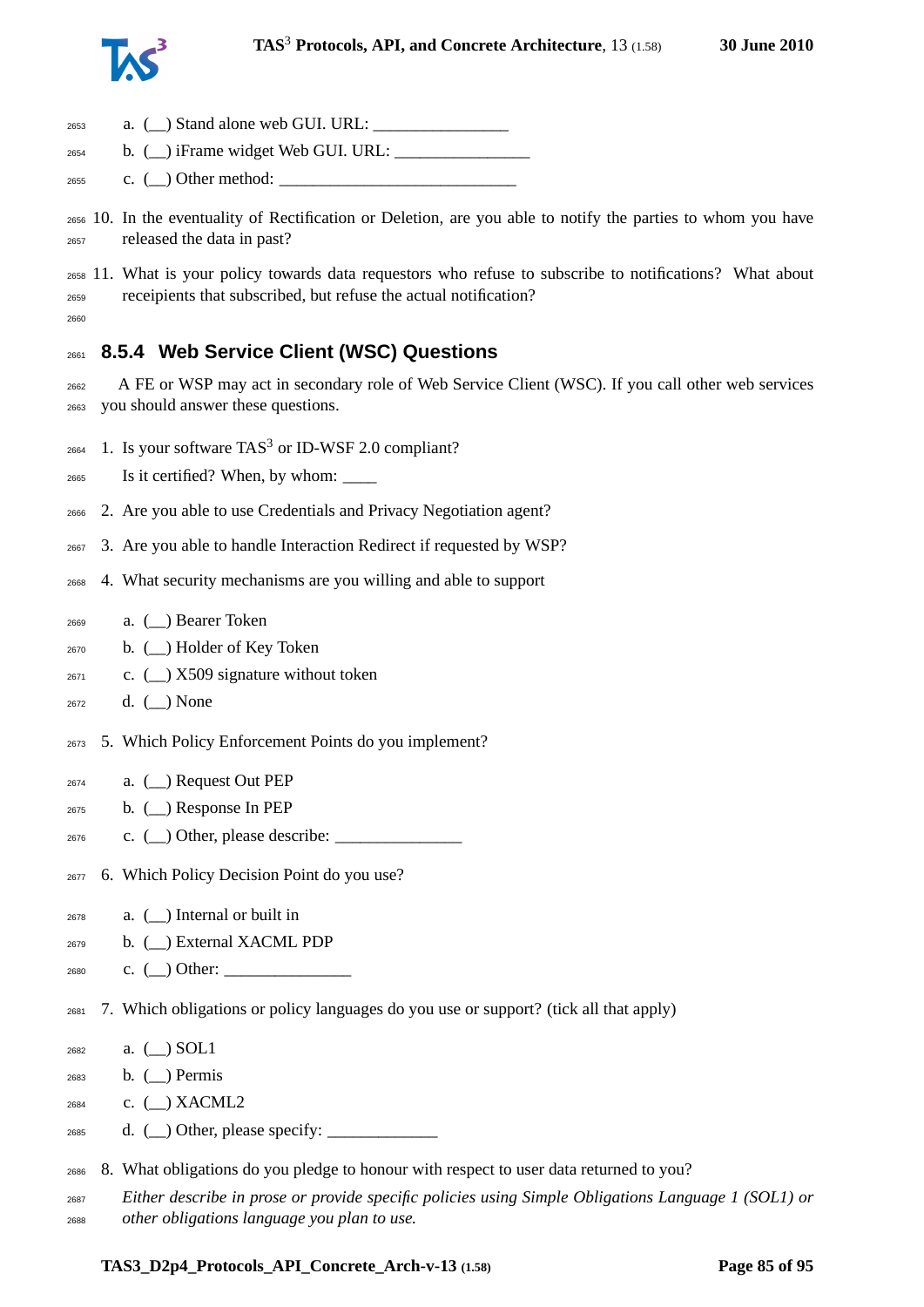

- 9. What obligations do you require other party to honour with respect to user data you send?
- *Either describe in prose or provide specific policies using Simple Obligations Language 1 (SOL1) or other obligations language you plan to use.*
- $_{2692}$  10. Do you have automatic mechanims for satisfying the obligations you pledged? Please describe:
- 11. What mechanisms do you provide to user and trust network operator to verify that you have complied with your pledges?
- 12. What mechanisms do you have or require from others to verify that they have complied with their pledges?
- 

## **8.6 Single Sign-On Identity Provider (IdP), Discovery Service, Dis-covery Registry, Identity Mapper, or Delegation Service Questions**

- 1. Is your software SAML 2.0 and TAS<sup>3</sup> or ID-WSF 2.0 compliant?
- $_{2701}$  Is it certified? When, by whom:
- 2. If your IdP or Discovery Service provides attributes, also answer questions in the Attribute Authority section, above.
- 

#### **8.6.1 Identity Provider Questions**

- 1. What authentication methods do you support (tick all that apply)
- a. (\_\_) One Time Password Token, such as Yubikey, RSA token, or similar
- b. (\_\_) Client certificate at user level or eID card
- c. (\_\_) Mobile phone based authentication
- d. (\_\_) Desktop Login based authentication
- e. (\_\_) Username and password
- $\text{2712} \quad \text{f. } (\_) \text{Other, please specify: } \_$
- 2. What user intake or vetting procedures do you have?
- 3. What authentication context classes do you support and how do they map to the intake and authen- tication methods you support? Please specify the URIs that will be used to indicate these in various protocol transactions.
- 4. What types of NameIDs are you willing and able to support (tick all that apply)?
- a. (\_\_) Persistent per entity pseudonyms
- b.  $\Box$ ) Transient per entity
- c. (\_\_) Persistent shared unique id (e.g. globally unique id or "national id")
- $_{2721}$  d. () Transient shared (e.g. random ID shared across many entities)
- 5. Can you push attributes (if you can, you are also an Attribute Authority, see above)?
- 6. Do you support ID-WSF 2.0 discovery bootstrap attribute?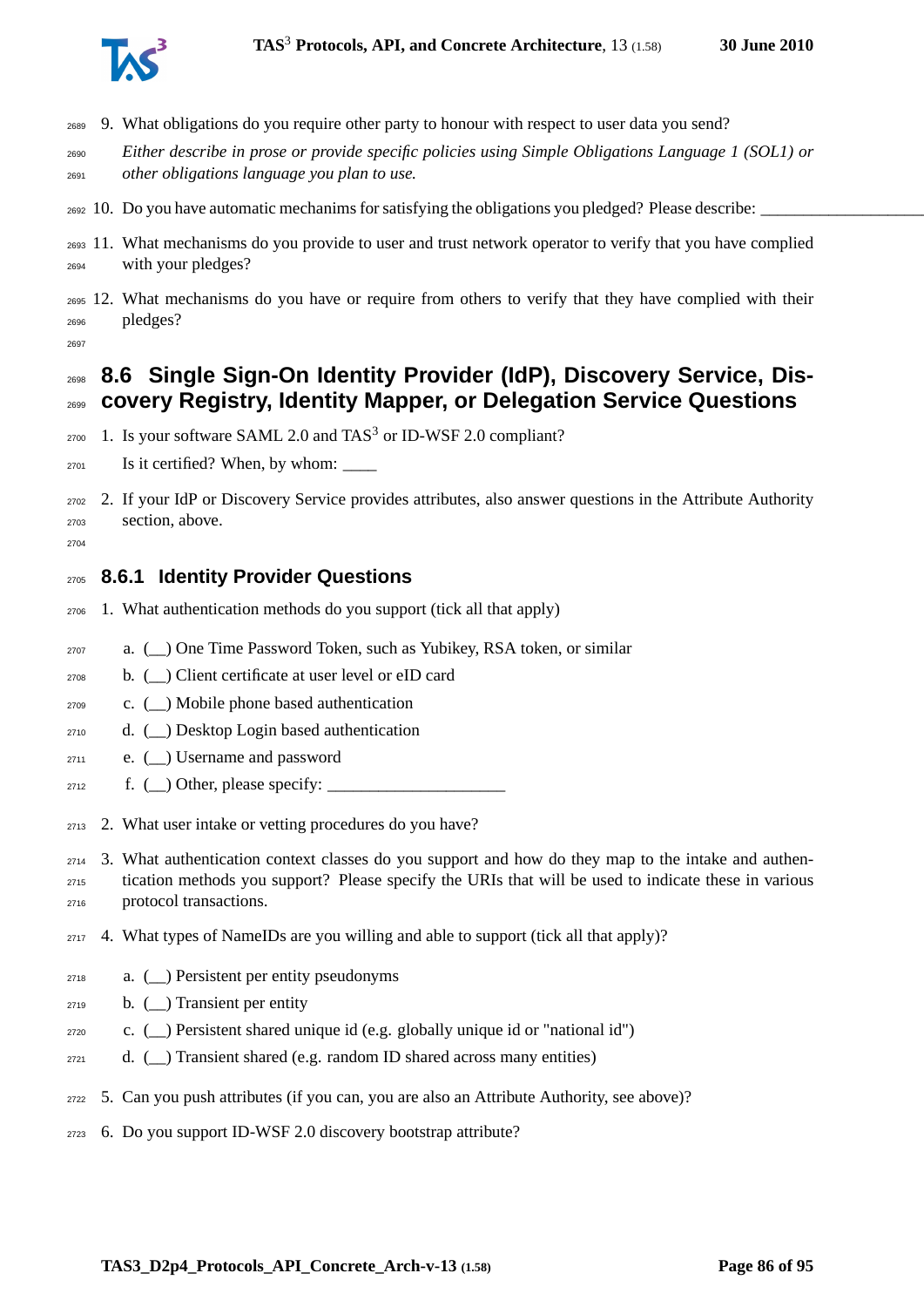

#### 

|      | 2725 8.6.2 Discovery Service Questions                                                    |
|------|-------------------------------------------------------------------------------------------|
| 2726 | 1. What registration mechanisms do you provide for WSPs?                                  |
| 2727 | URL of the registration interface:                                                        |
| 2728 | 2. What security mechanisms are you willing and able to support                           |
| 2729 | a. $\Box$ ) Bearer Token                                                                  |
| 2730 | b. (_) Holder of Key Token                                                                |
| 2731 | c. $($ $)$ X509 signature without token                                                   |
| 2732 | d. $(\_)$ None                                                                            |
| 2733 | 3. What types of NameIDs are you willing and able to support (tick all that apply)?       |
| 2734 | a. $(\_)$ Persistent per entity pseudonyms                                                |
| 2735 | b. $($ ) Transient per entity                                                             |
| 2736 | c. $(\_)$ Persistent shared unique id (e.g. globally unique id or "national id")          |
| 2737 | d. $(\_)$ Transient shared (e.g. random ID shared across many entities)                   |
| 2738 | 4. Can you push attributes? (if you can you are also an Attribute Authority)              |
| 2739 | 5. Do you support pruning discovery results by trust scoring?                             |
| 2740 | 6. Do you support pruning discovery results based on Credentials and Privacy Negotiation? |

<sup>2</sup>

# **8.7 Any Other Architectural Role**

 As other TAS<sup>3</sup> architectural roles are less common and require special considerations, this questionnaire does not try to cover them. Please contact TAS<sup>3</sup> consortium for further guidance.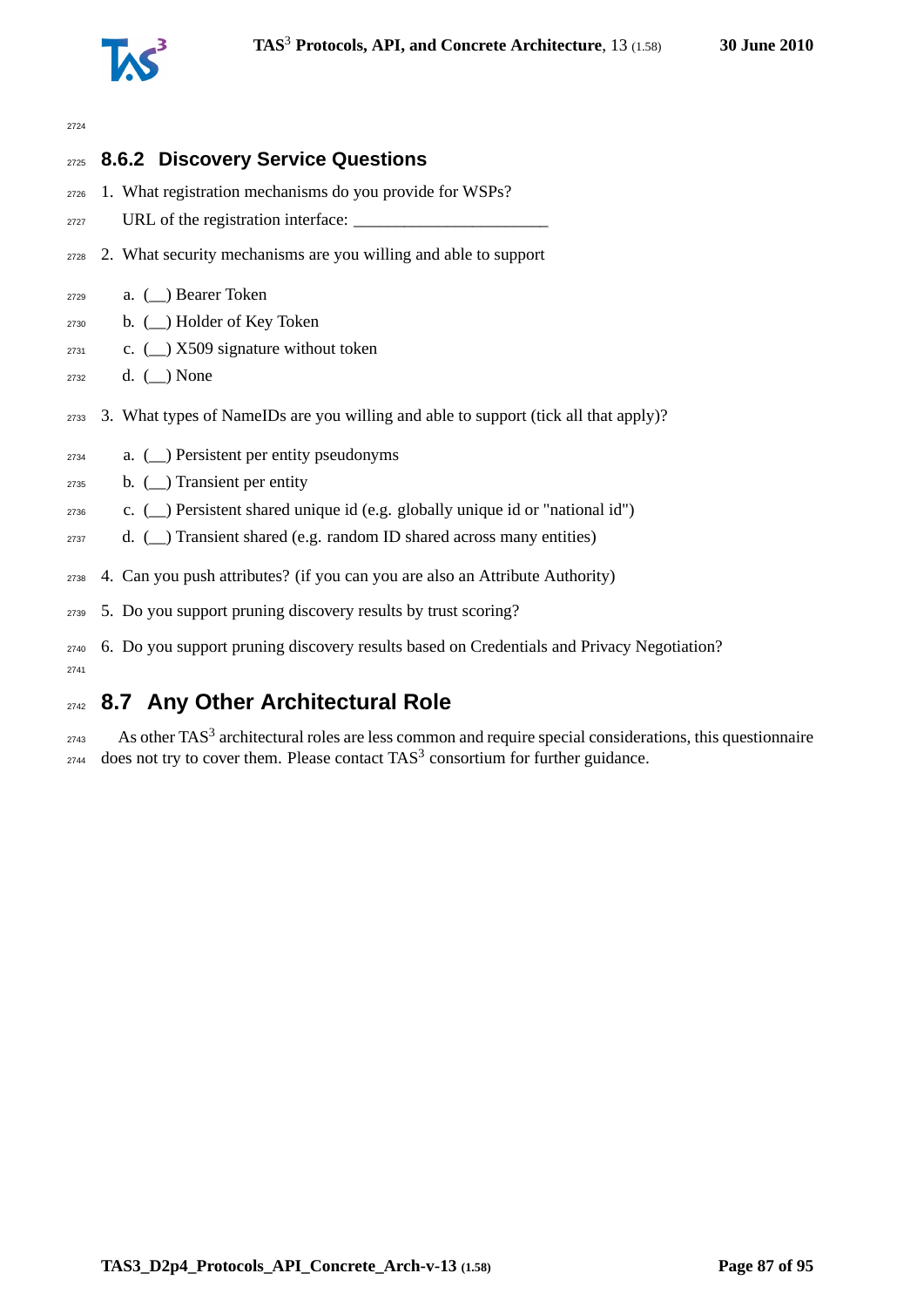



# **Bibliography**

- [AAPML] Prateek Mishra, ed.: "AAPML: Attribute Authority Policy Markup Language", Working Draft 08, Nov. 28, 2006, Liberty Alliance / Oracle. http://www.oracle.com/technology/tech/standards/idm/igf/pdf/IGF-AAPML-spec-08.pdf
- [AcctSvc] "Liberty ID-WSF Accounting Service Specification"
- [AdvClient] "Liberty ID-WSF Advanced Client Technologies Overview", liberty-idwsf-adv-clientv1.0.pdf
- [AeGArch07] "D3.1 Access-eGov Platform Architecture", Access-eGov consortium, Feb 12, 2007. http://www.accessegov.org/acegov/uploadedFiles/webfiles/cffile\_4\_3\_07\_3\_25\_17\_PM.pdf, also http://www.accessegov.org/acegov/web/uk/index.jsp?id=50268
- [Alberts01] Alberts, C. J., & Dorofee, A. J. (2001). OCTAVE Criteria Version 2.0. Tech. report CMU/SEI-2001-TR-016. ESC-TR-2001-016.
- [AMQP06] "AMQP: A General-Purpose Middleware Standard" (a.k.a Advanced Message Queueing Protocol), 2006.
- [Anderson07] Anne Anderson: "Web Services Profile of XACML (WS-XACML) Version 1.0", Working Draft 10, OASIS XACML Technical Committee, 10 August 2007, available at http://www.oasis-open.org/committees/download.php/24950/xacml-3.0-profilewebservices-v1-wd-10.zip
- [BraberEA07] Den Braber, F., Hogganvik, I., Lund, M. S., Stølen, K., & Vraalsen, F. (2007). Modelbased security analysis in seven steps - a guided tour to the CORAS method. BT Technology Journal, 25(1), pp. 101-117.
- [CardSpace] InfoCard protocol (aka CardSpace) from Microsoft
- [CARML] Phil Hunt and Prateek Mishra, eds.: "Liberty IGF Client Attribute Requirements Markup Language (CARML) Specification", Draft 1.0-12, Liberty Alliance, 2008. http://www.projectliberty.org/liberty/resource\_center/specifications/igf\_1\_0\_specs
- [Castano07] Castano, S., Ferrara, A., Montanelli, S., Hess, G. N., and Bruno, S. (2007). State of the art on ontology coordination and matching. Report FP6-027538, BOEMIE.
- [Chadwick08] David Chadwick: "Functional Components of Grid Service Provider Authorisation Service Middleware", Open Grid Forum, 17 September, 2008. (\*\*\* AuthzFunc0.7.doc)
- [Chadwick09] David Chadwick: "FileSpace An Alternative to CardSpace that supports Multiple Token Authorisation and Portability Between Device". Presented at IDtrust 2009, the 8th Symposium on Identity and Trust on the Internet, NIST, Gaithersberg, April 2009. Available from http://middleware.internet2.edu/idtrust/2009/papers/08-chadwickfilespace.pdf
- [ChadwickEA09] David W Chadwick, Sassa Otenko and Tuan Anh Nguyen. "Adding Support to XACML for Multi-Domain User to User Dynamic Delegation of Authority". International Journal of Information Security. Volume 8, Number 2 / April, 2009 pp 137-152. DOI 10.1007/s10207-008-0073-y
- [ChadwickEA09b] David W Chadwick, Linying Su, Romain Laborde: "Use of XACML Request Context to Obtain an Authorisation Decision". GFD.159. 13 November 2009. Available from http://www.ogf.org/documents/GFD.159.pdf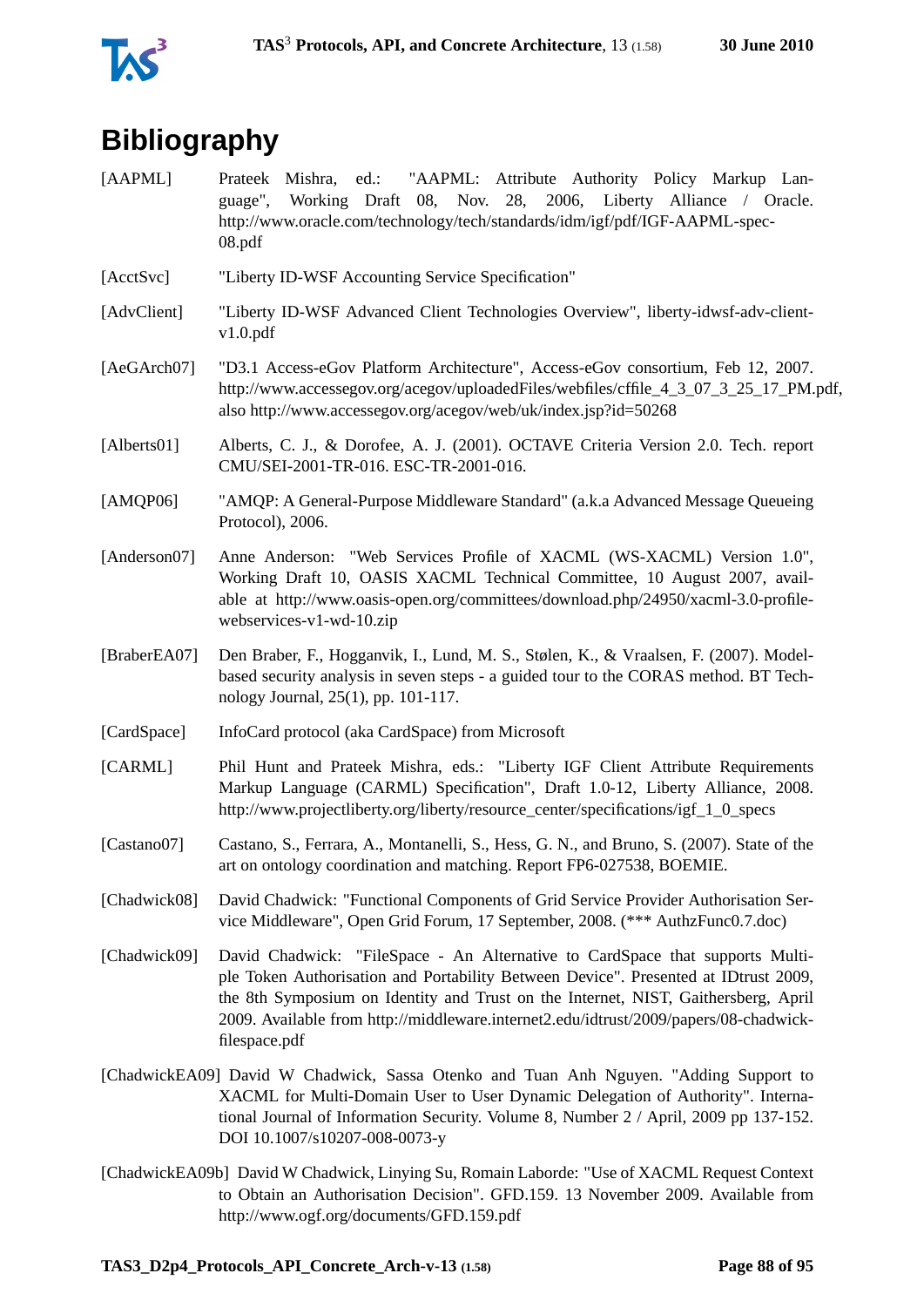[ChadwickSu09] David Chadwick, Linying Su: "Use of WS-TRUST and SAML to access a Credential Validation Service". GFD.157. 13 November 2009. Available from http://www.ogf.org/documents/GFD.157.pdf

[CogWalkthruWeb] http://www.cc.gatech.edu/classes/cs3302/documents/cog.walk.html

- [CVS-SAML-WS-Trust] David Chadwick and Linying Su: "Use of WS-TRUST and SAML to access a Credential Validation Service", Open Grid Forum, 2008. (\*\*\* WS-TrustProfile0.8.doc)
- [DahlEA07] Dahl, H., Hogganvik, I., & Stølen, K. (2007). Structured semantics for the CORAS security risk modelling language. Pre-proceedings of the 2nd International Workshop on Interoperability Solutions on Trust, Security, Policies and QoS for Enhanced Enterprise Systems (IS-TSPQ'07), (pp. 79-92).
- [DesignPat] "Liberty ID-WSF Design Patterns", liberty-idwsf-dp-v1.0.pdf
- [Dieng98] Dieng, R. and Hug, S. (1998). Comparison of "personal ontologies" represented through conceptual graphs. In Proceedings of the 13th European Conference on Artificial Intelligence (ECAI 98), pages 341-345, Brighton, UK.
- [Disco2] Cahill, ed.: "Liberty ID-WSF Discovery service 2.0", liberty-idwsf-disco-svc-2.0-erratav1.0.pdf from http://projectliberty.org/resource\_center/
- [Disco12] Liberty ID-WSF Discovery service 1.2 (liberty-idwsf-disco-svc-v1.2.pdf)
- [DST11] Liberty DST v1.1
- [DST21] Sampo Kellomäki and Jukka Kainulainen, eds.: "Liberty Data Services Template 2.1", Liberty Alliance, 2007. liberty-idwsf-dst-v2.1.pdf from http://projectliberty.org/resource\_center/specifications/
- [DST20] Sampo Kellomäki and Jukka Kainulainen, eds.: "Liberty DST v2.0", Liberty Alliance, 2006.
- [Enisa10] Inventory of Risk Management / Risk Assessment Methods. http://rminv.enisa.europa.eu/rm\_ra\_methods.html (fethced 25.6.2010)
- [FF12] Liberty ID Federation Framework 1.2, Protocols and Schemas
- [FMC03] Frank Keller, Siegfried Wendt: "FMC: An Approach Towards Architecture-Centric System Development", Hasso Plattner Institute for Software Systems Engineering, 2003.
- [FMCWeb] "Fundamental Modeling Concepts" http://fmc-modeling.org/

[GiraoSarma10] João Girão and Amardeo Sarma: "IDentity Engineered Architecture (IDEA)", in Towards the Future Internet, G. Tselentis et al. (Eds.), IOS Press, 2010. (STAL9781607505396-0085.pdf)

- [HafnerBreu09] Hafner & Breu: "Security Engineering for Service-Oriented Architectures", Springer, 2009.
- [Hardt09] Dick Hardt and Yaron Goland: "Simple Web Token (SWT)", Version 0.9.5.1, Microsoft, Nov. 4, 2009 (SWT-v0.9.5.1.pdf)
- [IAF] Russ Cutler, ed.: "Identity Assurance Framework", Liberty Alliance, 2007. File: liberty-identity-assurance-framework-v1.0.pdf (from http://projectliberty.org/liberty/resource\_center/papers)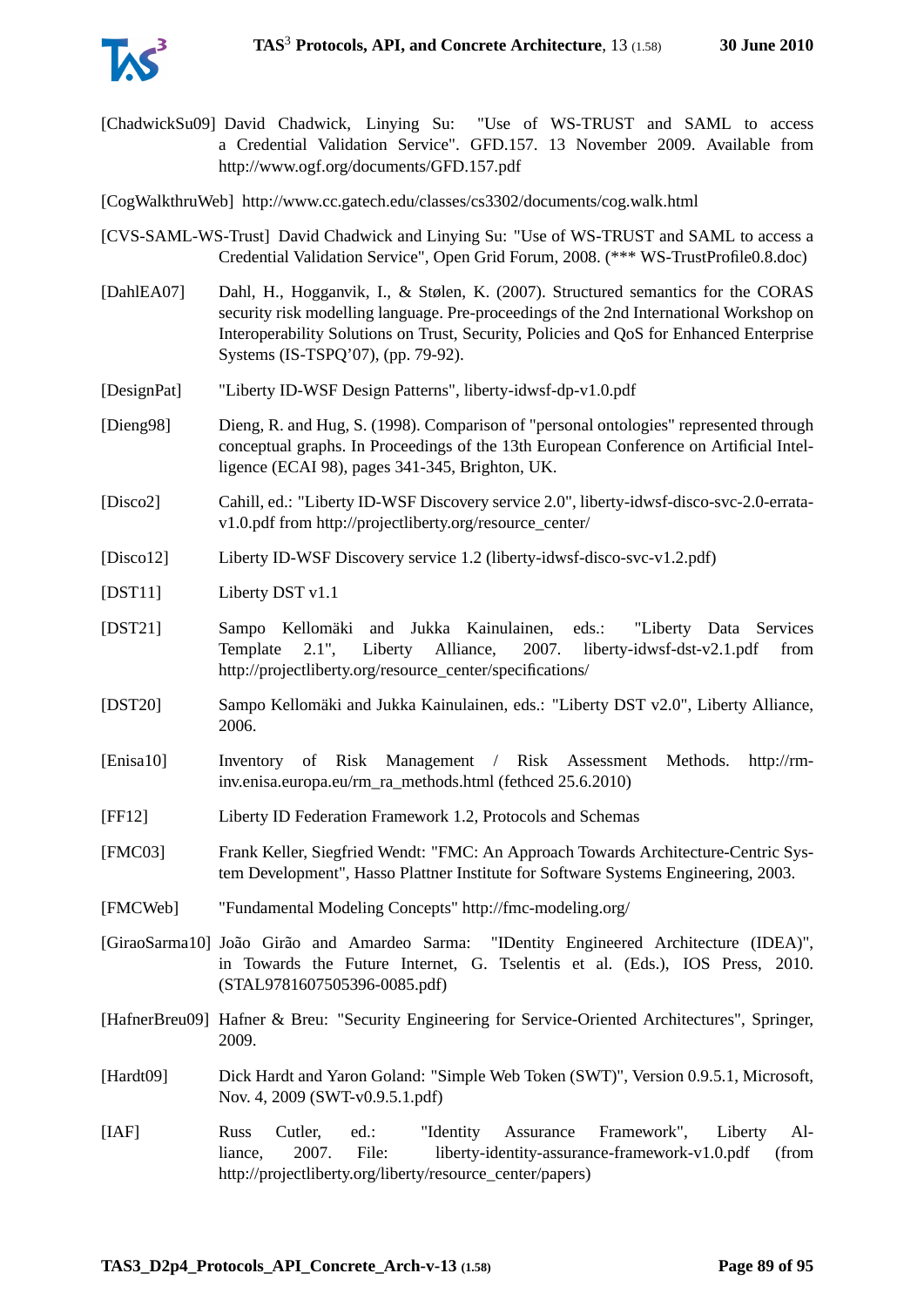

- [ICAMSAML2] Terry McBride and Dave Silver, eds.: "Federal Identity, Credentialing, and Access Management Security Assertions Markup Language (SAML) 2.0 Profile", version 0.1.0 draft, Feb 17, 2010, Federal-ICAMSC-SAML-20-Profile-Draftv010-36529.pdf
- [IDDAP] Sampo Kellomäki, ed.: "Liberty Identity based Directory Access Protocol", Liberty Alliance, 2007.
- [IDFF12] http://www.projectliberty.org/resources/specifications.php
- [IDFF12meta] Peted Davis, ed., "Liberty Metadata Description and Discovery Specification", version 1.1, Liberty Alliance Project, 2004. (liberty-metadata-v1.1.pdf)
- [IDPP] Sampo Kellomäki, ed.: "Liberty Personal Profile specification", Liberty Alliance, 2003.
- [IDWSF08] Conor Cahill et al.: "Liberty Alliance Web Services Framework: A Technical Overview", Liberty Alliance, 2008. File: idwsf-intro-v1.0.pdf (from http://projectliberty.org/liberty/resource\_center/papers)
- [IDWSF2IOP] Eric Tiffany, ed.:"Liberty ID-WSF 2.0 Interoperability Testing Procedures", Version Draft 1.0-01, 16. Aug. 2006. File: ID-WSF-2-0-TestProcedures-v1-01.pdf, from http://projectliberty.org/
- [IDWSF2MRD] "Liberty ID-WSF 2.0 Marketing Requirements Document", Liberty Alliance, 2006. File: liberty-idwsf-2.0-mrd-v1.0.pdf (from http://projectliberty.org/liberty/strategic\_initiatives/requirements/)
- [IDWSF2Overview] "Liberty ID-WSF Architecture Overview", liberty-idwsf-overview-v2.0.pdf from http://projectliberty.org/resource\_center/specifications
- [IDWSF2SCR] "Liberty ID-WSF 2.0 Static Conformance Requirements", liberty-idwsf-2.0-scr-1.0 errata-v1.0.pdf
- [IDWSFSecPriv] "Liberty ID-WSF Security & Privacy Overview", liberty-idwsf-security-privacyoverview-v1.0.pdf from http://projectliberty.org/resource\_center/specifications/
- [IGF] "An Overview of the Identity Governance Framework", Liberty Alliance, 2007. File: overview-id-governance-framework-v1.0.pdf (from http://projectliberty.org/liberty/resource\_center/papers)
- [Interact2] "Liberty ID-WSF Interaction Service", liberty-idwsf-interaction-svc-2.0-errata-v1.0.pdf from http://projectliberty.org/resource\_center/specifications/
- [ISO27001] ISO standard 27001: http://www.iso.org
- [Kellomaki08] Sampo Kellomäki: "Query Extension for SAML AuthnRequest", feature request to OA-SIS Security Services Technical Committee (SSTC), 2008. See OASIS SSTC mailing list archive.
- [Levenshtein66] Levenshtein, V. I. (1966). Binary codes capable of correcting deletions, insertions and reversals. Soviet Physics Doklady, 10:707+.
- [LibertyInterFed] Carolina Canales Valenzuela, Sampo Kellomäki, eds.: "Access to Identity-Enabled Web Services in Cross-Border, Inter-Federation Scenarios", Liberty Alliance, 2007. File: access-to-identity-enabled-services-in-inter-cot-scenarios-v1.0.pdf (from http://projectliberty.org/liberty/resource\_center/papers)
- [LibertyLegal] Victoria Sheckler, ed.: "Contractual Framework Outline for Circles of Trust", Liberty Alliance, 2007. File: Liberty Legal Frameworks.pdf (from http://projectliberty.org/liberty/resource\_center/papers)

#### **TAS3\_D2p4\_Protocols\_API\_Concrete\_Arch-v-13 (1.58) Page 90 of [95](#page-94-0)**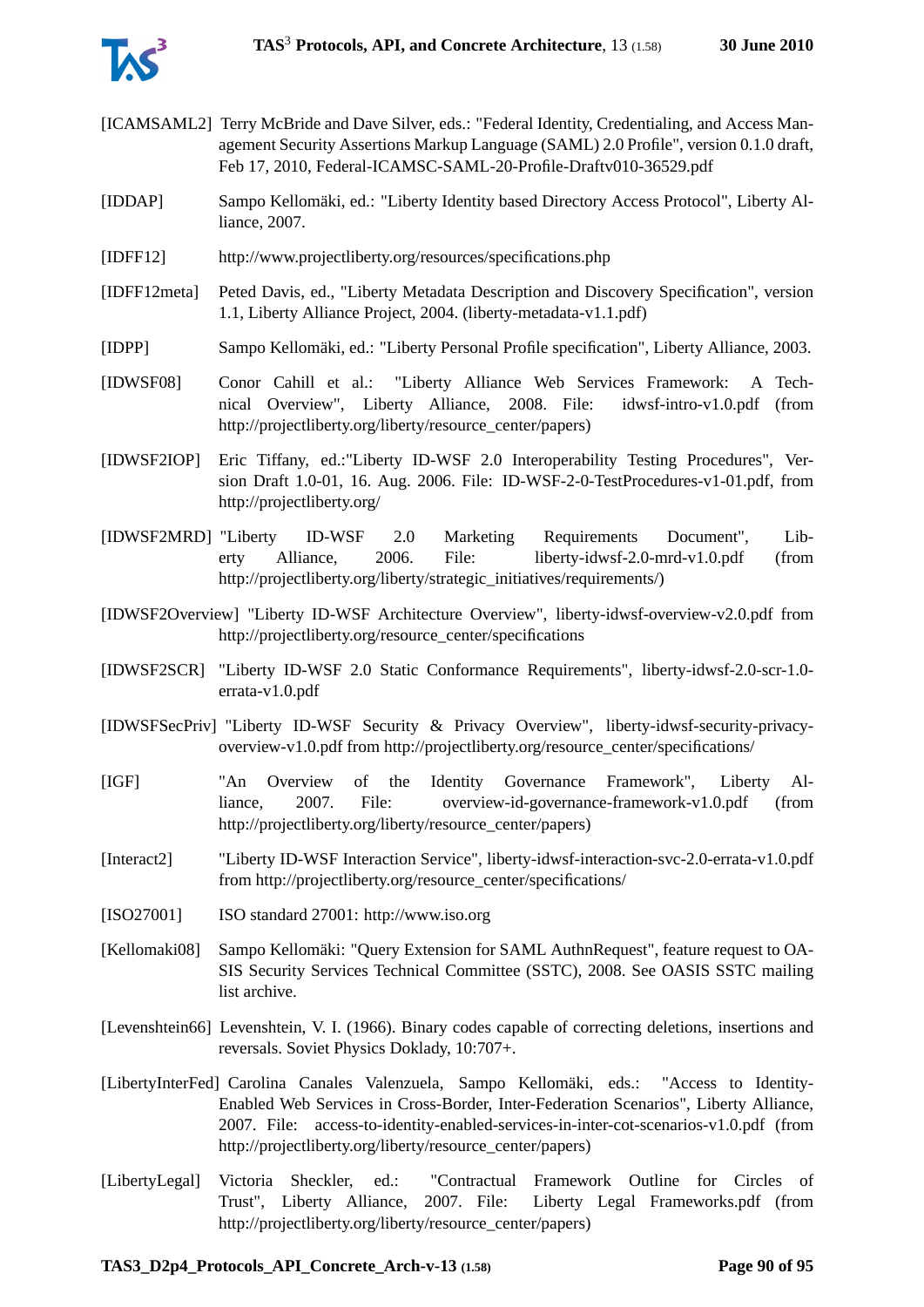

| [LibertyXF]   | Sampo Kellomäki, ed.: "Cross Operation of Single Sign-On, Federation, and Identity<br>Web Services Frameworks", Liberty Alliance, 2006.                                                                                                                                                                                             |
|---------------|-------------------------------------------------------------------------------------------------------------------------------------------------------------------------------------------------------------------------------------------------------------------------------------------------------------------------------------|
| [Madsen03]    | Paul Madsen: "WS-Trust: Interoperable Security for Web Services" Available from<br>http://www.xml.com/pub/a/ws/2003/06/24/ws-trust.html                                                                                                                                                                                             |
| [Mbanaso09]   | U.M. Mbanaso, G.S. Cooper, David Chadwick, Anne Anderson: "Obligations of Trust<br>for Privacy and Confidentiality in Distributed Transactions", Internet Research. Vol 19<br>No 2, 2009, pp. 153-173.                                                                                                                              |
| [Meier08]     | J.D.<br>Meier:<br>Vulnerabilities,<br>"Threats,<br>Attacks,<br>and<br>Countermeasures",<br>http://shapingsoftware.com/2008/03/30/threats-attacks-vulnerabilities-<br>30.3.2008.<br>and-countermeasures/                                                                                                                             |
| [Meier09]     | J.D. Meier: "Security Hot Spots", 9.3.2009. http://shapingsoftware.com/2009/03/09/security-<br>hot-spots/                                                                                                                                                                                                                           |
| [Microsoft06] | Microsoft Centre of Excellence. (2006). The Security Risk Management Guideline. Mi-<br>crosoft Solutions for Security and Compliance.                                                                                                                                                                                               |
| [MS-MWBF]     | Microsoft Web Browser Federated Sign-On Protocol Specification, 20080207,<br>http://msdn2.microsoft.com/en-us/library/cc236471.aspx                                                                                                                                                                                                 |
| [Nagios]      | "System, Network, and Application Monitor", the latest incarnation of the Satan and Net<br>Saint saga, http://www.nagios.org/                                                                                                                                                                                                       |
| [NexofRA09]   | "Deliverable D6.2 RA Model V2.0", All NEXOF-RA Partners, NESSI Strategic Project<br>and External Contributors, 2009.                                                                                                                                                                                                                |
|               | [NIST-SP800-30] Gary Stoneburner, Alice Goguen, and Alexis Feringa: "Risk Management Guide<br>for Information Technology Systems", Recommendations of the National Institute of<br>Standards and Technology, NIST, 2002. http://csrc.nist.gov/publications/nistpubs/800-<br>30/sp800-30.pdf                                         |
|               | [NIST-SP800-42] John Wack, Miles Tracy and Murugiah Souppaya: "Guideline Network Security",<br>Recommendations of the National Institute of Standards and Technology, NIST, 2002.<br>http://csrc.nist.gov/publications/nistpubs/800-30-42/sp800-42.pdf                                                                              |
|               | [NIST-SP800-63] William E. Burr, Donna F. Dodson, Ray A. Perlner, W. Timothy Polk, Sarbari Gupta,<br>Emad A. Nabbus: "Electronic Authentication Guideline", Recommendations of the Na-<br>tional Institute of Standards and Technology, NIST Special Publication 800-63-1, Feb<br>2008. http://csrc.nist.gov/publications/nistpubs/ |
| [OAUTH]       | http://oauth.net/                                                                                                                                                                                                                                                                                                                   |
| [OpenID]      | http://openid.net/                                                                                                                                                                                                                                                                                                                  |
| $[OWL-S-Web]$ | David Martin, ed.: "OWL-S: Semantic Markup for Web Services", W3C, 22. Nov, 2004.<br>http://www.w3.org/Submission/OWL-S/                                                                                                                                                                                                            |
| [PCI08]       | Card<br>Industry<br>Data<br>Security<br>Standard",<br>"Payment<br>Version<br>Oct<br>1.2,<br>Security Standards<br>Council. Document pci_dss_v1-2.pdf<br>PCI<br>2008,<br>from<br>https://www.pcisecuritystandards.org/security_standards/pci_dss.shtml                                                                               |
| [Peeters09]   | Roel Peeters, Koen Simoens, Danny De Cock, and Bart Preneel: "Cross-Context Dele-<br>gation through Identity Federation", KUL 2009 (To be published?)                                                                                                                                                                               |
| [PeopleSvc]   | "Liberty ID-WSF People Service Specification", liberty-idwsf-people-service-1.0-<br>errata-v1.0.pdf from http://projectliberty.org/resource_center/specifications/                                                                                                                                                                  |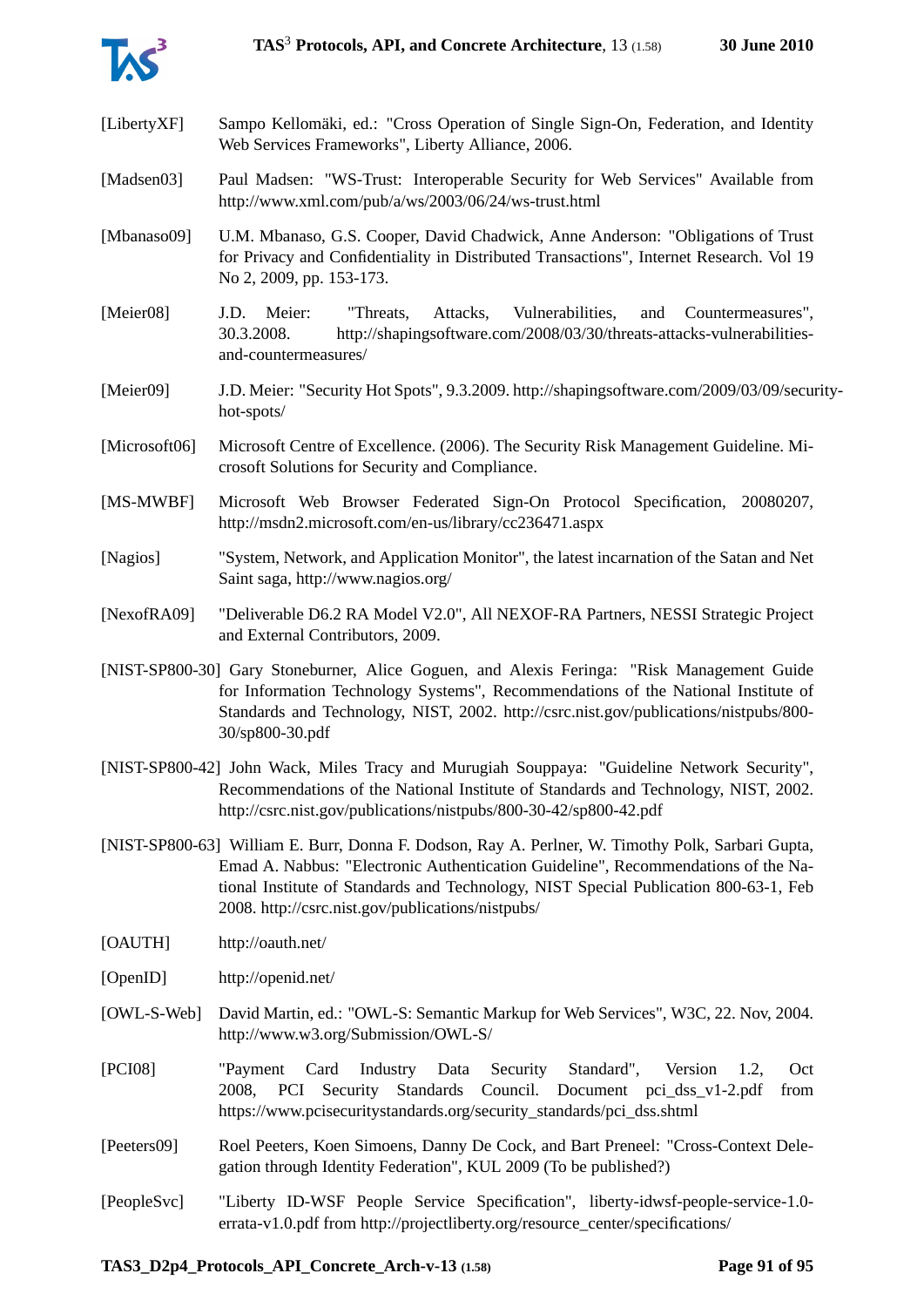

| [PERMIS]                                                                                                                                               | D.W.Chadwick and A. Otenko: "The PERMIS X.509 Role Based Privilege Management<br>Infrastructure". Future Generation Computer Systems, Vol 19, Issue 2, Feb 2003. pp 277-<br>289 |
|--------------------------------------------------------------------------------------------------------------------------------------------------------|---------------------------------------------------------------------------------------------------------------------------------------------------------------------------------|
| [RFC1157]                                                                                                                                              | J. Case et al.: " A Simple Network Management Protocol (SNMP)", RFC 1157, 1990.                                                                                                 |
| [RFC1950]                                                                                                                                              | P. Deutcsh, J-L. Gailly: "ZLIB Compressed Data Format Specification version 3.3",<br>Aladdin Enterprises, Info-ZIP, May 1996                                                    |
| [RFC1951]                                                                                                                                              | P. Deutcsh: "DEFLATE Compressed Data Format Specification version 1.3", Aladdin<br>Enterprises, May 1996                                                                        |
| [RFC1952]                                                                                                                                              | P. Deutcsh: "GZIP file format specification version 4.3", Aladdin Enterprises, May 1996                                                                                         |
| [RFC2119]                                                                                                                                              | S. Bradner, ed.: "Key words for use in RFCs to Indicate Requirement Levels", Harvard<br>University, 1997.                                                                       |
| [RFC2138]                                                                                                                                              | C. Rigney et al.: "Remote Authentication Dial In User Service (RADIUS)", RFC 2138,<br>April 1997.                                                                               |
| [RFC2139]                                                                                                                                              | C. Rigney: "RADIUS Accounting", RFC 2139, April 1997.                                                                                                                           |
| [RFC2246]                                                                                                                                              | T. Dierks and C. Allen: "The TLS Protocol Version 1.0", RFC 2246, January 1999.                                                                                                 |
| $[RFC2251]$                                                                                                                                            | M. Wahl, T. Howes, S. Kille: "Lightweight Directory Access Protocol (v3)", RFC 2251,<br>December 1997.                                                                          |
| $[RFC2256]$                                                                                                                                            | Wahl, M., "A Summary of the X.500(96) User Schema for use with LDAPv3", RFC<br>2256, December 1997.                                                                             |
| [RFC2560]                                                                                                                                              | Myers et al., "X.509 Internet Public Key Infrastructure Online Certificate Status Protocol<br>- OCSP", RFC 2560, June 1999.                                                     |
| [RFC2798]                                                                                                                                              | M. Smith: "Definition of the inetOrgPerson LDAP Object Class", Netscape Communi-<br>cations, RFC 2798, April 2000.                                                              |
| [RFC3548]                                                                                                                                              | S. Josefsson, ed.: "The Base16, Base32, and Base64 Data Encodings", July 2003. (Sec-<br>tion 4 describes Safebase 64)                                                           |
| [RFC3588]                                                                                                                                              | P. Calhoun et al.: "Diameter Base Protocol", RFC 3588, September 2003.                                                                                                          |
| [RFC3768]                                                                                                                                              | R. Hinden, ed.: "Virtual Router Redundancy Protocol (VRRP)", RFC 3768, April 2004.                                                                                              |
| [SAML2LOA]                                                                                                                                             | OASIS. "Level of Assurance Authentication Context Profiles for SAML 2.0" Working<br>Draft 01.01 July 2008                                                                       |
| [SAML11core]                                                                                                                                           | SAML 1.1 Core, OASIS, 2003                                                                                                                                                      |
| [SAML11bind]                                                                                                                                           | "Bindings and Profiles for the OASIS Security Assertion Markup Language (SAML)<br>V1.1", Oasis Standard, 2.9.2003, oasis-sstc-saml-bindings-1.1                                 |
| [SAML2core]                                                                                                                                            | "Assertions and Protocols for the OASIS Security Assertion Markup Language (SAML)<br>V2.0", Oasis Standard, 15.3.2005, saml-core-2.0-os                                         |
| [SAML2prof]                                                                                                                                            | "Profiles for the OASIS Security Assertion Markup Language (SAML) V2.0", Oasis<br>Standard, 15.3.2005, saml-profiles-2.0-os                                                     |
| [SAML2profErrata] OASIS. "Profiles for the OASIS Security Assertion Markup Language (SAML) V2.0<br>- Errata Composite Working Draft", 12 February 2006 |                                                                                                                                                                                 |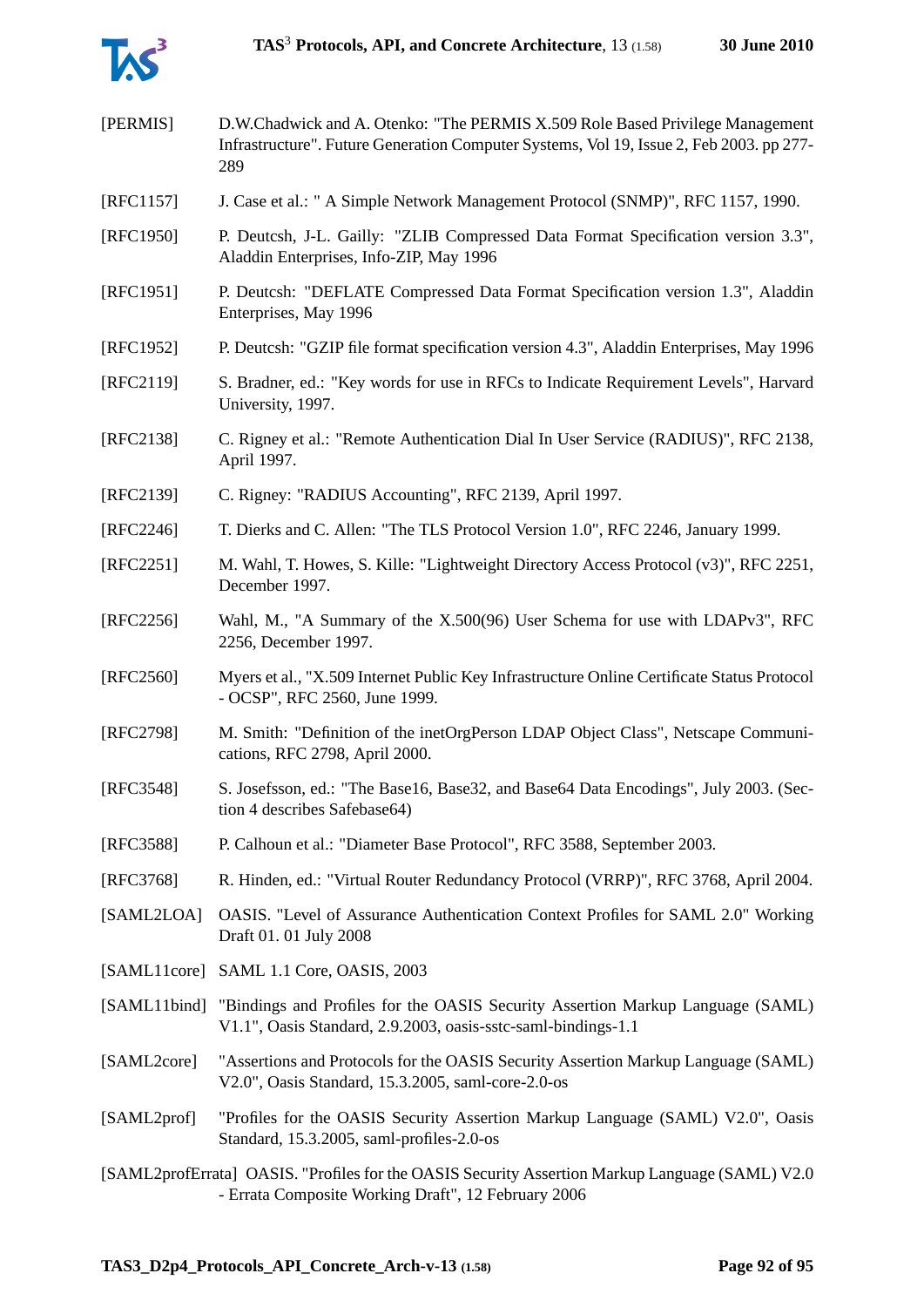

- [SAML2bind] "Bindings for the OASIS Security Assertion Markup Language (SAML) V2.0", Oasis Standard, 15.3.2005, saml-bindings-2.0-os
- [SAML2context] "Authentication Context for the OASIS Security Assertion Markup Language (SAML) V2.0", Oasis Standard, 15.3.2005, saml-authn-context-2.0-os
- [SAML2meta] Cantor, Moreh, Philpott, Maler, eds., "Metadata for the OASIS Security Assertion Markup Language (SAML) V2.0", Oasis Standard, 15.3.2005, saml-metadata-2.0-os
- [SAML2security] "Security and Privacy Considerations for the OASIS Security Assertion Markup Language (SAML) V2.0", Oasis Standard, 15.3.2005, saml-sec-consider-2.0-os
- [SAML2conf] "Conformance Requirements for the OASIS Security Assertion Markup Language (SAML) V2.0", Oasis Standard, 15.3.2005, saml-conformance-2.0-os
- [SAML2glossary] "Glossary for the OASIS Security Assertion Markup Language (SAML) V2.0", Oasis Standard, 15.3.2005, saml-glossary-2.0-os
- [SAML2SimpleSign] "SAML 2.0 POST Simple Sign Binding", OASIS, 2008.
- [Schema1-2] Henry S. Thompson et al. (eds): XML Schema Part 1: Structures, 2nd Ed., WSC Recommendation, 28. Oct. 2004, http://www.w3.org/2002/XMLSchema
- [SecMech2] "Liberty ID-WSF 2.0 Security Mechanisms", liberty-idwsf-security-mechanisms-core-2.0-errata-v1.0.pdf from http://projectliberty.org/resource\_center/specifications
- [Shibboleth] http://shibboleth.internet2.edu/shibboleth-documents.html
- [SHPS] Conor Cahill, et al.: "Service Hosting and Proxying Service Specification", Liberty Alliance Project, 15. Dec. 2006.
- [Siemens10] Cram Methods http://www.cramm.com (fetched in 25.6.2010)
- [SOAPAuthn2] "Liberty ID-WSF Authentication, Single Sign-On, and Identity Mapping Services Specification", liberty-idwsf-authn-svc-2.0-errata-v1.0.pdf from http://projectliberty.org/resource\_center/specifications/
- [SOAPBinding2] "Liberty ID-WSF SOAP Binding Specification", liberty-idwsf-soap-binding-2.0-erratav1.0.pdf from http://projectliberty.org/resource\_center/specifications
- [SOX02] "Sarbanes-Oxley Act of 2002", Public Law 107-204, United States, 2002. http://frwebgate.access.gpo.gov/cgibin/getdoc.cgi?dbname=107 cong\_public\_laws&docid=f:publ204.107
- [SUBS2] "Liberty ID-WSF Subscriptions and Notifications Specification", liberty-idwsf-subsv1.0.pdf from http://projectliberty.org/resource\_center/specifications/

[SwiderskiSnyder04] Frank Swiderski and Window Snyder. Threat Modeling. Microsoft Press, 2004.

- [SWIG] Simplified Interface and Wrapper Generator by Dave Beazley. www.swig.org
- [TAS3ARCH] Sampo Kellomäki, ed.: "TAS3 Architecture", TAS3 Consortium, 2009. Document: tas3 arch-vXX.pdf, also deliverable D2.1, document: tas3-deliv-2\_1-arch-v17\_2.pdf
- [TAS3BIZ] Luk Vervenne, ed.: "TAS3 Business Model", TAS3 Consortium, 2009.
- [TAS3COMPLIANCE] Sampo Kellomäki, ed.: "TAS3 Compliance Requirements", TAS3 Consortium, 2009. Document: tas3-compliance-vXX.pdf
- [TAS3CONSOAGMT] "TAS3 Consortium Agreement", TAS3 Consortium, 2008. (Not publicly available.)

**TAS3\_D2p4\_Protocols\_API\_Concrete\_Arch-v-13 (1.58) Page 93 of [95](#page-94-0)**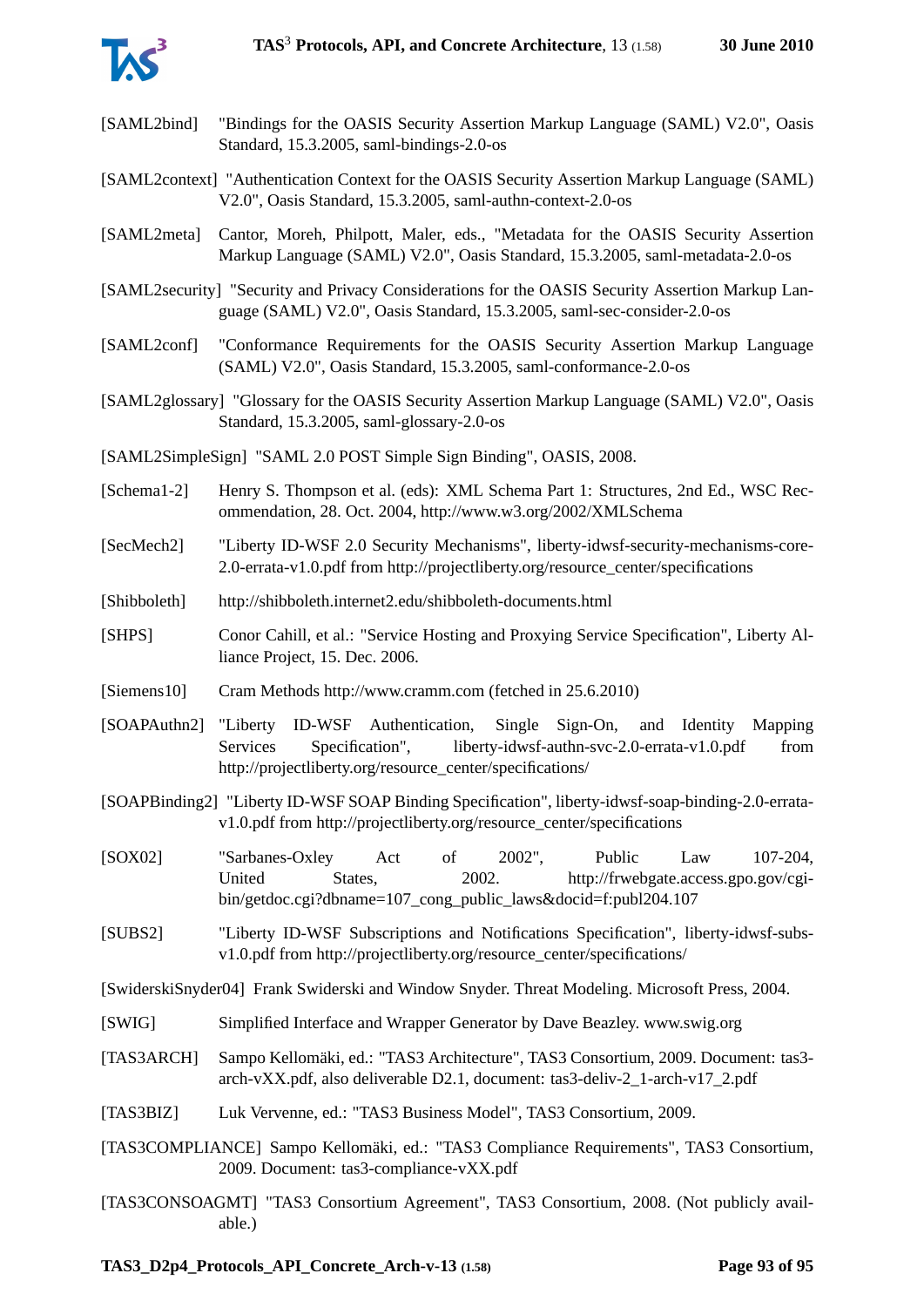

- [TAS3D12DESIGNRAR] David Chadwick (Kent), Seda Gürses (KUL), eds.: "Requirements Assessment Report", TAS3 Consortium, 20090102. Document: TAS3\_D1p2\_Requirements\_Assesment\_Report\_1\_V1p0.pdf
- [TAS3D14DESIGNREQ] Gilles Montagnon (SAP), ed.: "Design Requirements", TAS3 Consortium, 20081221. Document: TAS3\_D1p4\_Design\_Requirements\_1\_V2p0.pdf
- [TAS3D22UPONTO] Quentin Reul (VUB), ed.: "Common Upper Ontologies", TAS3 Consortium, Deliverable D2.2, 7.5.2009. Document: D2.2\_ver1.7.pdf
- [TAS3D41ID] Sampo Kellomäki, ed.: "Identifier and Discovery Function", TAS3 Deliverable 4.1, 2009. Document: tas3-disco-v01.pdf
- [TAS3D42Repo] David Chadwick, ed.: "Specification of information containers and authentic repositories", TAS3 Deliverable 4.2, 2009.
- <span id="page-93-0"></span>[TAS3D62Contract] Joseph Alhadef, Brendan Van Alsenoy: "Contractual Framework", v3.0, TAS3 Deliverable D6.1, December 2009.
- [TAS3D71IdMAnAz] TAS3 Deliverable 7.1. "Design of Identity Management, Authentication and Authorization Infrastructure" 3 Jan 2009.
- [TAS3D81RepoSW] "Software Documentation System: Repository Services", UniKOLD, TAS3 Deliverable 8.1, 2009.
- [TAS3D82BackOffice] "Back Office Services with Documentation", TAS3 Consortium, 2009.
- [TAS3D83CliSW] "TAS3 Client Software with User Guide", TAS3 Consortium, 2009.
- [TAS3D91PilotUC] "Pilot Use Cases", Deliverable D9.1, TAS3 Consortium, 2009.
- [TAS3DOW] "TAS3 Description of Work", TAS3 Consortium, 2008. (Not publicly available.) File: TAS3\_DescriptionOfWork.DoW.technical.annex.final.version.20071030.pdf
- [TAS3GLOS] Quentin Reul (VUB), ed.: "TAS3 Glossary", TAS3 Consortium, 2009. Document: tas3 glossary-vXX.pdf
- [TAS3PROTO] Sampo Kellomäki, ed.: "TAS3 Protocols and Concrete Architecture", TAS3 Consortium, 2009. Document: tas3-proto-vXX.pdf
- <span id="page-93-2"></span>[TAS3RISK] Magalie Seguran, ed.: "TAS3 Risk Assessment", TAS3 Consortium, 2010. Document: tas3-risk-vXX.pdf
- [TAS3TECHQUIZ] Sampo Kellomäki, ed.: "TAS3 Technical Self-Assessment Questionnaire", TAS3 Consortium, 2010. Document: tas3-tech-quiz-vXX.pdf
- <span id="page-93-1"></span>[TAS3THREAT] Sampo Kellomäki, ed.: "TAS3 Threat Analysis", TAS3 Consortium, 2009. Document: tas3-threats-vXX.pdf
- [TAS3USERCENT] Gilles Montagnon, ed.: "TAS3 User Centricity Report", TAS3 Consortium, 2010. Document: tas3-user-cent-vXX.pdf
- [TAS3WP] "TAS3 Architecture White Paper", TAS3 Consortium, 2009 (as of 20090324 to be published).
- [Tom09] Allen Tom, et al.: "OAuth Web Resource Authorization Profiles (OAuth WRAP)", Version 0.9.7.2, Google, Microsoft, and Yahoo, Nov. 5, 2009 (WRAP-v0.9.7.2.pdf)
- [TrustBuilder2] Adam J. Lee, Marianne Winslett and Kenneth J. Perano: "TrustBuilder2: A Reconfigurable Framework for Trust Negotiation", IFIP Trust Management Conference, June 2009.